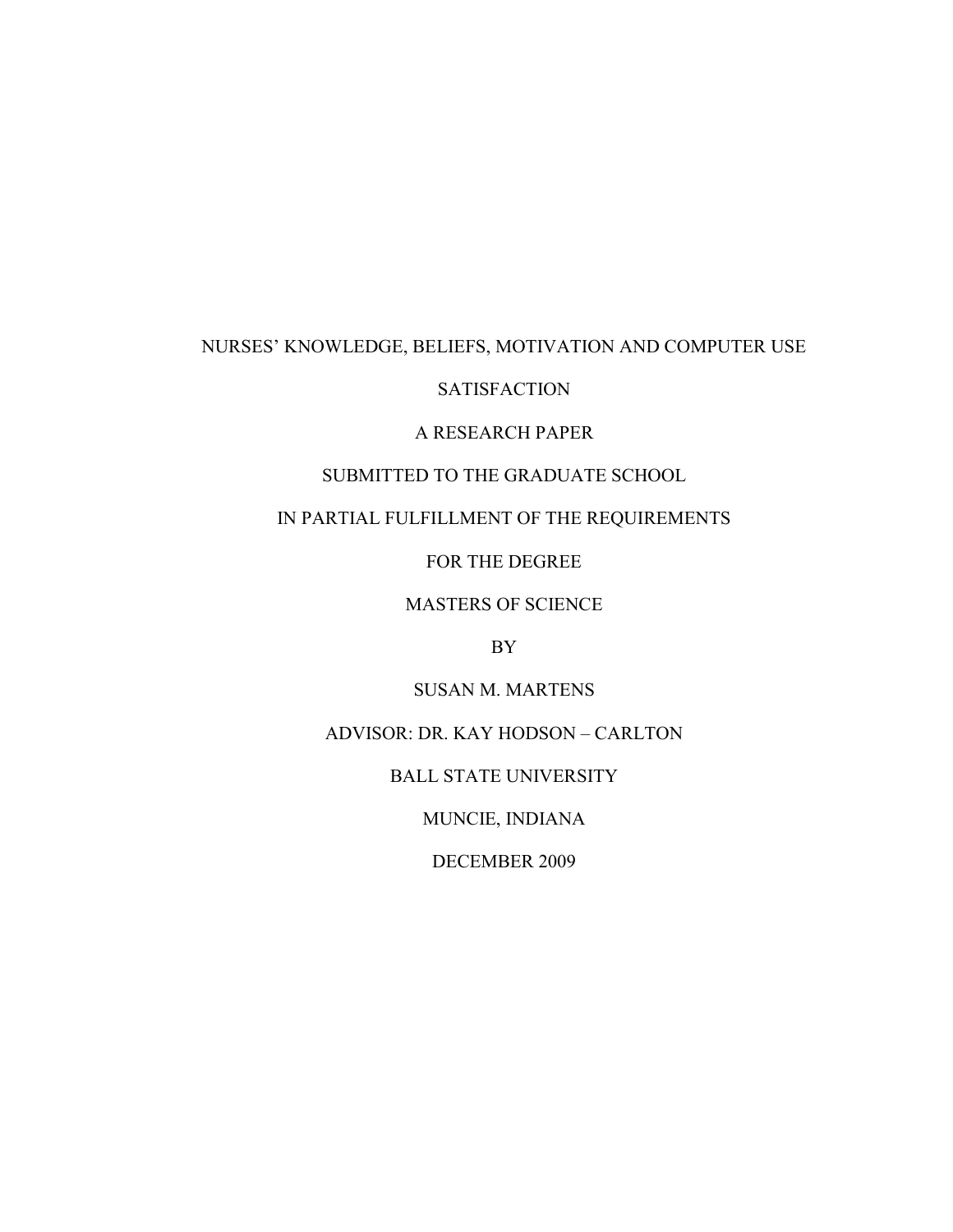# **TABLE OF CONTENTS**

| 12                                                     |  |  |
|--------------------------------------------------------|--|--|
|                                                        |  |  |
| Nurses' Attitudes and Skills Related To Computer Use14 |  |  |
|                                                        |  |  |
|                                                        |  |  |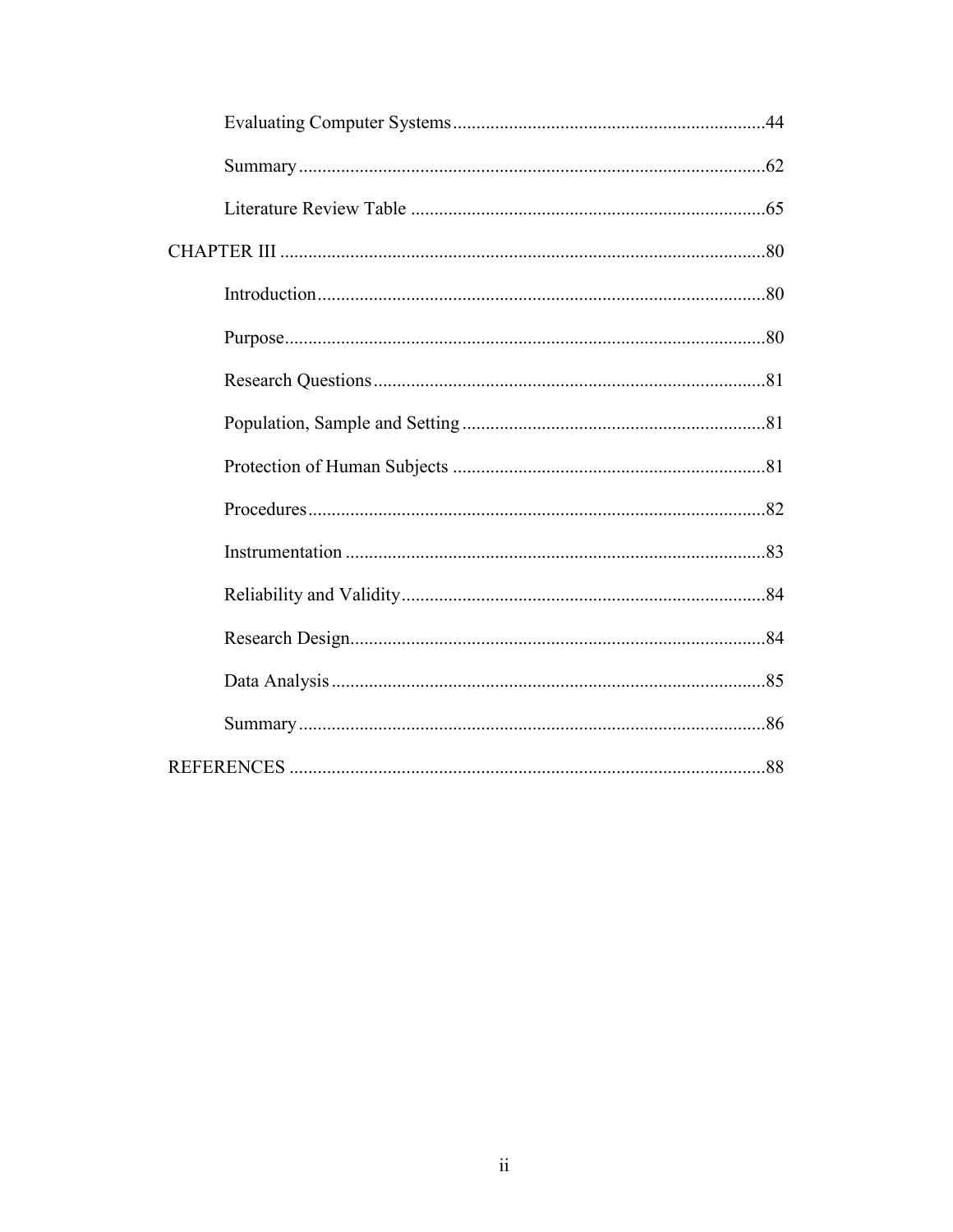### ABSTRACT

| <b>RESEARCH PAPER:</b> | Nurses' Knowledge, Beliefs, Motivation and Computer Use |  |
|------------------------|---------------------------------------------------------|--|
|                        | Satisfaction                                            |  |
| <b>STUDENT:</b>        | Susan M. Martens                                        |  |
| DEGREE:                | Masters of Science                                      |  |
| <b>COLLEGE:</b>        | College of Applied Science and Technology               |  |
| DATE:                  | December 2009                                           |  |

The nursing profession has experienced an increase in use of computer systems in both nursing education and all types of health-care facilities. By evaluating the knowledge base and attitudes of nurses, the level of acceptance towards computerized charting can be predicted (Burkes, M. 1991).

The purpose of this study is to examine relationships among nurses' computer use knowledge, satisfaction, beliefs, motivation, and computer use satisfaction with an electronic documentation system in an acute care setting. This is an approximate replication of Burkes (1991) study, which will use Vroom's (1964) Expectancy Theory as the framework. The sample will include 100 registered nurses working on medical surgical units in a hospital located in southern Ohio. Participants will be fulltime registered nurses who are currently using computerized documentation and agree to participate in this study. Ball State University Institutional Review Board and the participating hospital will approve the study.

Burkes (1991) questionnaire will be administered to those nurses who agree to participate in this study. Findings will identify nurses' perceptions, beliefs, satisfaction,

iii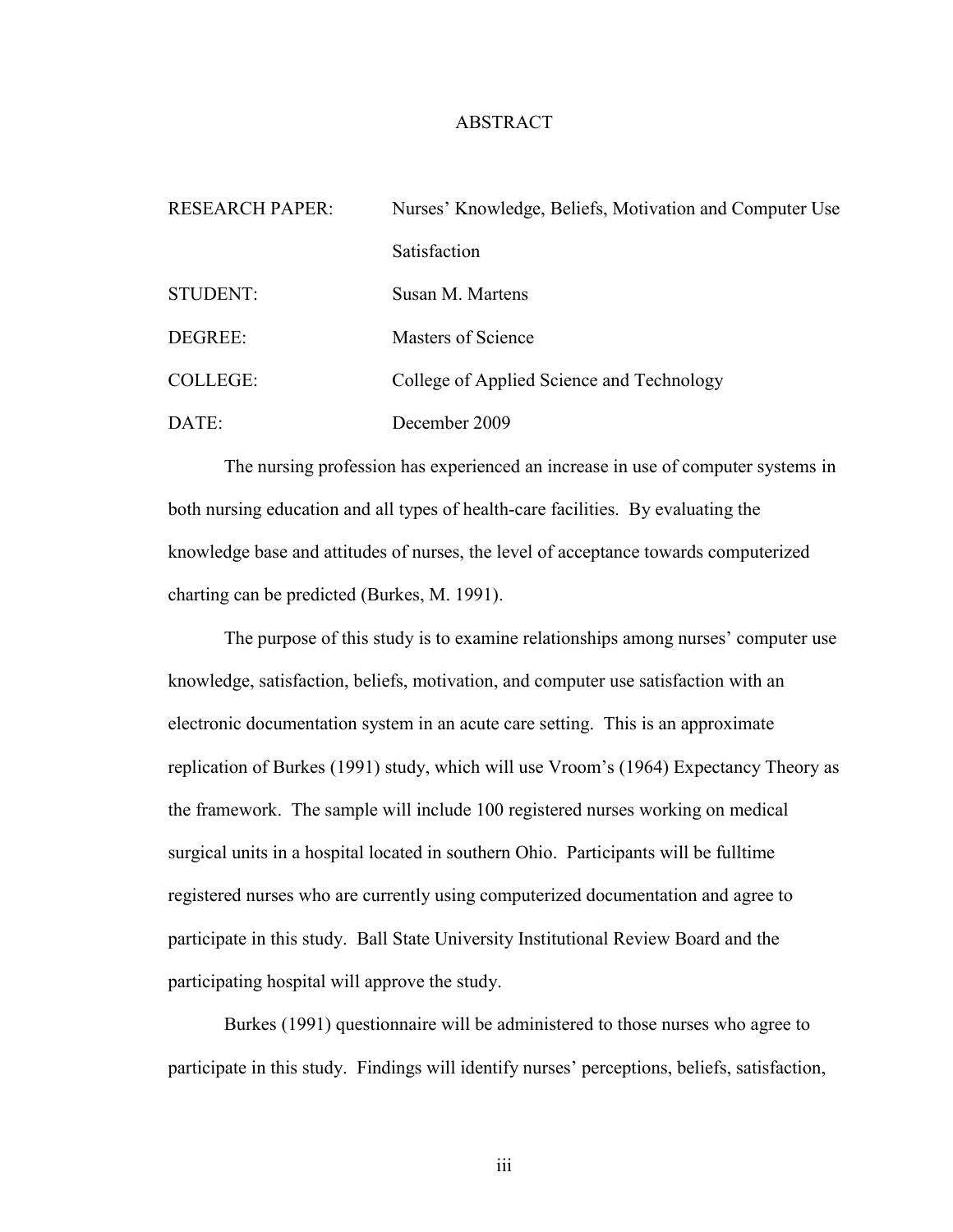and motivation towards computer use and the relationship of computer knowledge and acceptance by nurses.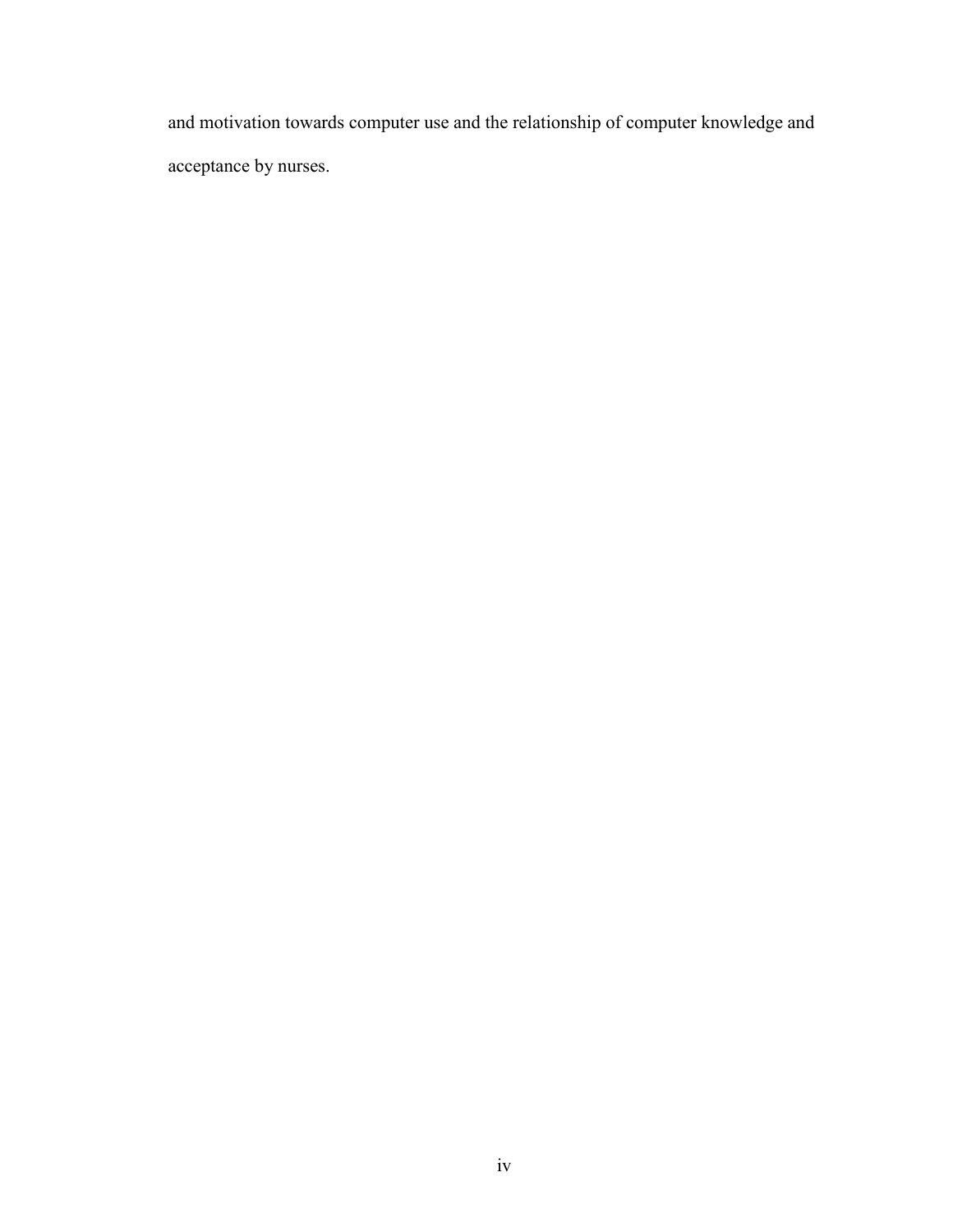#### Chapter I

#### **Introduction**

Computerized technology is an important issue for health care professionals and organizations. Over the past 40 years, computer technology has evolved significantly. Initially, areas such as human resources, finance, and logistics systems were computerized however; within the past two decades, electronic medical record (EMR) systems have slowly been introduced to the nursing profession (Smith, Smith, Krugman, & Oman, 2005). The EMR allows for rapid access to patients records, which leads to improved patient care, patient safety, and significantly influence patient outcomes (McLane, 2005).

As the use of computer technology continues to rapidly advance in our society, nurses are being challenged to incorporate the use of computers into their daily routine of providing patient care. Even though nurses have used computers for many years to place orders and lookup test results, they are reluctant to give up the traditional means of charting and adopt electronic documentation. Since nurses represent the largest group of computer users in healthcare, it is imperative to understand nurses' perceptions, attitudes and motivational factors towards the use of computers in order to ensure a successful implementation of a documentation system (Lee, 2004). Findings from prior research studies on nurses' attitudes towards computers revealed conflicting results. Some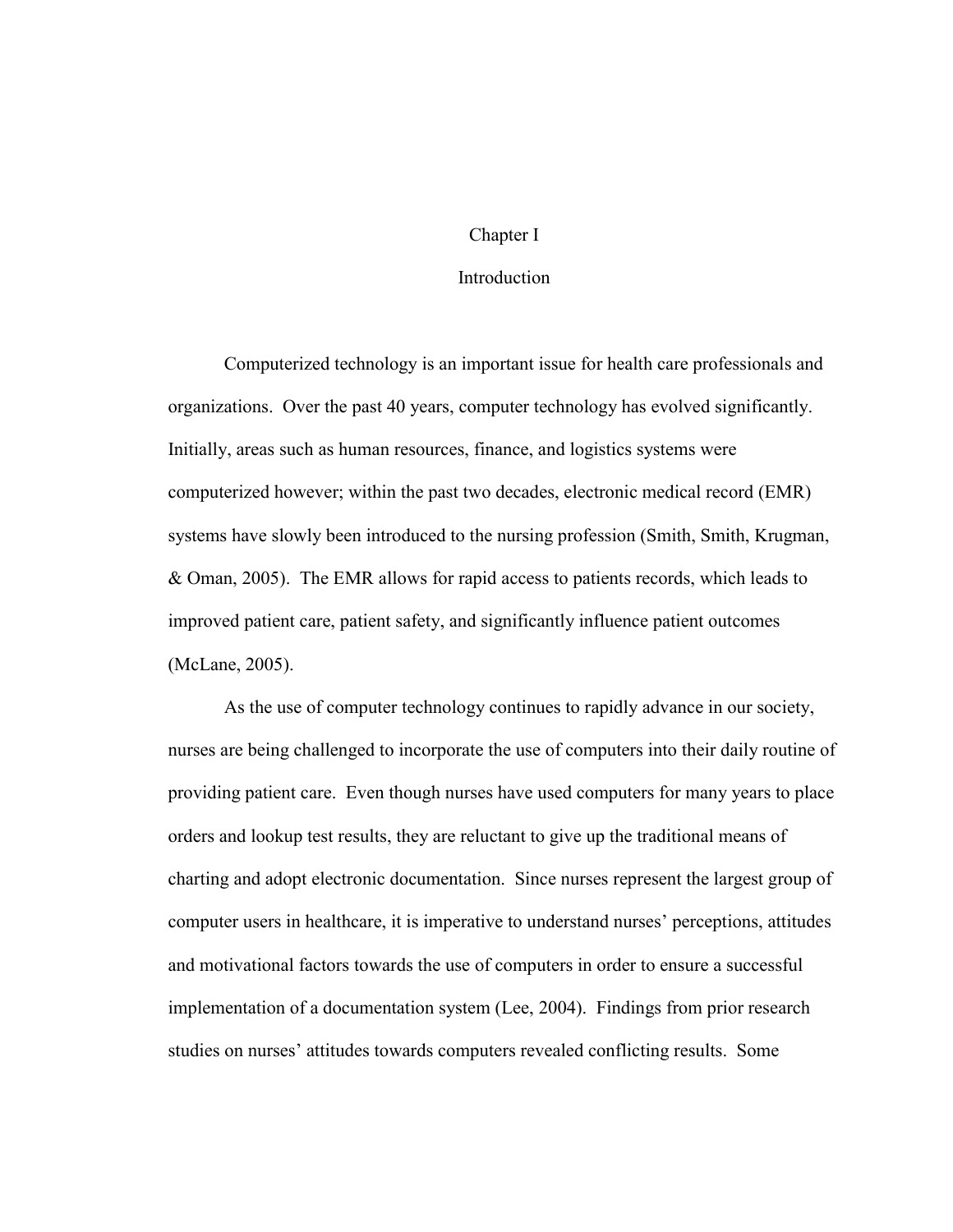researchers found that nurse attitudes were mostly positive, while other studies discovered that age and education significantly influenced ones attitude (Brumini, Kovic, Zombori, Lulic, & Petrovecki, 2005), yet other studies revealed that many nurses are uncomfortable and inexperienced with computers (Alguraini, Alhashem, Shah,  $\&$ Chowdhury, 2007). Additional barriers identified by nurses include system downtime; system speed too slow; not enough computers; duplicate entries; frequent rebooting; unable to log on; and various technical issues (Moody, Slocumb, Berg, & Jackson, 2004).

As new innovations are introduced into an organization, major changes are evoked, especially for those directly involved in using the innovation. Adopting a clinical information system is an enormous undertaking by any type of health care facility. According to Wilhoit, Mustain, and King (2006), to ensure the correct information system has been selected for an organization requires a deliberated strategy, leadership commitment and involvement, an organized project structure, and extraordinary efforts by clinicians to master and integrate new tools into their routine. Additionally, Wilhoit et al. (2006) recommends that Information Systems (IS) provides and maintains the most up-to-date technology enabling nurses to use clinical information systems without difficulty. Nurses need the ability to quickly and effortlessly access and synthesize information and evidence from a wide variety of sources, evaluate the quality and importance of accessed information and evidence, perform relevant manipulations of the information to describe best evidence, and to disseminate the results of their activities (Swan, Lang, & McGinley, 2004).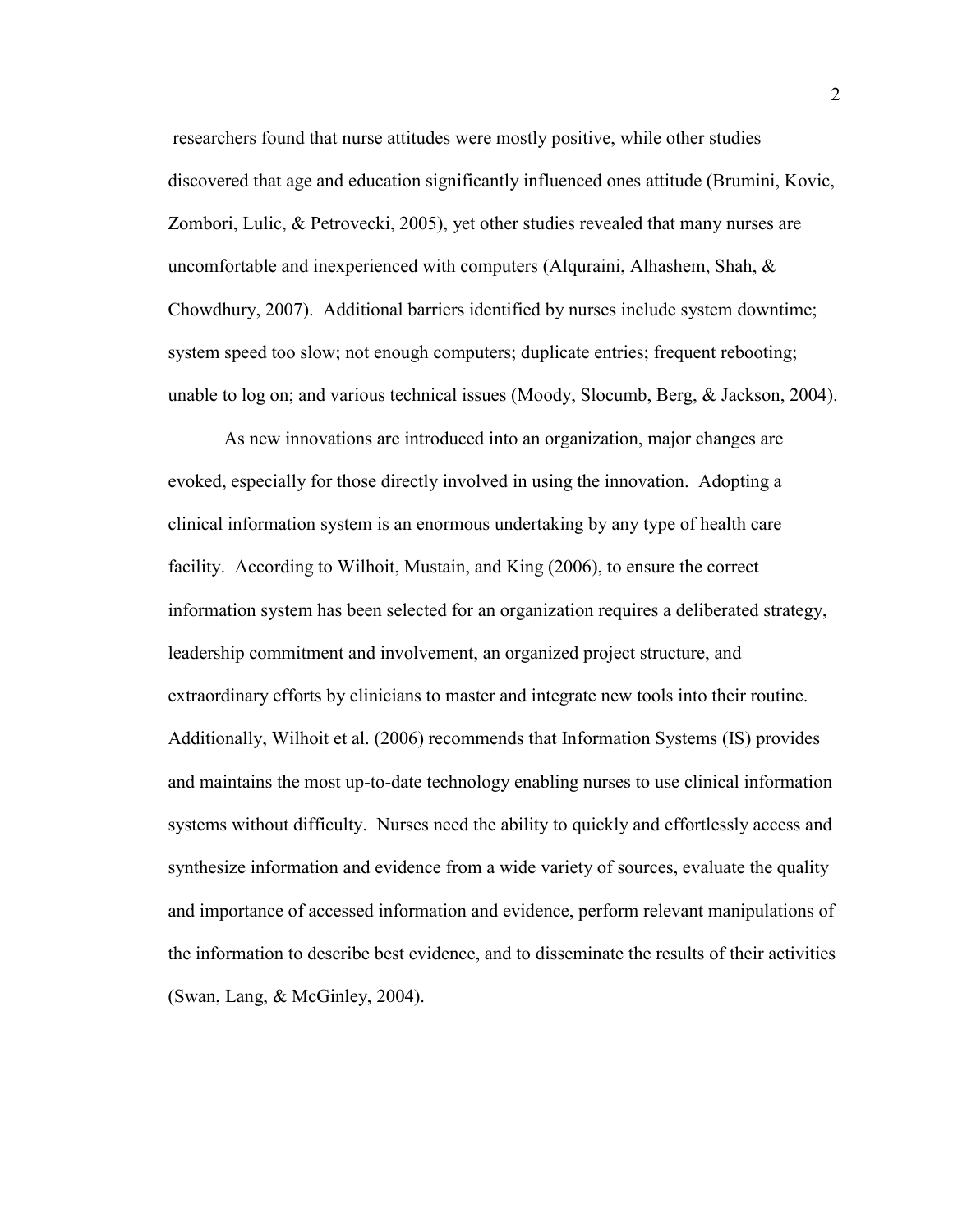Integration of computer technology in health care requires that objective and comparative information on how nurses view the use of computers and the factors affecting these attitudes is available. Nurses have difficulty understanding the advantages of an EMR system due to feeling threatened by the computer and feelings of loss of control (Shoham & Gonen, 2008). As acute care facilities transition to some type of an electronic patient records (EPR) system, it is necessary to identify user's computer knowledge, experience, attitudes and images towards EPR prior to implementation (Dillon et al., 2005). Successful implementation of an EPR requires listening to users' perceptions of the impact that a system change would have on core work values, recognizing the barriers to adoption of the technology, and creating an action plan for working through likely user resistance. Knowing user difficulties and barriers to using technology could help prevent or minimize the discomforts created during the transition stage (Lee, 2007).

The goal of an electronic documentation system is to improve patient safety, communication and documentation, provide greater access to patient's charts, decrease paperwork, and improve patient outcomes (Darbyshire, 2004). Therefore, it is crucial that the documentation system meets the needs of the clinicians in a particular practice setting. The system should be easy to learn and navigate, efficient, provide error messages when errors occur, and the ability to view the overall picture of patient progress and care. Additionally, there must be an adequate number of computers available and the end users must believe that the electronic medical record enhances performance with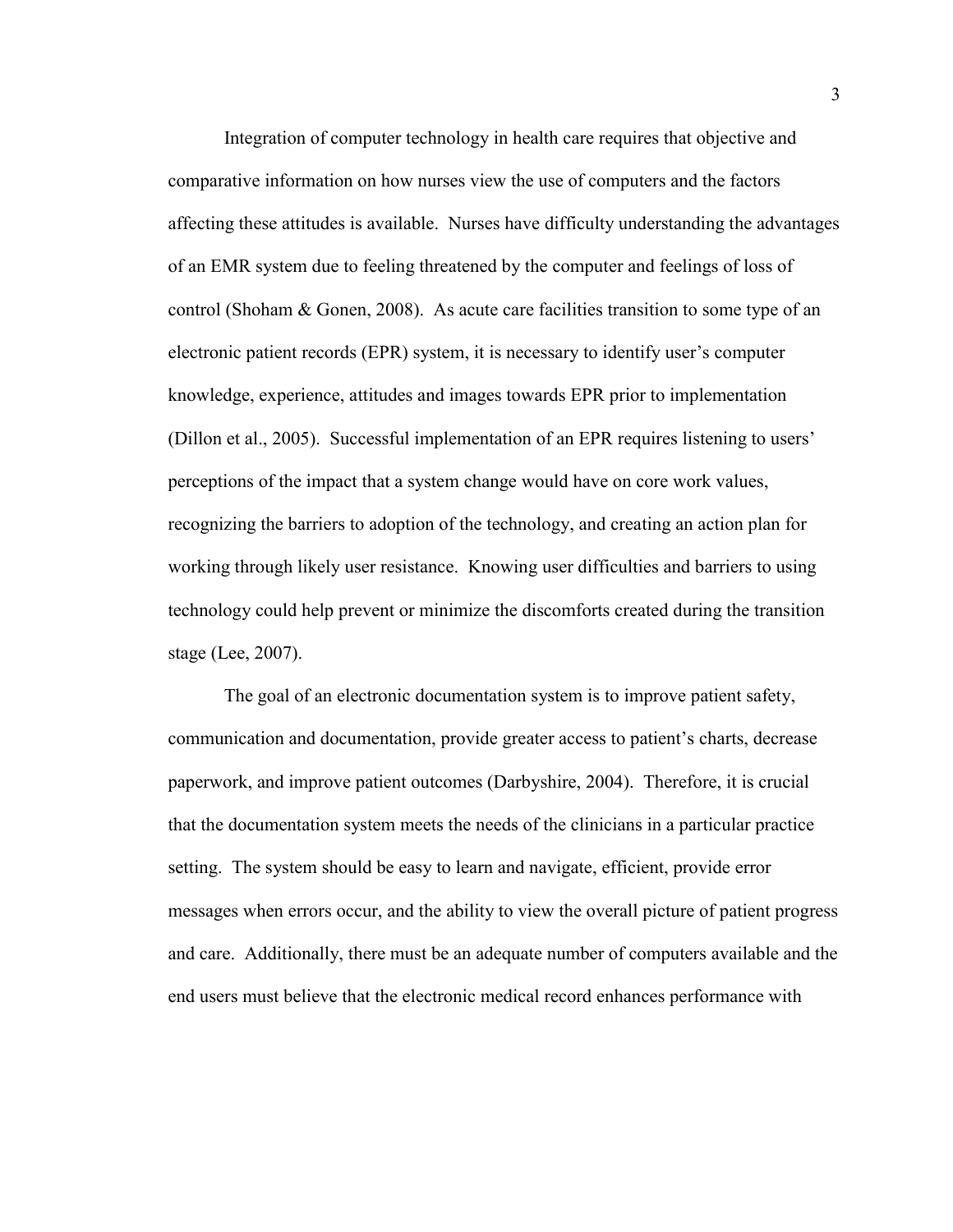minimal effort. Perceived usefulness of an electronic documentation application has been found to have positive correlates with the staff's use of the system (McLane, 2005).

*Background and Significance*

The introduction and use of computer technology has become increasingly prevalent in the healthcare industry. Initially, computers were used for financial, accounting and administrative purposes (Burkes, 1991). In 1965, Technicon Medical Information System was implemented in a California hospital. By 1971, this system was being used on patient care units to communicate physician's orders to ancillary departments and provide test results. During this period of time, other hospital information systems were being implemented in various large hospitals within the United States. While these computer systems were highly successful in their performance, support for clinical care and nursing practice was limited in the 1970's and 1980's. This is due to the fact that hospitals were receiving fee-for-service reimbursement for services provided. Therefore, a hospital information system capable of performing billing functions would be implemented prior to a system that provided nurses the ability document clinical care (Staggers, Thompson, & Snyder-Halpern, 2001).

By the late 1980's and early 1990's, the healthcare industry was experiencing the effects of inflation related to the current fee-for-service reimbursement plan. In an attempt to contain the cost of healthcare, promote health and wellness, and disease prevention, managed care was introduced. In order to support the managed care focus, the need for a computer-based patient record (CPR) application was identified. This type of system would have the ability to effectively track and manage patient care across the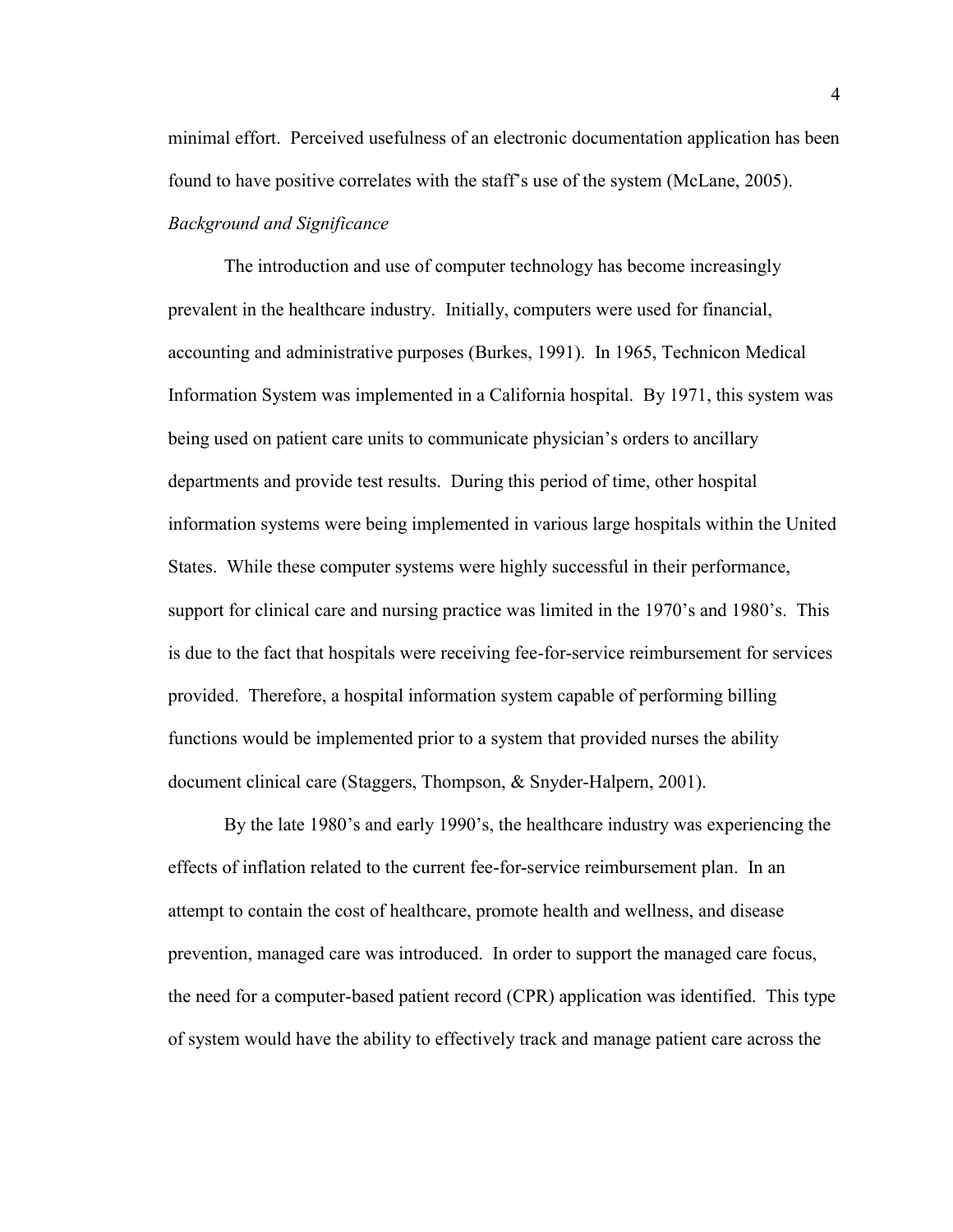lifespan, decrease replication and redundancy of data, improve the consistency, accuracy and availability of information as well as, decrease hospital costs for storage of records, staff time and immediate retrieval of patient's clinical records (Staggers et al., 2001).

Since the turn of the  $21<sup>st</sup>$  century, rapid advancements have been made in the development and integration of a computer-based patient record (Staggers et al., 2001). These advancements in technology may have been influenced by President Bush's 2004 mandate that requires all Americans to have an electronic medical record (EMR) by 2014. President Bush envisions the development of a nationwide interoperable health information technology infrastructure to improve the quality and efficiency of health care (Bush, 2004). This initiative has served to bring health care and technology communities together to address identified barriers to creating an EMR (American Medical Association, 2008).

As computer technology continues to rapidly evolve in our society, nurses are being challenged to incorporate the use of computers into their daily routine of providing patient care. The objective of electronic documentation is to reduce the amount of paperwork, improve documentation, enhance access to patient's charts, and improve patient outcomes (Darbyshire, 2004). Even though nurses have used computers for many years, they are reluctant to give up the pen and paper and adopt computerized documentation (Smith et al., 2005). Nurses represent the largest group of computer users in healthcare, further research is needed to evaluate barriers experienced by nurses that may hinder or prevent the adoption of computer technology (Lee, 2004).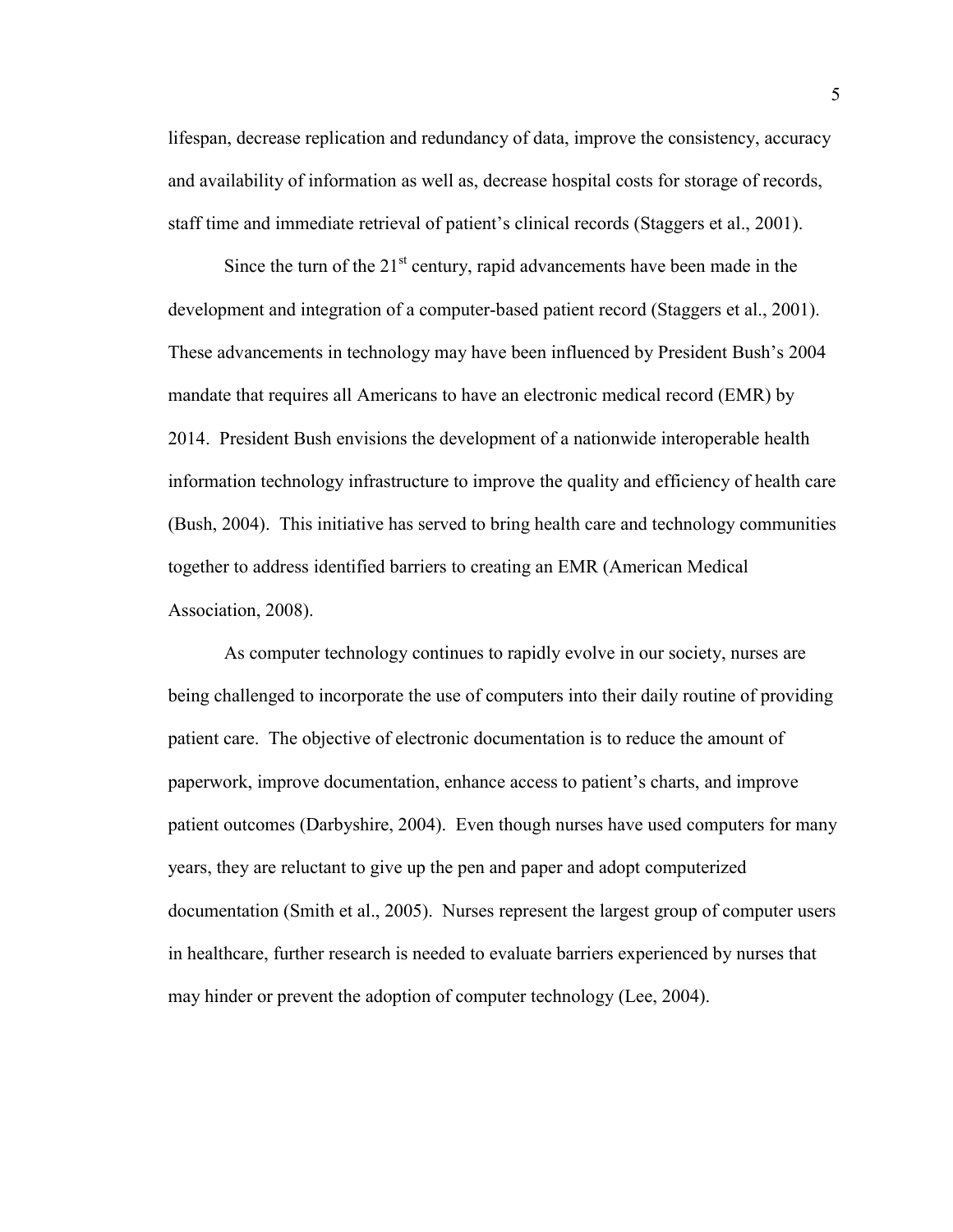According to Burkes (1991, p. 190), over the past several years, there has been dramatic growth in the development of computerized nursing programs to assist the nursing profession. Computerized nursing programs, such as care plans and charting, are being used in a variety of health-care settings. The measurement and evaluation of user's attitudes may enhance effective program implementation and computer use. In a study conducted by Burkes (1991), Vroom's (1964) expectancy theory was used as the framework to explain the relationship between nurse's satisfaction, belief, and motivation of electronic documentation.

#### *Statement of the Problem*

Computerized documentation systems are increasingly being used by nursing professionals in acute care facilities. Therefore, positive attitudes by nurses towards the use of computer technology are necessary to ensure a successful electronic documentation implementation. According to Burkes (1991), evaluating nurse's knowledge base, attitudes, perceptions, beliefs, and satisfaction towards computer use can predict the level of acceptance towards computerized charting.

#### *Purpose of the Study*

The purpose of this study is to examine relationships among nurses' computer use knowledge, satisfaction, beliefs, motivation, and computer use satisfaction with an electronic documentation system.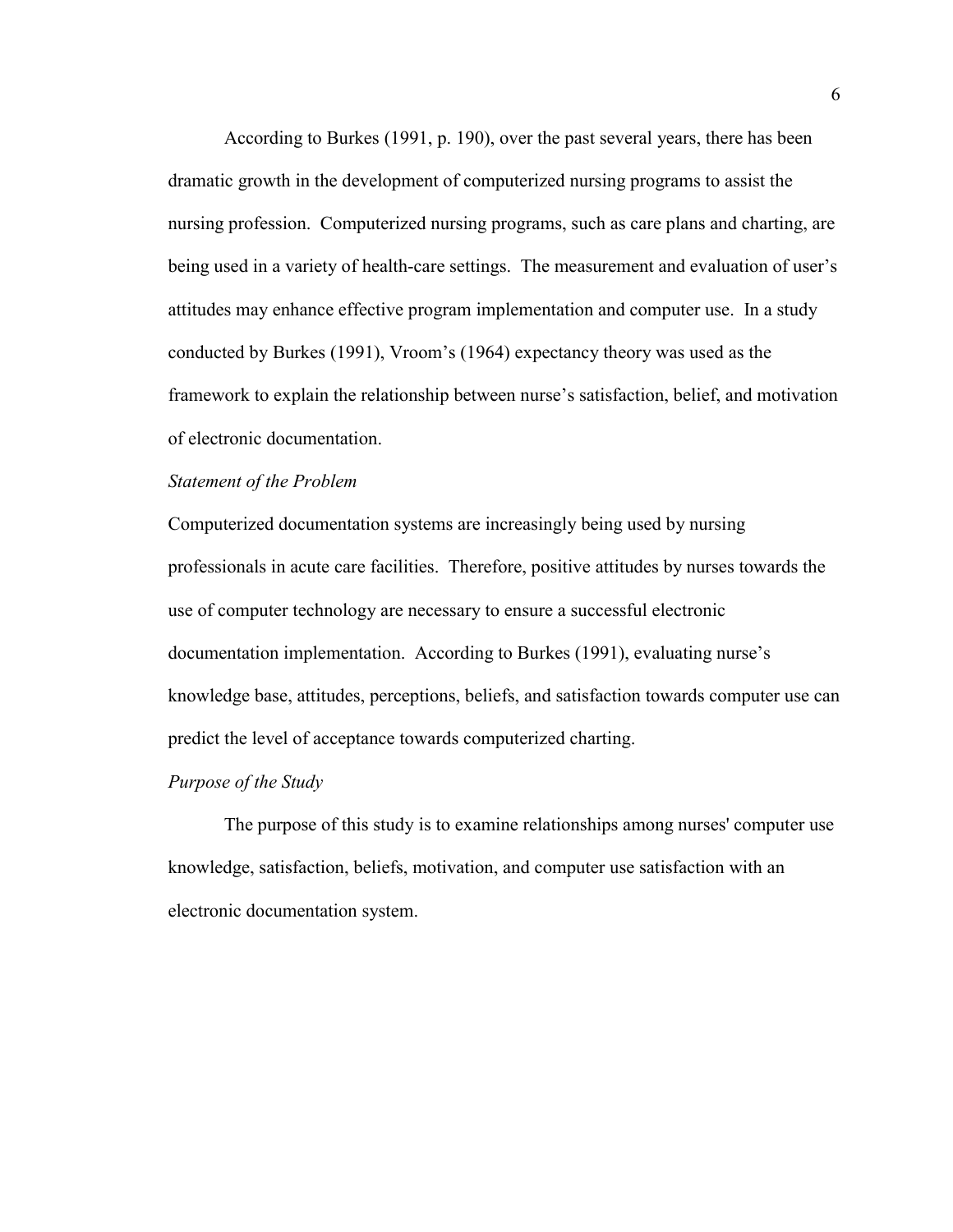#### *Research Questions*

1. Is there a relationship between nurses' beliefs and computer-use satisfaction? 2. Is there a relationship between level of motivation to use computers and use of computer documentation system?

3. Is there a relationship between computer use beliefs and motivation?

4. Is there a relationship between computer knowledge and computer-use satisfaction beliefs and motivation?

#### *Conceptual Theoretical Framework*

This study will use Burkes (1991) customized version of Vroom's (1964) Expectancy Theory as the framework to explain the relationship between nurses' satisfaction, belief, and motivation of electronic documentation. Vroom's Expectancy Theory is commonly used to describe an individual's motivation and the rationale of decision making. Vroom's Expectancy Theory affirms that human choice is subjectively rational. People do not always make optimal decisions although; they do make decisions they believe to be optimal at that period in time (Vroom, 1964).

According to Vroom (1964), the Expectancy Theory is based upon three beliefs: valence (V) the strength of an individual's preferred outcome; instrumentality (I) the degree in which a first level outcome will lead to the second level outcome; and expectancy (E) the probability or strength of belief that a certain action will lead to a desired outcome. Vroom (1964) refers to motivation as a force governing a person's choices or behavior such as, nurses' motivation to use computers. Burkes (1991) tailored version of Vroom's (1964) Expectancy Theory states, preference for a computerized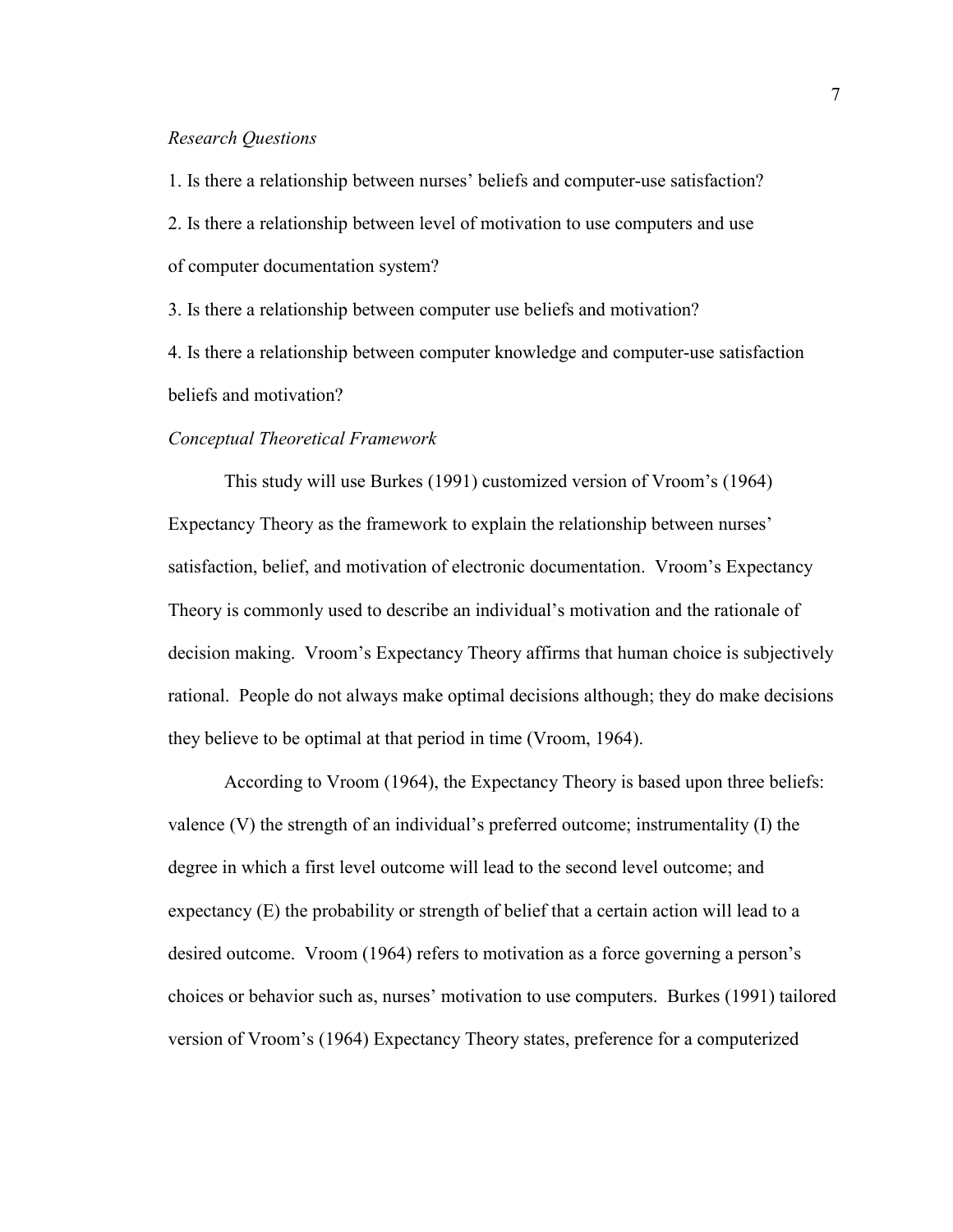charting outcome (satisfaction) times  $(X)$  the expectation that using computerized nursing programs will lead to preferred outcomes (beliefs) and will promote a willingness or likelihood (=) by nurses to use computerized nursing programs (motivation). Individual nurse characteristics pertaining to the use of computerized nursing programs are the final variable to consider in this model (Burkes, 1991).

#### *Definition of Terms*

#### *Computer Use Satisfaction*

Conceptual: "an attitude of preference for a certain computer-use outcome/reward, resulting from using computerized nurse charting" (Burkes, 1991, p. 193).

Operational: Burkes (1991) designed the five section questionnaire based on Vroom's (1964) Expectancy Theory. Satisfaction was measured by a 21 item questionnaire. The questionnaire used a Likert-type scale to measure nurses satisfaction of computer use. The Likert-type scale ranged from  $1-5$ , with  $1 =$  strong dissatisfaction and  $5 =$  strong satisfaction.

#### *Computer Use Belief*

Conceptual: "an expectation that the action of using a computerized nursing program will be followed by a preferred computer-use outcome/reward" (Burkes, 1991, p. 193).

Operational: Burkes (1991) designed the 18 item questionnaire to measure nurse's computer-use beliefs. A Likert-type scale was used to assign a value of  $1 - 5$ , with 1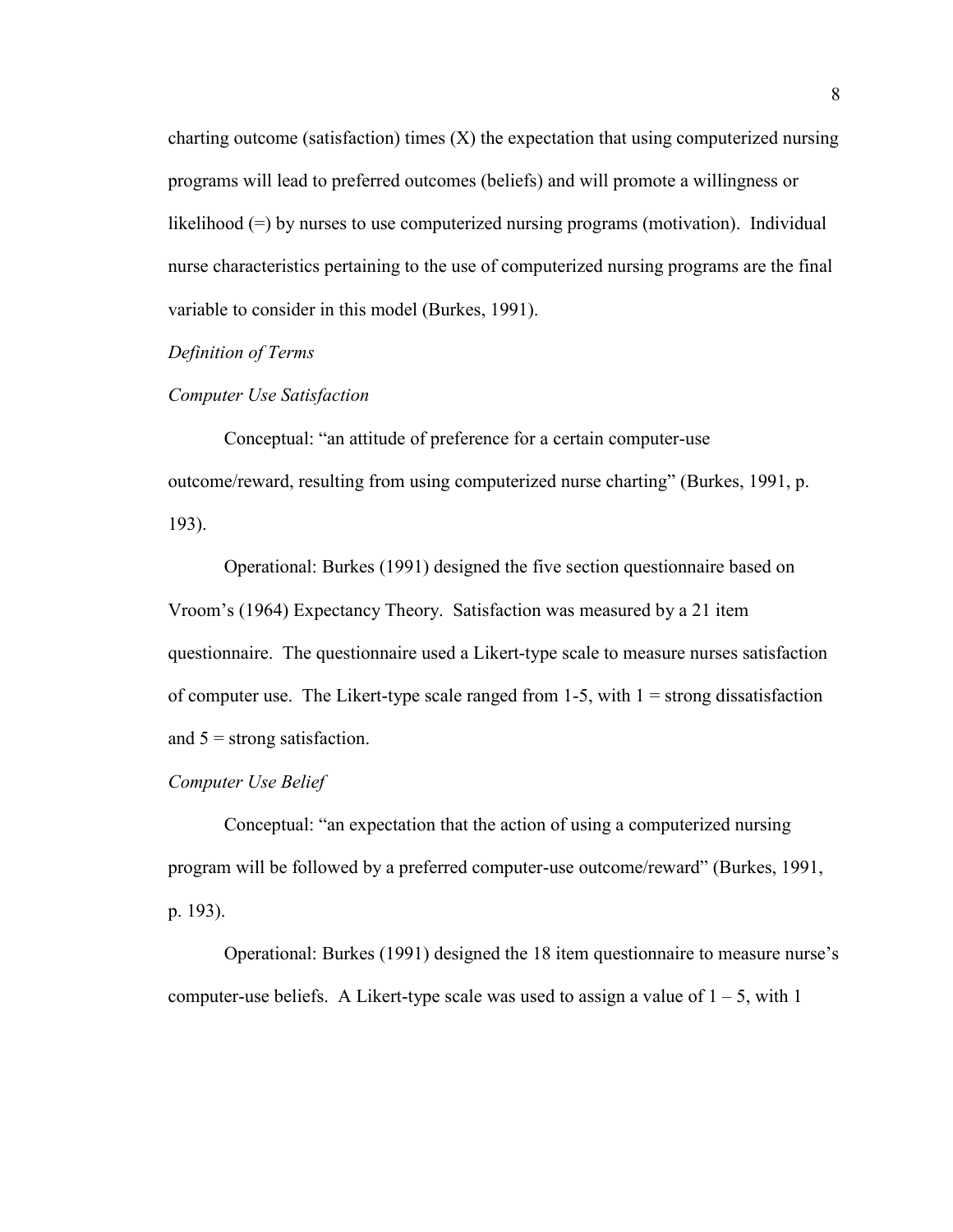indicating strong dissatisfaction, disagreement, or unlikelihood; and 5 indicating strong satisfaction, agreement, or likelihood.

## *Computer Use Motivation*

Conceptual: "a willingness, inclination, or likelihood to use computerized nursing programs" (Burkes, 1991, p. 193).

Operational: Burkes (1991) designed the 17 item questionnaire to measure nurse's computer-use beliefs. A Likert-type scale was used to assign a value of  $1 - 5$ , with 1 indicating strong dissatisfaction, disagreement, or unlikelihood; and 5 indicating strong satisfaction, agreement, or likelihood.

#### *Computer Use Knowledge*

Conceptual: "a level of understanding of a computer system's purpose, function, and interaction with nursing staff (included general, hospital information, and nursing information systems)" (Burkes, 1991, p. 194).

Operational: Computer knowledge will be measured by the use of a questionnaire designed by Burkes (1991). The questionnaire will be comprised of 12 true, false, or uncertain items. The answers will be given a values of :  $0 =$  incorrect,  $1 =$ uncertain, and  $2 =$  correct. Scores will be added to obtain a total score for each variable in the survey.

#### *Individual and Demographic Variables*

Operational: individual and demographics were measured with a 10 item questionnaire designed by Stronge (Stronge & Brodt, 1985) which Burkes (1991) modified with his permission. Questionnaire topics included (a) age, (b) educational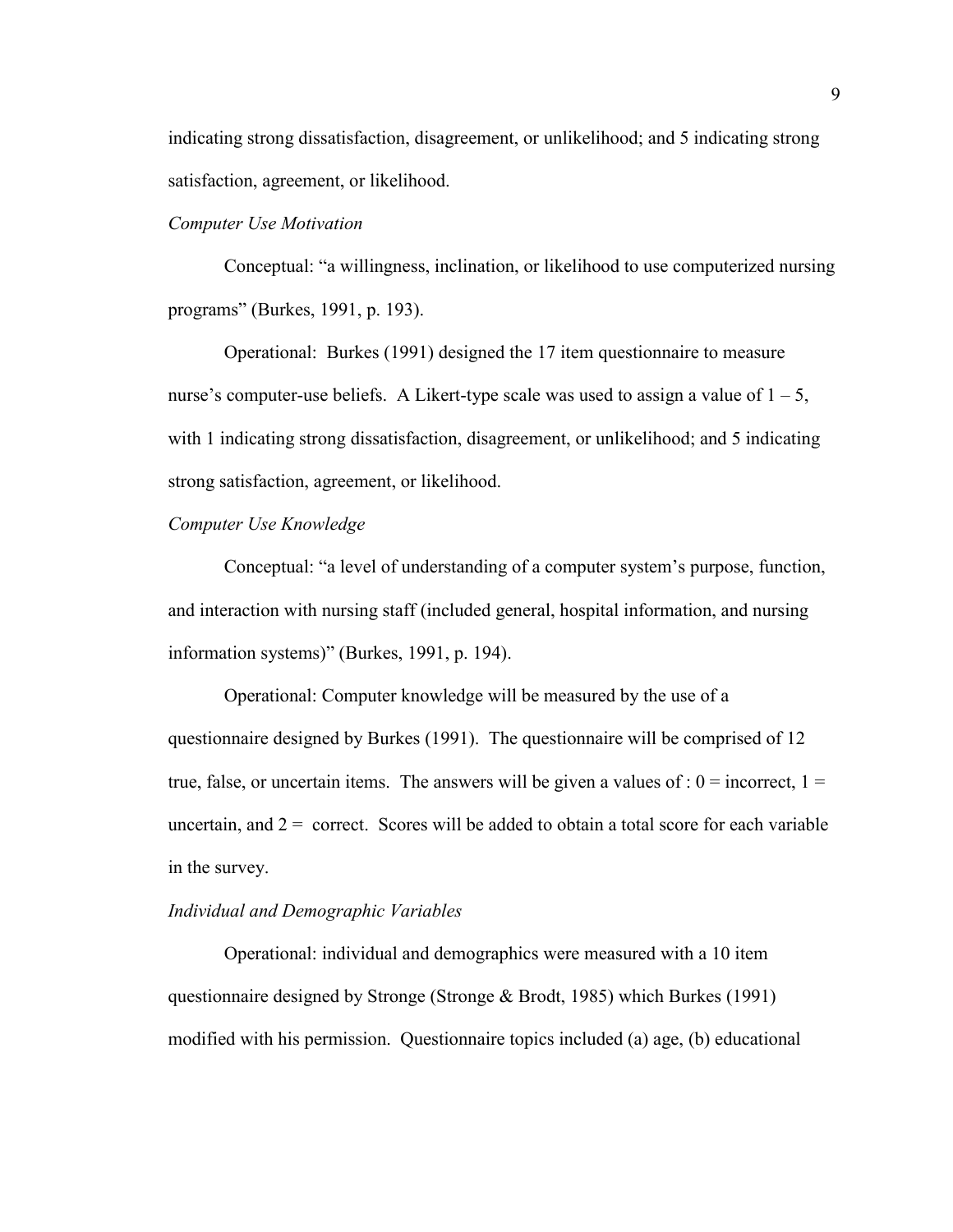level, (c) amount of computer experience, (d) length of time working as a nurse, and (e) amount of nursing-related computer knowledge.

#### *Limitations*

Limitations of this study may include such factors as the sample being limited to one facility within the hospital network located in Dayton, Ohio, reduced generalizability of the findings to other settings or samples due to the uniqueness of the current computer system being used, unknown responses of nurses who did not return the survey, and the potential for biased beliefs of nurses completing the survey.

#### *Assumptions*

Assumptions in this study include such variables as Vroom's Expectancy Theory accurately measures and describes the relationships between nurses' satisfaction, belief, and motivation of electronic documentation, Burkes interpretation and customization of Vroom's Expectancy Theory is accurate, and participants will use a professional and honest approach in the completion of the survey.

#### *Summary*

Computerized technology is an important issue for healthcare professionals and organizations. The influx of computers and various forms of information technologies has changed the way healthcare is provided, delivered, and accessed today. Healthcare facilities are becoming more technologically advanced as well as, consumers are becoming more knowledgeable in the use of these technologies (Repique, 2007). Therefore, nurses in the  $21<sup>st</sup>$  century must become savvy in the use of computers. Integration and use of computers performed by nurses, is an innovation that requires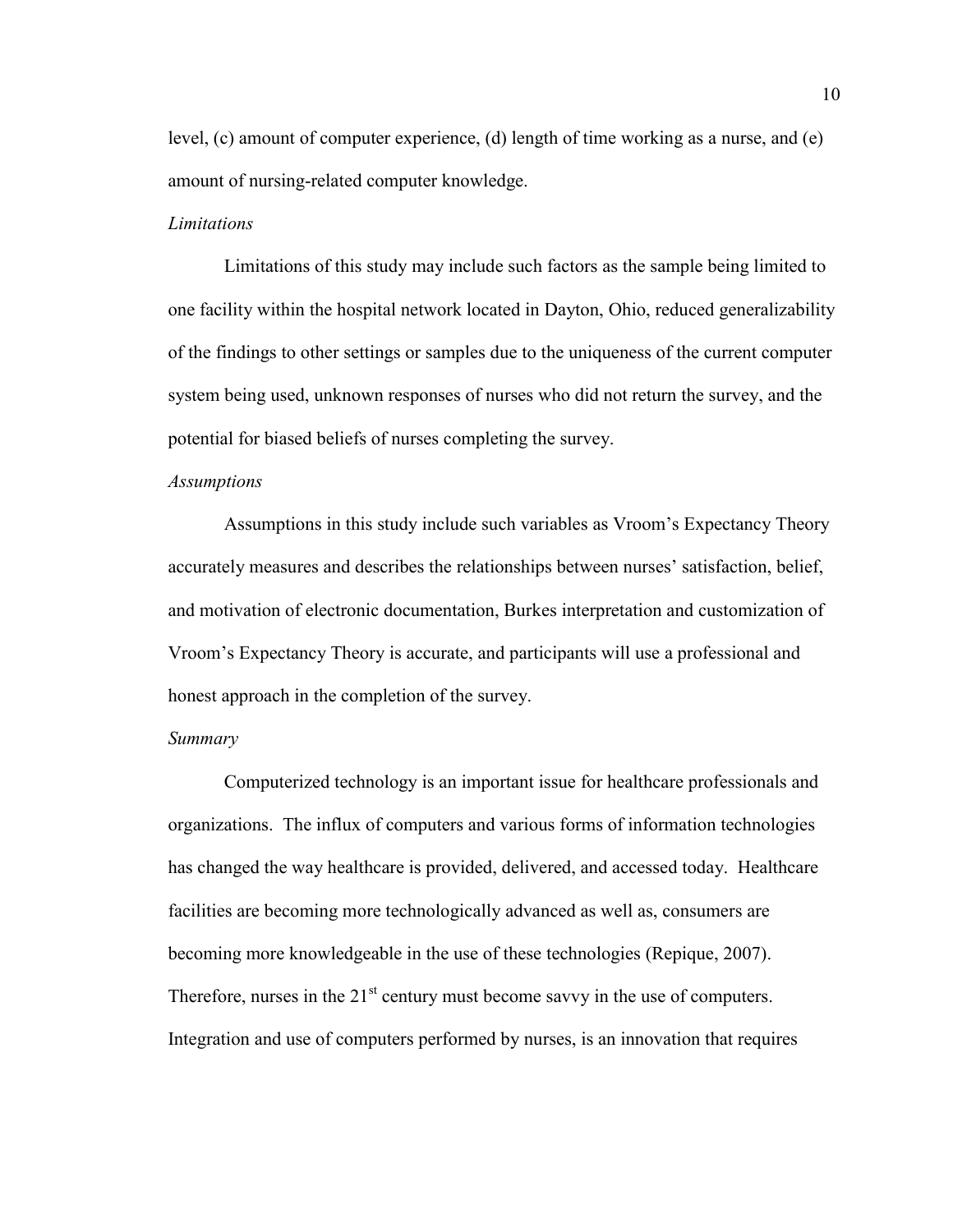nurses to change their workflow. Additionally, integration of a new technology in the field of healthcare requires that objective and comparative information on how nurses view the use of computers and the factors affecting these attitudes is available (Shoham & Gonen, 2008). Computer knowledge and skills are crucial for all nurses to function effectively and deliver quality care in the current healthcare environment (Wilhoit et al., 2006) however; many times computer systems do not provide nurse's with specific information in order to provide accurate documentation (Shoham & Gonen, 2008). According to Burkes (1991), success of a computer system may be related to the nurses' acceptance and attitudes towards the system.

The purpose of this study was to examine relationships among nurses' computer use knowledge, satisfaction, beliefs, motivation, and computer use satisfaction with an electronic documentation system. This is an approximate replication of Burkes (1991) study using Vroom's (1964) Expectancy Theory as the framework.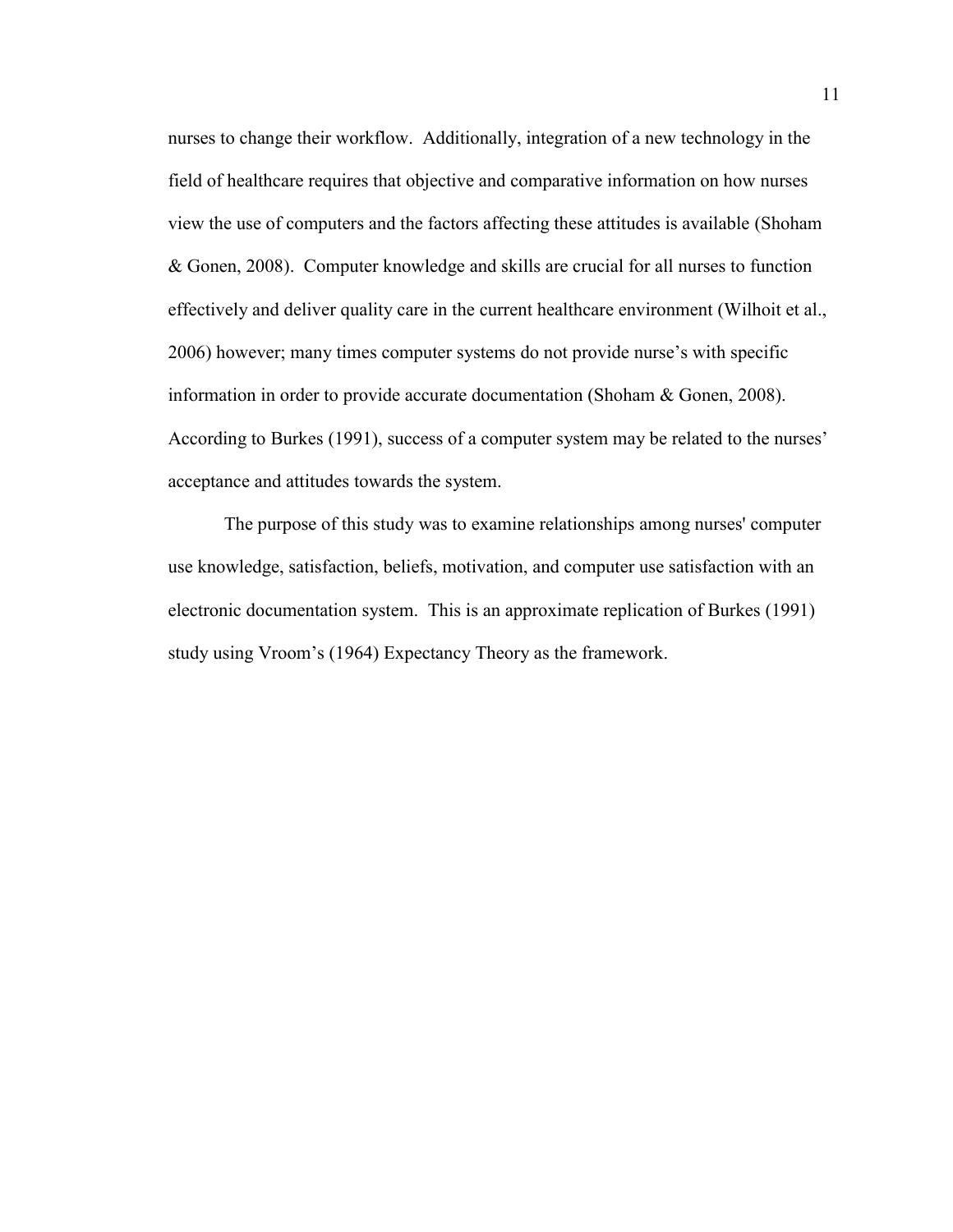#### Chapter II

# Literature Review

Since the introduction of computer technology more than 40 years ago, the use of computers has been slow to reach the health care arena. Initially, computers were designed for administrative and business purposes (Burkes, 1991). Over the past several years, there has been a dramatic growth in the development and introduction of computer technology into the health care industry. For that reason, the nursing profession has experienced an increase in use of computer systems both in nursing education and all types of health-care facilities. According to Burkes (1991), evaluating the knowledge base, attitudes (motivation), and perceptions of nurses, the level of acceptance towards computerized charting can be predicted. The purpose of this study is to examine relationships among nurses' computer use knowledge, satisfaction, beliefs, motivation, and computer use satisfaction with an electronic documentation system. This is an approximate replication of Burkes (1991) study.

#### *Theoretical Framework*

This study uses Vroom's (1964) expectancy theory as the framework to explain the relationship between nurse's satisfaction, belief, and motivation of electronic documentation. Vroom's Expectancy Theory is one of the most commonly used theories to describe an individual's motivation and the rationale of decision making. Vroom's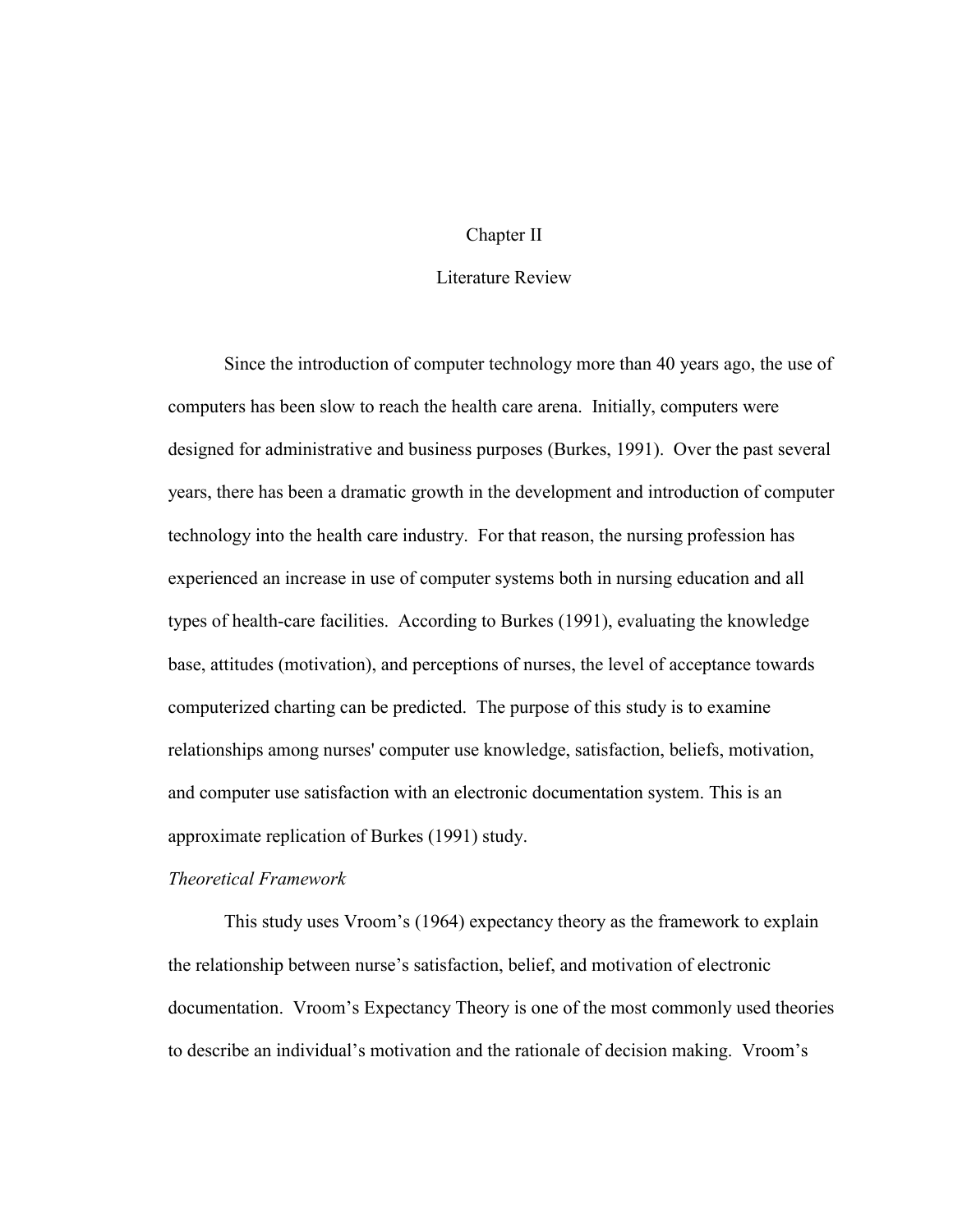Expectancy Theory affirms that human choice is subjectively rational. People do not always make optimal decisions although, they do make decisions that they believe to be optimal at that period in time (Vroom, 1964). According to Vroom, all individuals have different sets of goals, which can be used as motivators if they believe there is a positive correlation between efforts and performance, favorable performance will result in a desirable reward, the reward will satisfy an important need, or the desire to satisfy the need is strong enough to make the effort worthwhile.

Vroom's Expectancy Theory is based upon three beliefs: valence (V), expectancy (E), and instrumentality (I). Vroom defines valence as the strength of an individual's preferred outcome. Thus, a positive valence would indicate that a person would prefer attaining an outcome rather than not attaining an outcome. Instrumentality is the degree in which a first level outcome leads to a second level outcome. Expectancy is the strength of belief that a certain action will lead to a desired outcome (Vroom, 1964). Vroom refers to motivation as a force governing a person's choices or behavior such as, nurse's motivation to use computers. Therefore, individual satisfaction (preference for an outcome) times (X) expectancy (belief that act will produce a preferred outcome) equals (=) motivation for an individual to perform the act (Vroom, 1964). As a result, an individual's choice to either perform or reject the act completes Vroom's expectancy theory. To better understand individual characteristics and computer-use attitudes of nurses, Burke (1991) tailored Vroom's theory to: preference a computerized charting outcome (satisfaction) times  $(X)$  the expectation that computerized charting use will lead to preferred outcomes (beliefs) and promote a likelihood (=) that nurses will use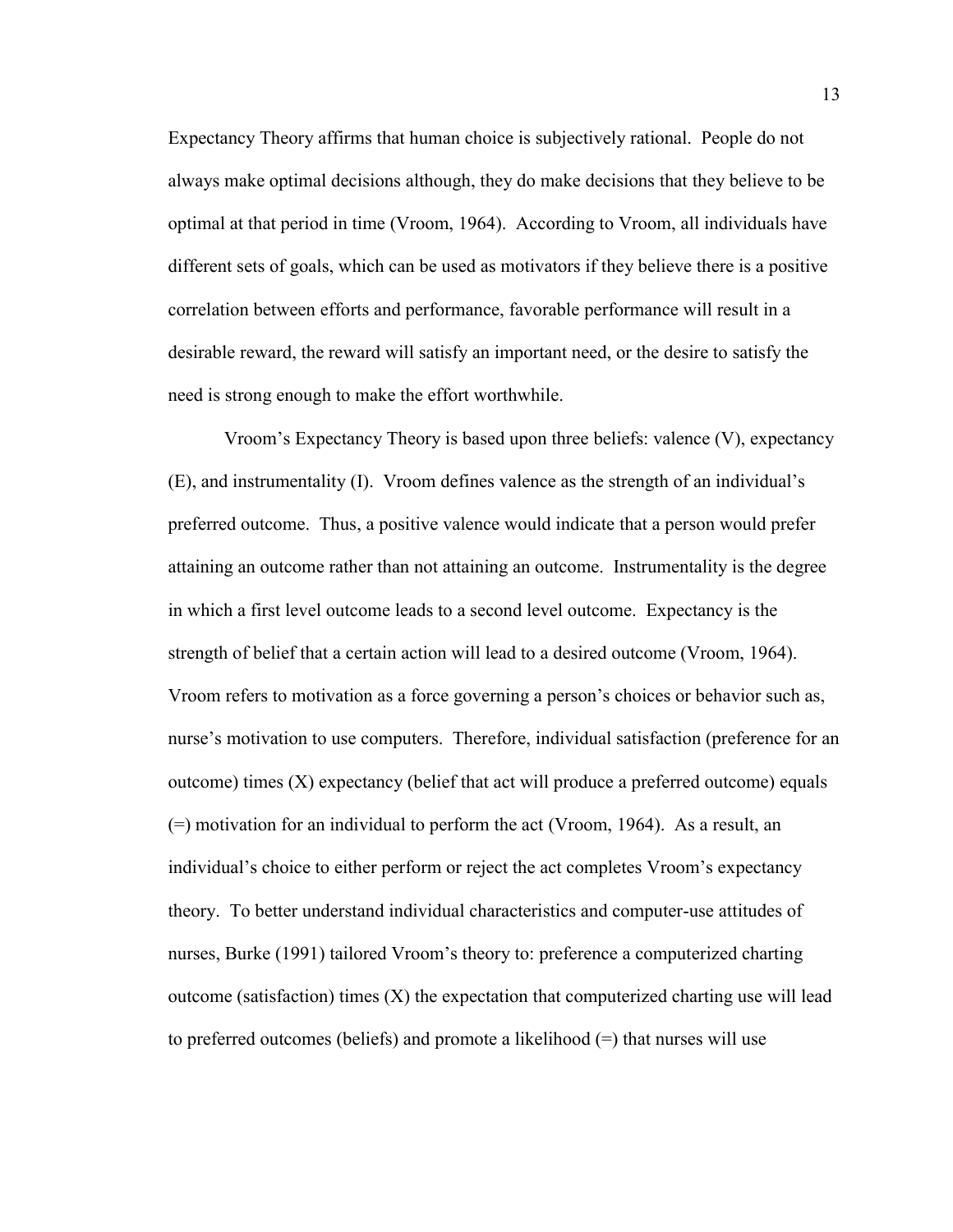computerized charting (motivation). Individual nurse characteristics pertaining to the use of computerized charting are the final variable to consider in Burkes (1991) model.

## *Statement of Organization of the Literature*

The literature review is comprised of quantitative and qualitative research studies regarding nurses' satisfaction, beliefs, motivation, knowledge, and computer use satisfaction of an electronic documentation system. The literature review is organized into four sections; nurses' attitudes and skills towards computer use, nurses adopting computer technology, implementation of computer systems, and evaluating computer systems.

# *Nurses' attitudes and skills related to computer use*

Burkes (1991) descriptive correlational study examined relationships between nurses' knowledge, skills, attitudes, beliefs, motivation, and computer use satisfaction with a computerized charting system. Vroom's (1964) expectancy theory was the framework used in Burkes (1991) study.

The sample consisted of 133 ICU staff nurses who worked either full-time or parttime, and had used computerized charting at the LDS Hospital in Salt Lake City, Utah. Supervisors, clinical specialists, head nurses and assistant head nurses were excluded from this study (Burkes, 1991). All nurses received a survey packet which contained a cover letter, consent form, and a questionnaire. It was estimated that the survey would take approximately  $10 - 15$  minutes to complete.

The investigator designed questionnaire contained five sections which measured nurse's knowledge, satisfaction, beliefs, motivation, and individual characteristics relating to computer use in nursing. According to Burkes (1991), the questionnaire used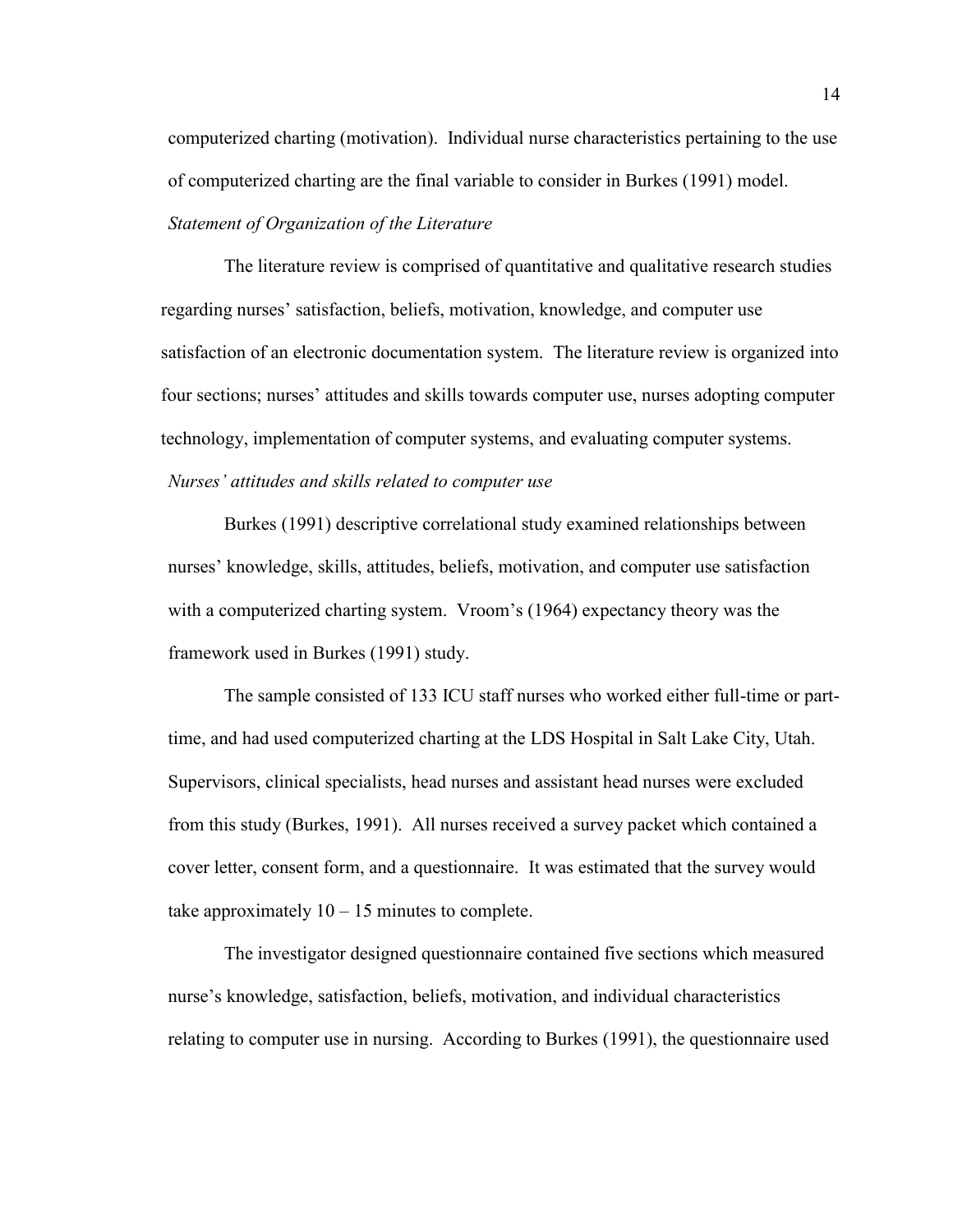a Likert-type scale to measure the Satisfaction, Beliefs, and Motivation sections of the survey ranging from 1-5, with  $1 =$  strong dissatisfaction and  $5 =$  strong satisfaction. A true, false, or uncertain format was used for the Knowledge subscale. Four Informatics Nurses reviewed the survey for content validity. This review resulted in a 95% agreement among the four reviewers. Cronbach's alpha coefficient and the split-half technique were used to examine the questionnaire's internal consistency reliability (n=56). The Alpha coefficients were calculated for the five subsections of the Beliefs portion of the questionnaire ranging from  $r = -0.534$  to 0.65.

Findings for the knowledge section revealed a low alpha coefficient of 0.360 which may have been attributable to the majority of the subjects selecting the "uncertain" type" as an answer for 6 out of 13 Knowledge questions. Satisfaction findings showed that nurses' with greater computer experience were less satisfied with computerized charting whereas, nurses with less computer experience displayed a greater level of satisfaction. Findings for beliefs proved that computer-use satisfaction, beliefs and motivation were significantly related to one another. Findings for motivation revealed that nurses' who had positive attitudes towards computer use and beliefs had a higher degree of motivation compared to nurses' that did not possess positive attitudes.

Hypotheses 1, 2, and 3, supported that nurses' computer use satisfaction and beliefs were significantly related. Computer use satisfaction was related to motivation. Hypotheses 4 rejected the assumption that younger nurses would display greater computer use attitudes of satisfaction, beliefs, and motivation. Hypotheses 5 rejected the theory that a higher educational level would exhibit greater computer use attitudes.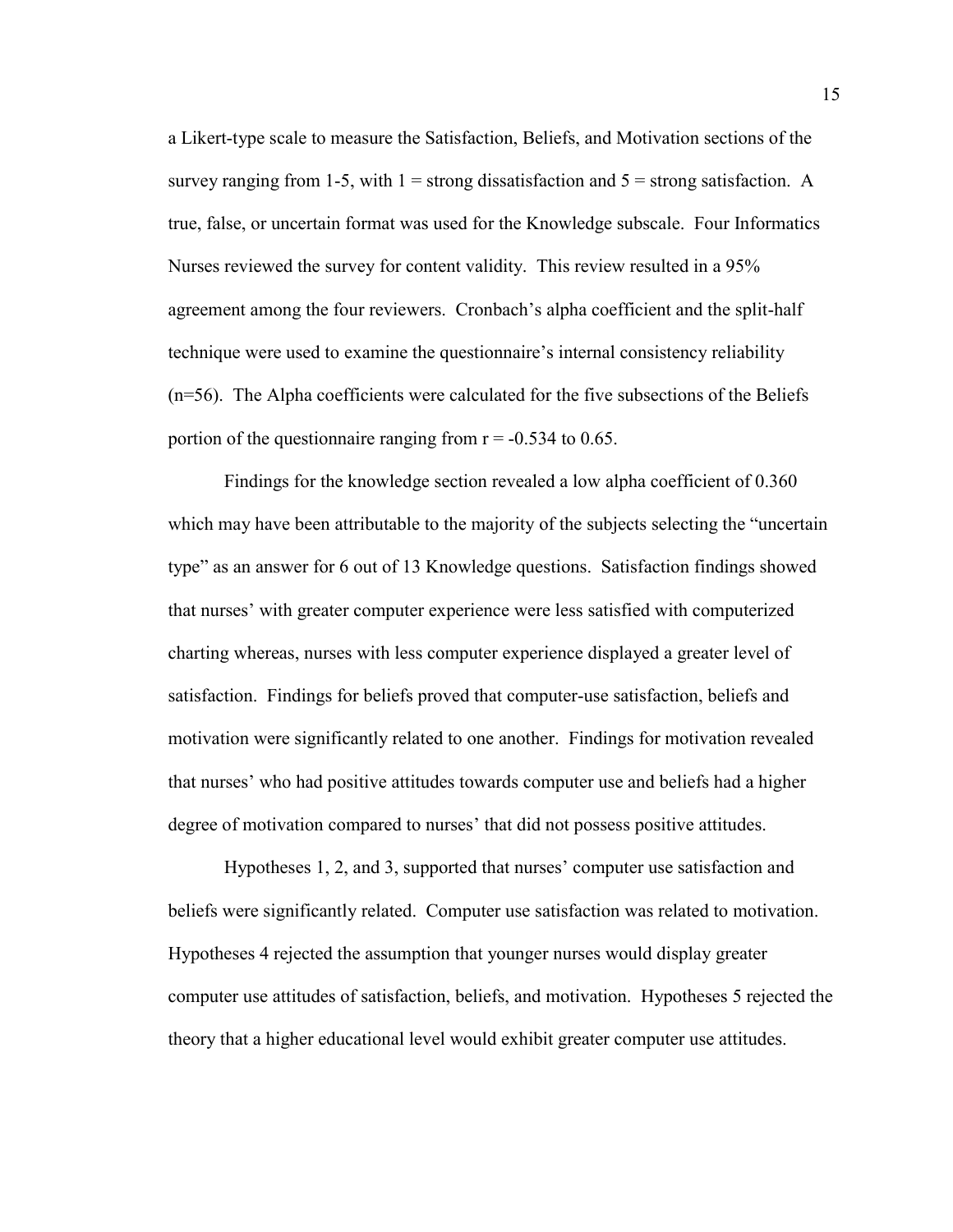Hypotheses 6, nurses' with a greater amount of computer experience would demonstrate a greater computer use satisfaction, beliefs, and motivation was rejected. Hypotheses 7, less time as a nurse did not show any correlation between the length of time as a nurse with beliefs and motivation however; there was significant correlation with greater satisfaction. Hypotheses 8, computer knowledge did not correlate significantly with satisfaction or motivation however; there was a significant positive correlation with beliefs. Therefore, since a significant positive correlation had previously occurred among beliefs, satisfaction, and motivation, the positive correlation of knowledge with beliefs may imply that nurses' knowing about computers may relate to their motivation to use computerized nursing programs (Burkes, 1991).

Findings from this study revealed the importance of developing positive attitudes and computer-use acceptance by the staff to ensure the success of computerized documentation. Burkes (1991) concluded that understanding the diverse levels of computer knowledge and determining an overall knowledge baseline of nurses' computer-use needs, attitudes, beliefs, skills, and readiness to learn was instrumental in the implementation of a successful system.

In another study, Moody et al. (2004) conducted a descriptive, cross-sectional study, which examined the functionality of the current Electronic Health Record system and examined nurses' attitudes, perceptions, preferences and needs associated with electronic health record documentation along with perceived effects related to patient care. Moody et al. (2004) used a convenience sample that consisted of 100 nursing personnel (RN's, LPN's and nursing assistants) who were employed at a large Magnet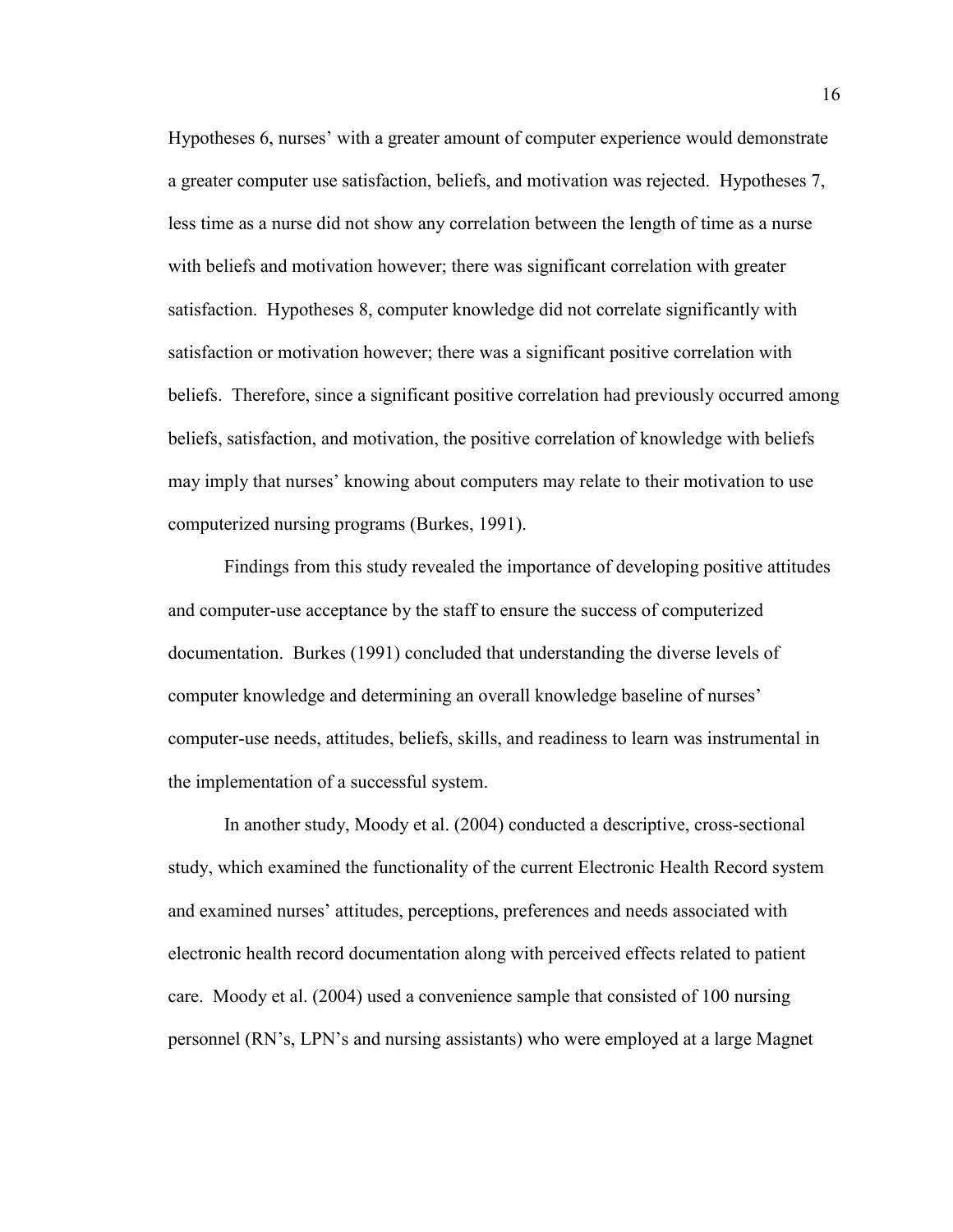hospital located in a metropolitan area of southwest Florida. This study was conducted on 23 clinical units that used some sort of electronic documentation. Participants worked both day and night shifts and were assured that all responses would remain anonymous. There were 120 questionnaires that were distributed onsite by three nursing graduate students to the nursing staff on the 23 units. Of the 120 questionnaires distributed, 103 were returned. Three of the questionnaires were discarded due to excessive missing data (>30%) therefore, leaving 100 questionnaires that were acceptable thus yielding a response rate of 83%. According to Moody et al. (2004), 98 of the respondents were white females with a mean age of  $43.26$  (range  $= 21 - 61$  years). The sample was nearly equal in the number of staff working day shift ( $n = 47$ ) and staff working night shift ( $n =$ 43). In addition, the nursing staff indicated they had worked in nursing on an average of 15.6 years. Furthermore, 80% of the nursing staff considered themselves as experienced computer users.

Moody et al. (2004) utilized a method of usability assessment, designed solely to gain direct input from nurse users. This type of instrument assesses various aspects of functionality and usability of a system in order to understand user satisfaction, perceived problems, barriers and frustrations associated with a particular system.

The investigator-developed instrument was designed for all levels of nursing personnel who use one or more methods of electronic documentation. This approach allowed for objective and subjective measures on the questionnaire in order to assess attitudes and opinions of the end users regarding the functionality of the facilities electronic health record documentation system. According to Moody et al. (2004), the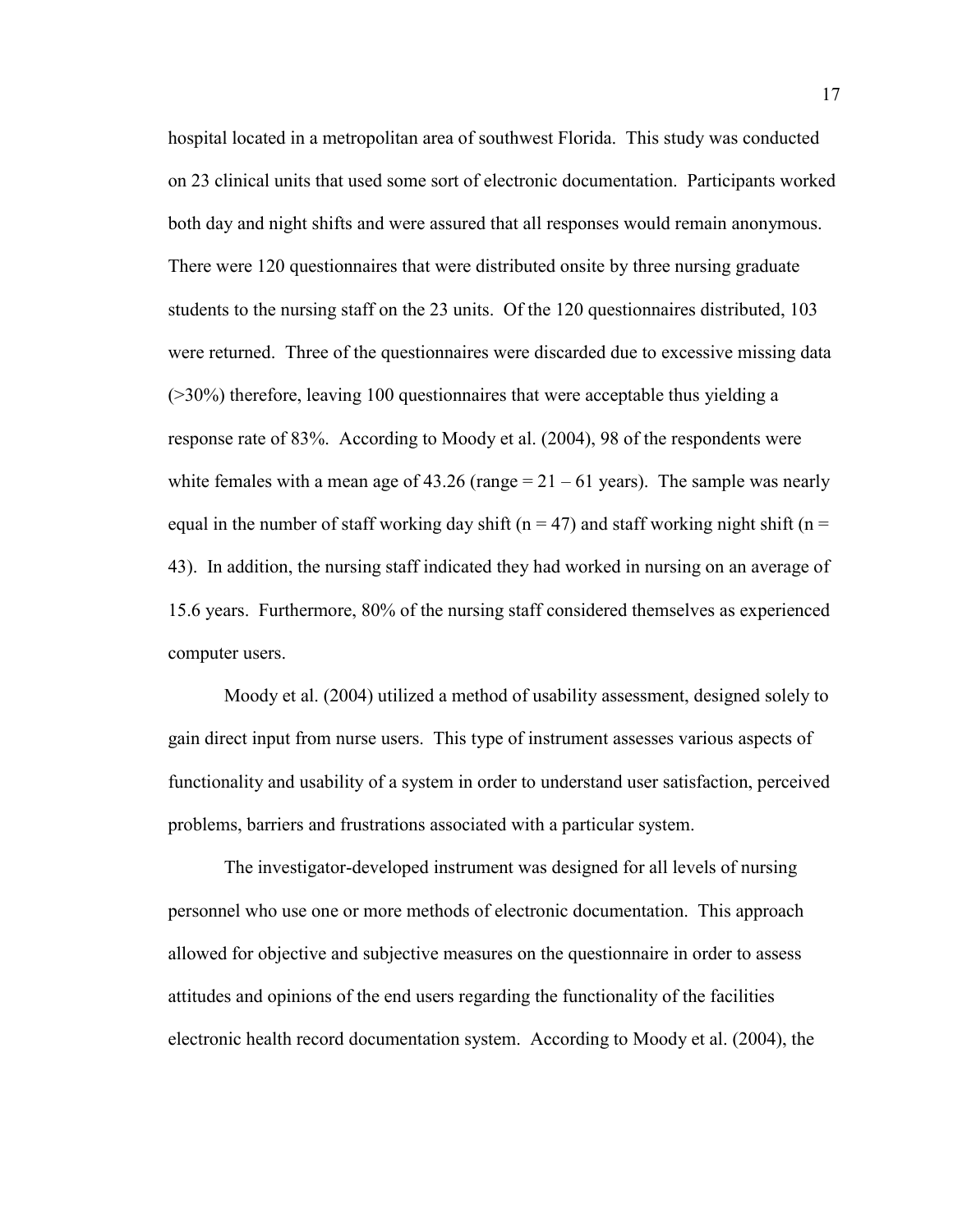questionnaire consisted of a fixed format for questions pertaining to demographics, electronic health record documentation preferences, perceived functionality, barriers to and sources of frustration of using electronic health records. Additionally, there were two open-ended questions asked in order to identify key barriers and frustrations with the staff's overall assessment of functionality of the current electronic health records system.

Nurses' attitudes to the electronic health records were assessed with a five-item Likert-type attitude scale which included five response categories. The questionnaire contained five items pertaining to attitudes regarding the use of the electronic health records system. The scores of these five items were totaled with a range of scores from 5 to 25. A high score indicated a positive attitude toward the use of the electronic health records and a low score indicated a negative attitude toward the electronic health record system (Moody et al., 2004). Three nurses certified in nursing informatics were asked to assess the content validity and rate the relevancy of the instrument. Results indicated that the content validity index of the scale was high  $(k = 0.94)$  and the content was relevant for all levels of nursing personnel (Moody et al., 2004). Cronbach's alpha coefficient was moderately high  $(r = 0.77)$ . Scores on the five-item attitude scale were summed to yield a total attitude score toward the use of electronic health records. Total scores ranged from 8 to 25 (M = 19.14, SD = 4.06).

According to Moody et al. (2004) findings from the use of the electronic health record indicated that 96% of the users were confident using the current electronic health records, 99% believed that help was always available and 85% thought they worked in a "user-friendly" environment. On the other hand, 81% of the respondents indicated that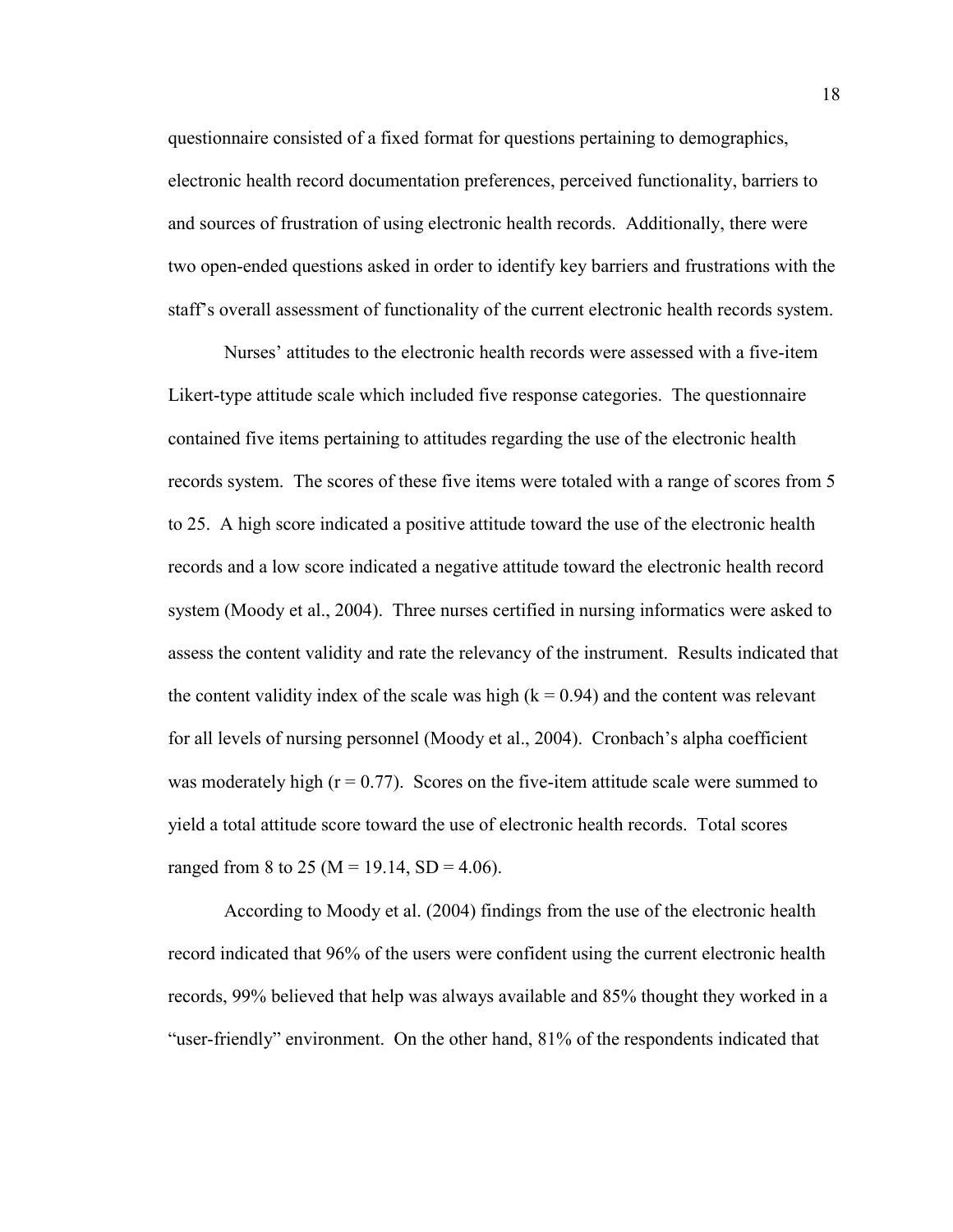computer access was available for electronic health record use, only 44% considered the current system optimally functional while 61% reported frustration with multiple electronic health record documentation systems. Other areas of frustration include hardware, software and system problems. Approximately 61% of respondents indicated that issues such as, interruptions while documenting patient care, duplicate documentation, and the inability to chart medications, vital signs, and assessments at the bedside due to patient rooms being small, and inadequate computer performance as other areas that caused major dissatisfaction among the nursing staff.

Other findings by Moody et al. (2004) study indicated that overall, nurses had positive attitudes of electronic health records improving patient care. This is evidenced by 81% of the staff believed that electronic health records were more of a help than a hindrance to care, while 75% indicated that electronic health records improved the quality of documentation. Additionally, 76% of the respondents believed that electronic health records would improve patient care however, 64% stated electronic health records did not decrease workload. Additional demographic findings revealed that older nurses tended to have a less positive attitude toward electronic health record documentation. Bivariate correlation between years of nursing experience and total attitude score was not found to be significant.

According to Moody et al. (2004), independent studies were completed on the two open-ended survey questions. Findings from the first question did not show a significant difference in attitudes between day shift nurses and night shift nurses. Results from the second survey question indicated that experienced computer users were more favorable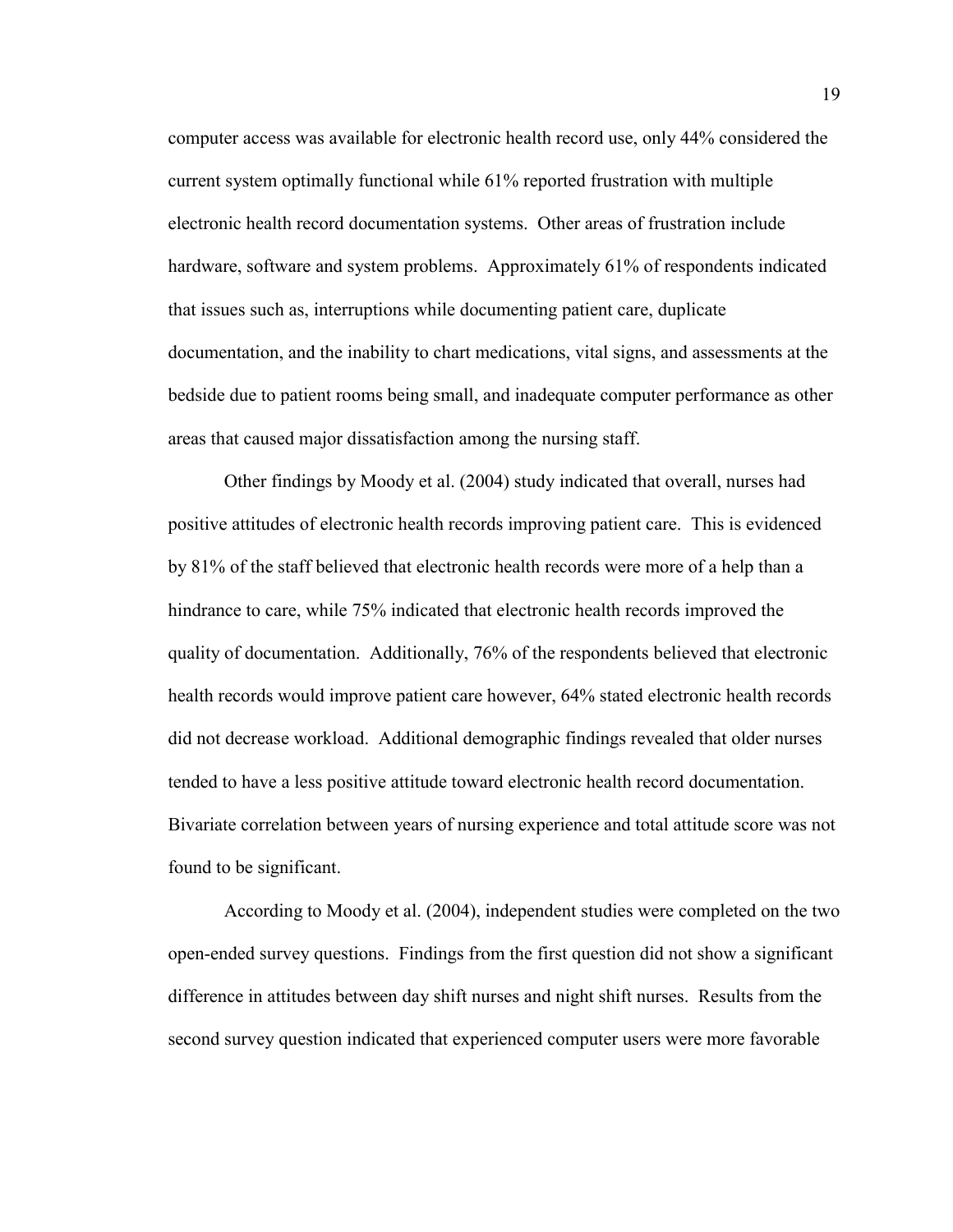toward the use of electronic health records than the less experienced users. Users indicated the most common barriers to the use of electronic health records included system downtime; system speed too slow; physicians refusing to use computer systems and requesting staff to enter data for them; not enough computers; duplicating documentation; frequent rebooting; unable to log on; and technical issues with laptops.

Moody et al. (2004) concluded that overall nurses' attitudes towards the use of electronic health records were positive. Many believed that electronic health records decreased the workload as well as, improved documentation, which would lead to improved patient safety and patient care. Additionally, more than half of the participants preferred electronic documentation at the bedside however, computers were not always available.

Positive nurse attitudes towards computer technology are necessary to ensure a successful electronic documentation implementation. Results from previous studies pertaining to nurses' attitudes towards computers have revealed conflicting results. Some studies have revealed that nurses' attitudes were positive with no significant influence of age or education, whereas other studies found age and education to be a significant negative influence (Brumini et al., 2005). The purpose of this study was to assess nurses' attitudes towards computers in Croatian hospitals and compare the results to similar data published in other countries. Brumini et al. (2005) modified The Nurses' Attitudes towards Computers (NATC) with items from The General Attitudes toward Computers among Podiatrists.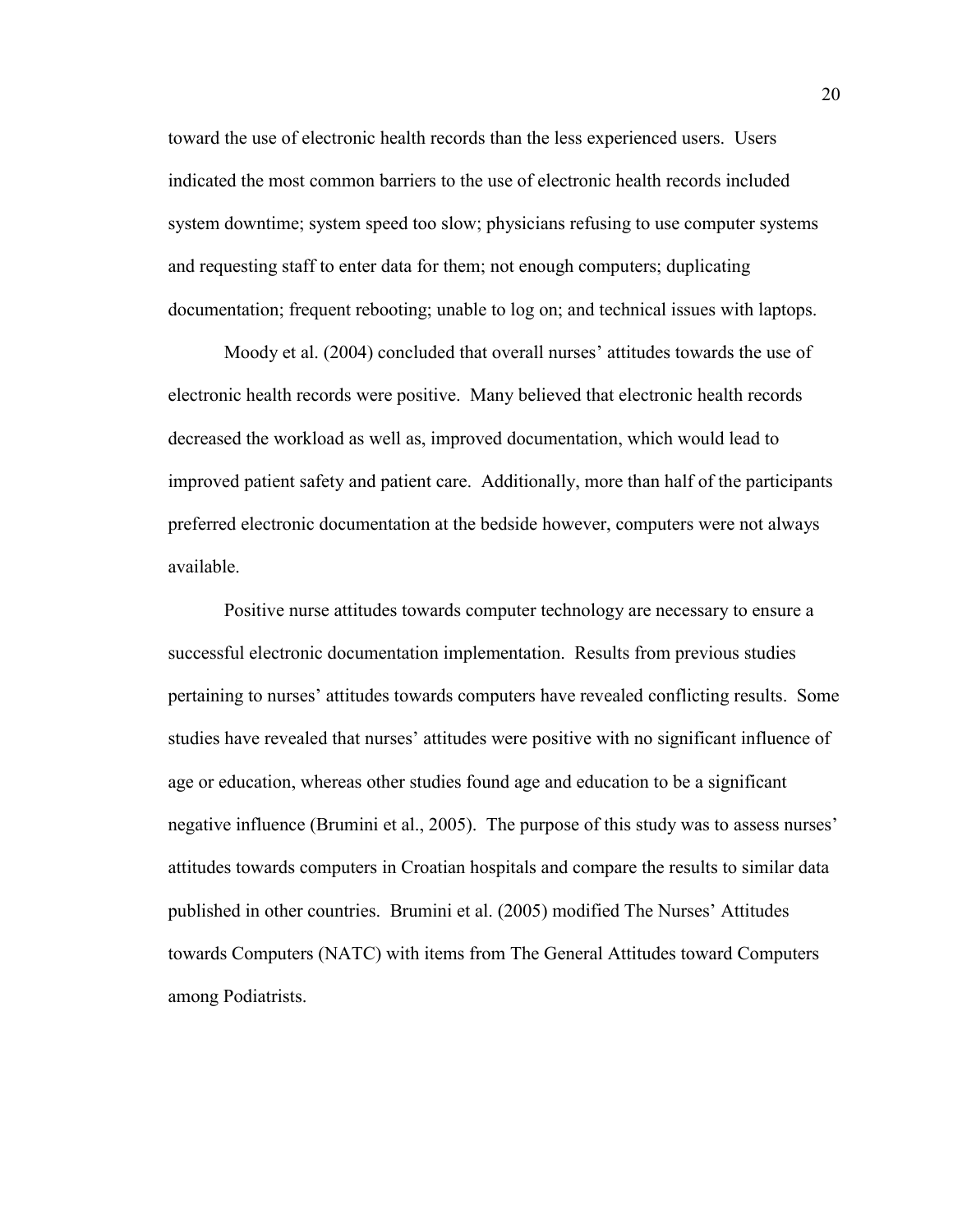The setting was two Croatian Hospitals; Dubrava University Hospital in Zagreb and Rijeka University Hospital Center in Rijeka from November 2003 to March 2004. Head nurses distributed the questionnaires during daily nurse staff meetings to all nurses employed at Rijeka University Hospital Center. At Dubrava University Hospital, one quarter of the nurses were randomly selected to participate in the study. Prior to the distribution of the questionnaires, nurses were informed about the subject of the study, and the confidentiality of responses was ensured (Brumini et al., 2005).

Out of the 1,130 surveyed nurses, 1,081 properly completed and returned the questionnaire: 141 nurses from Dubrava University Hospital and 940 from the Rijeka University Hospital Center (total response rate 96%). All subjects were analyzed as a single group due to the absence of any significant differences in gender, age, education, and computer science education among nurses in these two hospitals.

According to Brumini et al. (2005), the questionnaire consisted of eight closed questions and 30 statements on attitudes, which was divided into three parts: (a) demographic data (4 questions); (b) data about computer experience (4 questions); and (c) statements on attitudes towards computers. Part one consisted of demographic data which included questions pertaining to gender, age, education, and computer science education. The second part contained questions regarding place, frequency, and purpose of computer usage. Part three consisted of 30 randomly placed statements which measured the respondents' attitudes towards computers. One half of the statements were phrased negatively while the other half was phrased positively. Responses were offered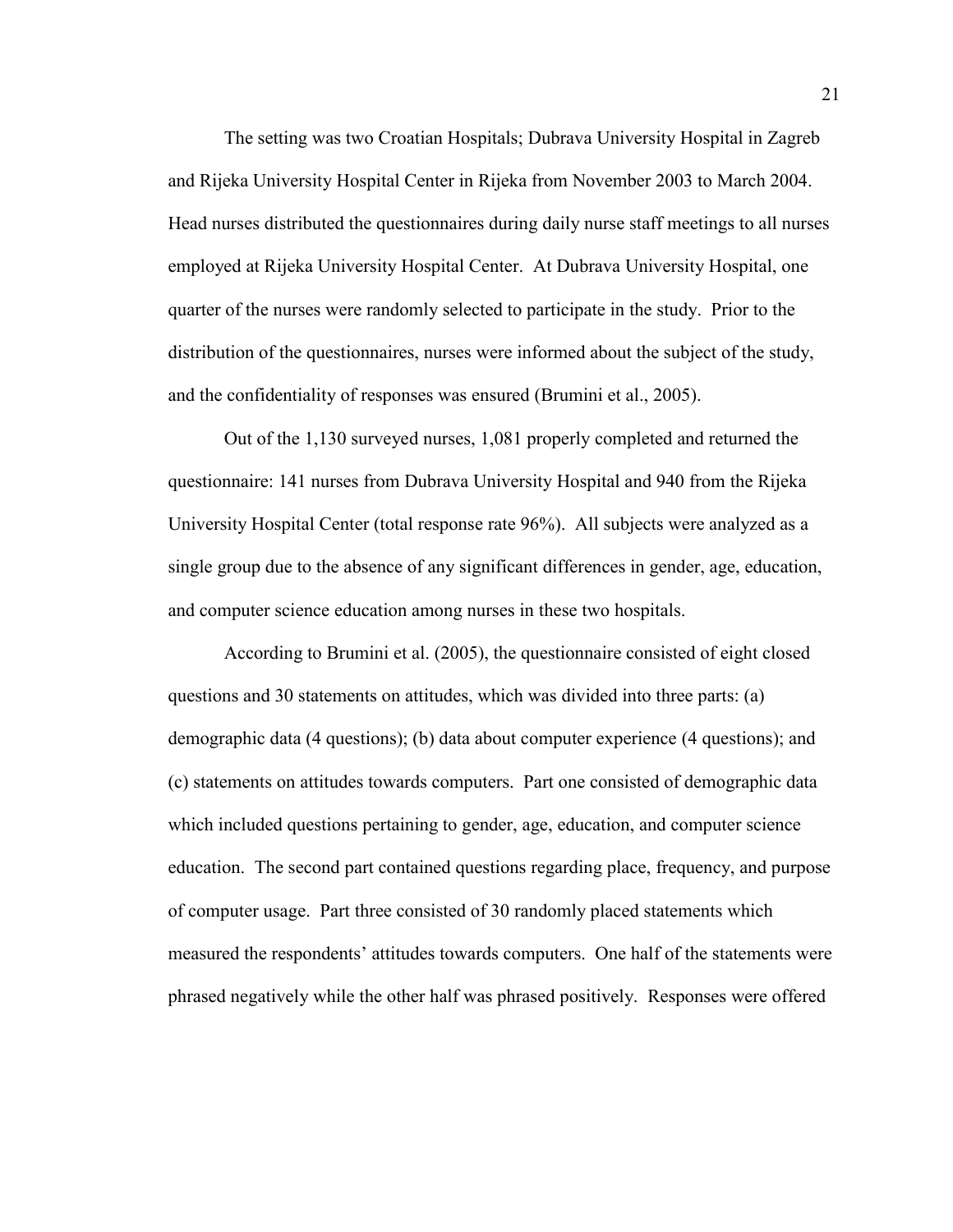on a Likert-type scale from 1-5, with 1 equaling strong disagreement and 5 equaling strong agreement. There was not a time limit placed on completing the questionnaire.

Results from Brumini et al. (2005) study are shown with a mean, standard deviation (SD), and 95% confidence intervals (CI) of mean. Factor analysis was performed on all statements after the 15 negative statements were converted to positive statements. Three-factor solution was obtained by screen-plot analysis. One-way ANOVA was used to compare the average total score between groups and Tukey-b test for post hoc analysis. All statistical values were considered significant at the P level of 0.05.

Findings from Brumini et al. (2005) study revealed nurses showed a high total score of  $120 + (-15)$  out of 150, thus indicating positive attitudes towards computers. Nurses younger than 30 years old had more of a positive attitude than older nurses. Additionally, nurses with a bachelors' degree had a higher score than nurses with a high school degree. In general, nurses who use computers for any purpose were found to have higher attitude scores than nurses who did not use computers.

Brumini et al. concluded that computer education and experience are key contributing factors in the development of positive nurse attitudes towards computers. Therefore, it is necessary to assess nurses' attitudes towards computers and develop computer classes for the various user levels. Providing computer education will improve nurses' attitudes towards computers thus ensuring a successful implementation of electronic documentation.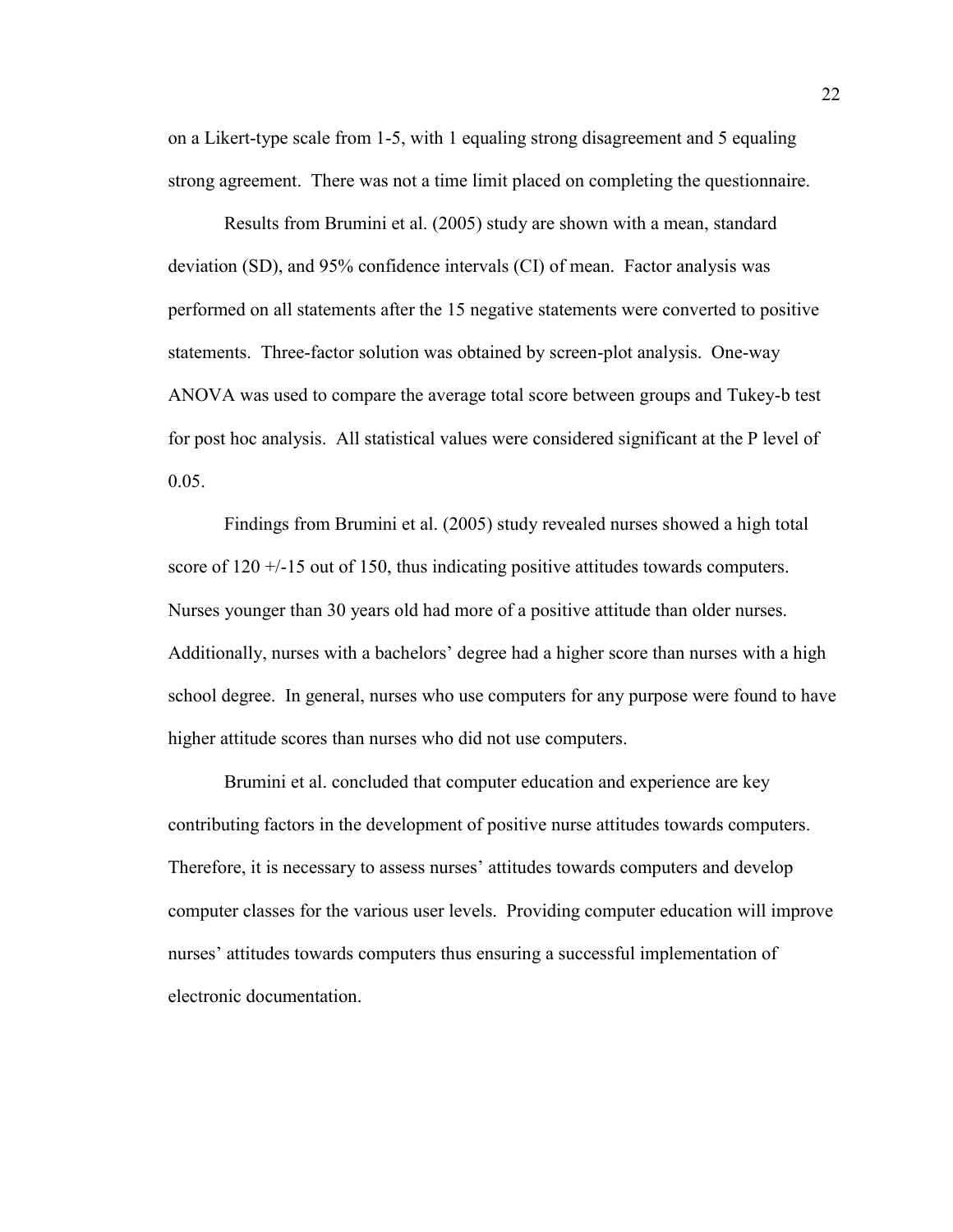#### *Nurses adopting computer technology*

For many years nurses have used computers to place orders and lookup test results, yet were reluctant to adopt computerized documentation. It is imperative to understand nurses' perceptions, attitudes and motivational factors towards the adoption of computers. Lee's (2004) grounded theory study was conducted to analyze and evaluate nurses' perceptions toward utilizing a computerized care plan system and how nurses adopt new technology. This author examined the applicability of Rogers' Innovation-Diffusion Model, mainly the users' perceptions of an innovation's characteristics and how nurses' adopt new technology into their current nursing practice.

The setting was a large hospital located in northern Taiwan. In 1998, the hospital implemented computerized nursing care plan (CNCP) for all in-patient units. The study was conducted on three respiratory intensive care units. The sample consisted of 12 female nurses who had used the CNCP system for at least 6 months. The nurses had worked for the hospital for more than 3 years. The ages of this group ranged from 20 to 30 years of age. Eight nurses had an associate degree, three had graduated from college, and one was in a nursing master's program. All but two of the nurses had previously taken computer courses, and six participants had previously worked with computers. All 12 nurses participated in a one-on-one, in-depth interview regarding experiences using the CNCP system.

According to Lee (2004, p 233), semi-structured interviews lasted from 30 to 45 minutes and addressed questions such as, "What do you think about the CNCP?" "How does it affect your work?" and "What suggestions would you offer for implementing or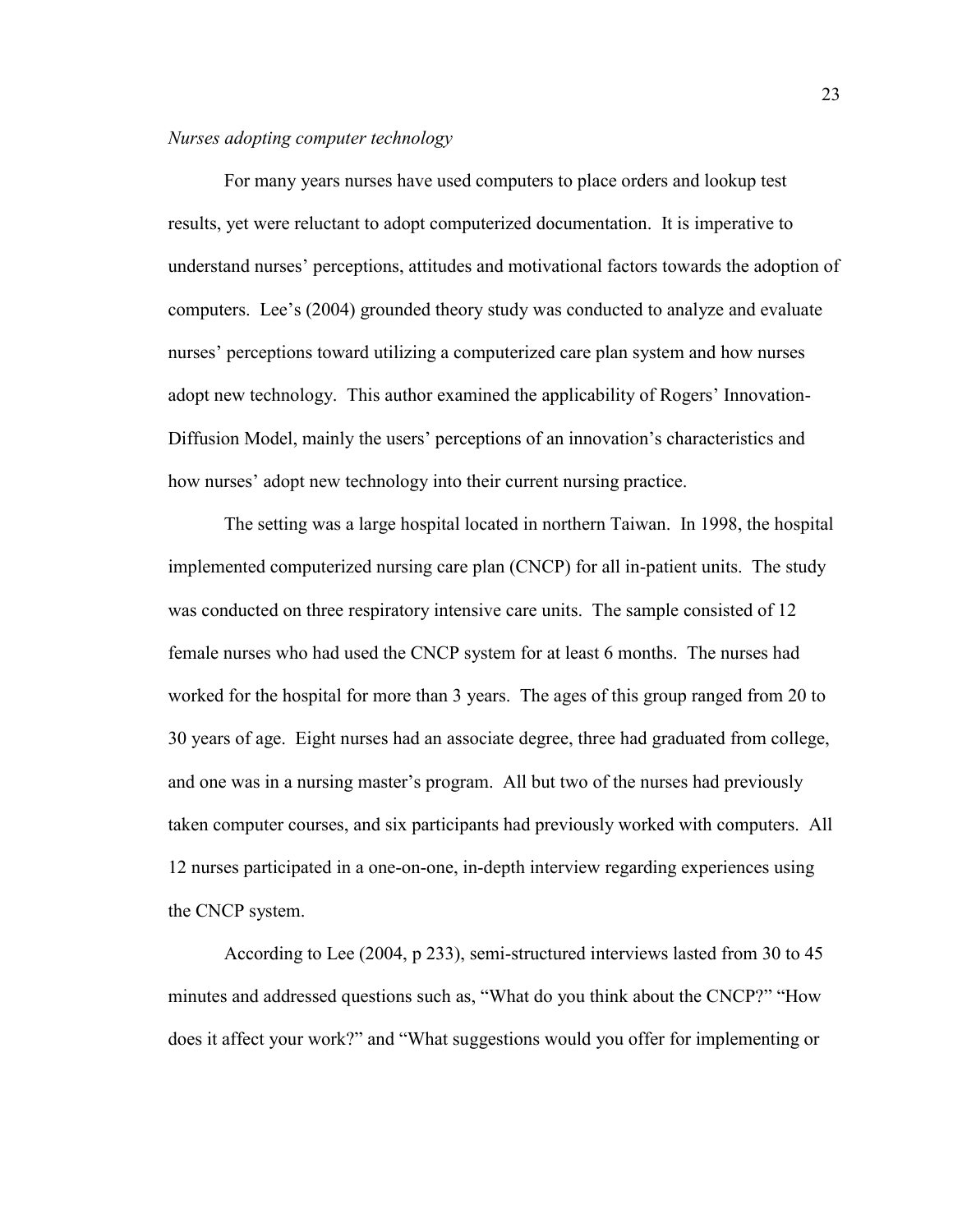maintaining the system?" Each interview was tape recorded with the consent of the participant. The recruitment process ended when no new content or repeated topics emerged in the interview process.

Data were analyzed by transcribing the content verbatim from tape-recorded interviews and confirming this data with each participant. The researcher focused on comparing how the innovation characteristics and interview content from Rogers' model, described the nurses' pattern of adopting the CNCP. As a result, constant comparative analysis was used to examine the relationship between Rogers' model and the interview content (Lee, 2004). This process began by open coding the interview data line by line, into a term or word that best represented the essence of the data. Next, the terms or words were analyzed for similarities or differences to identify major themes in adopting the new system.

Rogers' Innovation-Diffusion Model compared the innovation characteristics perceived by users to nurses' experiences with the CNCP. The five innovation characteristics; relative advantage, compatibility, complexity, trialability and observability identified common themes among nurse users. The following themes were identified: "paper savings," "sense of control," "added work stress," "lack of linkage between care plan and patient care," "improved assessment sequence," "user-friendly system," "the need for education on using nursing diagnoses," "inadequate nursing content," "format rigidity and inadequate space," "charting evaluations and outcomes," and "symbol of professionalism" (Lee, 2004 p 234).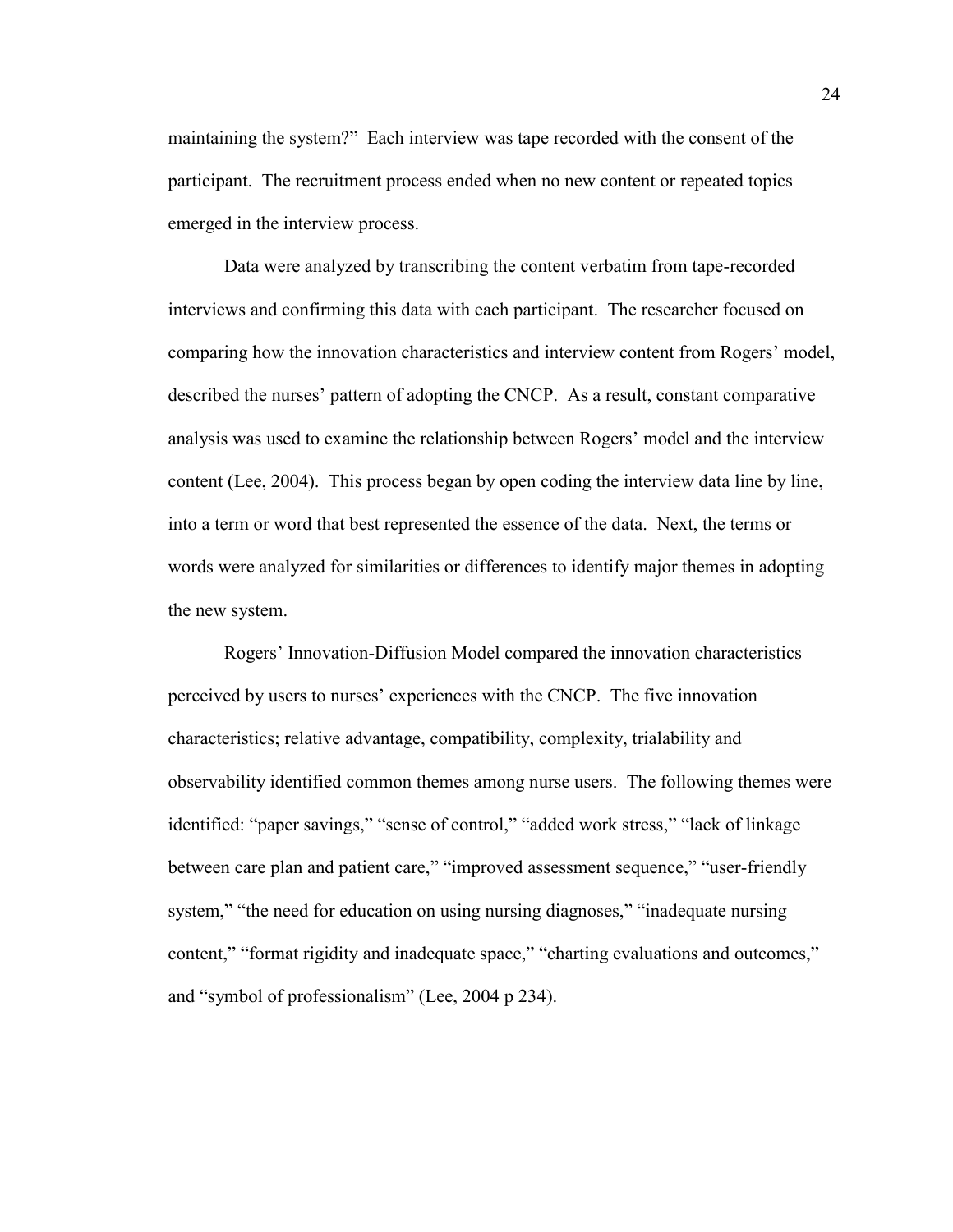Findings for relative advantages identified by nurses with the use of the CNCP system included decrease use of paper, easy-to-read format and a sense of control when creating care plans. On the other hand, such things as slow computer response time, printer problems and system down time increased the level of stress to the staff. Findings for the innovation characteristic compatibility revealed that nurses did not believe that computerized care plans improved the daily care provided to patients. However, some nurses revealed that the CNCP improved patient assessment documentation.

Complexity, the third major factor influencing acceptance of an innovation, revealed that nurses' viewed the CNCP program as being very user friendly however; nurses' expressed concern to the "click and print" approach. This sort of charting would decrease critical thinking skills and could potentially cause an oversight on a patient assessment. Nurses indicated a need for classes that pertained to the use of nursing diagnoses rather than computer skills. Trialability results revealed that nurses were not happy with the content design of the CNCP. This was evidenced by no appropriate nursing diagnoses, too few nursing interventions, and no available selective care evaluation (Lee, 2004). Observability was the last factor to influence user acceptance of an innovation. When nurses receive immediate feedback from the computer, perceptions of new technology tends to be positive. Nurses in this study were interested in knowing if the outcomes of their care plans made a difference in care quality, however no information was available (Lee, 2004).

Lee (2004) concluded that Roger's Innovation-Diffusion Model accurately described nurses' perception and adoption of new technology in every day practice.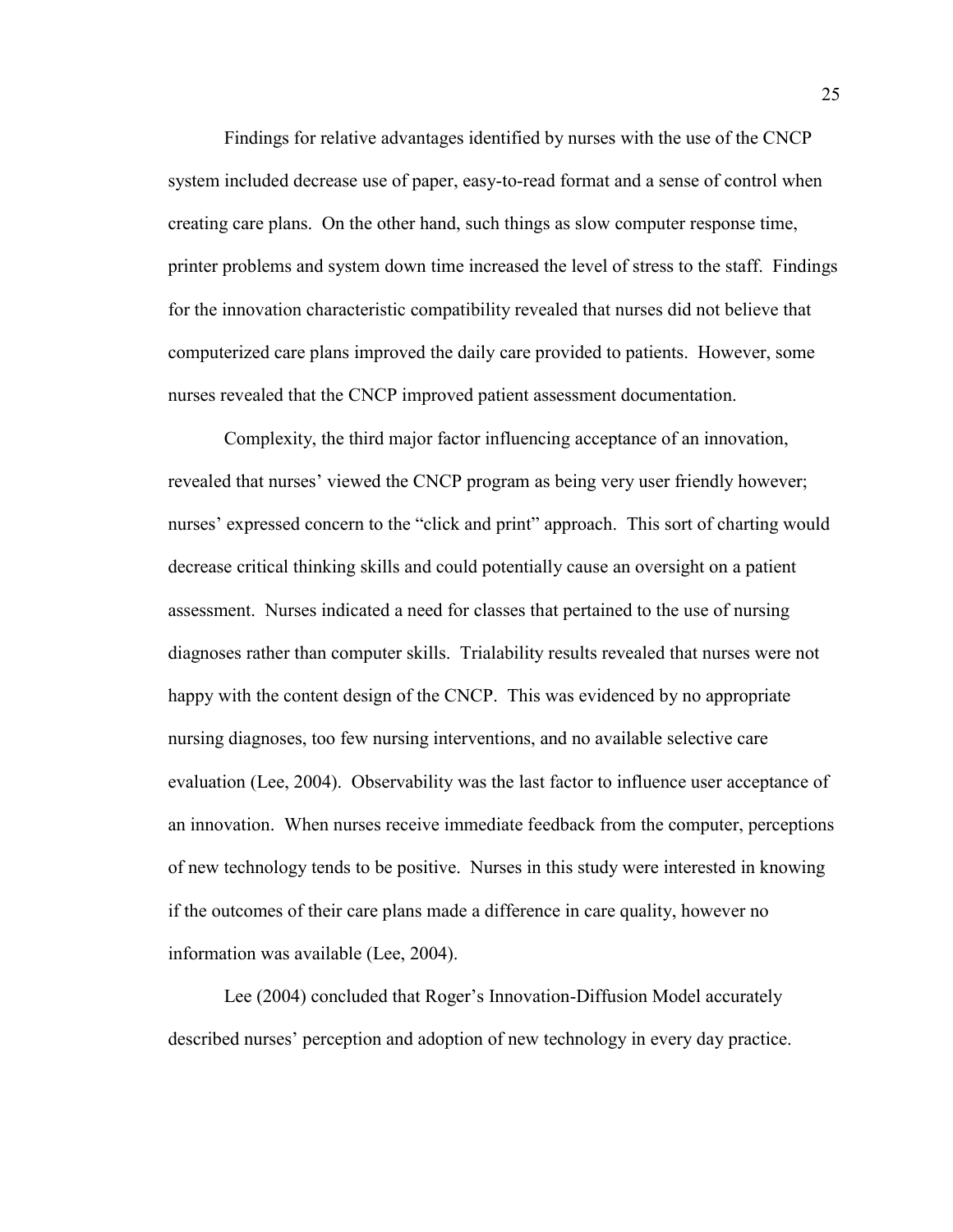Through the use of Roger's model, nurses are becoming more receptive to the use of computers. While the use of CNCP gave nurses a sense of professionalism, there were areas that did not provide benefits to the nursing staff or care provided to patients.

Prior research has proven that many variables can influence nurse's attitudes and images toward the use of an electronic patient records system (EPRS) prior to implementation. In a study conducted by Dillon et al. (2005), the attitude and image an individual develops, pertaining to the use of computers, determines the individual's intention to accept an EPRS. Dillon et al. (2005) recognized the need to identify user's computer knowledge, experience, attitudes and images towards EPRS prior to implementation. The purpose of Dillon et al. (2005) study was to identify user's intention to adopt and use a new electronic patient record system. Identifying dissatisfied users issues and recognizing the overall nature of user complaints, would create a better organized strategic approach for implementation and ultimately enhance the adoption of the new technology. Dillon et al. used a regression model, designed to identify variables that would predict attitude and in turn system adoption and use of the EPRS.

The study setting was a 450-bed regional hospital. All nursing staff at the hospital was aware that a new hospital-wide information system was being installed. According to Dillon et al. (2005), within 30 days of the survey being mailed, the new system would go "live" in most of the nursing units. In about 60 days the remaining units would go "live". Hospital administration prepared the nursing staff by offering periodic training sessions. Nursing staff was updated of the implementation timeline by respective unit nurse managers and a hospital-wide newsletter.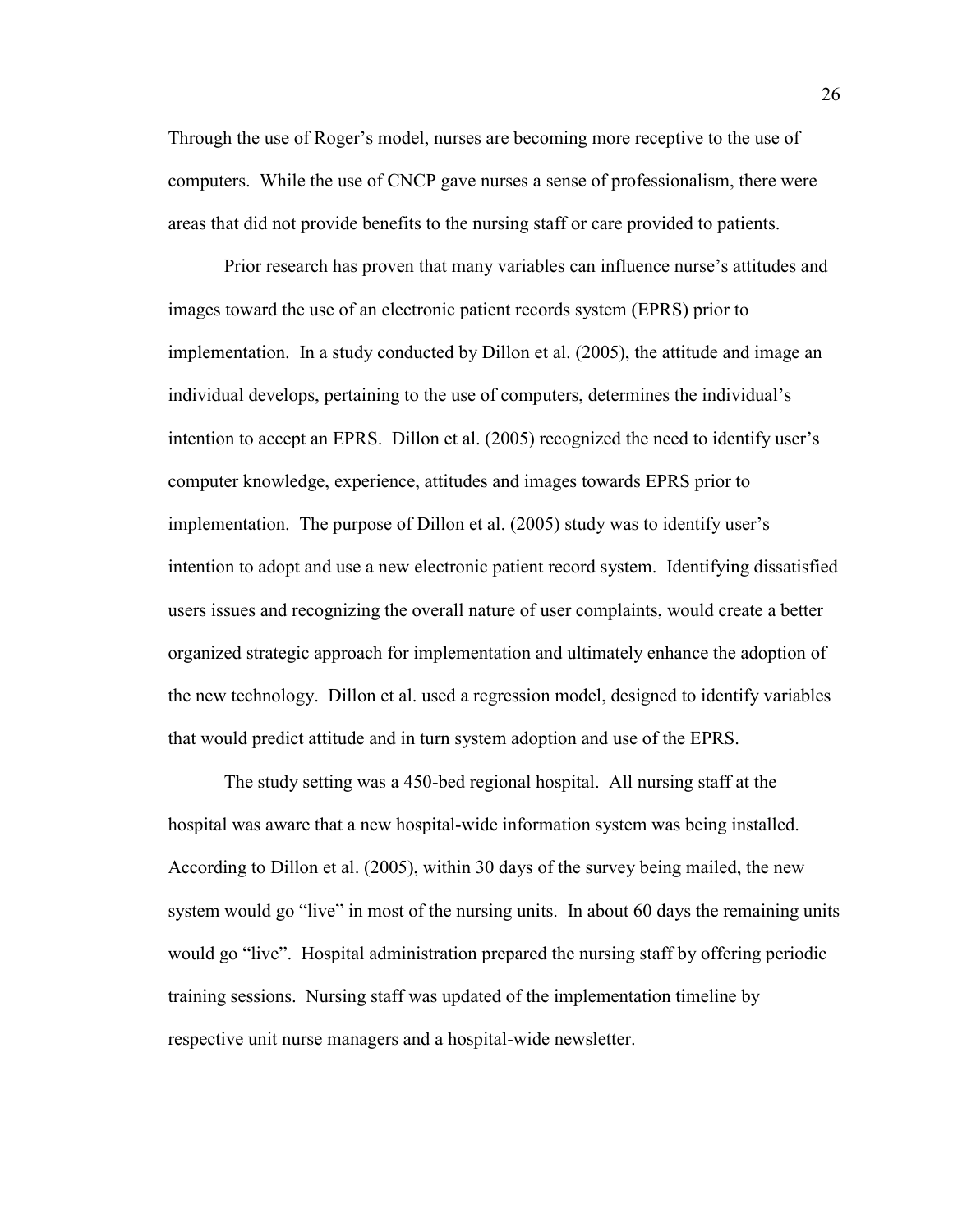Surveys were distributed, via US mail, to all part-time (minimum of 12 hours per week) and full-time hospital nursing staff (greater than 612 staff members) prior to the implementation of the hospital-wide EPRS. All received an addressed envelope that contained (1) a cover letter that solicited the respondents' cooperation and assured anonymity, (2) the survey instrument, (3) an entry form for a drawing for a \$100 gift certificate, and (4) a return envelope addressed to the research team. According to Dillon et al., one hundred forty surveys were returned prior to the drawing deadline for an acceptable response rate of 22.9%. Ten of the 140 drawing entries were selected randomly, the winning nurses were contacted and prizes were delivered the following day. All hospital employees were informed of the drawing winners via the hospital newsletter.

Dillon et al. used an investigator-developed questionnaire that consisted of four sections. In the second section, Dillon et al. incorporated Davis' attitude instrument and Settle et al. image profile instrument in the third section. The questionnaire began with demographic questions that identified the sex, age, level of nursing education, and full or part-time employment status. One question was a subjective rating of computer expertise (beginner, novice, average, experienced, and expert) and one question was asked to gather a response for computer ownership (yes or no).

The second section contained a five-question general-attitude survey. The mean of the five standard 7-point Likert rating scales was used to create an attitude index that was in turn used to measure a nurse's overall attitude. The attitude instrument was taken from Davis, and consisted of the leading phrase, "All things considered, my using the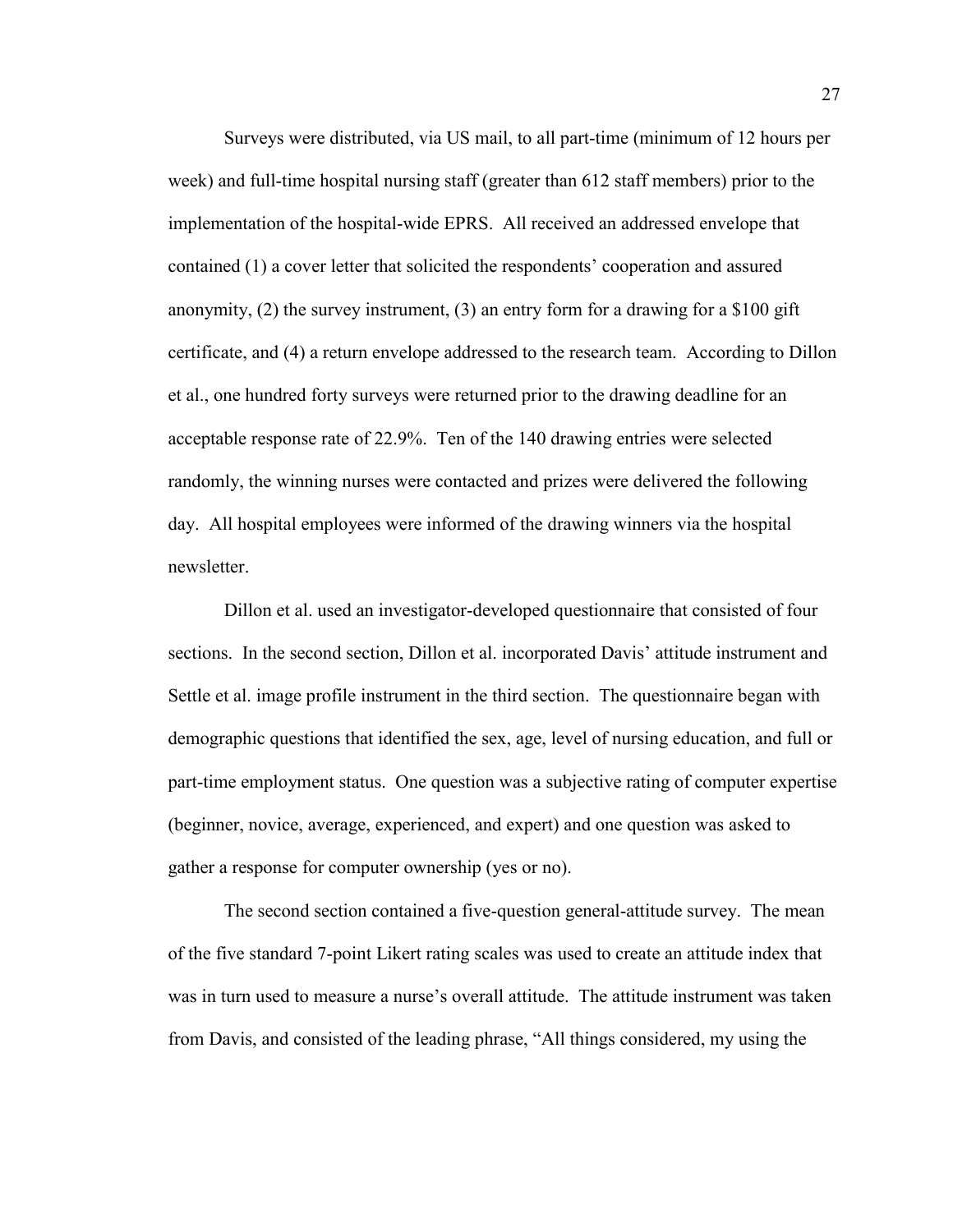new [vendor/product name] patient record system is:" followed by the five attitude measures (good/bad, wise/foolish, favorable/unfavorable, beneficial/harmful, and positive/negative). Each had a range of 1 to 7, with the positive item positioned at 1 and the negative item labeled at 7. The 4 on the 7-point scale was labeled neutral.

The third section of Dillon et al. questionnaire was designed to obtain image profiles of the new hospital-wide EPRS in the minds of the respondents. Developed from the marketing and advertising literature, the image profile procedure was taken from Settle et al. The image profile instrument contained 25 words or phrases identified by a focus group to describe computer technologies. Nine words could be regarded as positive items and 16 negative. The items were listed randomly and respondents circled a number on a 7-point semantic distance scale to show how well they felt each described the new "ERPS". The extremes were labeled "perfectly" and "not at all".

The final section of the survey provided the respondents an opportunity to share general comments regarding the new EPRS. An open-ended question was asked: "Do you have any comments or concerns regarding the upcoming computer systems?" with five lines of open writing space (Dillon et al., 2005).

Cronbach's alpha coefficient was used to examine the questionnaires internal consistency reliability for both image (positive and negative) and attitude. The positive image scores had a Cronbach's alpha of .93, negative image scores of .95, and the attitude score was .96. These alpha scores are very acceptable, thus indicating that the factors within each multi-item variable are highly interrelated (Dillon et al., 2005).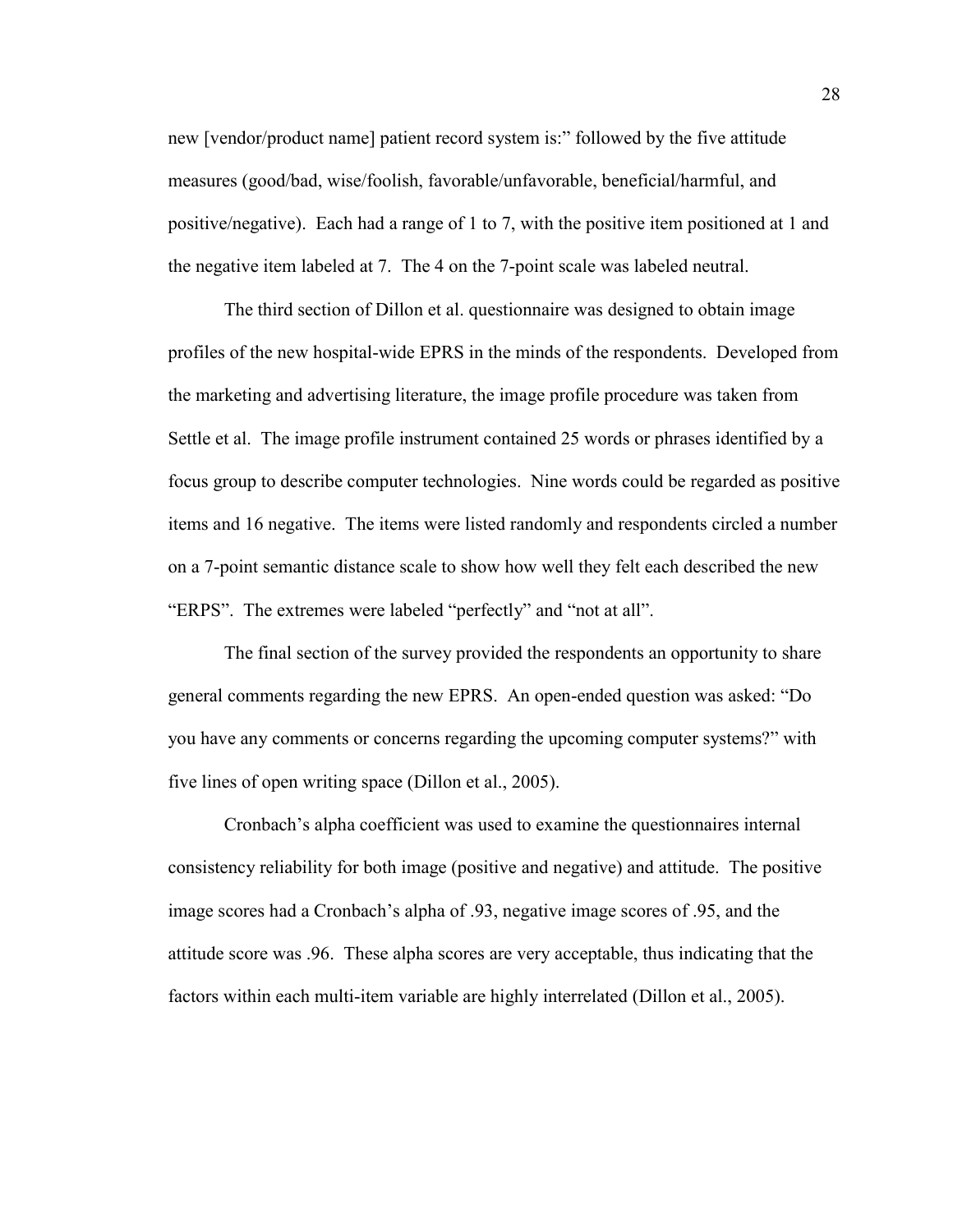Construct validity is concerned with whether the image items formed two distinct factors (positive and negative). Construct validity was assessed by factor analysis. During the exploratory factor analysis, three factors were identified: one for the positive image items, one for the negative image items, and a third that contained three negative items. These three factors were considered invalid and removed from the questionnaire. Ultimately, the remaining items clearly formed two factors, one for the nine positive image dimensions and one for the 13 negative image dimensions (Dillon et al., 2005).

In Dillon et al. (2005) study, T tests for independent samples were used to locate response differences for type of employment (full or part-time), sex, and computer ownership. Analysis of variance (ANOVA) was used to determine response differences for age, level of nursing education, and self-described level of computer expertise.

Hypothesis 1, was to determine what demographic characteristics and selfreported computer use variables affect a nurse's attitude toward an EPRS. According to Dillon et al. (2005) study, no significant differences were found for type of employment, sex, computer ownership, level of nursing education, and self-described level of computer expertise. Only one variable, age, presented with a significant difference in nurses' attitudes toward the new EPRS. Post hoc analysis revealed that there were significant differences between the second age category (30-39 years old) and the next two categories of 40-49 and 50-59. According to Dillon et al., the age category of 20-29 was not found to be significantly different from the others. Even though there was a significant difference for age between the groups, all age categories presented with positive attitude measures. Overall, data suggest a very positive attitude toward the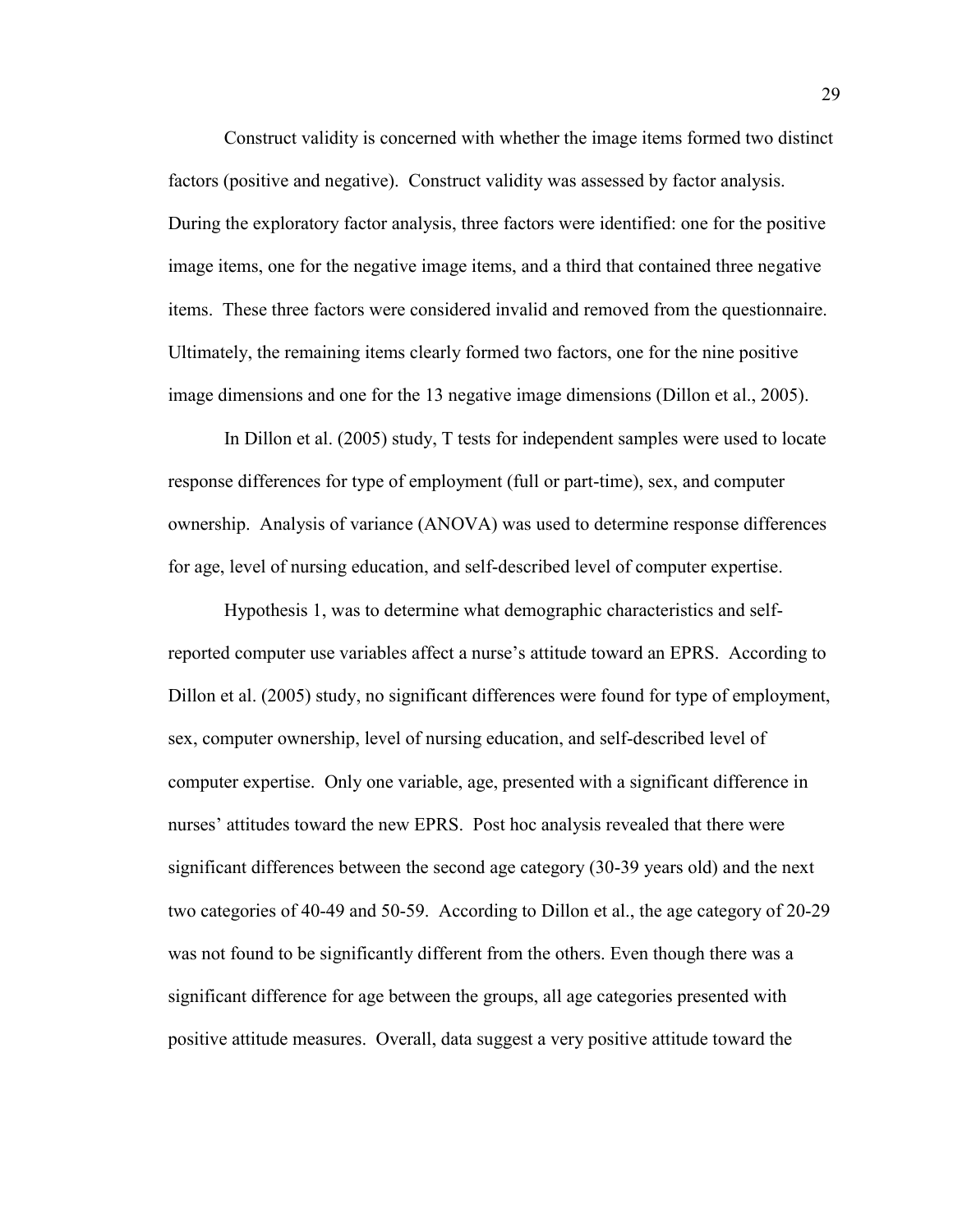adoption of the new EPRS technology. The mean scores are on the positive side of neutral for 21 of the 22 grouping characteristics.

Hypothesis 2, examined the image profile of an EPRS and the affects it has on a nurse's attitude toward the system. Findings from Dillon et al. study revealed that the 22 image profile measures were found to significantly affect the attitude of the nurses when anticipating the introduction of a new ERPS. The items on the image profile that scored the highest as well as, appeared as the most negative were threatening, disgusting, discouraging, risky to use, and dehumanizing. These results show nurse's concerns regarding the implementation of the new computer system and the effects of the system on other staff and patients rather than the extra time it will require on the part of the individual nurse.

Hypothesis 3, examined whether or not the image profile of an EPRS would serve as a predictor of system adoption and use. Findings revealed that age was the only significant independent variable in the regression analysis. Other variables such as, type of employment, gender, computer ownership, level of nursing education, and level of computer expertise were not found to be significant. Dillon et al. (2005) study revealed that age has both a direct (.11) and indirect (.12) effect via image on attitude.

The authors concluded that on the whole, the nurses surveyed have a positive attitude toward EPRS. Differences between attitude and image results are likely found in education and implementation. Therefore, administrators need to realize that the nursing staff will be supportive of technology, provided overall system effectiveness and if patient care concerns are addressed. In addition, an organized and strategic approach to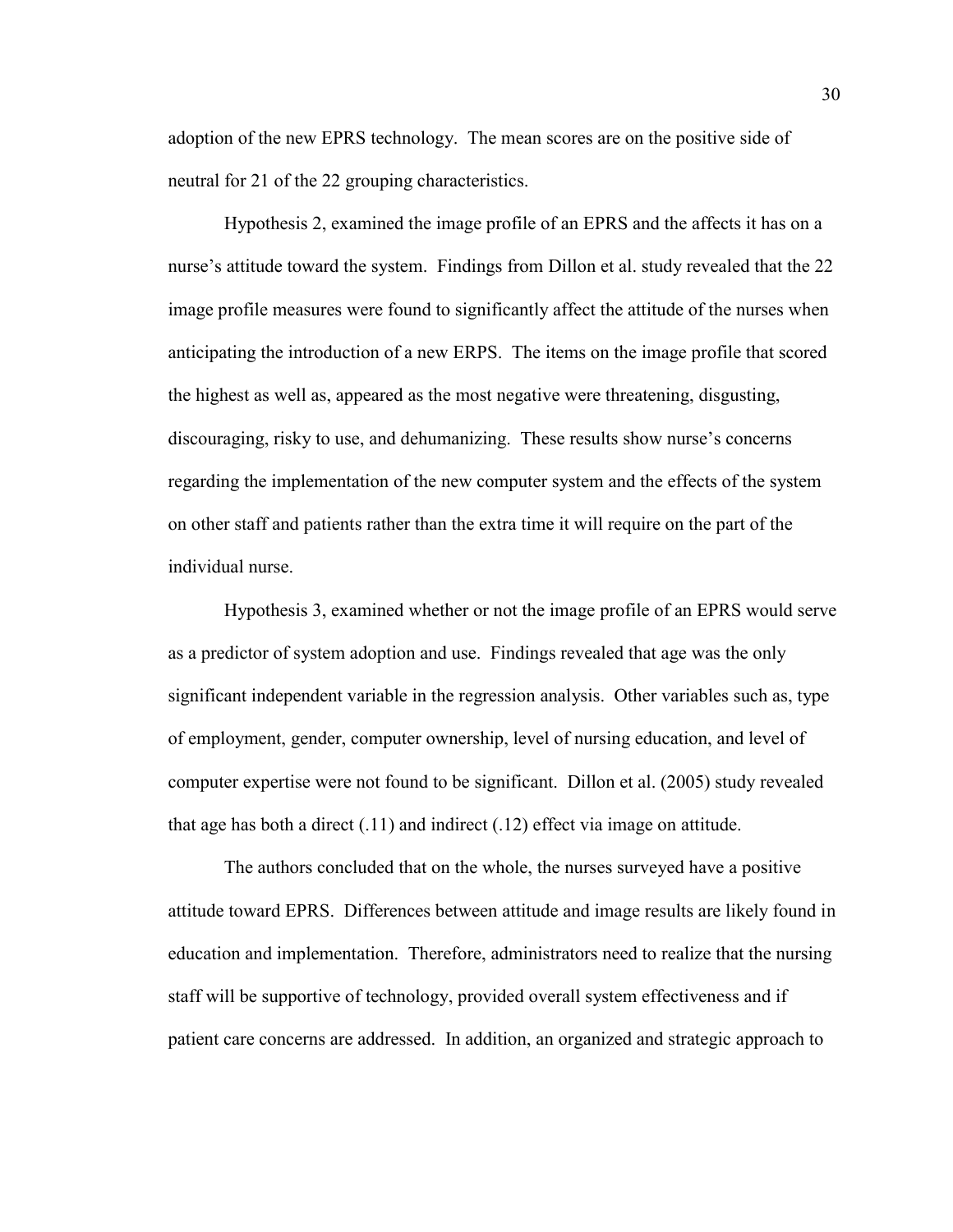implementation will improve employees' attitudes and images of computer technology. Other steps to improve attitudes and images of the nursing staff include group or individual training, provide staff with computers where they can "practice", and offer employees an affordable computer-buying plan. This would encourage staff to become more familiar with computers and common software programs thus improving their confidence and computer expertise.

The integration of computer technology to the nursing profession requires nurses to modify their current patient care processes as well as, their functional role in the department. For a successful implementation to occur, previous studies have revealed the importance of understanding how nurses view the use of computers and the factors affecting these attitudes (Shoham  $\&$  Gonen, 2008). The purpose of Shoham and Gonen (2008) study was to determine registered nurses attitudes related to intent to use computers in the hospital setting as a predictor of future behavior. Additionally, Shoham and Gonen were interested in identifying the relationship between the attitudes of nurses and various variables related to intent to use computers, such as the ability to control behavior, threat and challenge, experience with computers, and the organizational and departmental climate. Shoham and Gonen (2008) study was based on Ajzen's theory of planned behavior (TPB). The TPB addresses the relationship between attitudes, subjective norms, perceived behavioral control, and the intention of nurses to use the computer. According to Ajzen, the term "behavioral intention" describes people's degree of willingness to try and the degree of effort they are willing to devote, with the goal of performing the behavior, all of which is affected by attitudes, social influence, and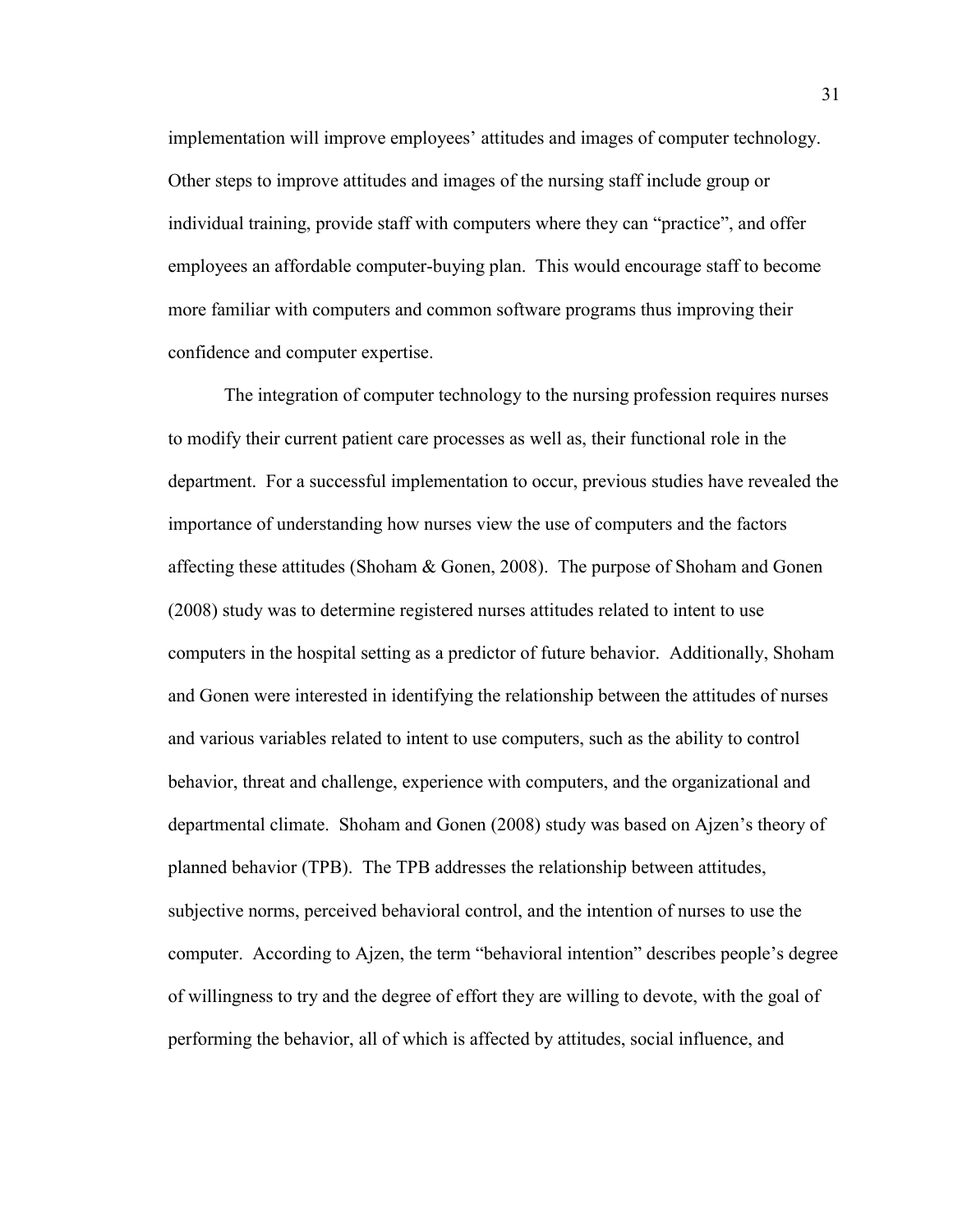behavioral control. The TPB explains individual behavior based on attitude, subjective norms, and perceived behavioral control.

The theoretical background is also based on the assumption that the threat and challenge in using computers are influential on human behavior. Shoham and Gonen (2008) elected to use Lazarus and Folkman's threat and challenge model to examine how nurses assess the risks of using a computer.

The setting was a major medical center located in central Israel which employs more than 1100 RN's. The sample consisted of 411 RN's which ranged in age from 20 to 65 years old. All participants were females since approximately 8% of the RN's employed at this facility are males. According to Shoham and Gonen, at the time of this study, a reputable survey revealed that 6% of all RN's in the United States were males. Therefore, the researchers decided to exclude the gender from this research. Of the 50 inpatient departments, 35 departments were randomly selected which represented all RN's in the medical centers' different departments. Forty-three percent of the sample nurses were bachelors prepared while 10% had obtained a master's degree; 29% of the participants were nurse managers, and 71% were staff nurses. Prior to the distribution of the questionnaire, participants' privacy in this research study was conveyed by maintaining total confidentiality of their personal details and by the application of the Declaration of Helsinki principles, as required by Israel (Shoham & Gonen, 2008). Questionnaires were randomly distributed to the RN's, and the entire process of completing the questionnaires was performed anonymously. Of the 502 questionnaires distributed, 411 were returned, for a response rate of 81.7%.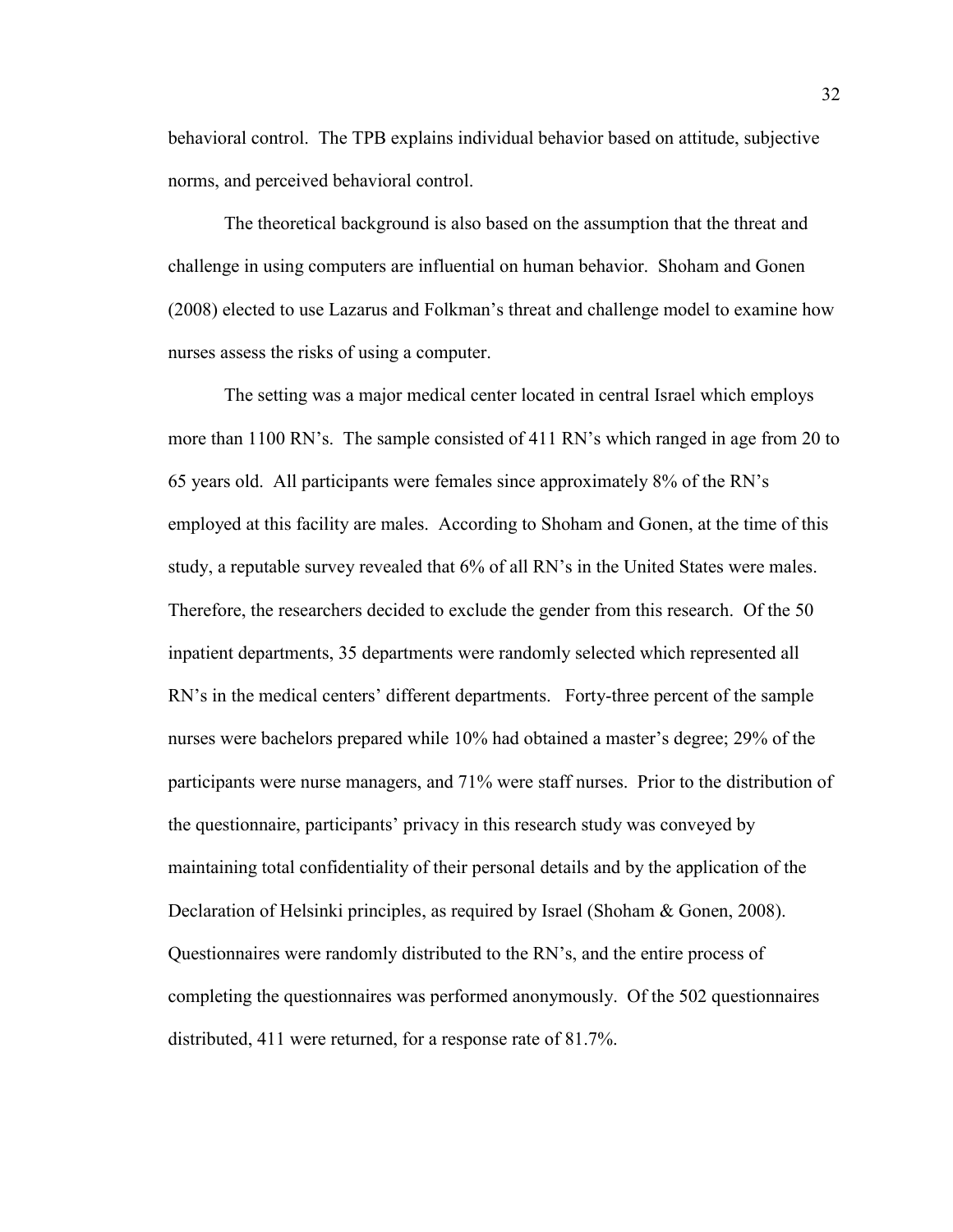The investigator designed questionnaire contained four sections that examined nurses attitudes toward the use of computers, nurses perception of environmental support for use of computers, a research model for examining indices affecting nurses' intention to use computers, and demographic information. According to Shoham and Gonen (2008), the study tool was a Likert-style questionnaire. Part 1 of the questionnaire examined the planned behavior theory based on Ajzens' questionnaire with the addition of one factor; the tendency toward innovativeness. This section included 36 items on a scale with a range of 1 to 5, with 5 being the highest rating and 1 to 7, with 7 being the highest rating. Descriptive statistics was used to describe the attitudes of the nurses regarding the introduction of computerization.

Part 2 of Shoham and Gonens' questionnaire examined nurses' attitudes toward the use of computers based on Stronge and Brodt's Nurses' Attitudes towards Computerization (NATC) questionnaire. The questionnaire examined the attitudes of nurses toward computers by means of statements pertaining to five areas: benefit to institution; patient care issues; superior capabilities of computers' willingness to use computers; and legal issues in computer use. Pearson correlations were used to examine the relationship between continuous variables, such as the relationship between attitudes of nurses and their behavioral intention.

According to Shoham and Gonen (2008), Part 3 of the questionnaire looked at the nurses' sense of threat and challenge regarding the use of computers at work, based on the coping model developed by Lazarus and Folkman in 1984. This questionnaire was translated into Hebrew and underwent a validity and reliability test. Participants were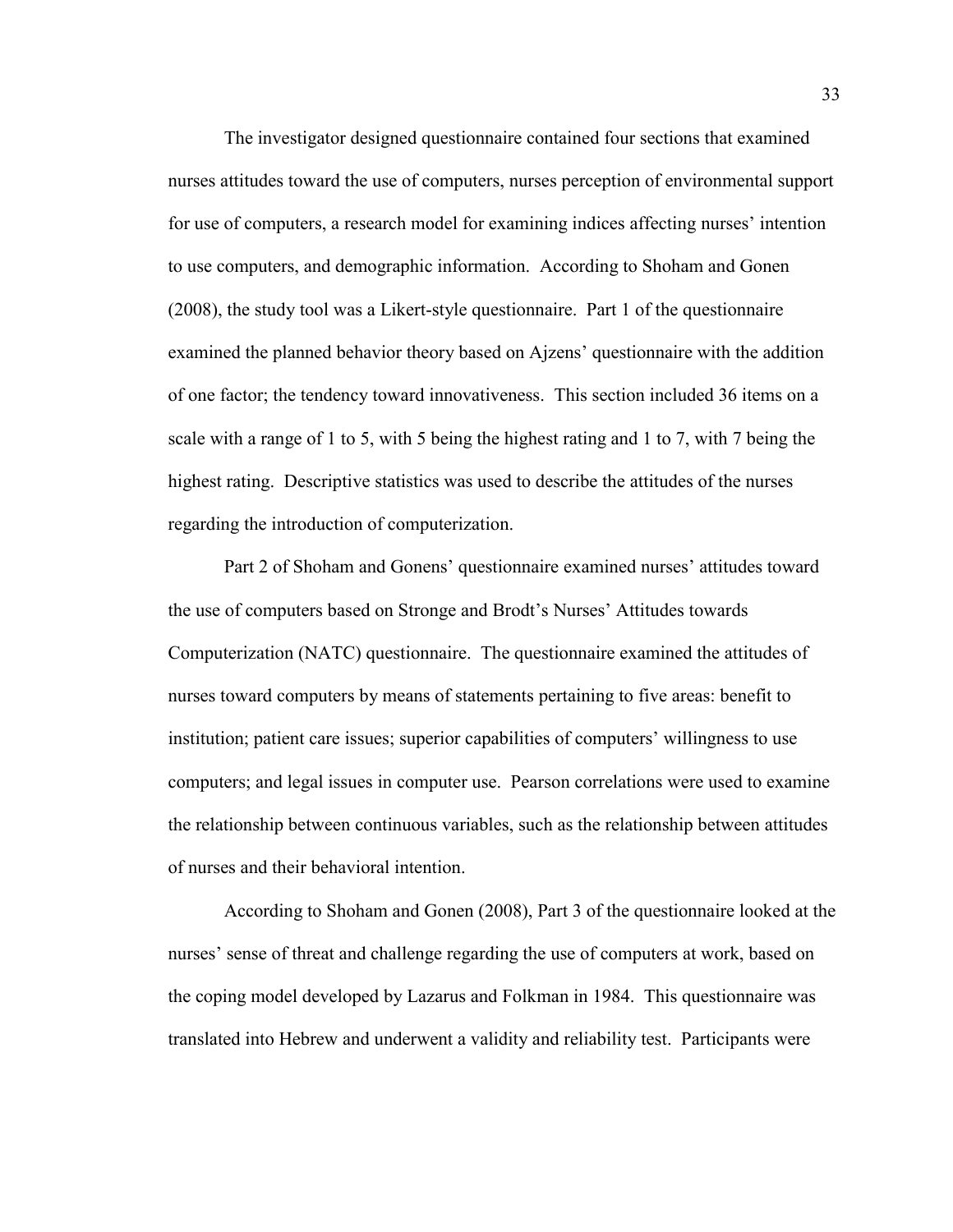presented with 14 items and were asked to evaluate on a 7-point scale, pertaining to the sense of threat in the use of computers, such as "To what degree do you feel that use of a computer in your work at the department will limit your independence?"  $(\alpha = 0.86)$ . The sense of challenge in the use of computers was tested by questions such as "To what degree do you feel that the use of a computer in your work will have a positive effect on your functioning as a nurse?" ( $\alpha$  = 0.84). Variance analyses were used by Shoham and Gonen to examine the relationship between categorical variables. Part 4 of the questionnaire examined demographic details, professional background, and individual computer use (Shoham & Gonen, 2008).

Findings for nurse's attitudes toward the use of computers were positive, for both the general attitudes index and the specific attitudes index. According to Shoham and Gonen (2008), for years nurses were educated in accordance with a role-related model, whereby their roles were expressed in devoting attention to the patient and in humane and personal treatment. As a result, some nurses display sensitivity and hostility toward the integration of computers, as it is liable to harm the direct relationship with the patient.

Findings related to nurses' perception of environmental support for use of computers (subjective norms) revealed the importance of developing a sense of selfefficacy among nurses to maintain the support and correct climate in the department and throughout the facility. Additionally, the Shoham and Gonen (2008) study found correlations between the perception of threat and challenge and the intention to use computers. Therefore, nurses who fear the use of computers and perceive them as a threat will have less positive attitudes toward the use of computers. These nurses may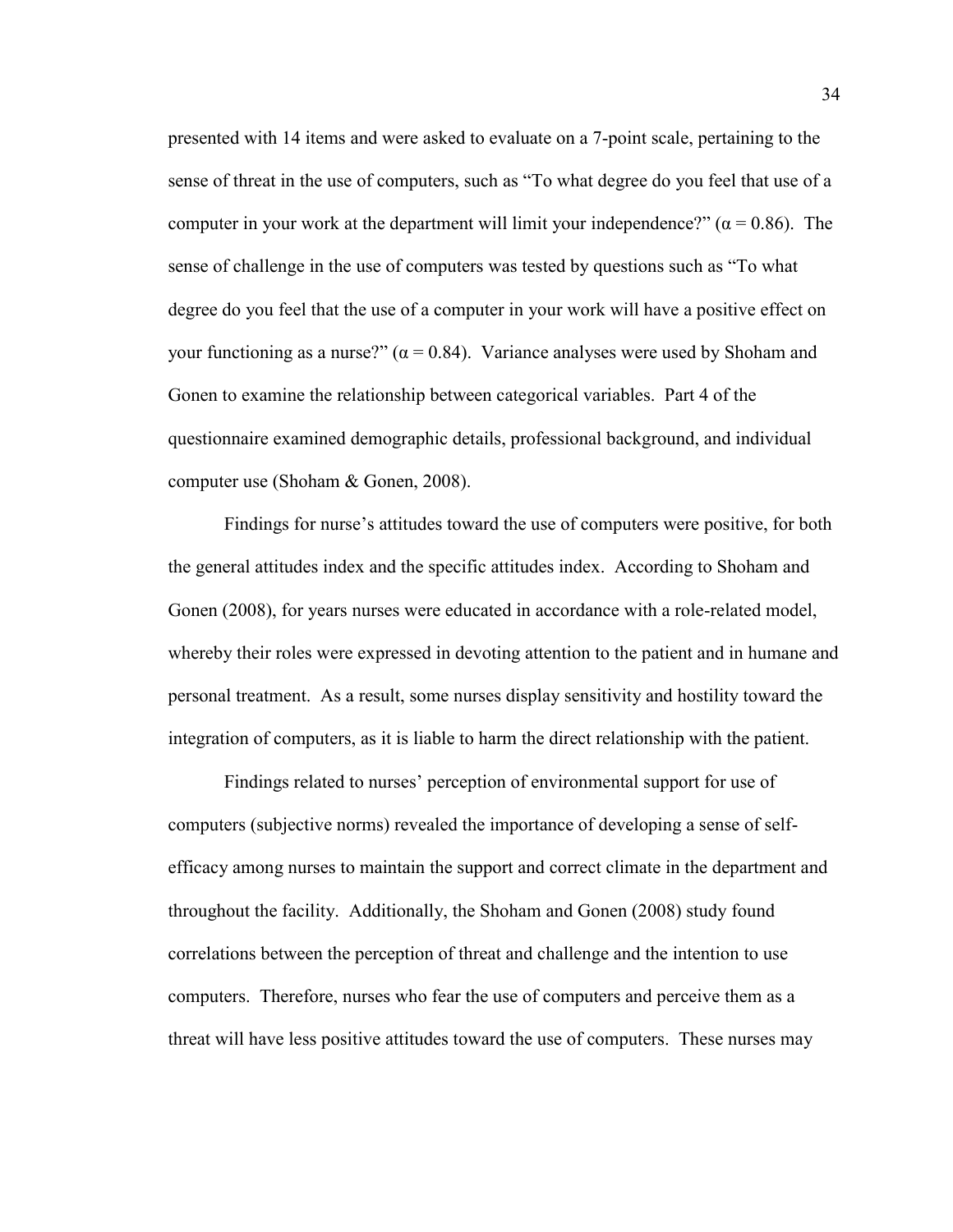also see the computer as a factor threatening their confidence in the job they perform, while other nurses may fear that the computer will take them away from the bedside or possibly eliminate nursing positions.

Nurses with computer experience, were found to have a higher degree of selfefficacy, a higher ability to accept innovation and a higher behavioral intention to use computers. For that reason, nurses with a high degree of self-efficacy and a high ability to accept innovation ultimately have a higher degree of readiness and curiosity to be interested in new and challenging areas. Additionally, Shoham and Gonen discovered a relationship existed between the departmental climate and the threat and challenge. According to the authors, this finding stemmed from nurses who are satisfied with their position, perceive the departmental climate as friendly, willingly come to work, and feel less threatened by changes and innovations. In an environment of aggression, suspicion, and lack of faith, nurses would be less likely to readily adopt changes such as computerized documentation.

Lastly, Shoham and Gonen (2008) examined indices affecting nurses' intention to use computers by individually applying various variables to the concept of nurses' attitudes toward working with computers. All research variables were tested in a model based on TPB. Findings revealed that departmental climate, previous experience, and education are clear factors in explaining the variance of the threat. As a result, a pleasant, stress-free department atmosphere can provide nurses with a sense of security thus allowing them to feel less threatened by computers. Additionally, the TPB proved that the head nurses' support is a highly critical element, given her enormous influence on the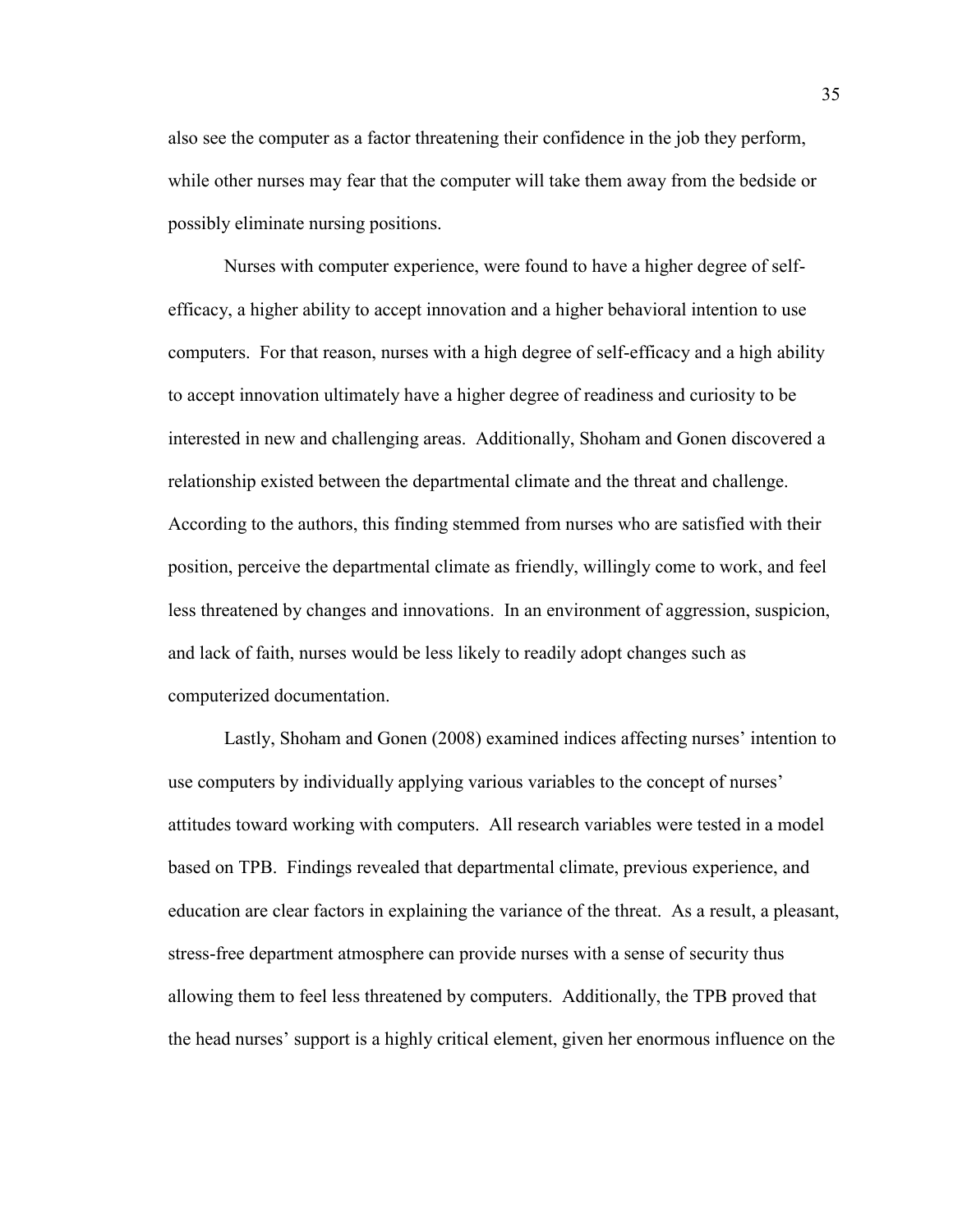staff. Other findings include, various indices explained 45% of nursing attitudes and 49% of behavioral intentions.

Shoham and Gonen (2008) concluded that the introduction of computers in the nursing profession is an innovation requiring changes in nurse's workflow. For a successful integration of computers in clinical areas, nurses must support the process. Therefore, the better the nurses' attitudes and assessment of their abilities related to computer use, the higher their intention to use computers.

## *Implementing computer systems*

Understanding nurses' perceptions, beliefs, and satisfaction regarding the use of an electronic system and how nurses adopt this new technology into their every day nursing practice are essential factors to ensure a successful implementation of a computer system. Carter and Axford (1993) examined the importance of identifying nurses' learning needs regarding the use of computers as another essential factor for a successful implementation. Carter and Axford (1993) used Knowles' adult learning theory as the framework.

The sample population consisted of two groups of registered nurses; an expert group and a novice group. The first group (experts) consisted of 10 informaticians who were also registered nurses residing in the state of Victoria. The second group (novices) consisted of a random sample of 150 registered nurses practicing in all large major teaching hospitals in Melbourne, Australia (Carter & Axford, 1993).

Carter and Axford (1993) conducted this study in two parts. Part 1 consisted of round 1 and round 2. The first part (round 1) of the study consisted of a three-round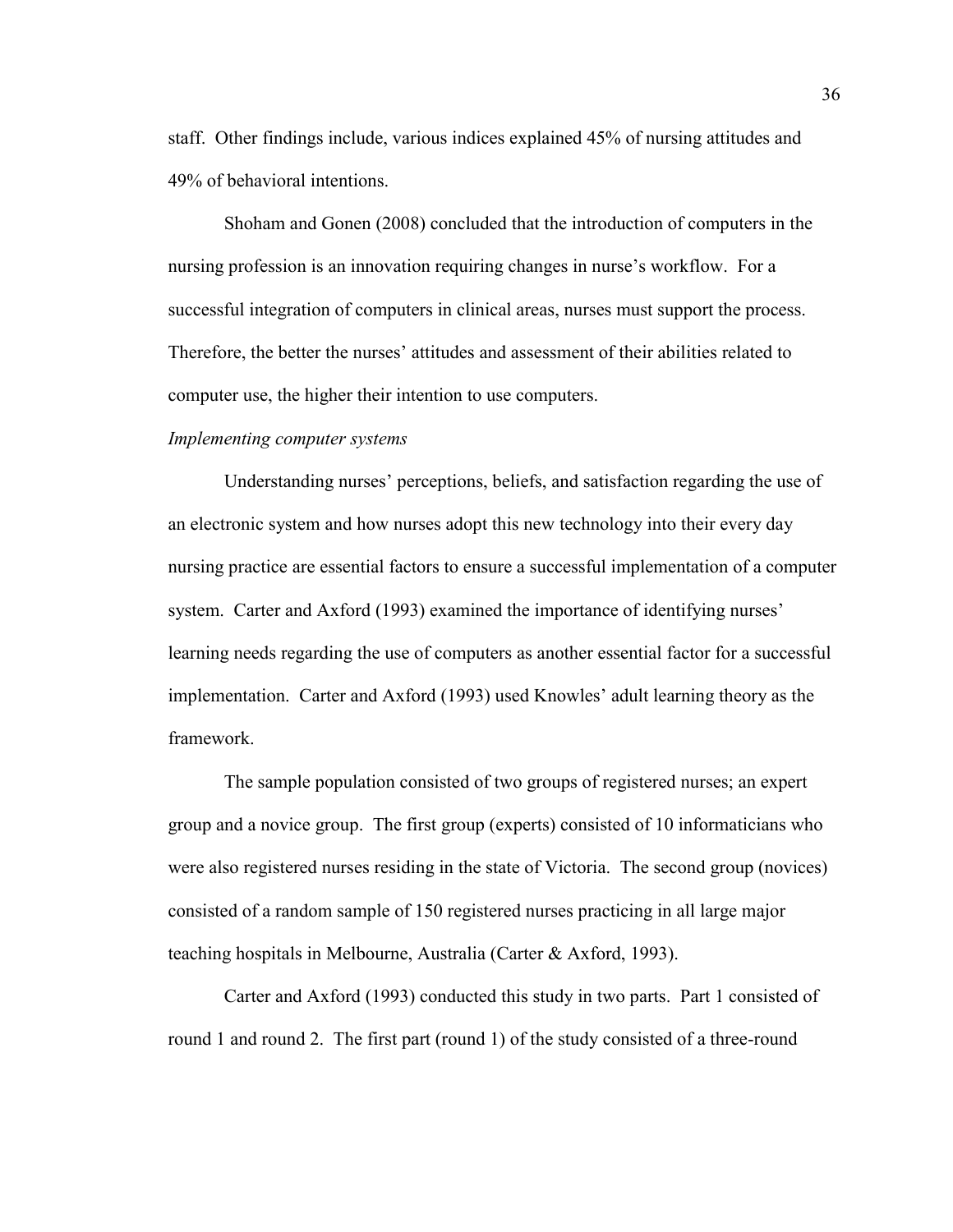Delphi technique in order to collect and organize the expert's opinion on what specific computer knowledge and skills registered nurses' needed to know to effectively use computers in nursing practice and essential content for computer training. The information obtained from this expert group formed the questionnaire to be used in the second part of the study. In part 1 round 2, the experts rated each area according to importance and identified specific knowledge/skills of each. Part 1 round 3 consisted of the same expert groups coming to a Delphi consensus to ensure a high level of content validity for the questionnaire. This questionnaire would be presented to the registered nurses in the second part of the study.

Part 2 of the study involved a random sample of 150 registered nurses practicing in all large major teaching hospitals in Melbourne, Australia. The primary role for these nurses was to deliver primary care. They were defined as computer novices for the purposes of this study. Questionnaires were distributed for nurses to complete and return. Participants were asked to rate the specific computer-related content that was identified by the experts, as essential or nonessential according to their computer knowledge. Demographic data was collected from the sample and compared to the Victorian Nurses' Register to validate the representativeness of the sample. The sample was found to be similar in terms of gender, age, and basic nursing qualifications to the general population of nurses practicing in major metropolitan teaching hospitals (Carter & Axford, 1993).

Of the 150 questionnaires distributed, there was a 64% return rate. To determine if the group believed an item to be essential or nonessential, a frequency of 50% or greater was required. Experts indicated that 44 items were essential and 31 items were

37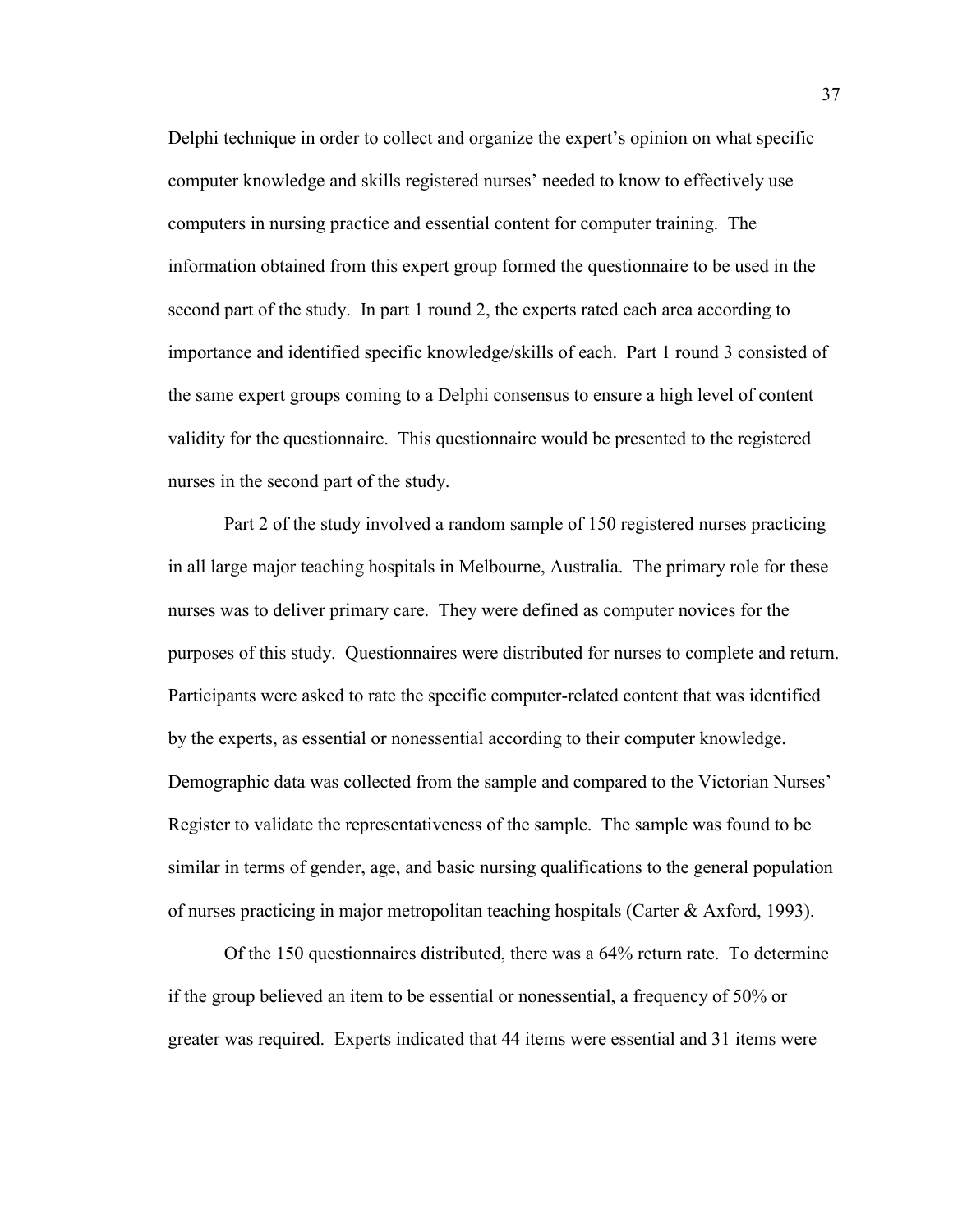nonessential. Novices indicated that 17 items were essential and 58 were nonessential. Both groups agreed on 48 items of which, 17 were considered essential and 31 nonessential. Expert and novice disagreement was found to be statistically significant on 19 items (p 0.05). Carter and Axford (1993) decided that it was a more conservative decision to risk error in identifying an item as possibly different, when in fact it was not, rather than to adjust the alpha level down a posteriori to account for the 27 multiple comparisons.

Findings revealed the necessity to understand Knowles' theory of adult learning which states, the learner needs to be the primary driving force of the content. Additional findings from this study revealed the need for three groups of content to be considered when developing an educational curriculum. According to Carter and Axford (1993), the first content group was identified by the novice group and validated by the expert group as being essential information with the highest priority to be taught in the computer training courses. The second group of computer knowledge and skills content was considered by the expert group to be essential information for computer users to know however; the novice group disagreed with the experts. Therefore, since the novice had a limited amount of computer knowledge and skills, the ability to recognize the "need to know" was not present. For that reason, it is important for the experts to teach the necessity of why the novice needs to know this information first, and then move on to computer knowledge and skills. The last content group was considered to be nonessential by both the expert and novice groups. This content group would be taught to the novice learners at a later date (Carter & Axford, 1993).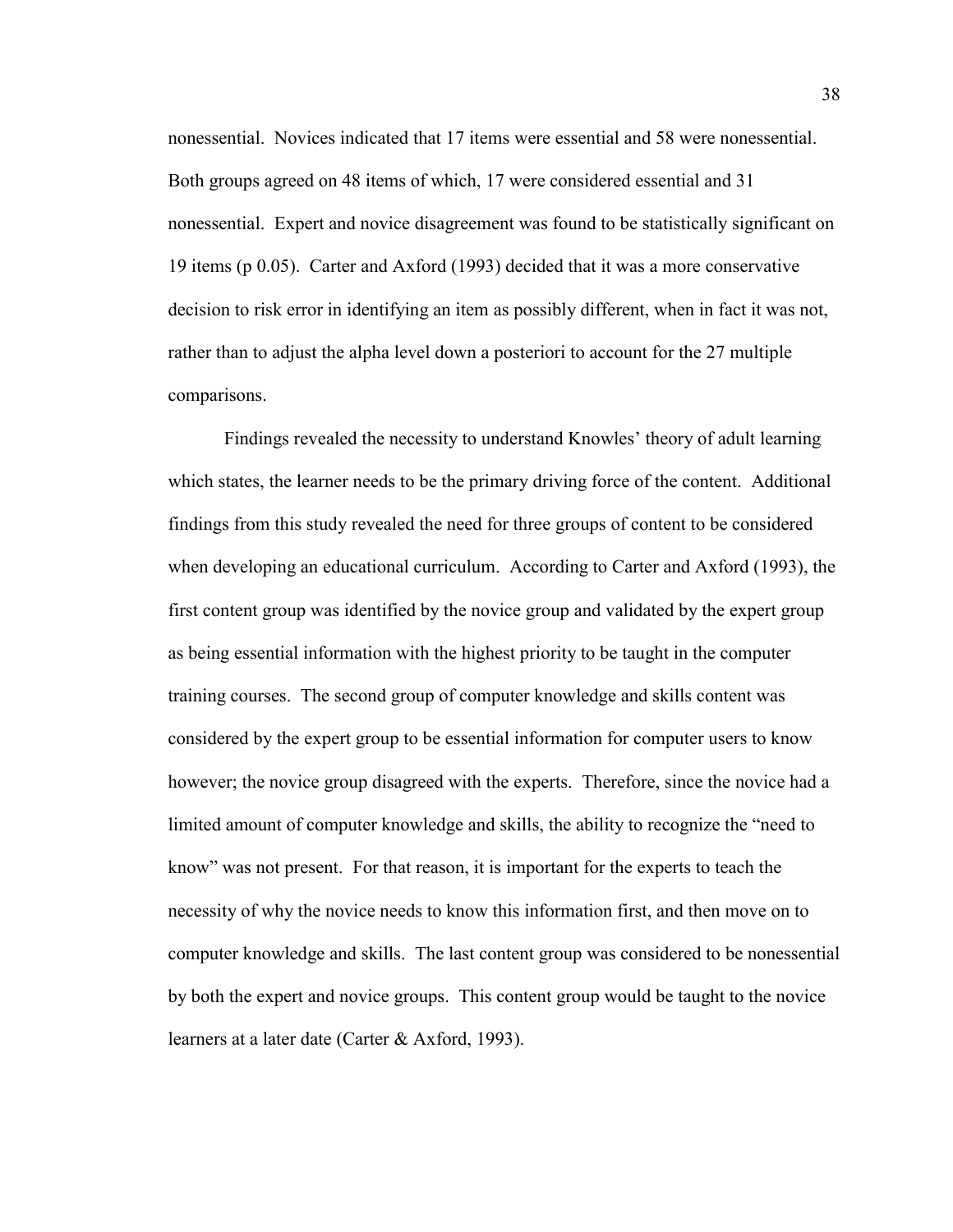Carter and Axford (1993) concluded, there were three distinct content groups of computer knowledge/skills items that nurses need to be educated on in order to effectively and efficiently use computers in practice. By understanding these content groups, nurse educators can better develop computer training curricula which will focus on the learning needs of nurses that are considered to be computer novices.

The nursing profession has been slow in adopting computerized charting into practice. Currently many acute care facilities have begun implementing computerized documentation systems and have realized the need to better understand the issues nurses had with information technology. The purpose of Lee (2007) study was to explore nurses' experiences at the early stage of implementing a nursing information system. Lee (2007) used a 2-year longitudinal study to explore nurses' perspectives of the impact of a nursing information system on their daily practice. A focus group design was used to gain insight into nurses' attitudes, beliefs and opinions regarding experiences incurred during the early stages of implementing the nursing information system. According to Lee (2007), the focus groups strategy was chosen as a less intimidating approach than one-on-one interviews to gain information about the topic of interest.

The study took place at an 800-bed teaching hospital in northern Taiwan. The hospital employed approximately 300 nurses. The sample was recruited by announcing the need for nurses who worked on four surgical units to volunteer. According to Lee (2007), of the 90 nurses working on these units, 22 agreed to participate. During the early stage of implementation, nurses were required to chart on at least one patient during their shift both online and on paper. Since the nursing information system had been pilot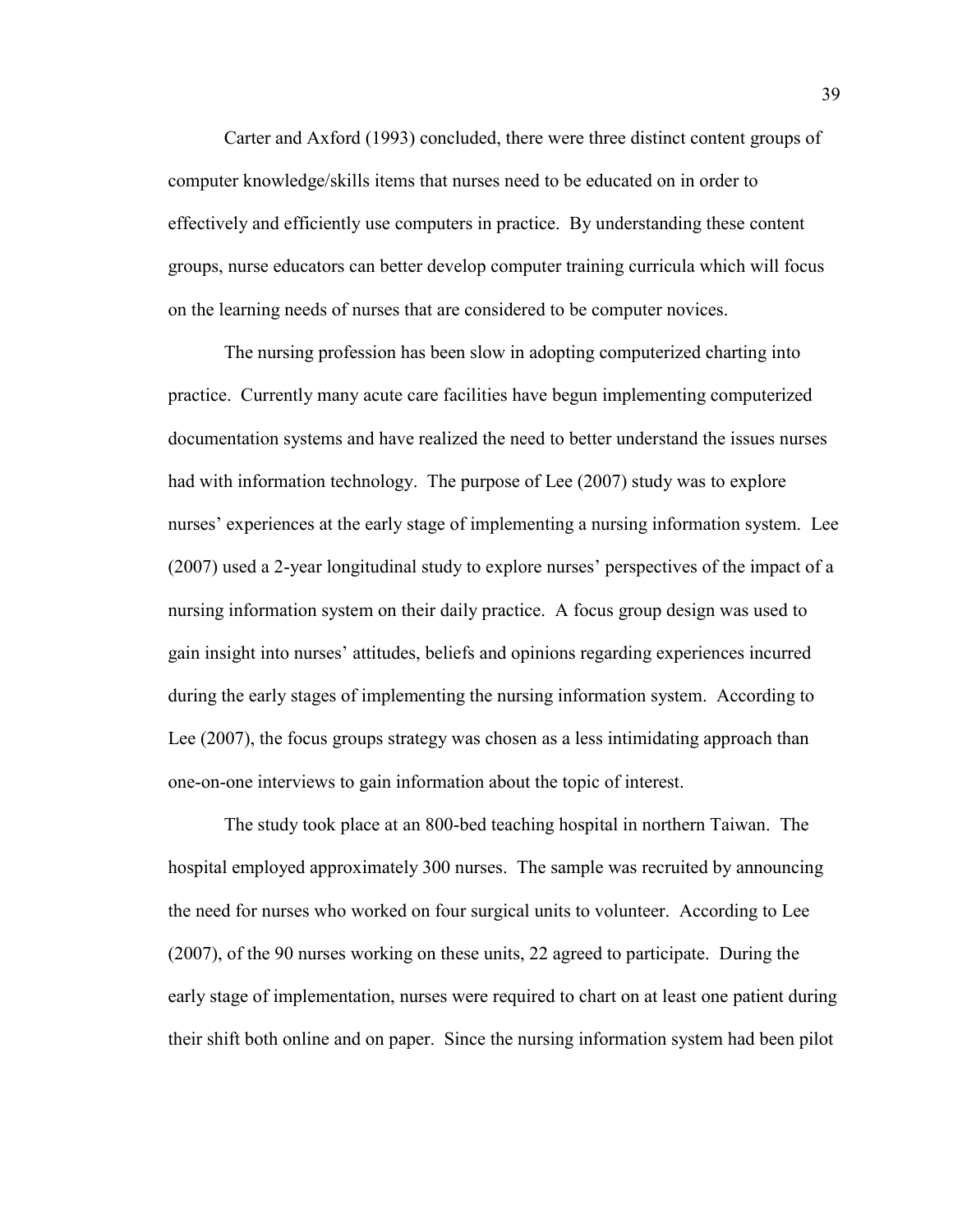tested on these four units during the design phase, the staff nurses from these units were purposively sampled to obtain the most in-depth feedback on the systems' impact (Lee, 2007).

Once the institutional review board approved the study, data was collected from November to December 2004. Nurses who volunteered to participate in the study received a document which explained the study purpose, interview questions, and the data collection process with tape recordings prior to signing the consent form and being interviewed. According to Lee (2007) this guaranteed anonymous and voluntary participation in the study. The researcher conducted four focus groups, which consisted of four or five nurses, who had volunteered to participate in the study. Participants were instructed to meet in the conference room after their shift. Each participant received an interview guide consisting of questions such as, "How do you use this nursing information system in your care routines?" "What has been the impact of using this technology on your daily practice?" "Is this the system that you expected to work with?" "Have you encountered any problems or difficulties using the system?" "How do you manage or solve these problems?" "Do you have any issues that you would like to discuss?" and "Do you have any suggestions for using this system in the future?" At the conclusion of each focus group, nurses were asked to provide demographic information which included age, educational background, nursing experience and computer experience. Focus groups lasted approximately 1.5 to 2 hours. Upon completion of the session, each participant received a small gift to express gratitude for contributing to the study (Lee, 2007).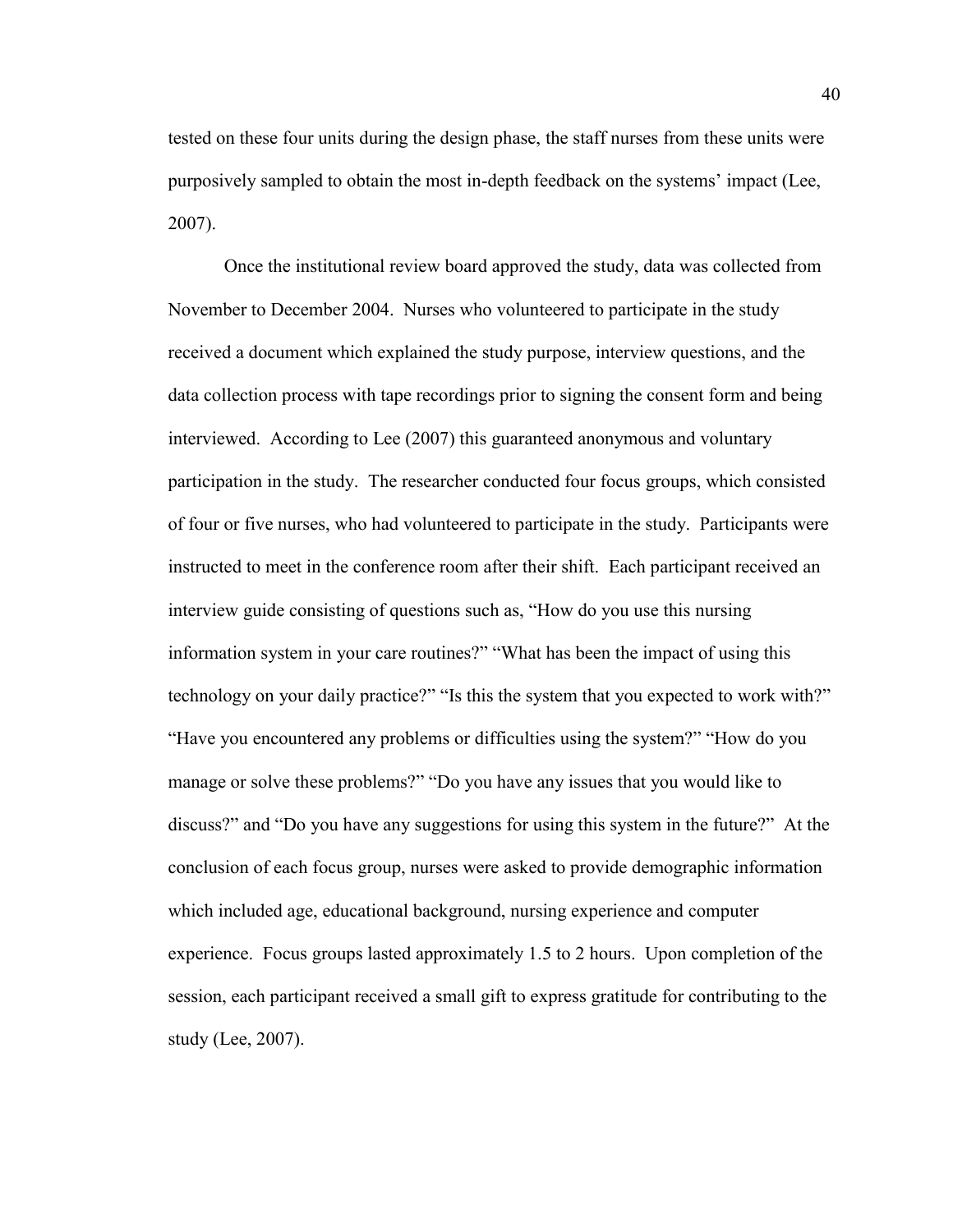Data of verbatim transcripts of taped interviews were analyzed as proposed by Miles and Huberman. Raw data were open coded, line by line, to identify each incident or theme. Next, the contents of the transcripts were compared and contrasted with one another. The identified concepts or themes were arrayed either in tables or diagrams to indicate patterns or relationships among themes. Lastly, major concepts were abstracted, and themes were categorized from the content of these tables and diagrams for conclusions to be drawn about the nurses' descriptions.

Demographic findings from Lee's (2007) study revealed all participants were female nurses. Roughly half of the 22 participating nurses (n=10) were 26 to 30 years old, followed by those younger than 25 years ( $n=9$ ). The remaining participants ( $n=3$ ) were 36 to 40 years old. More than half of the nurses (n=12) had associate degrees and the rest (n=10) had baccalaureate degrees. Approximately half of the participants (n=10) had 4 to 8 years of nursing experience, followed by those with fewer than 3 years of experience  $(n=9)$ . The remainder  $(n=3)$  had more than 10 years of nursing experience. The majority (n=15) had never used a computer at work, and all but one participant had taken computer courses.

Findings from the focus group interviews identified five major themes concerning the early stage of system implementation. According to Lee (2007), these themes included system advantages of reminders and convenience, dissatisfaction with the content design and the charting process, keyboard entry issues, concerns about system reliability and data security, and stresses attributable to added work and poor interdisciplinary cooperation.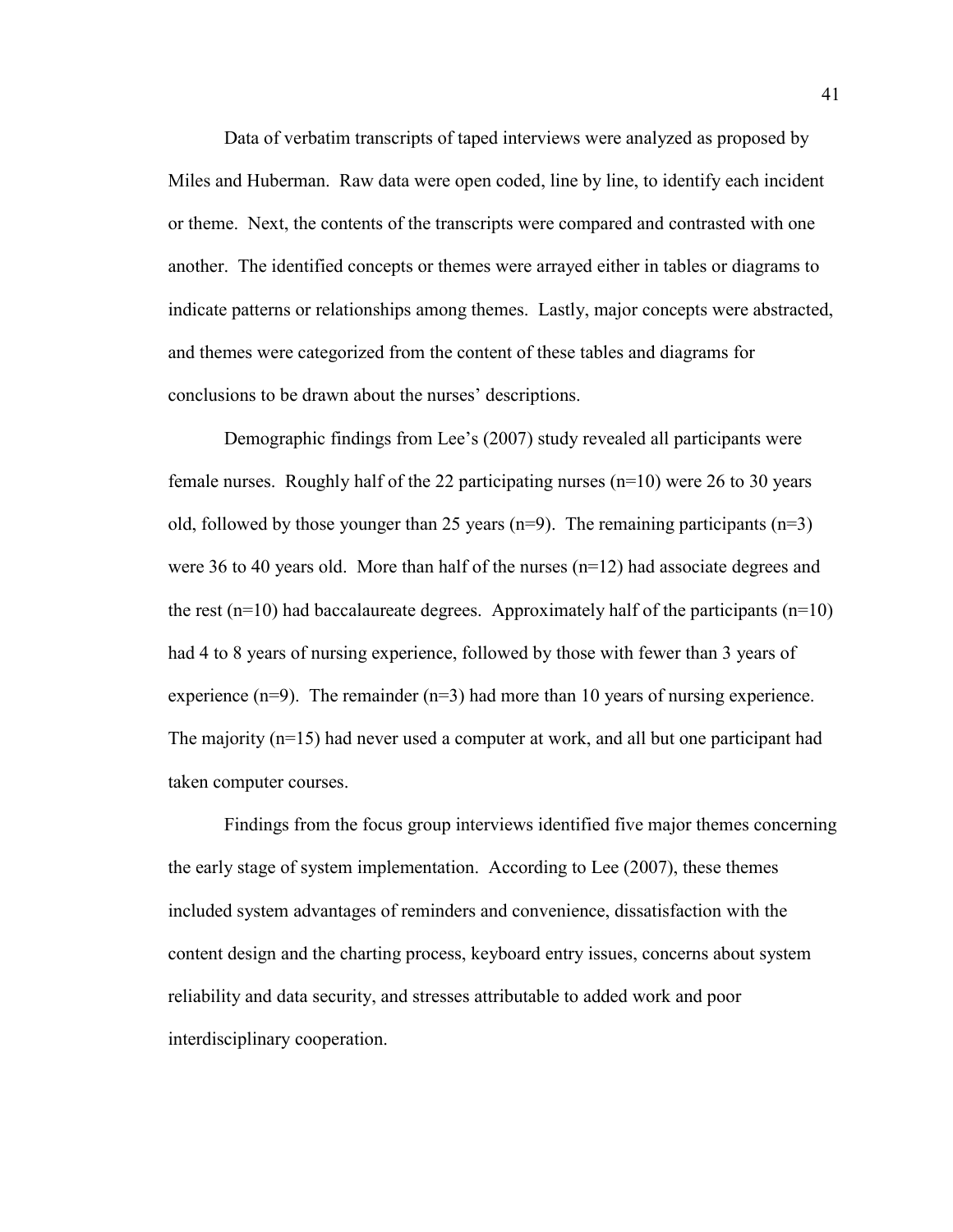Findings for system advantages of reminders and convenience identified by nurses included pop up reminders of potential problems related to the patients nursing diagnosis. In addition, the nurse would then select appropriate interventions for care by simply picking and clicking suitable choices from preprogrammed lists in the computer system. On the other hand, nurses were dissatisfied with content design and the charting process. Participants stated the categories of patient condition should be based on nursing care, not traditional medical classifications. Additionally, when nurses participating in the study had questions or computer problems, they reported not knowing who to refer questions to or how to contact Information Systems (IS) to obtain an answer therefore, they would skip the problem (Lee, 2007).

Keyboard data entry was another major issue identified by nurses in the early implementation stage. Nurses stated the training was insufficient, especially in typing skills and specialized functions such as the use of "hot keys". Study participants recommended designing computer training that provides need-to-know aspects of the system rather than teaching all features of the system at once. Other teaching strategies included instructor-led classes or computer-based training and hands-on practice (Lee, 2007).

Confidentiality of patient data and system reliability were additional concerns of nurses in Lee (2007) study. Even though the current system used firewalls and antivirus programs to protect patient data, all users must understand the importance of keeping their own user ID and password secure as well as, logging themselves off of the computer prior to leaving the computer.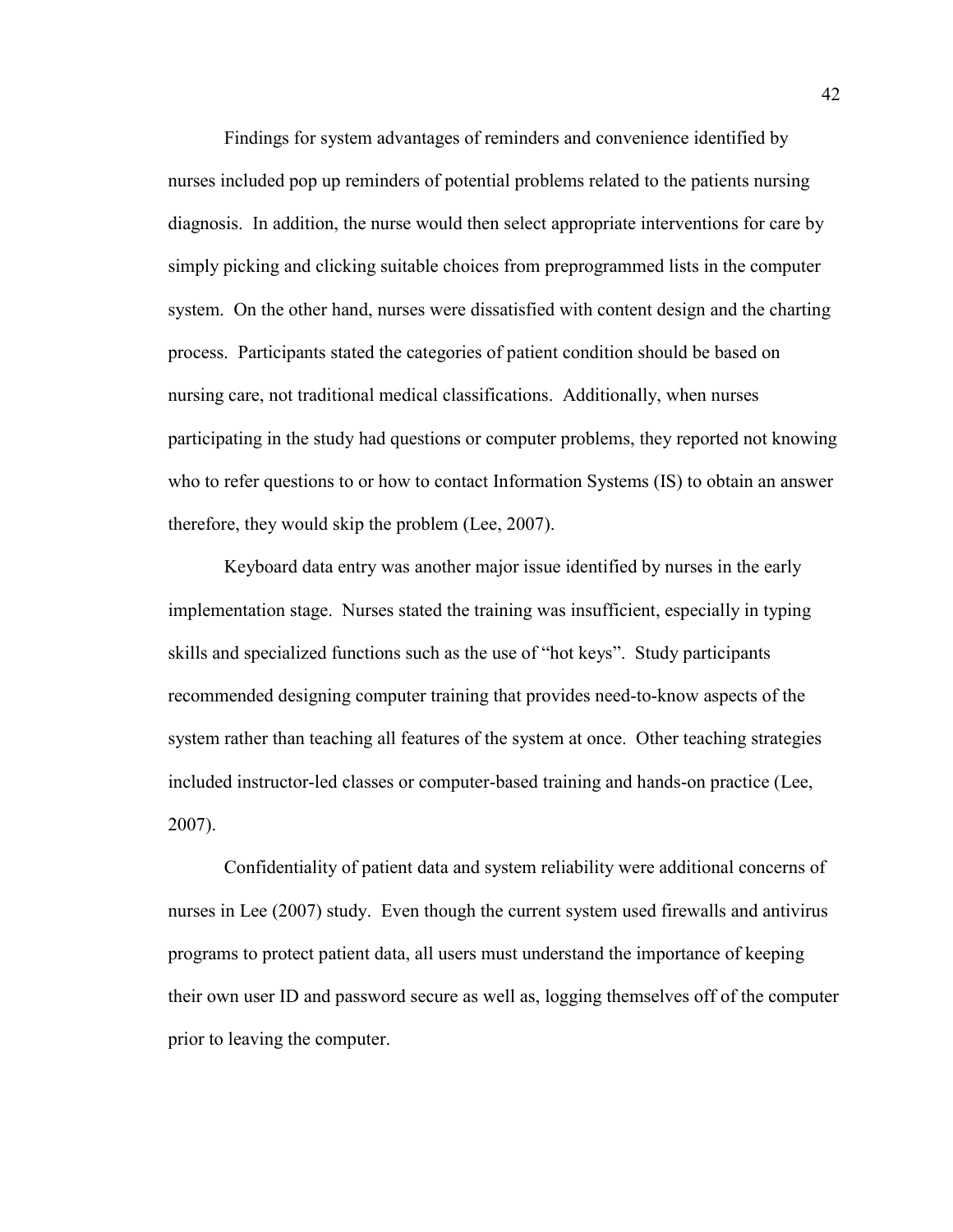Lastly, nurses expressed concerns of increased stress related to additional work and poor interdisciplinary cooperation. Nurses reported competing with physicians and physicians' assistants for computers due to a lack of available computers on the nursing units. Additionally, physicians and physicians' assistants claimed to be busy and therefore would ask nurses to retrieve patient information on the computer. Nurses also identified communication issues from other departments that were in the process of implementing a computer system (Lee, 2007).

Lee (2007) concluded, findings from this study indicated that nurses recognized the convenience of the reminder functions and references available for patient care. On the other hand, nurses had issues with the content design and charting process, keyboard data entry, concerns regarding confidentiality and system reliability, increased workload and poor interdisciplinary cooperation. Therefore, to facilitate in the early stage of transitioning from paper charting to the implementation of computerized documentation, the author suggested nurses' involvement in system design, the importance of providing sufficient computer and keyboard training, redesigning workflow, and improving interdisciplinary communication (Lee, 2007, p 299). Providing computer education and improving nurses basic hardware and software skills can lead to many positive outcomes. Basic understanding and knowledge of computers will improve nurses confidences levels thereby, enhancing nurses ability to problem solve computer related issues as well as, provide suggestions to improve the system content and charting processes. Ultimately, this will lead to system acceptance by nurses and a successful implementation of a computerized documentation system.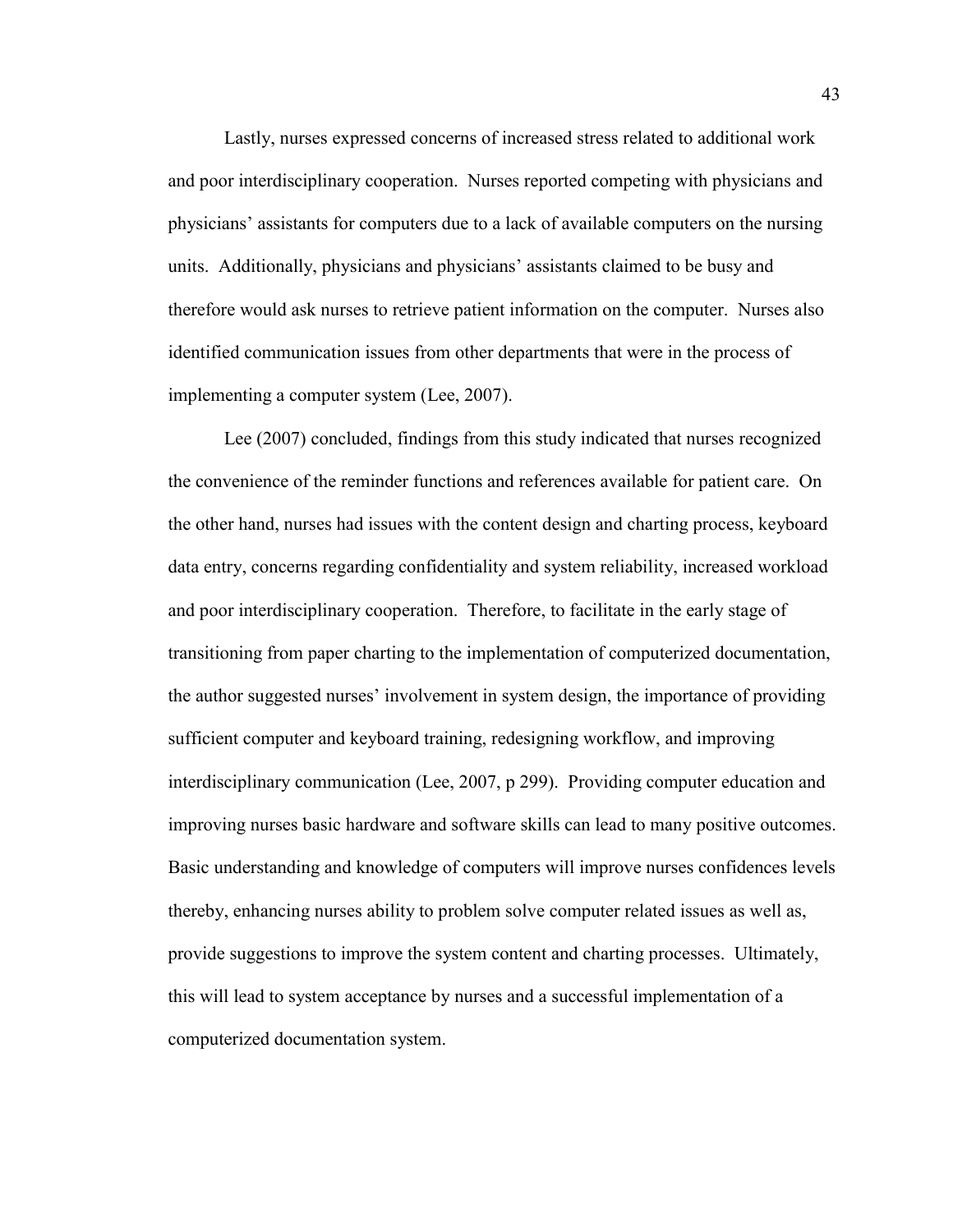## *Evaluating computer systems*

Larrabee et al. (2001), evaluated documentation completeness before and after implementation of an electronic documentation system. The study examined differences in documentation completeness of nurse assessment of patient outcomes (NASSESS), achievement of patient outcomes (NGOAL), nursing interventions completed (NQUAL), and routine assessments before and after the implementation of a nursing information system (NIS). Researchers used a time-series design which included three time points; Time 1 (August 1995), 1 month prior to NIS implementation, Time 2 (April 1996) 6 months post NIS implementation, and Time 3 (April 1997), 18 months post NIS implementation.

Larrabee et al. (2001) study took place in a 100-bed university hospital located in western Tennessee. The study included three units implementing NIS; two medical/surgical units, one with 31 beds and one with 32 beds; and one 23-bed intensivecare step-down unit. A stratified sample of records was randomly selected by medical records personnel based on the percentage of admissions for each of the three nursing units at three different points in time. The combined sample consisted of a minimum of 90 records at each selected time point. Prior to implementing NIS, a project team, consisting of a project manager and four Registered Nurses' (RN's) was developed to customize the documentation system. The documentation software purchased did not contain care planning dictionaries therefore, requiring the project team to enter data elements into the diagnoses, interventions, and outcome dictionaries. For the diagnosis dictionary, the North America Nursing Diagnosis Association (NANDA) diagnoses were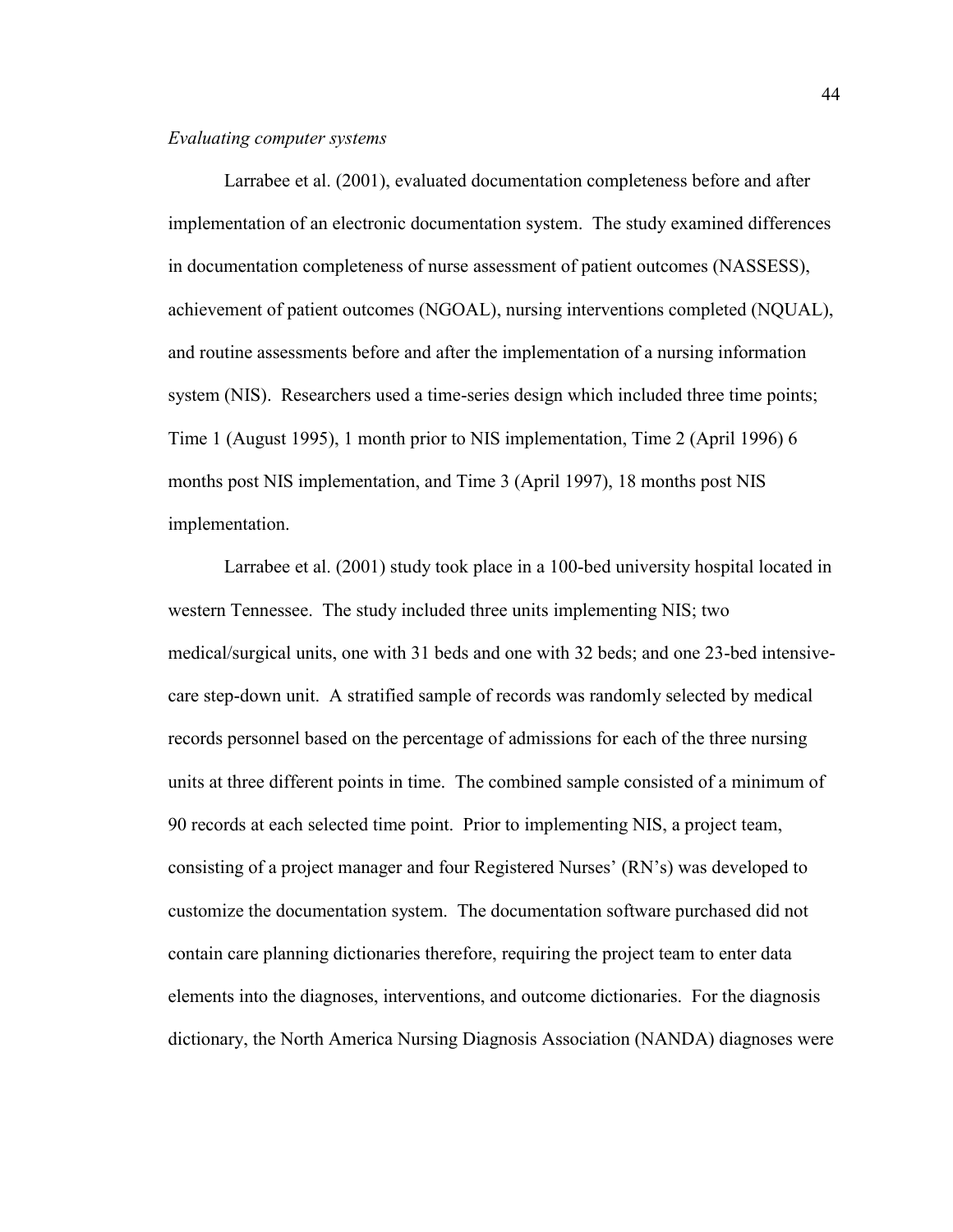utilized. For the intervention dictionary, activities listed in the Nursing Intervention Classification were used. For the outcome dictionary, the project team generated outcome statements since there was no outcomes taxonomy available at that time. For the care plan dictionary, the project team opted to use data from diagnoses, interventions, and outcomes dictionaries to create standardized care plans. By entering the data elements into corresponding dictionaries, this enabled nurses to customize and individualize nursing care plans by selecting the appropriate diagnoses, related interventions and outcomes from the respective dictionaries. Once the dictionaries were created, the NIS project team provided an 8-hour educational class to all RN's on the use of nursing order entry, assessment documentation, and components of developing care plans.

Larrabee et al. (2001) utilized a quasi-experimental design to examine differences in nursing documentation completeness for patient outcomes assessments; patient outcomes achieved (beneficence), interventions (quality), and routine assessments (vital sign, daily weights, and intake and output) before and after NIS implementation for: (a) combined sample data, (b) with-in unit data, and (c) among-unit data. According to Larrabee et al. (2001), data were obtained by retrospective chart reviews at designated times. Nursing assessments of patient outcomes (NASSESS), beneficence or patient outcomes achieved (NGOAL), and nurse perceived quality (NQUAL) was measured using the Nursing Care Plan Data Collection Instrument (NCP DCI). The chart review tool incorporates elements of the patient care plan as criteria for evaluating documentation. By using the NCP DCI tool, the data collector reviews documented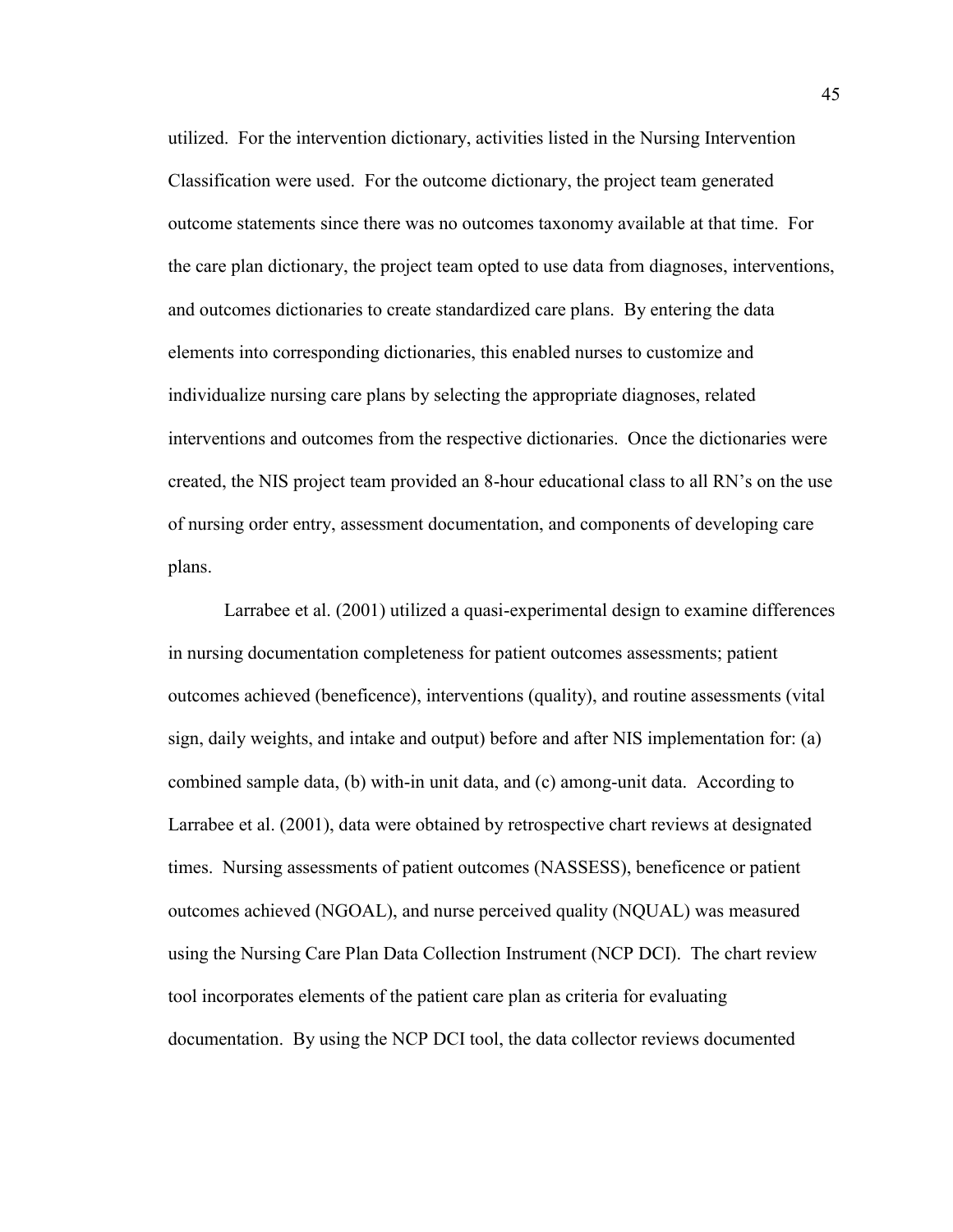nursing care from the time the care plan was initiated to the time the care plan was discontinued or the patient was discharged. Chart review was limited to a maximum of three nursing diagnoses, goals, and interventions.

The NASSESS score was the ratio of the number of times nursing assessment outcomes were documented to the number of times assessment outcomes should have been documented on a selected patient. NGOAL score was the ratio of the number of times patient outcomes were met to the number of times patient outcomes were assessed. NQUAL score was the ratio of the number of times nursing interventions were documented to the number of times they should have been documented.

Measurement of routine assessments was the ratio of the number of time they were documented, according to physician orders, nurse orders, or hospital policy. Once approval was obtained from the Institutional Review Board, three volunteer staff nurses were educated on the use of NCP DCI by the originator of the instrument. Acceptable interrater reliability (ANOVA,  $p < 0.05$ ) was demonstrated prior to and midway through each data collection time point.

As the data collectors reviewed each chart, care plan elements were transcribed onto the NCP DCI. When more than three diagnosis, outcomes, or interventions occurred, three were randomly selected for review. Next, each chart was reviewed for documentation of expected outcomes and interventions. Average chart review time was 2 hours. Prior to collection of data at Time 3, staff nurses were retrained on the use of the NIS. Emphasis was placed on individualizing nursing care plans by charting the most relevant nursing diagnoses, expected outcomes, and interventions. Additionally, nurses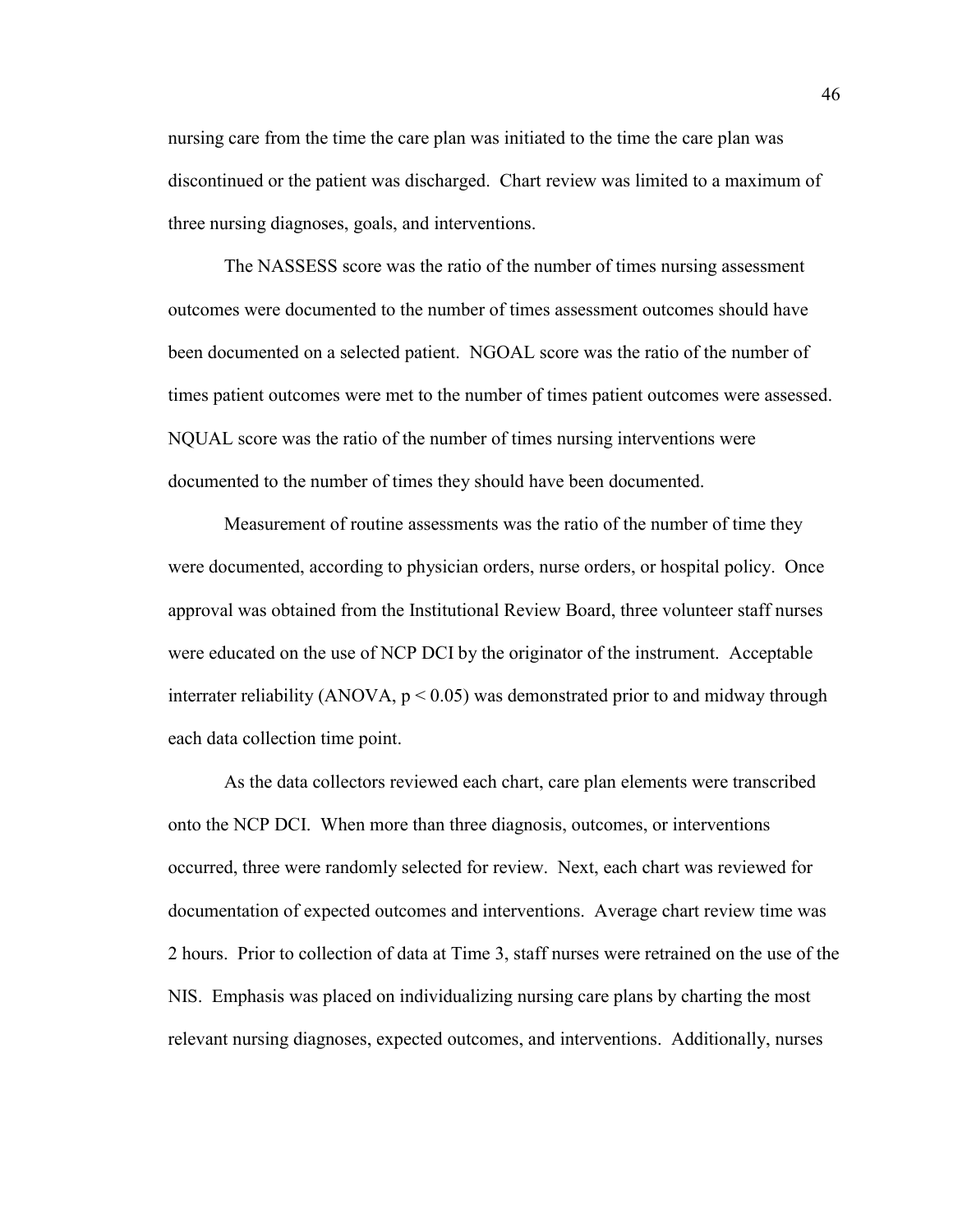were instructed to document the status of patient progress toward achieving outcomes. Two months after the education intervention, Time 3 data was collected (Larrabee et al., 2001).

Findings from Larrabee et al. (2001) study, which examined completeness of nursing documentation as combined sample, revealed significantly different mean NASSESS, NGOAL, AND NQUAL scores among the three time periods. Mean NASSESS and NGOAL scores were significantly lower at Time 2 than at Times 1 and 3, yet the mean NQUAL score was significantly higher at Time 3 than at Times 1 and 2. Analyses of variance showed statistically significant differences among the three time points for the mean blood pressure, with Time 2 mean scores being lower than Times 1 and 3. I & O mean scores was higher at Time 3 than either Time 1 or 2 and mean temperature, pulse, respiration, and weight scores were higher at Time 3 than Time 2 however, none was statistically significant. Mean scores for all variables with the exception of NQUAL declined between Time 1 and Time 2, however all improved by Time 3 therefore, suggesting that six months of NIS use is not a sufficient amount of time for RN's to master NIS documentation. Time 3 scores for all variables were higher than Time 2, indicating that continued use and re-education were effective in improving documentation.

Research results pertaining to the completeness of nursing documentation within nursing units revealed that each nursing unit's mean scores for NASSESS varied significantly among the three time points. Mean scores for NQUAL and NGOAL varied significantly among the three time points for Unit 1 and 2 but not Unit 3. Additionally,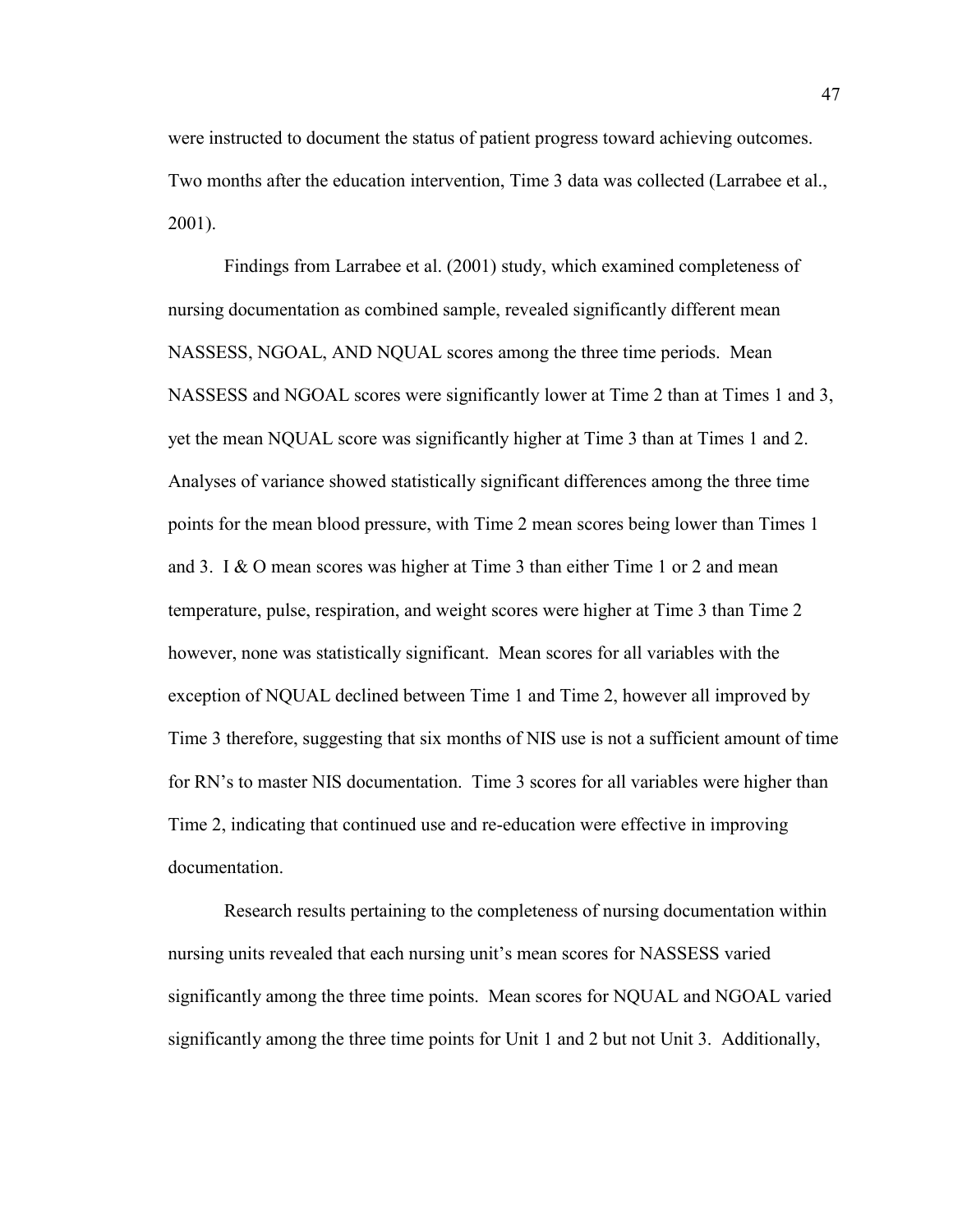when Larrabee et al. (2001) evaluated nursing documentation completeness among nursing units they noted a significant difference in mean NASSESS scores among nursing units at each time point. A consistent pattern for which unit had the highest or lowest scores could not be determined however, Unit 3 had the lowest score for Time 2 and 3. The units mean NQUAL, blood pressure, pulse, respiration, and I & O scores differed at Time 1 only. The units mean score differed on daily weights at Time 3 only. The mean NGOAL scores did not differ by nursing unit at any of the time points. Multivariate analysis of variance revealed that time and re-education had a significant effect on the mean scores for NASSESS, NGOAL, and NQUAL. Finally, findings suggested that unit differences in variable scores indicate that one unit may not be representative of other units. This may be due to differing characteristics of units or nurses, which may influence documentation completeness.

Larrabee et al. (2001) concluded that a nursing information system did not improve documentation completeness within the first 6 months post-implementation. The authors noted that after re-education and more time working with the NIS, findings revealed a significant improvement of NASSES, NGOAL, NQUAL, and blood pressure scores by Time 3. Additionally, researchers from this study acknowledged several limitations, which may under represent RN's use of the nursing process to address the needs of patients. Larrabee et al. (2001) recommended periodic evaluation of documentation completeness after implementation to determine problem areas that may require further education or revisions in the program in order to improve patient record data validity for patient care decisions, quality improvement, and research.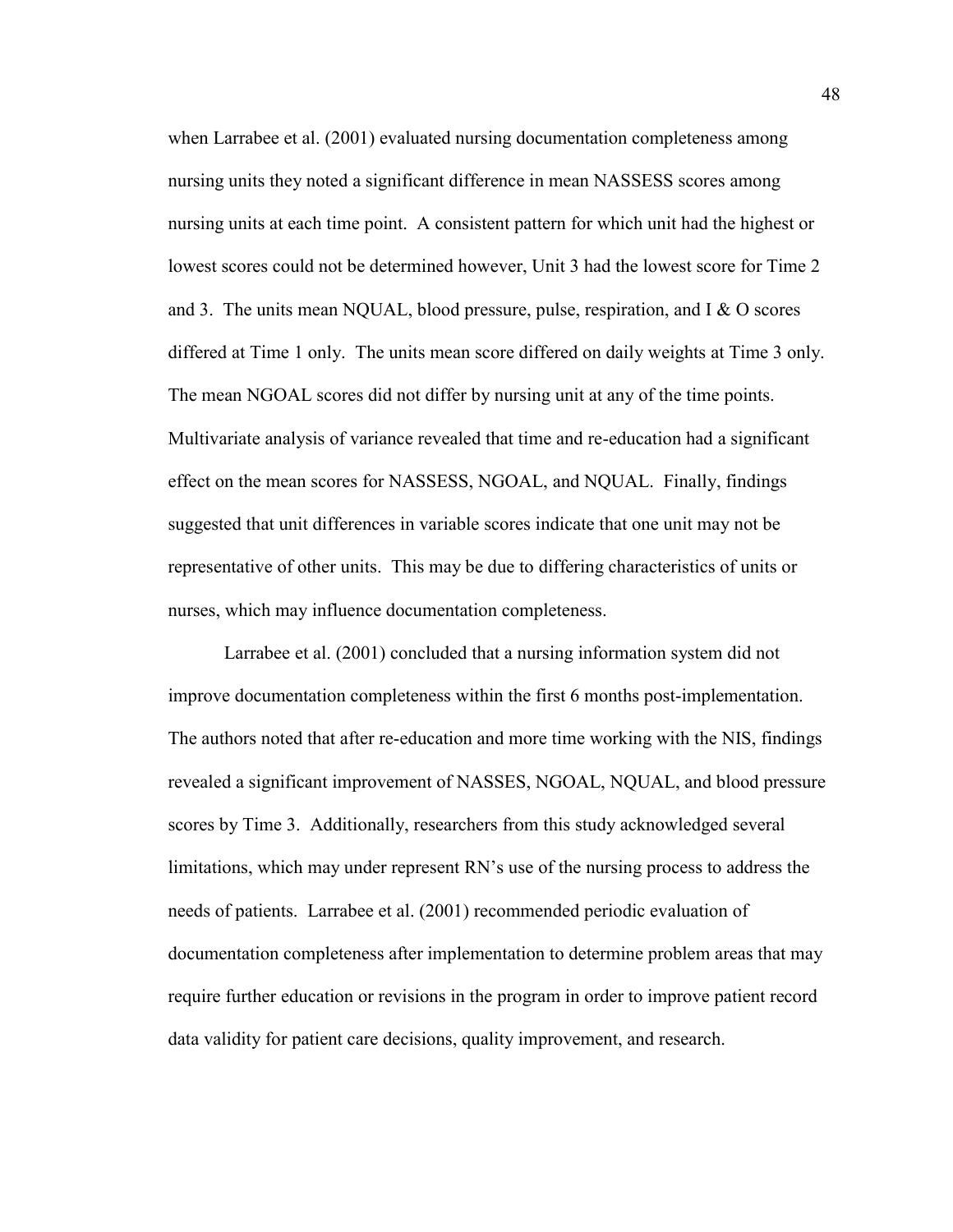The use of computer technology continues to increase in the health care industry thereby impacting nursing practice. The objective of electronic documentation is reduction in paperwork allowing nurses to devote more time to patients, improve documentation, provide greater access to patient's charts, and improve patient outcomes. The purpose of Darbyshire (2004) interpretive phenomenology qualitative study was to discover nurses and midwives' perceptions, understandings and experiences of Computerized Patient Information Systems (CPIS) in their everyday practice. This study examined nurses and midwives' meanings, perceptions, and understandings related to CPIS. Clinicians' perspectives of the CPIS on patient care, clinical practice and outcomes were investigated (Darbyshire, 2004). The research question was "What are nurses' and midwives' experiences of using computerized patient information systems (CPIS) in every day clinical practice?"

This study included various hospitals across the southern and eastern areas of Australia. Potential participants were approached and invited to participate in the study. There were a total of 13 focus group interviews which were held in hospitals in five different cities. The participants ranged from Level 1 RN's, to Clinical Nurse Consultants and nurses with IT management roles. The sample consisted of 53 participants from 25 different public and private hospitals and community areas. Participants' backgrounds included general medical/surgical, midwifery, child health, mental health, anesthetics, clinical support, emergency, theatres, intensive care, and community health.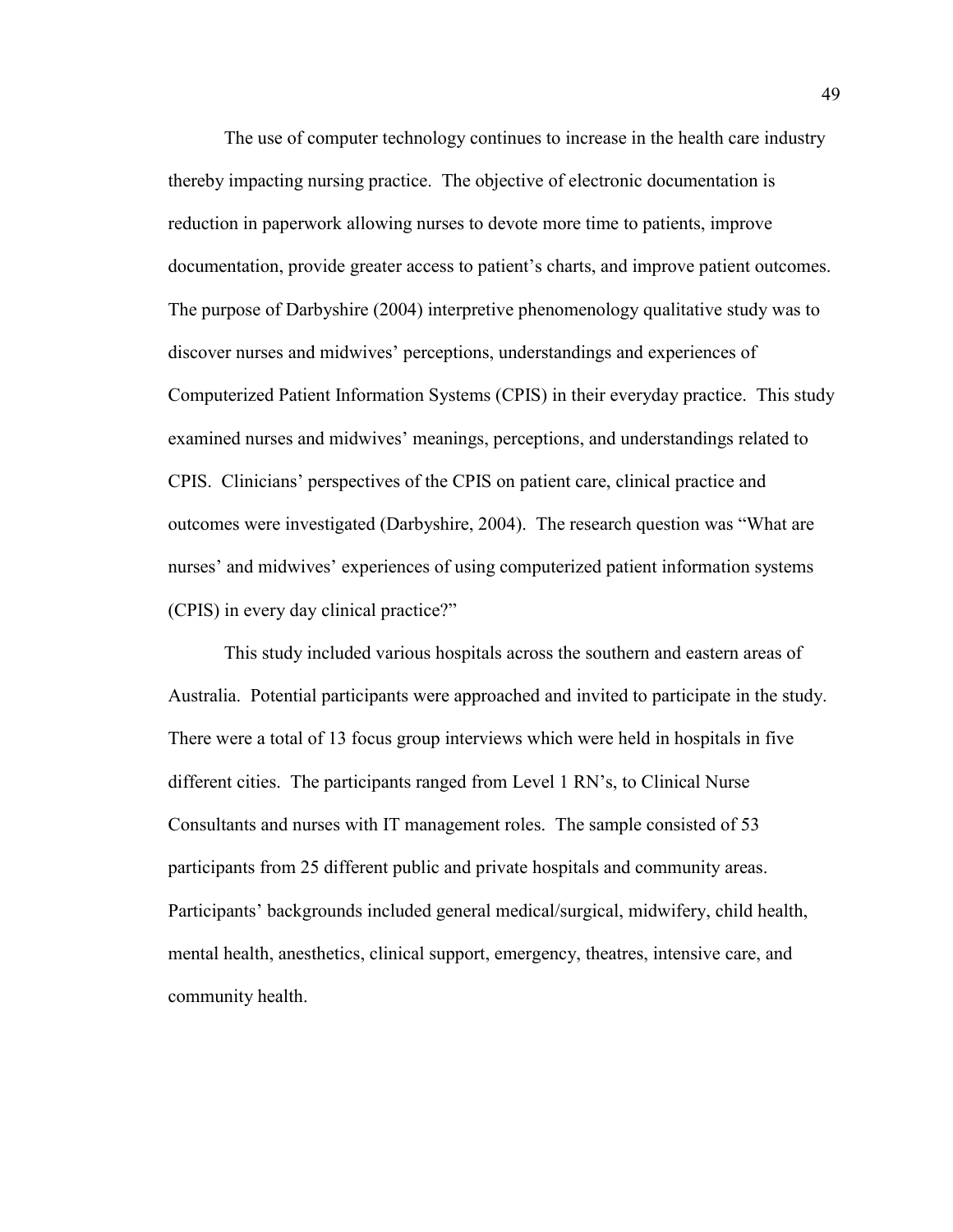According to Darbyshire (2004), group interviews lasted between 45 and 90 minutes. Initially, questions started off broad and became more specific as the interview progressed. Interviews were tape-recorded, transcribed and checked to ensure accuracy and completeness of interview data. Data collection and initial analysis were completed concurrently in order for emerging themes to develop from early data to inform subsequent interviews. Each interview was analyzed manually line-by-line to identify and explore salient themes, patterns, events, perceptions, understandings, and practices that highlighted the practitioners' experiences of using computerized patient information systems. As data was collected and analyzed, each question and response was labeled with the focus group number, interviewer and participant number. This method of labeling the dialog of each participant assists in establishing an analytical "trustworthiness" by showing participation by various members of the focus group.

Overall, findings from this study revealed two themes; "CPIS as beneficial and valuable," and "CPIS as irrelevant, useless or sinister". Few participants viewed CPIS as being beneficial in their practice. Benefits of CPIS identified by the subjects included the reduction of administrative and repetitive tasks and improvement of legibility of documentation (Darbyshire, 2004, p. 19). Findings for the second theme, CPIS as irrelevant, useless or sinister," participants revealed that CPIS was difficult and time consuming to use, incompatible with other computer systems and was unable to capture the "reality" and actual acuity of the patients.

Darbyshire (2004) concluded that the majority of clinicians were dissatisfied with the CPIS, with good reason. Clinicians were promised improvements of CPIS, which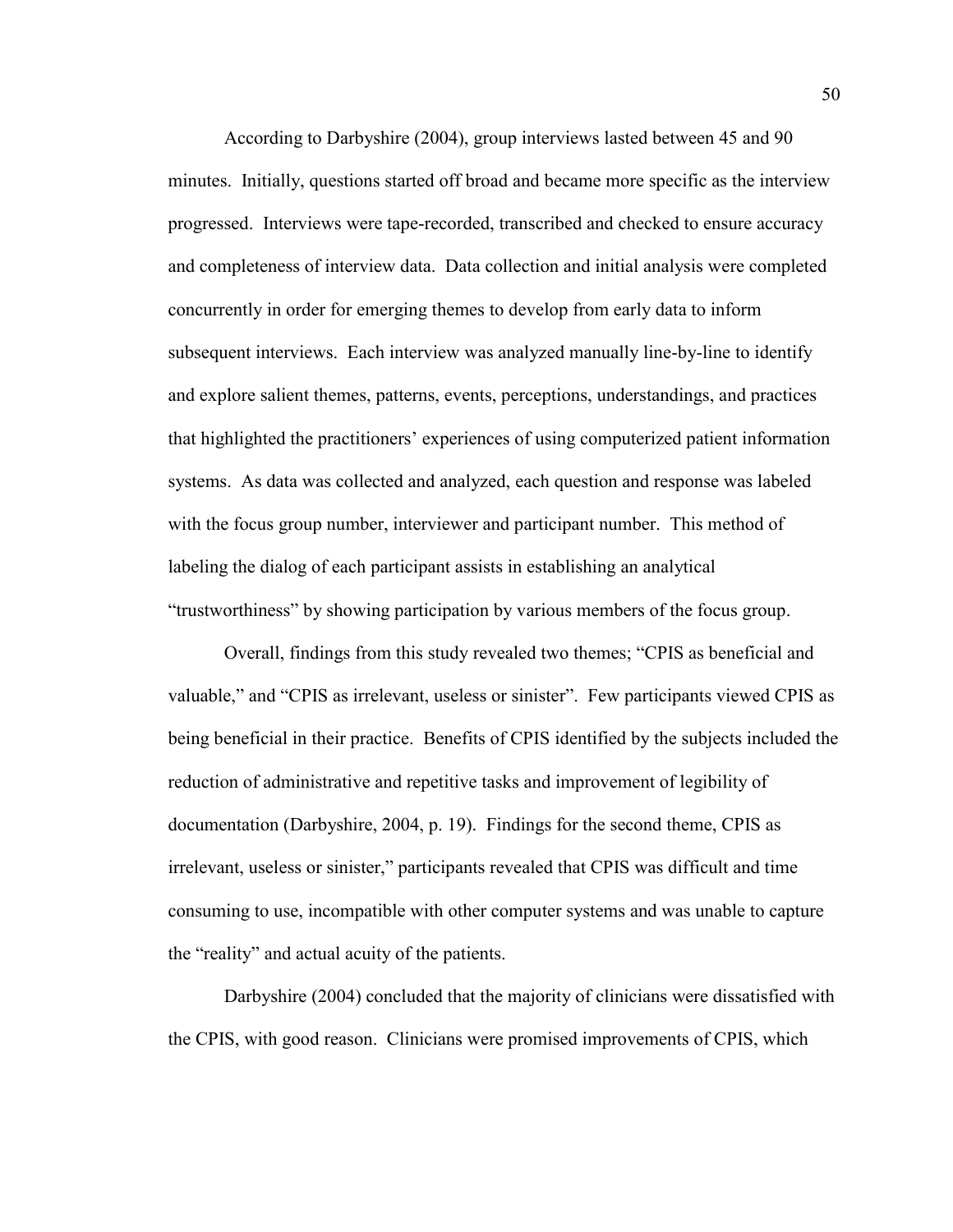have not occurred along with the belief of being powerless in influencing the needs from a clinical viewpoint to enhance an electronic documentation system. These beliefs were validated by the Chief Information Officer, who stated that the clinicians' were "resistant to change" and that the answer was to provide "more education and training". To ensure acceptance of a CPIS by clinicians, diverse variables need to be identified and developed in order to provide an adequate system that will meet the needs of administration and clinicians thus yielding a positive patient outcome.

Computerized documentation systems are increasingly being used by nursing professionals in acute care facilities. Numerous studies have examined the relationship between nurse's computer knowledge and attitude and acceptance of using computers however; few studies examine the relationship between efficiency of computer use and nurses' daily practice. The purpose of Lee et al. (2004) study was to test a model of factors influencing the efficient use of a computerized nursing care planning (CNCP) system among hospital clinical nurses. The investigator developed a model, which explores factors that affect the use of nursing information systems. The model consists of three major categories of variables related to computer use: demographic, computer experience, and technology factors.

The study setting was a medical center in Taiwan that implemented the CNCP in 1998. The system has been in use in all inpatient nursing care units since implementation. According to Lee et al. (2004), a previous study revealed that most nurses viewed this system as being user-friendly. Novice nurses were educated by experienced computer users in the unit who provided hands-on experience and assistance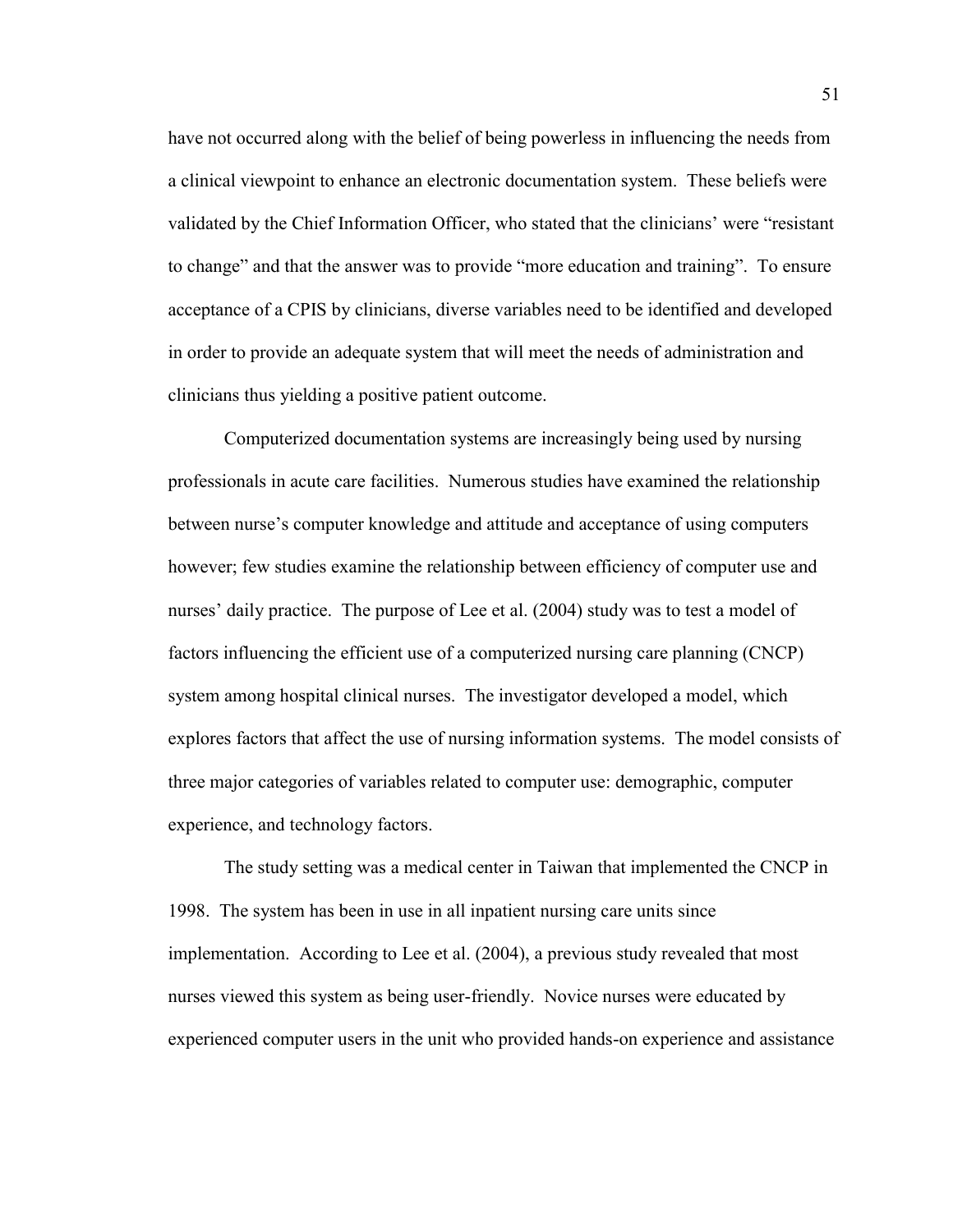with computerized charting. Of the 738 nurses who answered the questionnaire, 612 (84%) were clinical nurses and the rest shared management responsibilities.

This study was a secondary analysis of data from a previous study establishing the reliability and validity of a scale for evaluating CNCP systems. The original scale contained 40 items, and after factor analysis, 22 items were retained. Each of the 22 questionnaire items were rated using a Likert type scale from 1 to 4 with 1 equaling strongly disagree and 4 equaling strongly agree. Descriptive statistics were used to describe the demographic characteristics of the study sample. Correlation and binary logistic regression analyses were applied to explore the relationships between demographic, computer experience variables and technology factors, and to predict the efficiency of computer use in the proposed model. According to Lee et al. (2004), the procedure for developing the instrument and its reliability and validity have been reported elsewhere.

Statistical findings revealed that nurses generally valued using the CNCP system. Lee et al. (2004) analyzed data from 612 clinical nurses, and the internal consistency was 0.88. The alpha coefficients for the subscales were: patient care 0.81; nursing efficiency 0.83; professionalism 0.42; usage benefit 0.65; education/training 0.63; and usability 0.62.

Demographic findings from the 612 participants revealed that more than half (55.6%) were between 20 and 25 years old, followed by those who were between 26 and 30 (38.4%) years old. Most nurses (77.8%) had an associate degree, followed by those with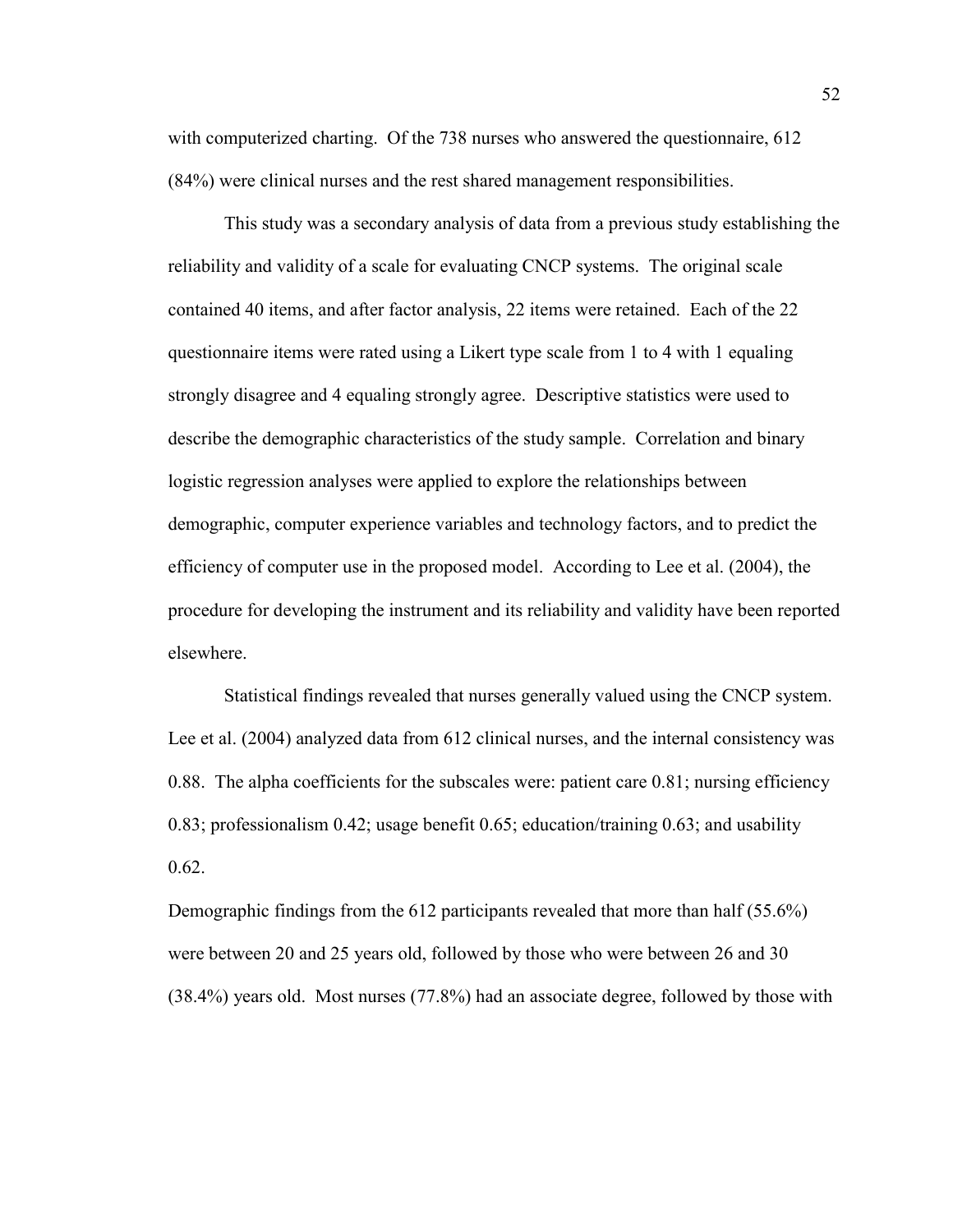a baccalaureate degree (21.4%). The majority (59.1%) had worked in nursing for 3-10 years, followed by those with 1-2 years experience (26.8%) (Lee et al., 2004).

Approximately three-quarters (73.6%) of nurses had computer skills to use two to four Microsoft applications, yet 67.6% rated their computer skill level as "average", while 24.7% rated their skill level "below average". About one-third (33.5%) expressed feeling no pressure to using the nursing information system, while 39.5% admitted that they had at least one usage pressure source. Slightly more than one-third (34.6%) spent less than half an hour and 36.4% spent between one half to one hour daily using the CNCP however, 70% spent less than 1 hour each day using the CNCP. This was followed by 17.8% who spent between 1 to 2 hours each day using the CNCP. Demographic variables, computer experience variables, computer experience variables, and perceived technology characteristics were tested for correlation with daily usage hours. The following variables were significantly correlated with daily use of the CNCP: self-rated computer knowledge level ( $r = 0.08$ ,  $P = 0.048$ ), number of usage pressure sources (r = 0.17, P = 0.000), patient care (r = -0.09, P = 0.021), nursing efficiency (r = -0.14, P = 0.000), education/training (r = -0.25, P = 0.000), and usability (r = -0.142, P = 0.000). These results indicated that nurses who rate themselves as having less computer knowledge, less computer usage pressure, and who perceived more technology characteristics in patient care, nursing efficiency, usability and education/training spent less time each day using the computerized care plan (Lee et al., 2004).

Since the dependent variable was a categorical variable, logistic regression was applied for data analysis. Findings revealed nurses over age 30 used the CNCP five times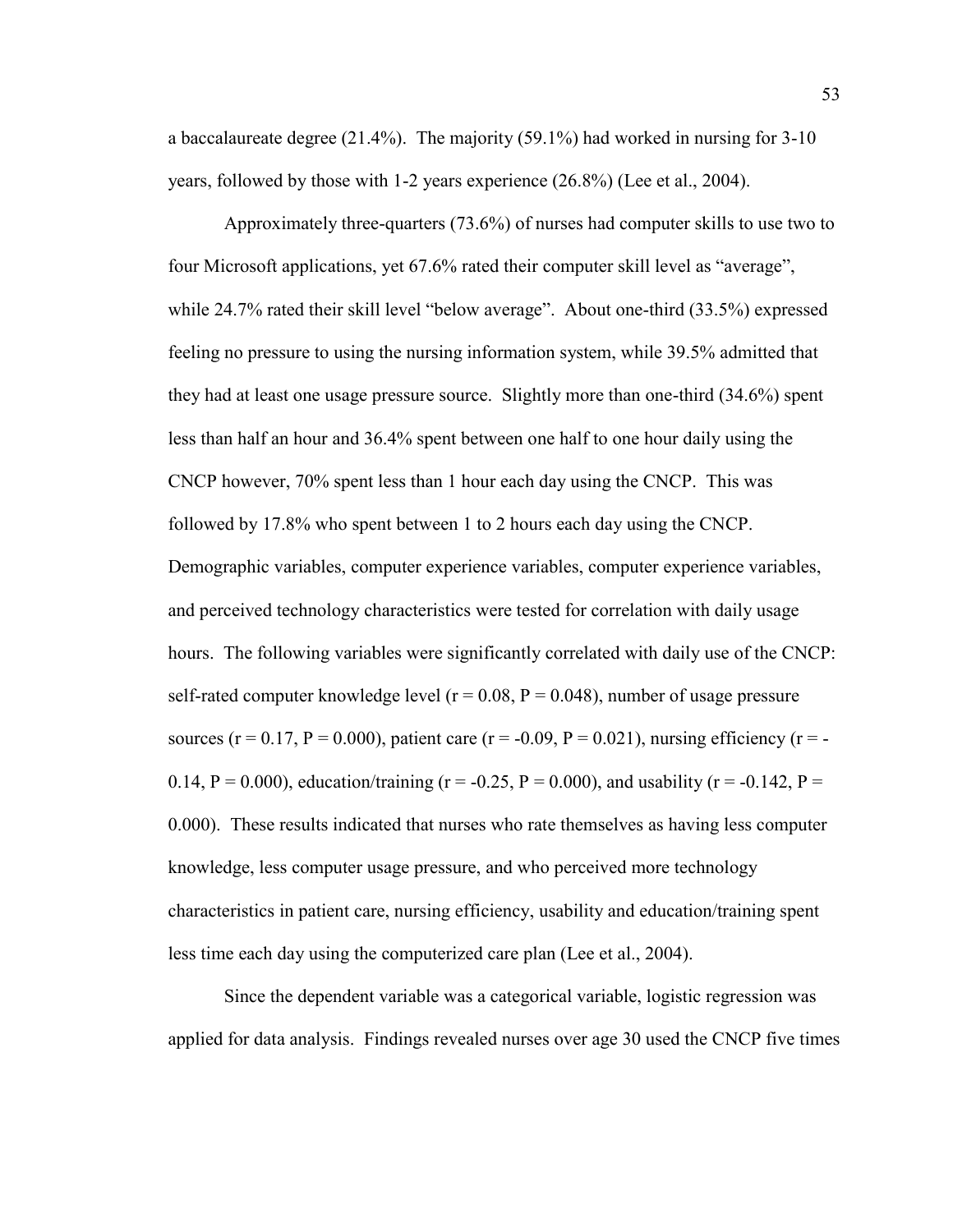more than nurses under age 25. By adding 1 year of age increased the time they used the system by 1.6 times. Therefore, being younger, having more education, self-rating oneself as having a lower level of computer knowledge and less usage pressure, perceiving having more education/training and system usability, and perceiving less usage benefit were associated with spending less time using the CNCP system. The number of computer skills, perceived technology use in patient care, nursing efficiency and professionalism were not significantly related to overall use.

Lee et al. (2004) concluded that the purpose of using computer technology in nursing is to improve the quality of patient care. Nurses use various types of computer technology when providing patient care. The CNCP is a documentation tool that impacts compliance with charting standards, nursing efficiency, and user acceptance/satisfaction, rather than a tool for obtaining a physical measurement on a patient. According to Lee et al. (2004), it would be expected that nurses would spend less time charting thus allowing them more time to provide patient care. On the other hand, creating a thorough care plan may provide better care guidelines thereby, improving patient care.

Computerized documentation systems continue to be developed to improve the efficiency of charting allowing nurses to spend less time charting and more time with patients. Currently, computer software integrates documentation, care planning, order entry, and charting thus creating a complex system and dissatisfaction among the nursing staff. The purpose of Smith et al. (2005) comparative descriptive study was to determine the impact of computerized documentation on staff attitudes, completeness of documentation, and time required for documentation. The standardized languages of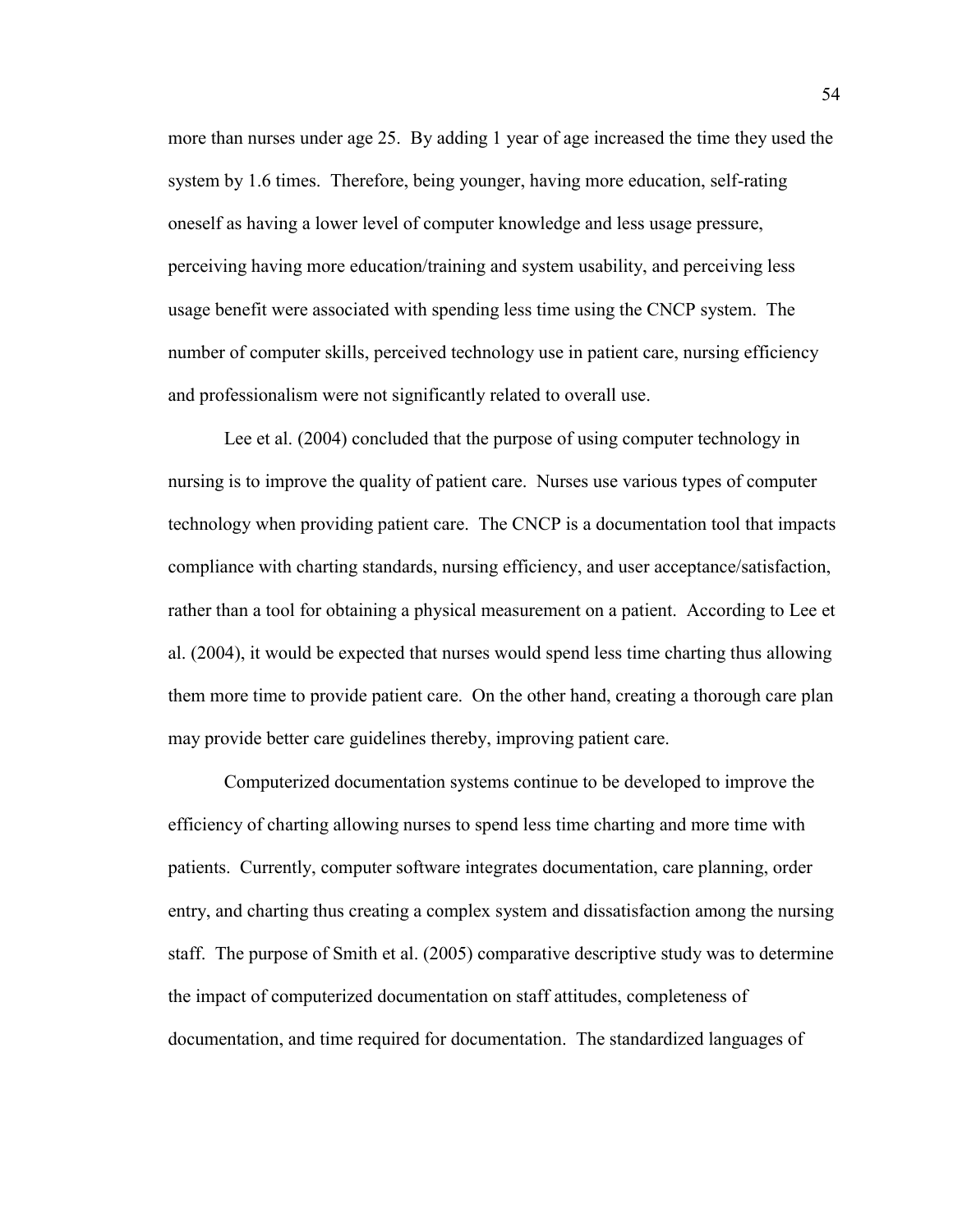Nursing Interventions Classification (NIC) and Nursing Outcomes Classification (NOC) were used for the organizational framework.

A convenience sample was obtained from 82 Registered Nurses (RN's) in a western teaching hospital. The majority of the RN's had worked in nursing between 1 and 5 years and were between the ages 20 and 30 years old, female, BSN prepared and had various experience with computers. Smith et al. (2005) did not find any significant demographic differences between the pre-implementation and post-implementation participants.

The researchers utilized a quasi-experimental design. Data was collected both pre-computerization and post-computerization. According to Smith et al. (2005), nurses' attitudes were measured using the Stronge and Brodt Nurses' Attitudes Toward Computerization questionnaire, consisting of a 20-item, Likert-type 1 to 5 rating scale, with a total score range of 20 to 100, with a high score indicating a positive attitude. Questions were arranged into five categories: patient care, benefit to institution, job threat, legal aspects, and capabilities of computers. Researchers reported a split-half reliability quotient of  $r = 0.90$  as a measure of internal consistency. Subsequent researchers rated the instrument to be reliable with Cronbach's alpha of .92 and .93, respectively. Participants consisted of 46 Registered Nurses (RNs) who were employed on a 26-bed orthopedic and neuroscience unit and an 18-bed pulmonary unit. Surveys were distributed to the staff on the two units 1 month prior to computerization and 1 year post-computerization implementation. Demographics were collected on all participating subjects.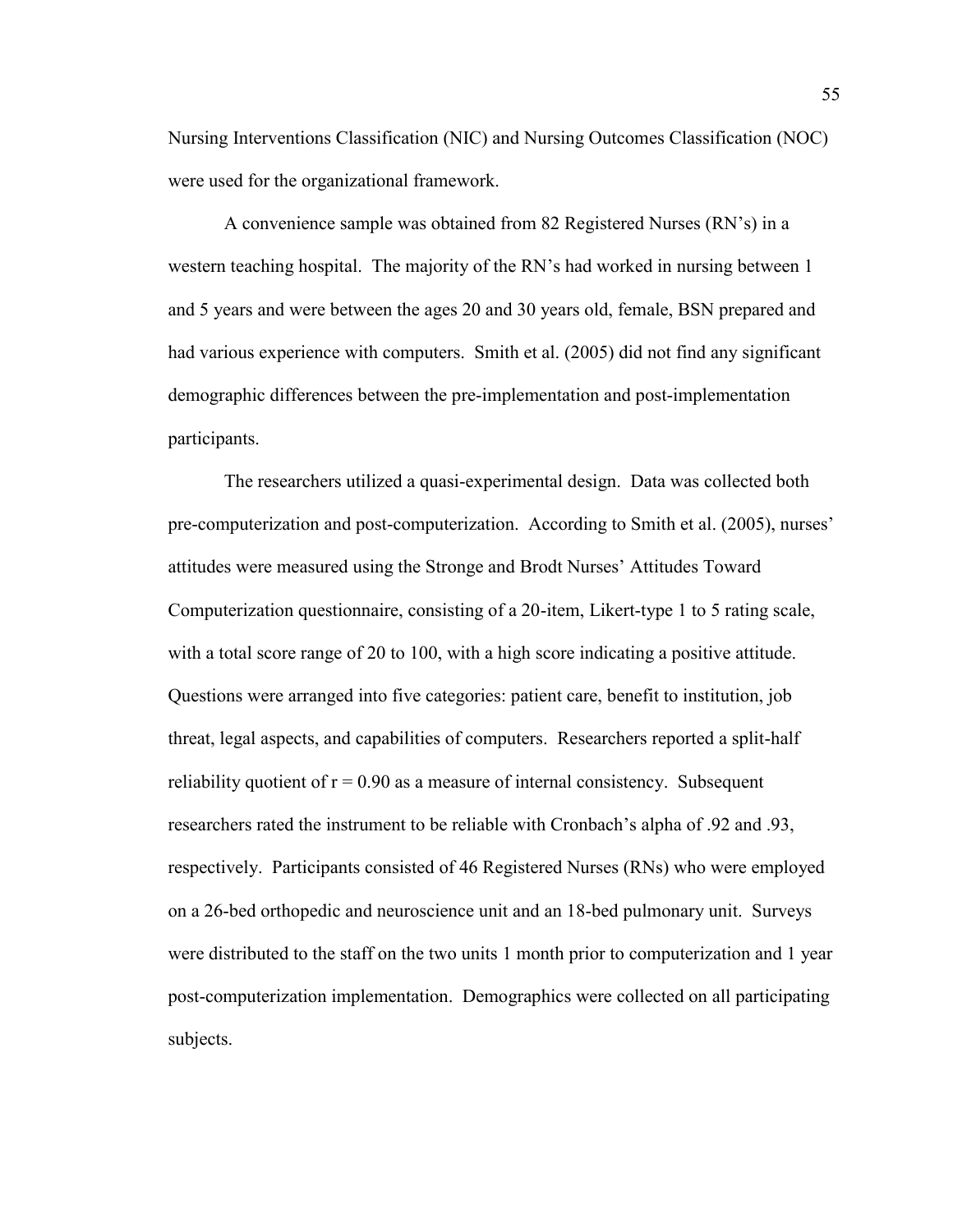Smith et al. (2005) used an investigator developed observation tool to evaluate documentation time of nursing care. This tool measured 10 activities frequently performed by nursing while providing patient care. Activities include medication preparation and administration; direct patient interaction; information review, including paper and computer; communication with other care team members; documentation; and personal breaks. Observations were conducted on 82 RN's for 2-hour time periods, purposely chosen to reflect likely documentation times. Data elements included: time of day, type of nursing activity, and location of activity. The observation time periods matched pre-computerization and post-computerization for day of the week and time of day. Observations were completed between 1 and 4 months pre-computerization and 1 year post-computer implementation. Observation times were totaled for each activity, and then aggregated to obtain pre-observation and post-observation times/averages by minutes for each activity.

Completeness of documentation was evaluated by the presence or absence of 89 patient care elements contained within eight core NIC interventions. Core NIC interventions included pain, falls, physical assessment, skin assessment, discharge planning, vital signs, hygiene, and teaching. A diagnosis-related group selected every fourth patient from a 31-day list of discharges for each unit. A pre-chart audit was completed approximately 1 month prior to going live, and the post-chart audit was conducted approximately 11 months post-computerization. The purpose of the audit was to determine the documented presence or absence of each patient care element within the eight core nursing interventions (Smith et al., 2005).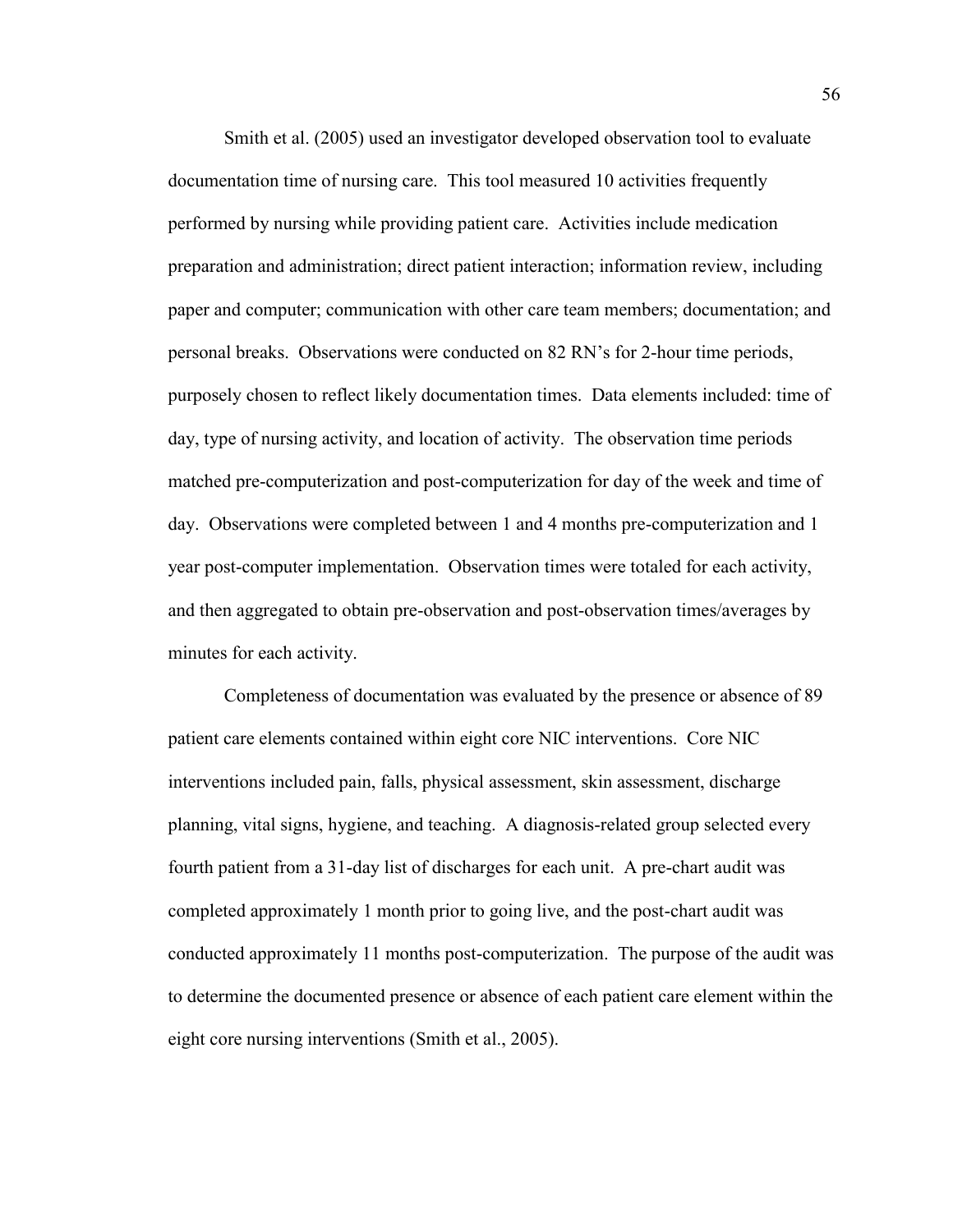Findings from the Nurses' Attitude toward Computerization questionnaires which were distributed to 46 RN's pre-implementation and post-implementation revealed statistically significant differences ( $P = .004$ ) in nurses attitudes toward computerized documentation between pre and post-computerization. According to Smith et al. (2005), nurses had more negative attitudes post-computerization, as evidenced by a decrease in the mean attitude scores from 70.7 to 61.4. The most significant decline in scores were evident in survey statements such as, computers make nurses' jobs easier, computers save steps and allow nursing staff to become more efficient, increased computer usage will allow nurses more time for patient care and computer increases costs by increasing nurses' workload.

According to Smith et al. (2005), results that examined the differences in completeness of documentation pre and post, computer implementation indicated an improvement in documentation as evidenced by 34% increase of completed documentation post-computerization. The NIC area showed the most improvement in completeness of documentation included pain assessment, safety surveillance, teaching, skin surveillance, neurological assessment, and discharge planning. Other results in this area indicated there was no change in 60% of the NIC areas while only 5% of the NIC areas were less complete. The less complete elements included pain reassessment, MD notification of pain outcomes, and neurological assessment elements of gait, skin, and diaphoresis.

Smith et al. (2005) examined the time nurses spent charting pre and post computerization on one unit as well as any differences between units. Findings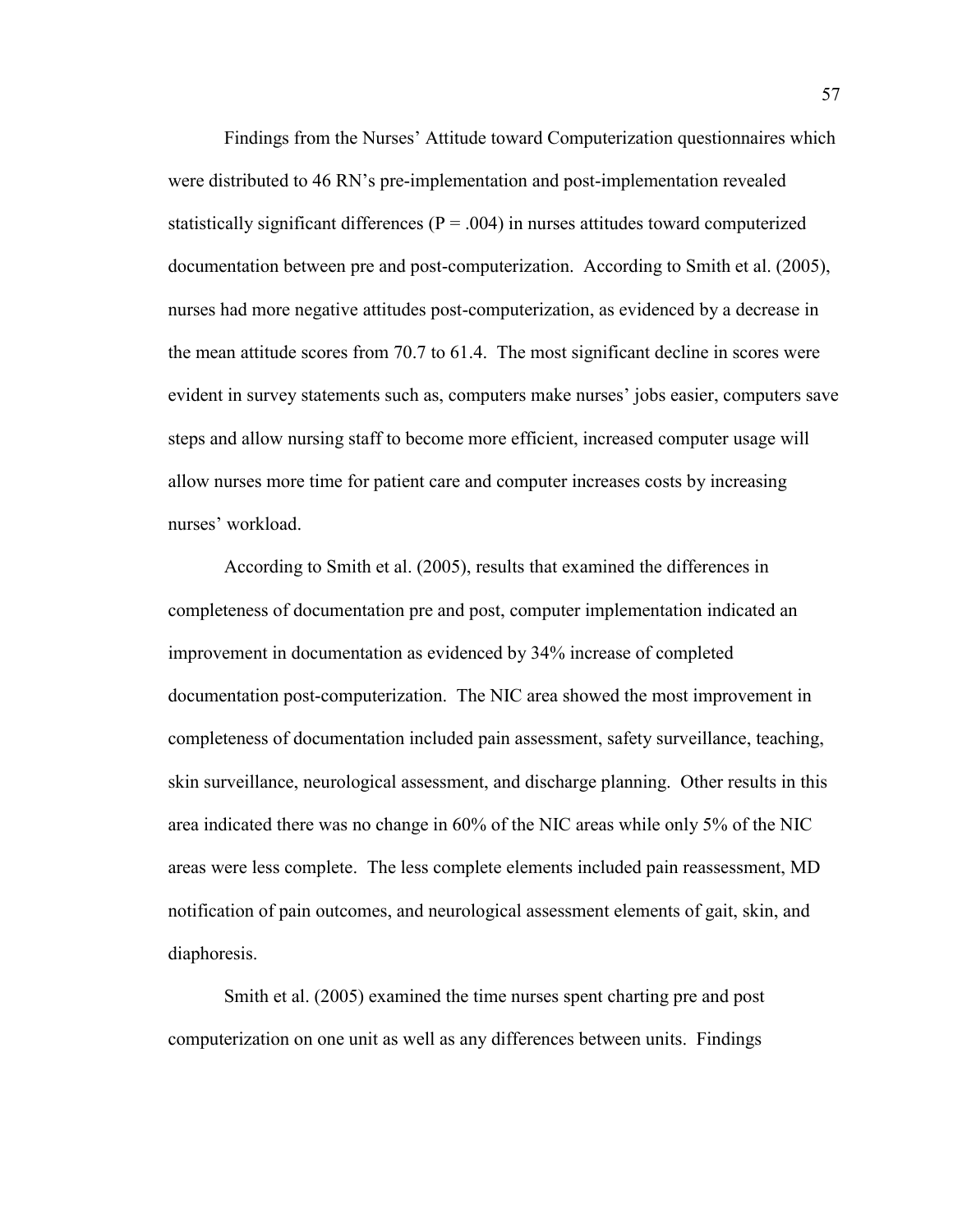differences revealed the time nurses spent charting, measured in minutes, showed no statistical change from pre-computerization to post-computerization. Direct patient care decreased from 40.4 minutes pre-computerization to 35.5 minutes post-computerization  $(P = .15)$ . Additionally the researchers noted a significant difference  $(P = .002)$  between overall time taken to chart between the two study units. Nurses on the pulmonary unit took longer to chart than nurses on the orthopedic/neuroscience unit, both precomputerization and post-computerization.

Smith et al. (2005) concluded there was a significant improvement in the quality of computerized documentation however, no significant change was noted in time spent documenting. Nurses' attitudes may improve during the post-computerization period.

Computer technology and the use of electronic health records (EHR's) have been slow to reach the smaller community-based acute care facilities. There are various contributing factors for the slow influx of EHR's such as, an enormous investment of capital, human resources, and the affects EHR's place on a multitude of providers. Computer systems have the potential to improve or create obstacles to work performance, communication, and documentation. Since nurses play a key role in providing and coordinating patient care, the extent to which EHR's enhance or detract from nurses' role performance can be expected to affect patient outcomes. According to Kossman and Scheidenhelm (2008), there is insufficient knowledge regarding how nurses' use of EHR's affects their role performance and patient outcomes in community-based acute care settings. The purpose of this descriptive qualitative study was to describe how community hospital nurses use EHR's as they provide patient care and their views of the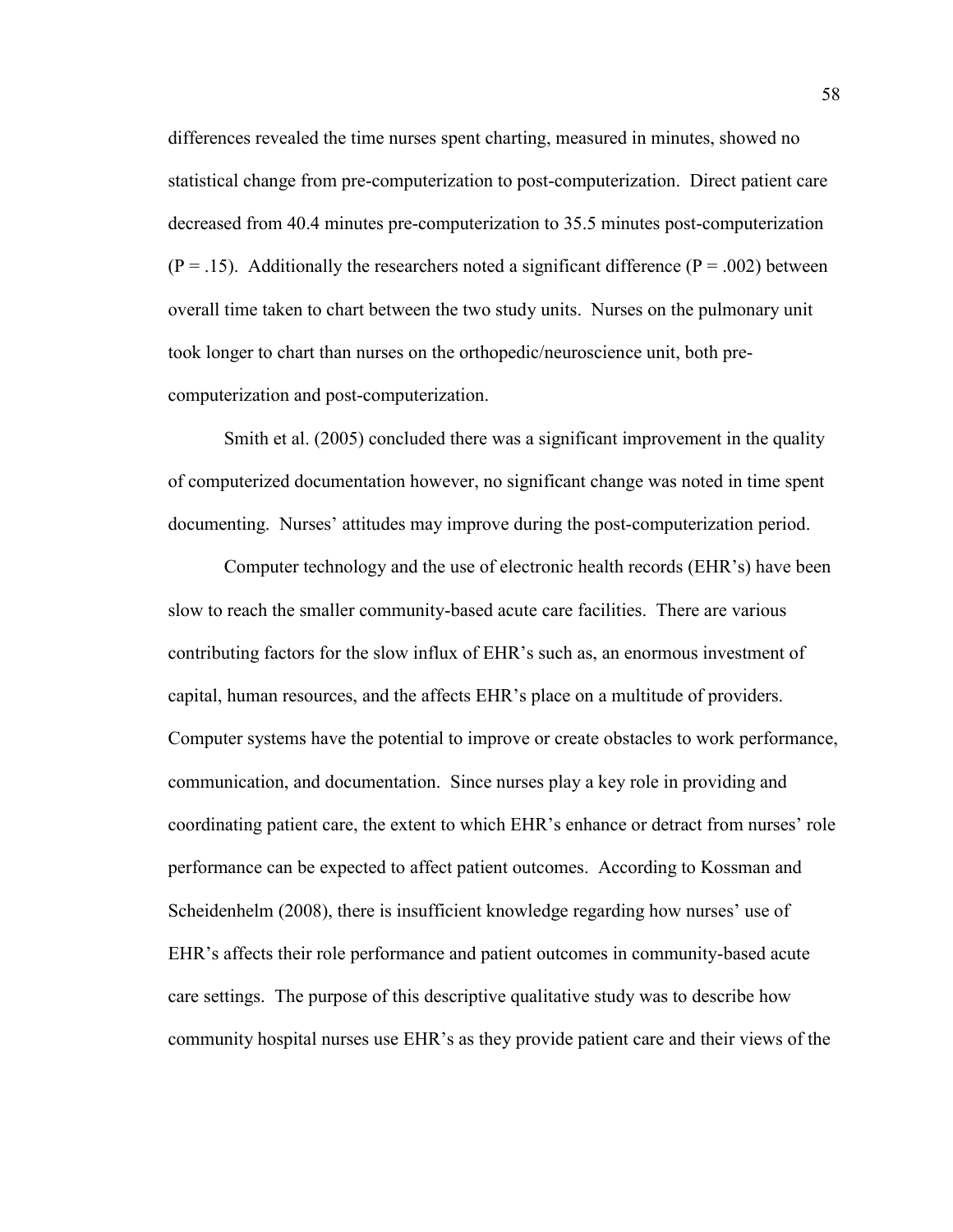impact of EHR use on their work and patient outcomes. Kossman and Scheidenhelm (2008) used Doran's nursing role effectiveness model as the theoretical framework for assessing the effect of EHR's on nurses' role performance and patient outcomes.

The setting was a medical-surgical floor and intensive care unit (ICU) at two community hospitals within a regional Midwestern healthcare system, both in the second year of implementing the same EHR system. Nurses at both facilities used laptop computers on carts and desk computers to access the EHR. Hospital 1 had 157 beds and was located in a midsize city (110,000); hospital 2 had 47 beds and was located in a rural community. According to Kossman and Scheidenhelm, these two types of units were chosen because they differ in attributes that theoretically may affect nurses' work: patient acuity, workload, and pace of work.

The sample consisted of 46 nurses from both hospitals participating in the study. The EHR system had been in use for 18 months and participants in this study had used this system for at least six months. At the larger urban hospital, 31 nurses completed 29 surveys and 15 interview/observations. At the smaller rural hospital, 15 nurses completed 13 surveys and 7 interview/observations. Six nurses who participated in interview/observations did not complete demographic data forms, therefore percentages in the demographic table are based on 40 participants.

According to Kossman and Scheidenhelm (2008), this descriptive qualitative study, based on phenomenological principles used questionnaire surveys, individual interviews, and observations techniques to describe nurses' experiences with EHR use in community-based hospitals and the meaning the nurses derived from this experience.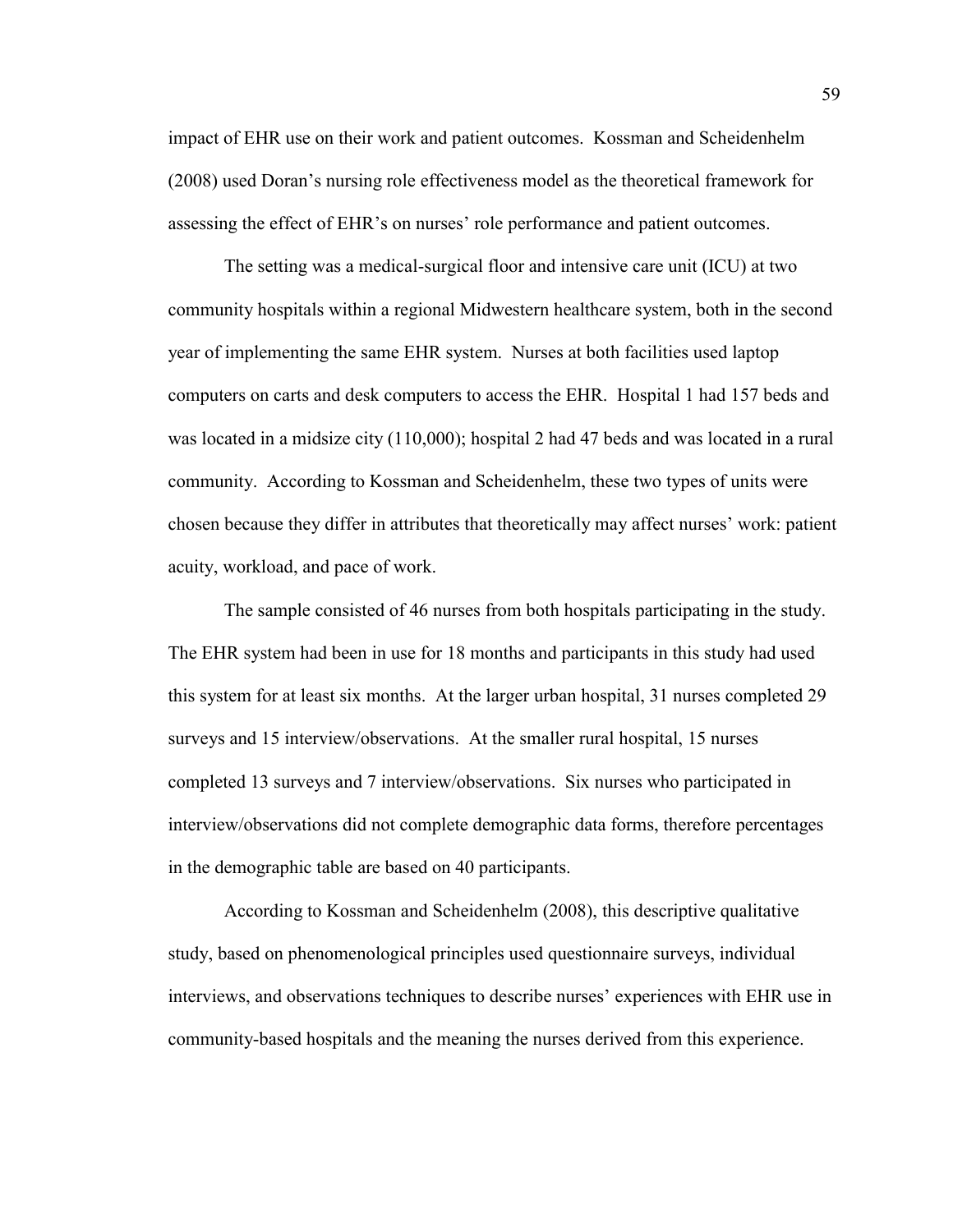Questionnaire surveys consisting of open-ended questions were collected first to explore the boundaries of the phenomenon of how nurses use EHR's and perceive its impact on work performance and outcomes. Next, the researcher observed nurses on the study units' use of EHR's and concurrently interviewed them. These observations/interviews allowed the investigator to identify practice patterns as well as problems encountered with EHR use including nurse developed "work-arounds". Trustworthiness was addressed through the use of triangulation.

Analysis was concurrent with data collection. Interview data was coded for themes representing meaning of the experience and facilitated by a qualitative software program. Emerging codes and themes influenced observations and questions in later interviews, as clarification, validation, or refutation was sought (Kossman & Scheidenhelm, 2008).

Findings from Kossman and Scheidenhelm (2008) study revealed that nurses perceived the use of the EHR as extensive and time consuming; both helping and hindering nursing work; having positive and negative effects on patient outcomes; and was preferred over paper charts but should perform better to support nursing work.

Hypothesis 1 examined how community hospital nurses use EHR's. According to the Kossman and Scheidenhelm (2008) study, nurses reported using EHR's for all aspects of patient care such as shift assessments, care planning, treatments, medication administration, admission and discharges. Additionally, nurses used computers to access worklists, review orders, view transcribed reports, obtain results from lab and diagnostic testing, interdisciplinary notes, and past history.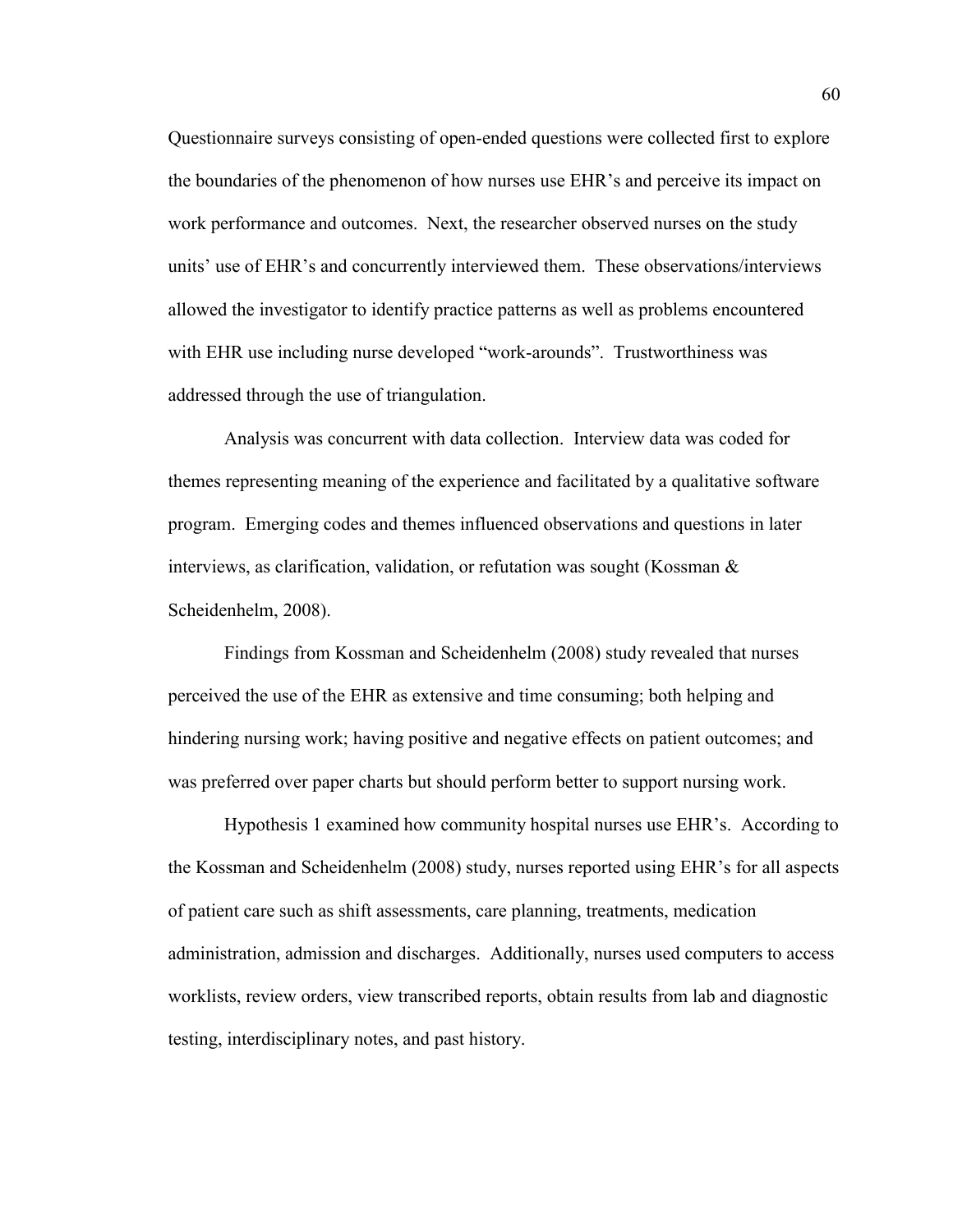Nurses estimated they spent from 25 to 98% of their work shift using the EHR, with a median of 50% and mean of 56.6%. The majority (73%) reported spending at least half of their shift using the EHR system however; three nurses reported spending more than 90% of the shift using the HER system. These three nurses were employed at the rural hospital, all reported high levels of comfort with computer technology. Two nurses were in their 30s while one was in her 50's. Observations of nurses made by the researchers noted they chart on 23 screens per patient during day shift initial assessments. As the number of screens nurses are required to access for documentation and retrieval of information increases, reading and screen refresh time add to the total time nurses spent interacting with the EHR (Kossman & Scheidenhelm, 2008).

Hypothesis 2 explored the effects that nurses think EHR use has on their ability to perform nursing care. Findings from Kossman and Scheidenhelm (2008) study revealed that nurses reported the use of EHR's as having both advantages and disadvantages. Advantages reported by nurses of the EHR include increased access to patient care information, improved efficiency, and organization all of which enhanced their work performance. Disadvantages of an EHR identified by nurses that hindered their job performance included an increase amount of time spent retrieving or documenting information, less time spent with the patient, interfering with written interdisciplinary communication, and hindering critical thinking. Overall, nurses thought the benefits of an EHR outweighed the detractions, while two nurses preferred paper charting.

Hypothesis 3 evaluated the relationship between the use of an EHR and how it affects patient outcomes. Findings revealed that many nurses thought EHR use improved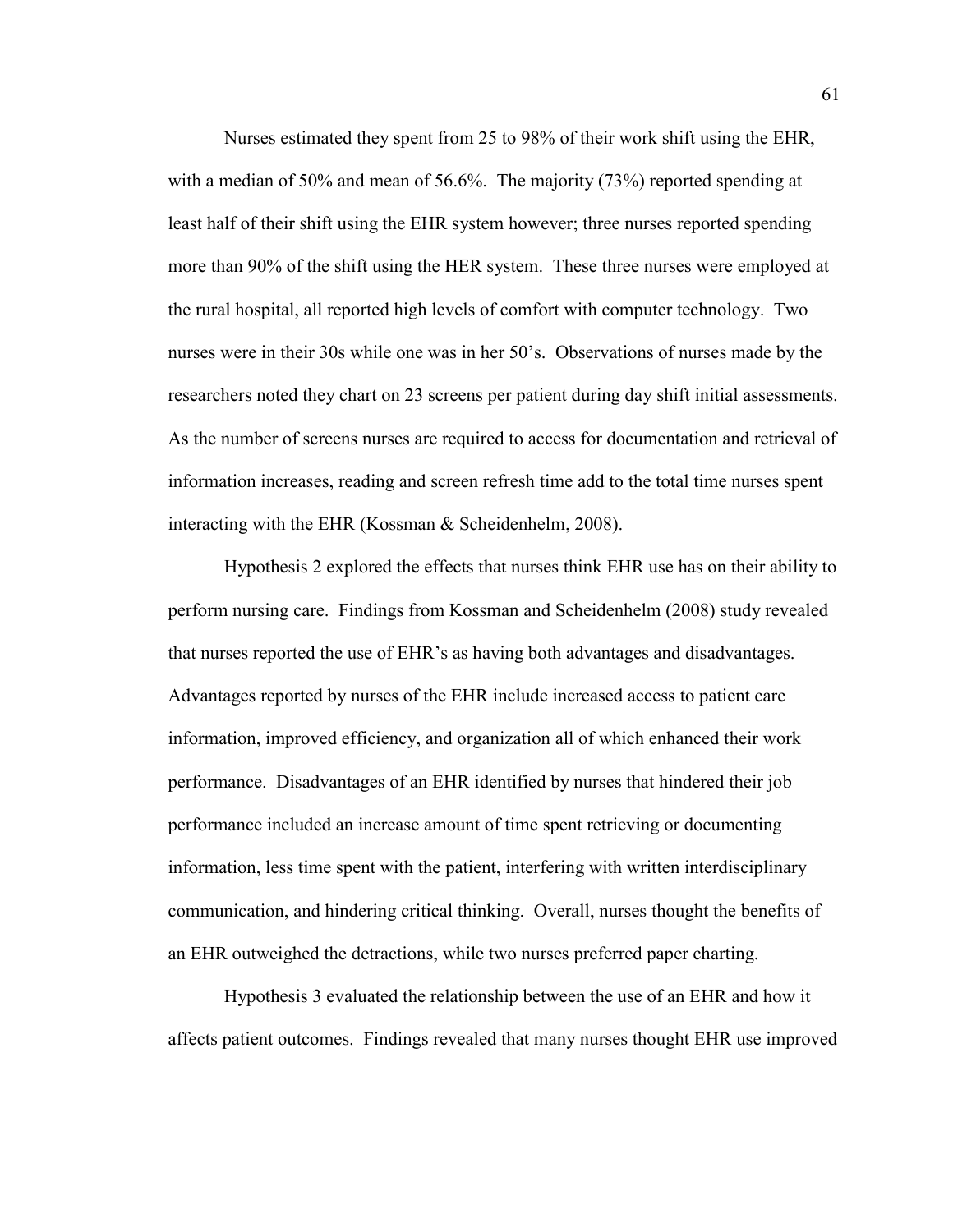patient safety by preventing patient errors. On the other hand, nurses believed that the quality of patient care decreased with the use of the EHR. Many nurses reported spending more time on the computer than providing patient care at the bedside.

Kossman and Scheidenhelm (2008) concluded that EHR's presented both advantages and disadvantages to nurses in the documentation of patient care and patient outcomes. Overall, nurses agreed that the advantages of the EHR system outweighed the disadvantages. Improving patient safety and preventing patient errors are just a few of the positive patient outcomes associated with the use of EHR systems.

## *Summary*

Literature reviews have revealed the importance of developing positive attitudes and computer-use acceptance among the nursing staff. Burkes (1991) believed that understanding the diverse levels of computer knowledge and determining nurses' computer-use needs, skills, attitudes, beliefs and readiness to learn were instrumental in the implementation of a successful electronic documentation system. Numerous studies have also revealed the importance of computer education and prior computer experience as key fundamentals for the promotion of positive computer attitudes (Brumini et al. 2005).

Burke (1991) selected Vroom's (1964) expectancy theory to examine nurses' computer-use attitudes and identify variables that correlate with identified attitudes. According to Vroom (1964), the expectancy theory is based on conscious choices and the processes that an individual undergoes during the decision making process. Vroom's (1964) theory consists of valence, expectancy and instrumentality, which equal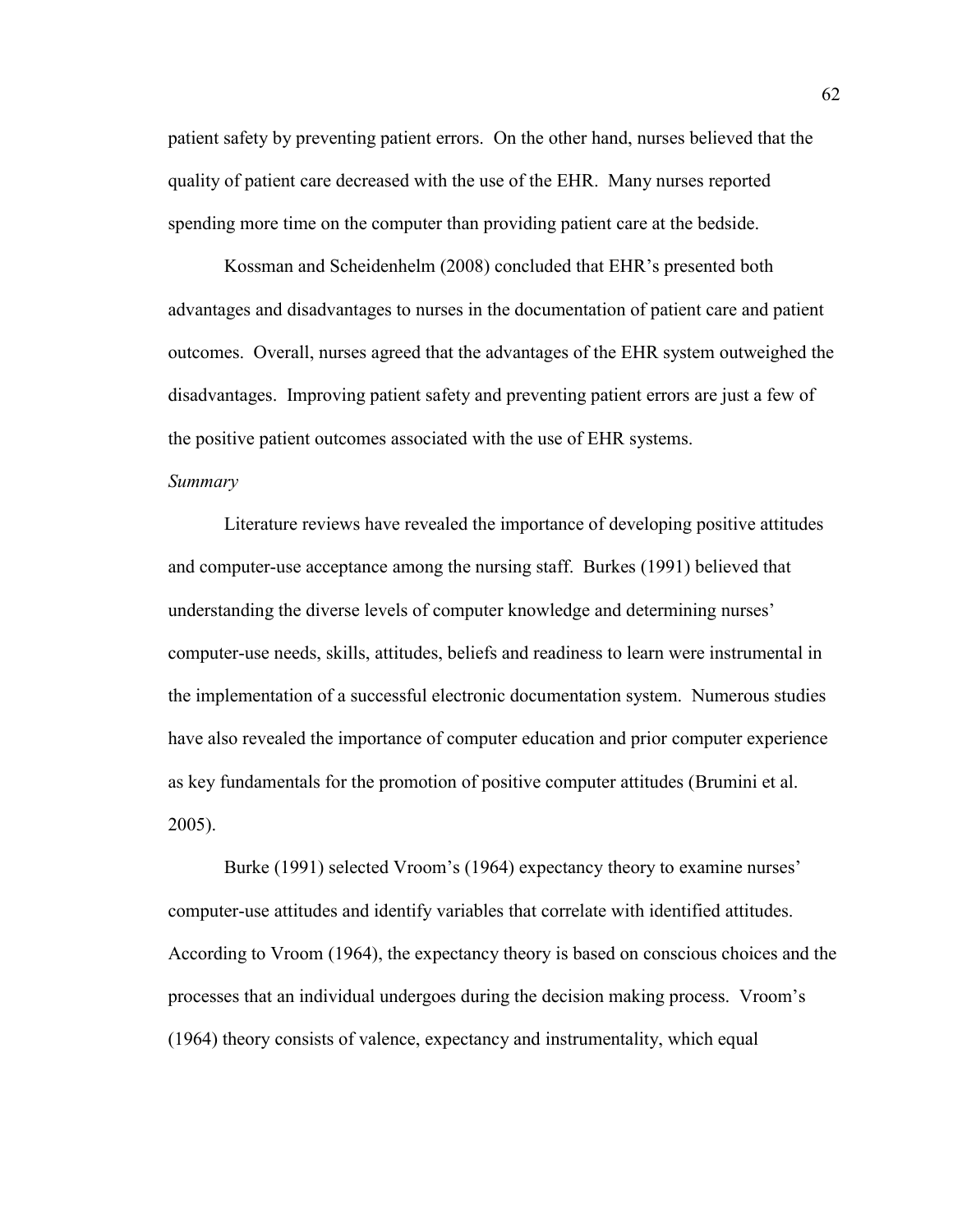motivation. Vroom defines valence as an individual's preference of obtaining an outcome. The individual may ask themselves, "Is the outcome I get of any value to me?" Expectancy refers to an individual's belief of whether or not they are able to complete a task. Instrumentality is a probability belief that links one outcome to another outcome. For instance, an individual may ask "what's the probability that, if I do a good job, that there will be some kind of outcome (reward) in it for me?" Therefore, the individual considers the various levels of outcomes and peruses the level that offers the most desirable reward (Vroom, 1964).

As innovated changes continue to diffuse into healthcare systems, further research needs to be completed in order to assess barriers incurred by nurses, which may hinder or prevent the adoption of computer technology (Lee, 2004). A study conducted by Shoham and Gonen (2008), discussed computers in the nursing profession as an innovation requiring the modification of nurse's current workflow. According to Dillon et al. (2005), nursing staff will support and adopt new technology and process changes if overall system effectiveness and patient care concerns are addressed, adequate computer education is provided and practice computers available for staff use.

Successful implementation of an electronic documentation system requires completion of the screen build, testing, and user computer education classes. Research shows the importance of nurse's involvement during system design, computer and keyboard training classes, redesigning workflow, and improving interdisciplinary communication (Lee, 2007).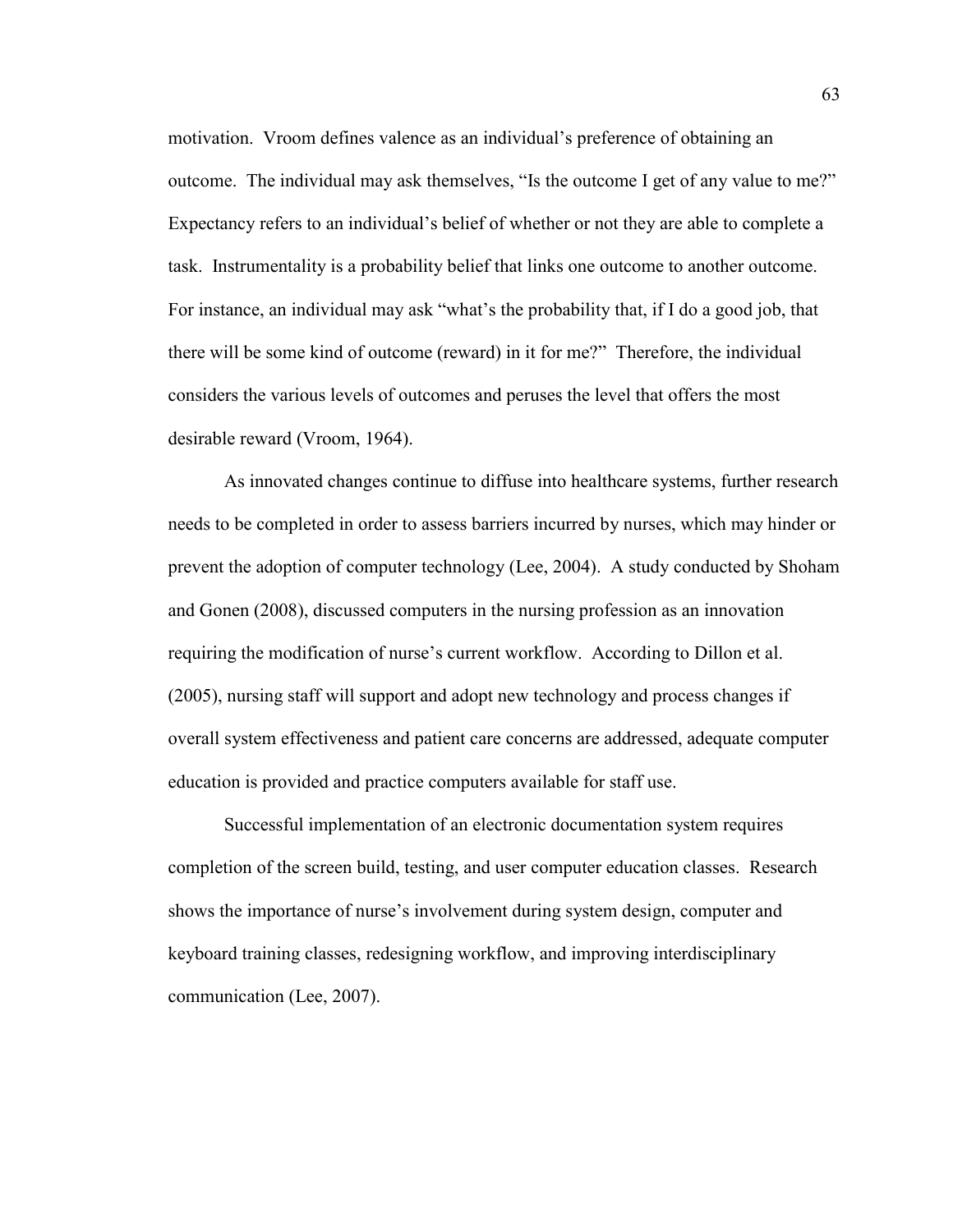The majority of healthcare in the United States occurs in community-based hospitals, which have been slow to embrace the use of computer technology. Currently, national efforts to improve the quality of healthcare have placed a strong focus on information technology to support safe and effective practice (Kossman and Scheidenhelm 2008). Unfortunately, not all electronic healthcare record (EHR) systems meet nurse's needs for documenting care plans and patient outcomes (Darbyshire, 2004). Additional literature review revealed that computerized charting systems did not always demonstrate immediate improvement in documentation however; when additional education was provided as well as, time for staff to become more familiar with the computer system, an improvement in documentation was noted (Larrabee et al., 2001).

Overall, findings have revealed that EHR systems improve patient outcomes by improving the users' ability to work efficiently and effectively. Therefore, an EHR system must be selected that best meets the needs of the workplace culture, practices, and various user types. Nurse administrators and bedside nurses should be involved in selecting a system that has the ability to streamline documentation, communication, and accessing test results. Using a well designed EHR system will decrease the time nurses spend at a computer thereby, allowing them to spend more time at the bedside providing quality care and improving patient outcomes.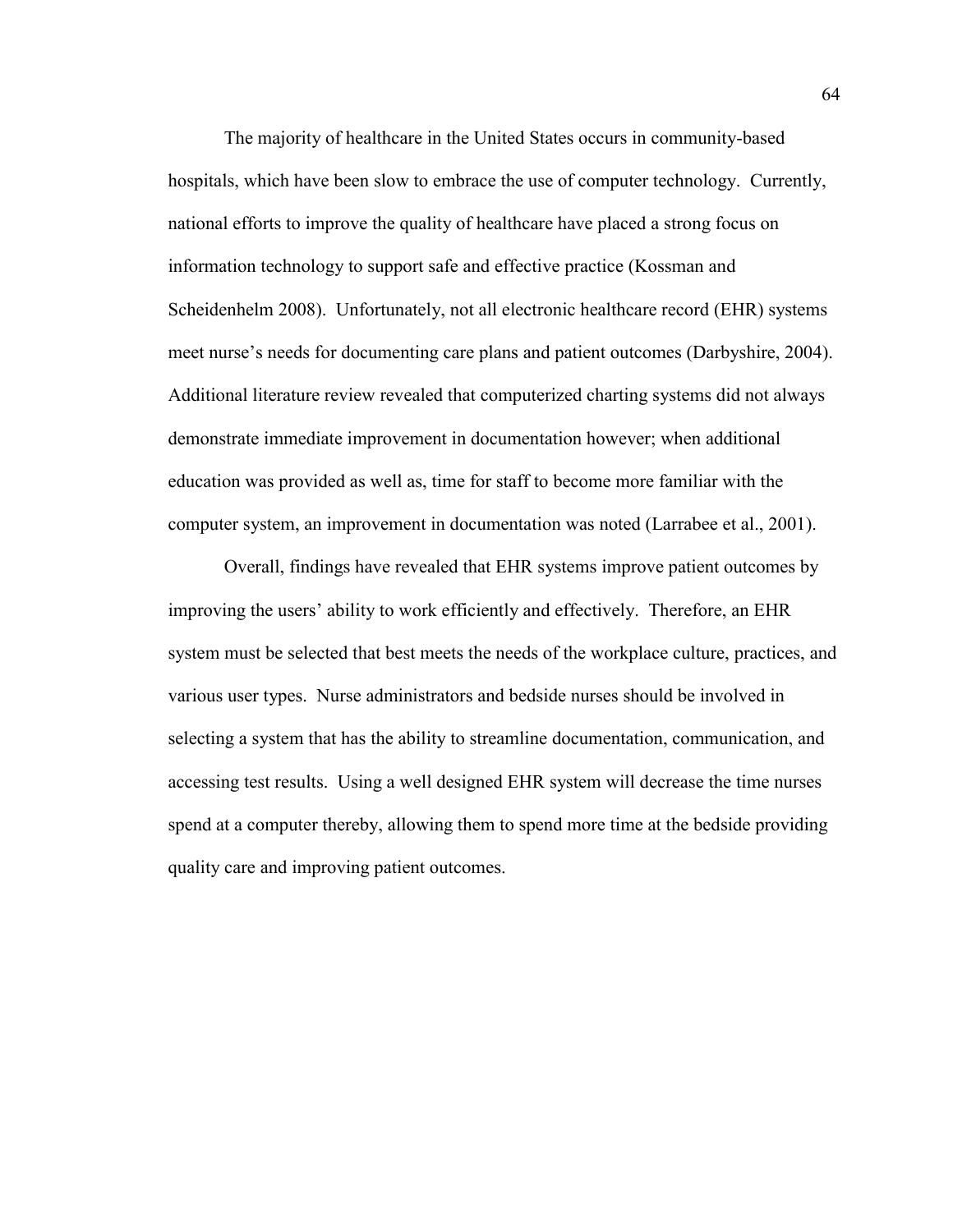| <b>Source</b>           | Problem,                    | Framework         | <b>Sample</b>           | Design                       | <b>Instruments</b>       | <b>Results</b>                            |
|-------------------------|-----------------------------|-------------------|-------------------------|------------------------------|--------------------------|-------------------------------------------|
|                         | Purpose, and                | or Concepts       |                         |                              |                          |                                           |
|                         | <b>Research</b>             |                   |                         |                              |                          |                                           |
|                         | <b>Questions</b>            |                   |                         |                              |                          |                                           |
| 1. Burkes, M.<br>(1991) | Problem:<br>Use of computer | Vroom's<br>(1964) | 133 ICU<br>staff nurses | Descriptive<br>Correlational | Investigator<br>designed | Nurses' attitudes<br>towards computer use |
|                         | technology                  | Expectancy        | who                     | Design                       | questionnaire            | were significantly                        |
|                         | continues to                | Theory            | worked                  |                              | contained five           | related to satisfaction to                |
|                         | expand in nursing           |                   | either full-            |                              | sections that            | beliefs, satisfaction to                  |
|                         | education and               |                   | time or                 |                              | measured                 | motivation and beliefs                    |
|                         | practice.                   |                   | part-time,              |                              | nurses'                  | to motivation.                            |
|                         | Evaluating                  |                   | and had                 |                              | knowledge,               | Factors such as age,                      |
|                         | nurse's attitudes           |                   | used                    |                              | satisfaction,            | higher levels of                          |
|                         | regarding the use           |                   | computeriz              |                              | beliefs,                 | education and                             |
|                         | of computers may            |                   | ed charting             |                              | motivation, and          | computer experience                       |
|                         | assist in                   |                   | at a LDS                |                              | individual               | did not reveal greater                    |
|                         | predicting and              |                   | Hospital in             |                              | characteristics          | computer use beliefs,                     |
|                         | explaining                  |                   | Salt Lake               |                              | relating to              | satisfaction, or                          |
|                         | nurse's reactions           |                   | City, Utah.             |                              | computer use in          | motivation. Less time                     |
|                         | towards                     |                   |                         |                              | nursing.                 | as a nurse revealed                       |
|                         | computerized                |                   |                         |                              |                          | greater satisfaction of                   |
|                         | charting.                   |                   |                         |                              |                          | computer use. Nurses                      |
|                         | <b>Purpose:</b>             |                   |                         |                              |                          | with computer                             |
|                         | Examine                     |                   |                         |                              |                          | knowledge showed a                        |
|                         | relationships               |                   |                         |                              |                          | significant positive                      |
|                         | between nurses'             |                   |                         |                              |                          | correlation with beliefs.                 |
|                         | skills, knowledge,          |                   |                         |                              |                          | Therefore, having a                       |
|                         | attitudes, beliefs,         |                   |                         |                              |                          | basic understanding of                    |

**RES 697 Literature Review Table**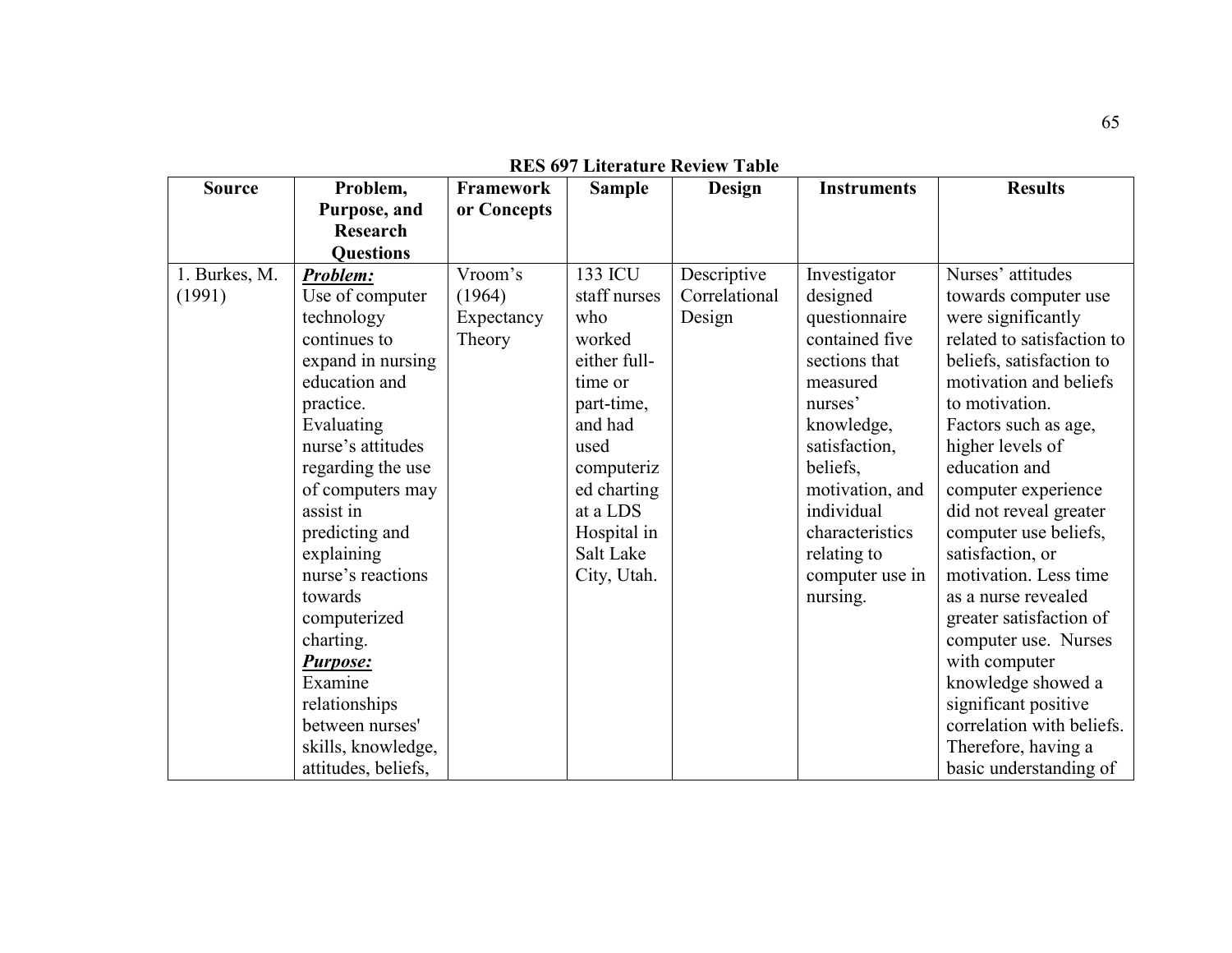|              | motivation, and<br>computer use<br>satisfaction with a<br>computerized<br>charting system.                                                            |                                                     |                                                                        |                                  |                                                                                 | computers may<br>increase motivation to<br>use computerized<br>charting.                                                                                         |
|--------------|-------------------------------------------------------------------------------------------------------------------------------------------------------|-----------------------------------------------------|------------------------------------------------------------------------|----------------------------------|---------------------------------------------------------------------------------|------------------------------------------------------------------------------------------------------------------------------------------------------------------|
| al. $(2004)$ | Current EHR in<br>use at study site<br>presented several<br>issues to the end<br>users.<br><b>Purpose:</b>                                            | procedure:<br>Measurement<br>in Nursing<br>Research | $LPN's$ , and<br>NA's<br>employed<br>at large<br>Magnet<br>hospital in | $Cross -$<br>Sectional<br>Design | developed<br>questionnaire.<br>Used procedure<br>recommended<br>by Waltz et al. | attitudes were positive<br>towards EHR<br>improving the quality<br>of documentation,<br>patient safety and<br>patient care.                                      |
|              | Assess system<br>functionality;<br>identify nurses'<br>preferences for<br>electronic<br>documentation<br>methods,<br>perceived<br>problems and        |                                                     | Florida.                                                               |                                  |                                                                                 | The majority of nurse's<br>preferred bedside<br>documentation<br>however; there were<br>several environmental<br>barriers that prevented<br>this from occurring. |
|              | barriers to EHR's<br>documentation.<br><b>Questions:</b><br>$(1)$ Nurses'<br>perceptions about<br>an EHR, its<br>functionality,<br>problems/barriers, |                                                     |                                                                        |                                  |                                                                                 | Nurses with computer<br>experience displayed<br>more positive attitudes<br>toward EHRs than<br>nurses who did not<br>have much computer<br>experience.           |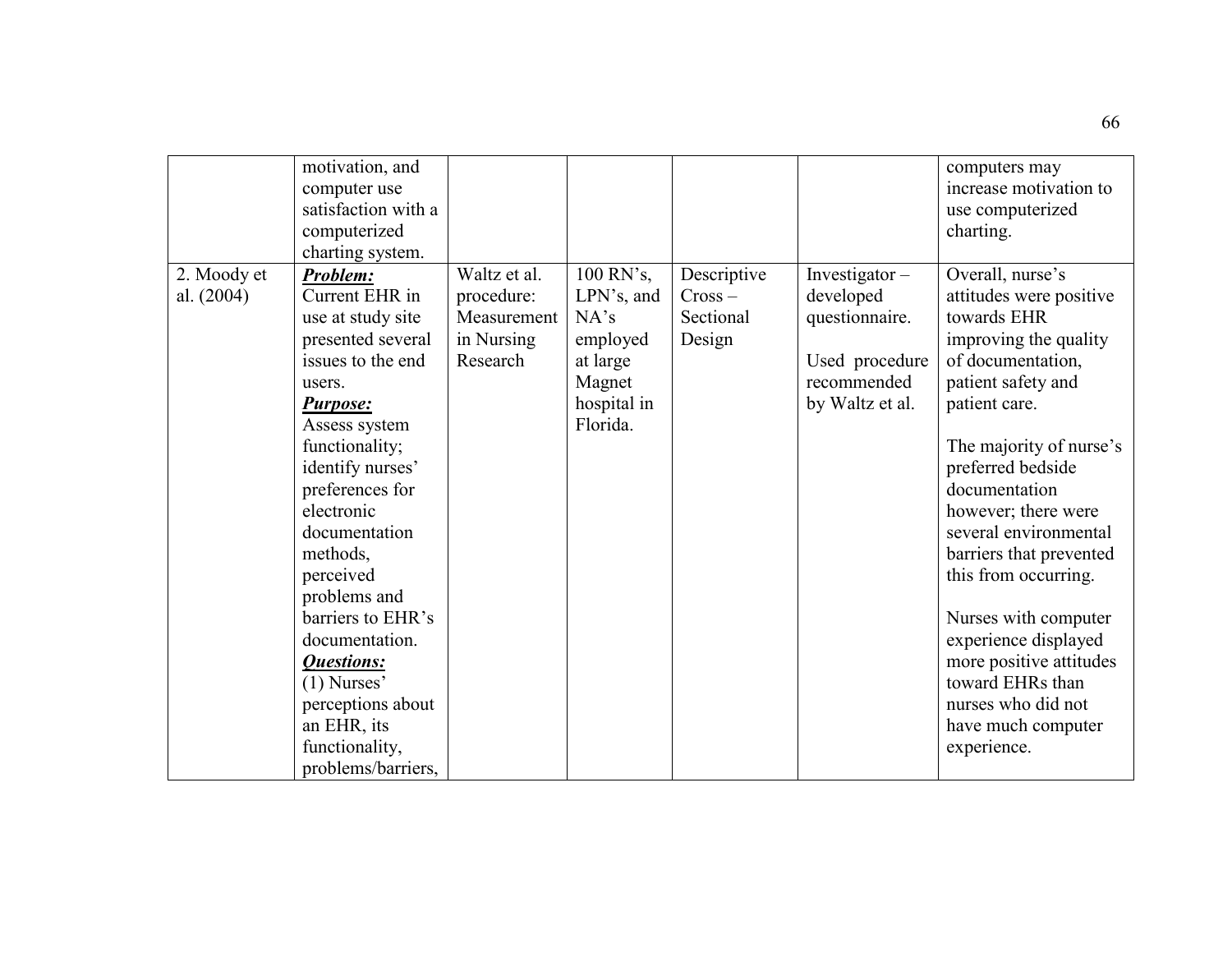|               | and frustration<br>related to EHR?;<br>(2) What methods<br>of electronic<br>charting do nurses<br>prefer and where<br>do they prefer to<br>enter data?; $(3)$<br>Disposition of<br>nurses toward<br>using EHR?; $(4)$<br>Are nurses' |              |              |           |               | Older nurse's attitudes<br>were found to be less<br>positive toward<br>computerized<br>documentation. |
|---------------|--------------------------------------------------------------------------------------------------------------------------------------------------------------------------------------------------------------------------------------|--------------|--------------|-----------|---------------|-------------------------------------------------------------------------------------------------------|
|               | attitudes related                                                                                                                                                                                                                    |              |              |           |               |                                                                                                       |
|               | to demographic                                                                                                                                                                                                                       |              |              |           |               |                                                                                                       |
|               | factors?                                                                                                                                                                                                                             |              |              |           |               |                                                                                                       |
| 3. Brumini et | Problem:                                                                                                                                                                                                                             | The Nurses'  | 1081 total   | $Cross -$ | Investigator- | Nurses have positive                                                                                  |
| al. (2005)    | Positive attitudes                                                                                                                                                                                                                   | Attitudes    | participants | Sectional | developed     | attitudes towards                                                                                     |
|               | by nurses towards                                                                                                                                                                                                                    | towards      | .141         | Design    | questionnaire | computers. Nurses                                                                                     |
|               | computer                                                                                                                                                                                                                             | Computers    | nurses       |           |               | younger than 30 years                                                                                 |
|               | technology are                                                                                                                                                                                                                       | (NATC)       | from         |           |               | old had more of a                                                                                     |
|               | necessary to                                                                                                                                                                                                                         |              | Dubrava      |           |               | positive attitude than                                                                                |
|               | ensure a                                                                                                                                                                                                                             | The General  | University   |           |               | older nurses.                                                                                         |
|               | successful                                                                                                                                                                                                                           | Attitudes    | Hospital     |           |               |                                                                                                       |
|               | electronic                                                                                                                                                                                                                           | toward       | and 940      |           |               | Nurses with a                                                                                         |
|               | documentation                                                                                                                                                                                                                        | Computers    | from the     |           |               | bachelors' degree had a                                                                               |
|               | implementation.                                                                                                                                                                                                                      | among        | Rijeka       |           |               | higher score than                                                                                     |
|               | Results from                                                                                                                                                                                                                         | Podiatrists. | University   |           |               | nurses with a high                                                                                    |
|               | previous studies                                                                                                                                                                                                                     |              | Hospital     |           |               | school degree.                                                                                        |
|               | have revealed                                                                                                                                                                                                                        |              | Center.      |           |               |                                                                                                       |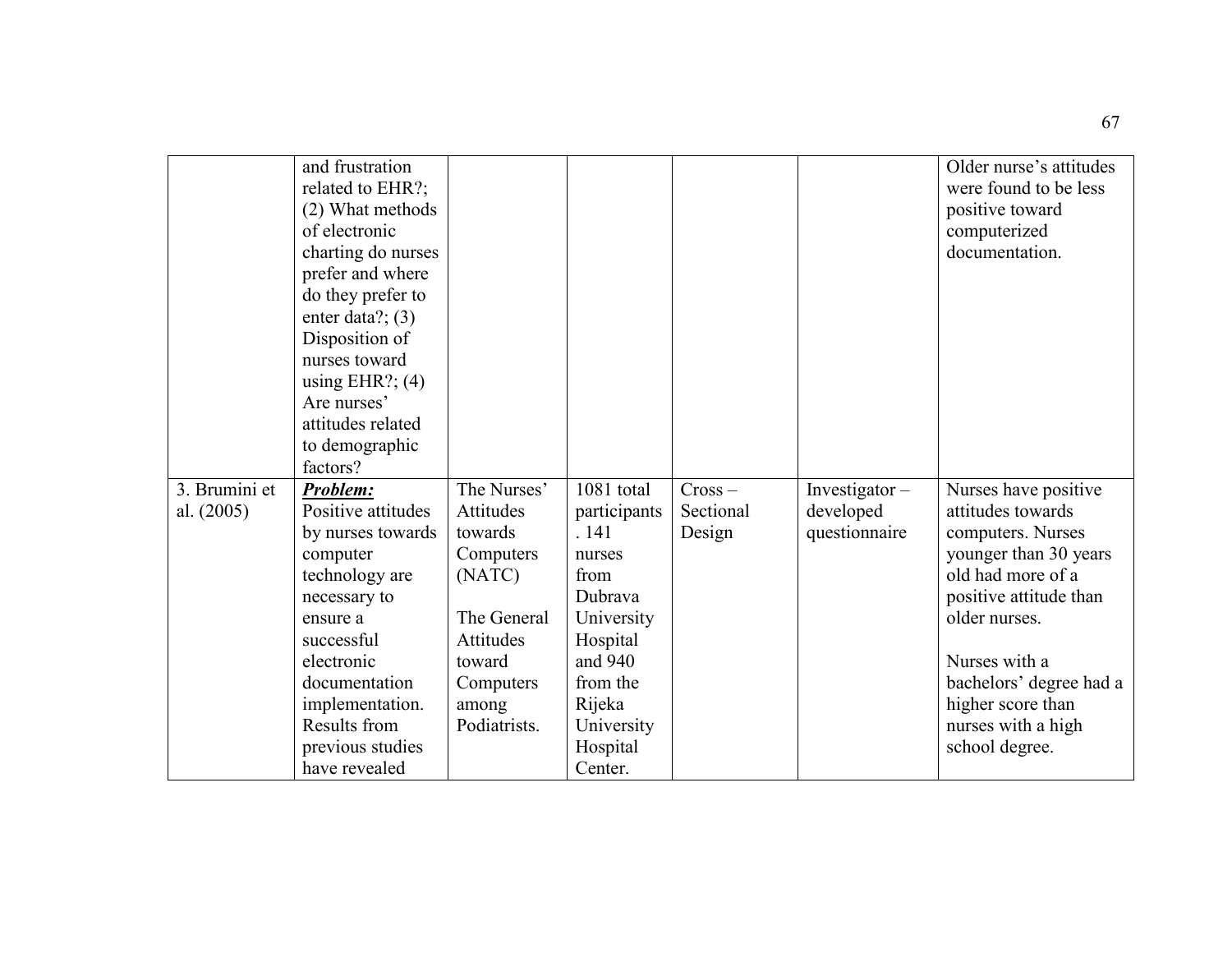|                      | conflicting<br>results.<br><b>Purpose:</b><br>Assess nurses'<br>attitudes towards<br>computers in<br>Croatian hospitals<br>and compare the<br>results to similar<br>data published in<br>other countries.                                                                                   |                                              |                                                                                                                     |                                    |                                                                                         | Nurses who use<br>computers for any<br>purpose were found to<br>have higher attitude<br>scores than nurses who<br>did not use computers.                                                                                                                                                                                                                                                                     |
|----------------------|---------------------------------------------------------------------------------------------------------------------------------------------------------------------------------------------------------------------------------------------------------------------------------------------|----------------------------------------------|---------------------------------------------------------------------------------------------------------------------|------------------------------------|-----------------------------------------------------------------------------------------|--------------------------------------------------------------------------------------------------------------------------------------------------------------------------------------------------------------------------------------------------------------------------------------------------------------------------------------------------------------------------------------------------------------|
| 4. Lee, T.<br>(2004) | Problem:<br>Understanding<br>nurse's<br>perceptions,<br>attitudes and<br>motivational<br>factors toward the<br>adoption of<br>computerized<br>documentation.<br><b>Purpose:</b><br>Analyze and<br>evaluate nurse's<br>perceptions<br>toward utilizing a<br>computerized<br>care plan system | Roger's<br>Innovation-<br>Diffusion<br>Model | 12 female<br>nurses who<br>had used<br>computeriz<br>ed nursing<br>care plan<br>(CNCP) for<br>at least 6<br>months. | Qualitative-<br>Grounded<br>Theory | Semi-structured<br>one-on-one<br>interviews<br>regarding<br>experience<br>using system. | Roger's Innovation-<br><b>Diffusion Model</b><br>accurately described<br>nurses' perception and<br>adoption of new<br>technology in every<br>day practice. Through<br>the use of Roger's<br>model, nurses' are<br>becoming more<br>receptive to the use of<br>computers. While the<br>use of CNCP gave<br>nurses' a sense of<br>professionalism, there<br>were areas that did not<br>provide benefits to the |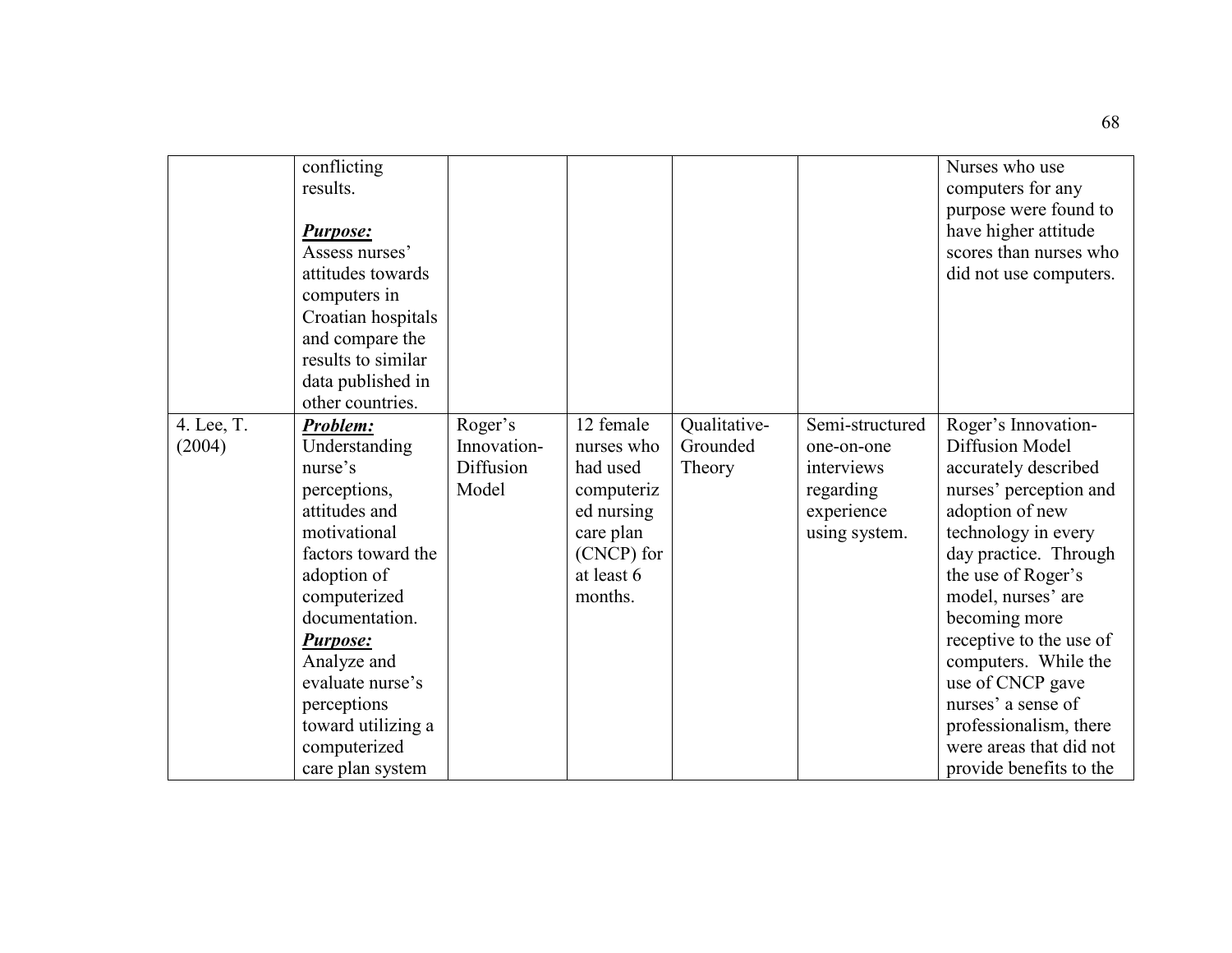|                        | and how nurses      |                |             |             |                 | nursing staff or care    |
|------------------------|---------------------|----------------|-------------|-------------|-----------------|--------------------------|
|                        | adopt new           |                |             |             |                 | provided to patients.    |
|                        | technology.         |                |             |             |                 |                          |
|                        |                     |                |             |             |                 | CNCP was lacking in      |
|                        | <b>Questions:</b>   |                |             |             |                 | nursing diagnoses and    |
|                        | "What do you        |                |             |             |                 | interventions and the    |
|                        | think about         |                |             |             |                 | ability to evaluate      |
|                        | CNCP?" "How         |                |             |             |                 | patient care.            |
|                        | does it affect your |                |             |             |                 |                          |
|                        | work?" "What        |                |             |             |                 |                          |
|                        | suggestions         |                |             |             |                 |                          |
|                        |                     |                |             |             |                 |                          |
|                        | would you offer     |                |             |             |                 |                          |
|                        | for implementing    |                |             |             |                 |                          |
|                        | or maintaining the  |                |             |             |                 |                          |
|                        | system?"            |                |             |             |                 |                          |
| 5. Dillon, T.          | <b>Problem:</b>     | Regression     | 140 full-   | Descriptive | Dillon et al.   | Results revealed that    |
| W.,                    | Research shows      | Model          | tine and    | Design      | used an         | age has both a direct    |
| Blankenship,           | many variables      | designed to    | part-time   |             | investigator-   | and indirect effect in   |
| $R_{\cdot}$ , & Crews, | influence nurse's   | identify       | nurses      |             | developed       | nurses' attitudes toward |
| Jr., T. $(2005)$       | attitudes and       | variables that | correctly   |             | questionnaire.  | EPR.                     |
|                        | images toward       | would          | completed   |             | Davis' Attitude | 22 image profile         |
|                        | using EPR system    | predict        | a survey    |             | instrument and  | measures were found to   |
|                        | prior to            | attitude and   | and         |             | Settle et al.   | significantly affect the |
|                        | implementation.     | in turn        | returned it |             | Image Profile   | attitude of the nurses   |
|                        | The attitude and    | system         | to the      |             | instrument were | when anticipating the    |
|                        | image an            | adoption and   | research    |             | incorporated    | introduction of a new    |
|                        | individual          | use of the     | team prior  |             | into the        | ERP.                     |
|                        | develops, related   | EPR.           | to the      |             | questionnaire.  |                          |
|                        | to the use of       |                | deadline.   |             |                 |                          |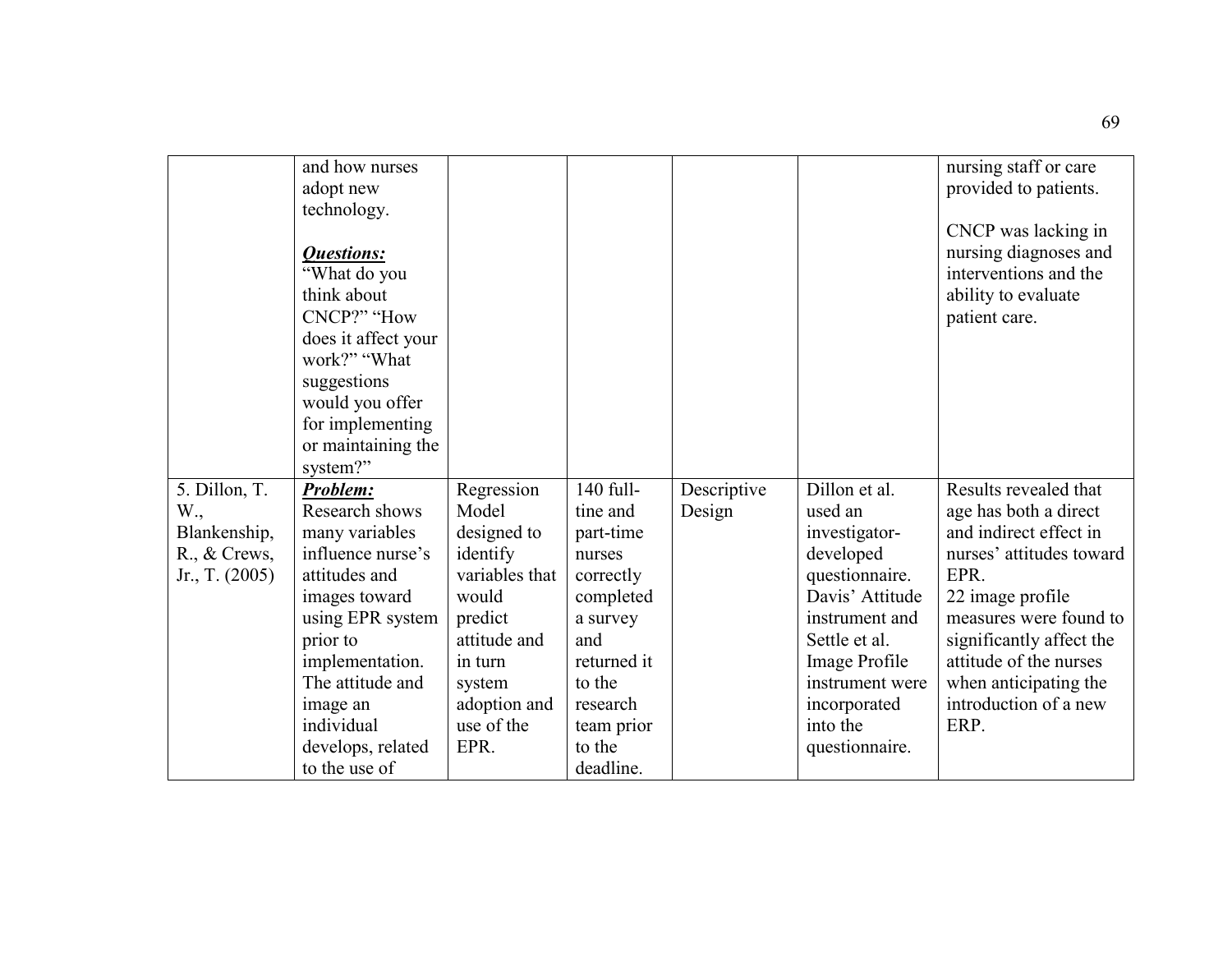| computers,         |  |  |  |
|--------------------|--|--|--|
| determines ones    |  |  |  |
| intention to       |  |  |  |
| accept an EPR.     |  |  |  |
|                    |  |  |  |
| <b>Purpose:</b>    |  |  |  |
| Identify user's    |  |  |  |
| intention to adopt |  |  |  |
| and use an EPR.    |  |  |  |
| <b>Questions:</b>  |  |  |  |
| What               |  |  |  |
| demographic        |  |  |  |
| characteristics    |  |  |  |
| and self-reported  |  |  |  |
| computer use       |  |  |  |
| variables affect a |  |  |  |
| nurses' attitude   |  |  |  |
| toward EPR?        |  |  |  |
| Does the image     |  |  |  |
| profile of an EPR  |  |  |  |
| affect a nurse's   |  |  |  |
| attitude toward    |  |  |  |
| the system?        |  |  |  |
| Would the image    |  |  |  |
| profile of an EPR  |  |  |  |
| serve as a         |  |  |  |
| predictor of       |  |  |  |
| system adoption    |  |  |  |
| and use?           |  |  |  |
|                    |  |  |  |

70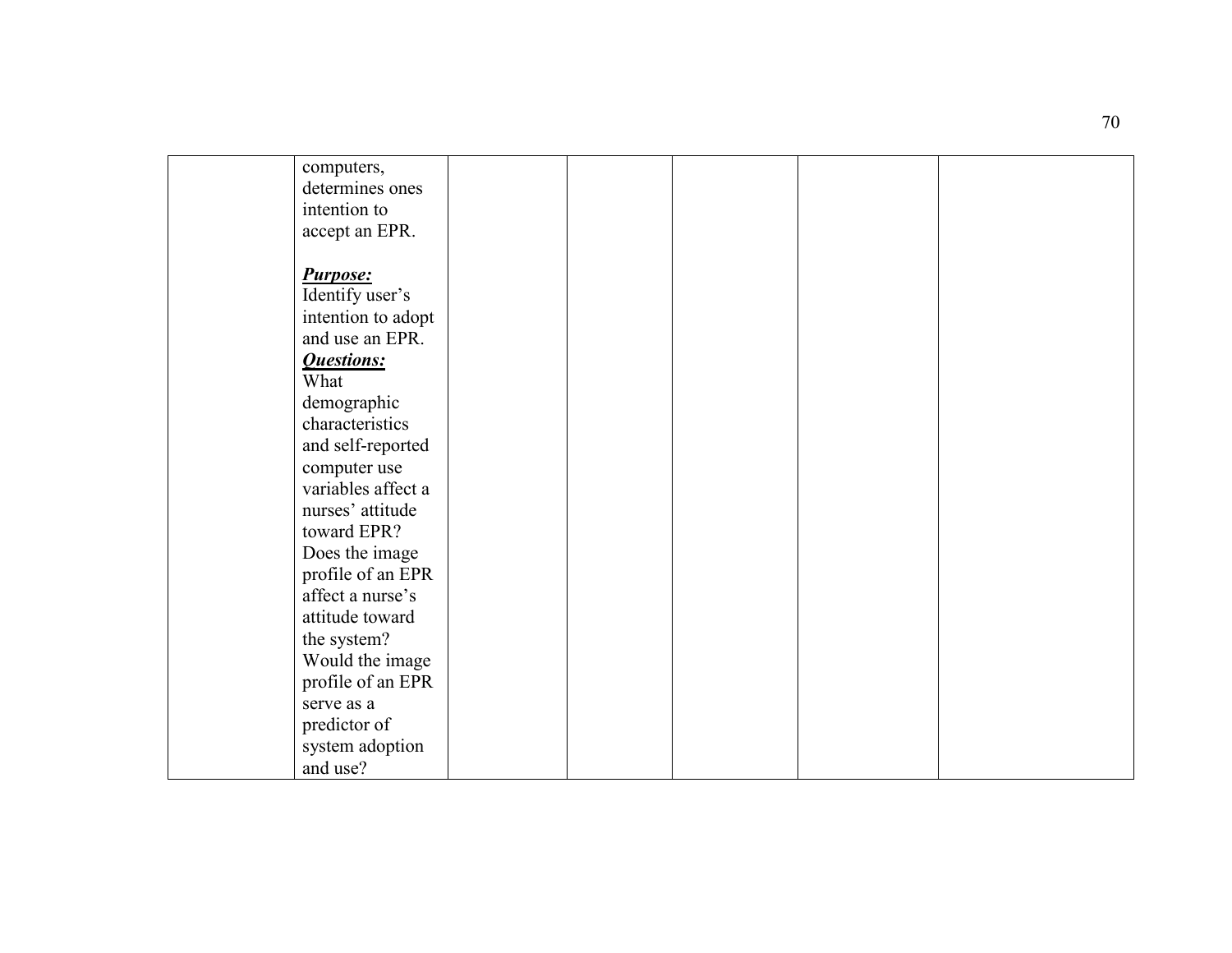| 6. Shoham, S., | Problem:             | Ajzen's     | 411 female   | Descriptive   | Investigator  | Introduction of           |
|----------------|----------------------|-------------|--------------|---------------|---------------|---------------------------|
| & Gonen, A.    | Integration of       | Theory of   | RN's         | Correlational | designed      | computers in the          |
| (2008)         | computer             | Planned     | ranging in   | Design        | questionnaire | nursing profession is an  |
|                | technology to        | Behavior    | age from     |               |               | innovation requiring      |
|                | nursing requires     | (TPB)       | 20 to 65     |               |               | changes in nurse's        |
|                | nurses to modify     |             | years old.   |               |               | workflow. For a           |
|                | patient care         | Lazarus and | Forty-three  |               |               | successful integration    |
|                | processes and        | Folkman's   | percent of   |               |               | of computers in clinical  |
|                | functional role in   | Threat and  | the sample   |               |               | areas, nurses must        |
|                | the department.      | Challenge   | nurses       |               |               | support the process.      |
|                | Successful           | Model       | were         |               |               | Therefore, the better     |
|                | implementation       |             | bachelors    |               |               | the nurses' attitudes     |
|                | requires             |             | prepared     |               |               | and assessment of their   |
|                | understanding        |             | while 10%    |               |               | abilities related to      |
|                | how nurses view      |             | had          |               |               | computer use, the         |
|                | the use of           |             | obtained a   |               |               | higher their intention to |
|                | computers and        |             | master's     |               |               | use computer.             |
|                | factors affecting    |             | degree;      |               |               |                           |
|                | these attitudes.     |             | $29%$ of the |               |               |                           |
|                | <b>Purpose:</b>      |             | participants |               |               |                           |
|                | Determine            |             | were nurse   |               |               |                           |
|                | registered nurses    |             | managers,    |               |               |                           |
|                | (RN's) attitudes     |             | and $71%$    |               |               |                           |
|                | related to intent to |             | were staff   |               |               |                           |
|                | use computers in     |             | nurses.      |               |               |                           |
|                | the hospital         |             |              |               |               |                           |
|                | setting as a         |             |              |               |               |                           |
|                | predictor of future  |             |              |               |               |                           |
|                | behavior.            |             |              |               |               |                           |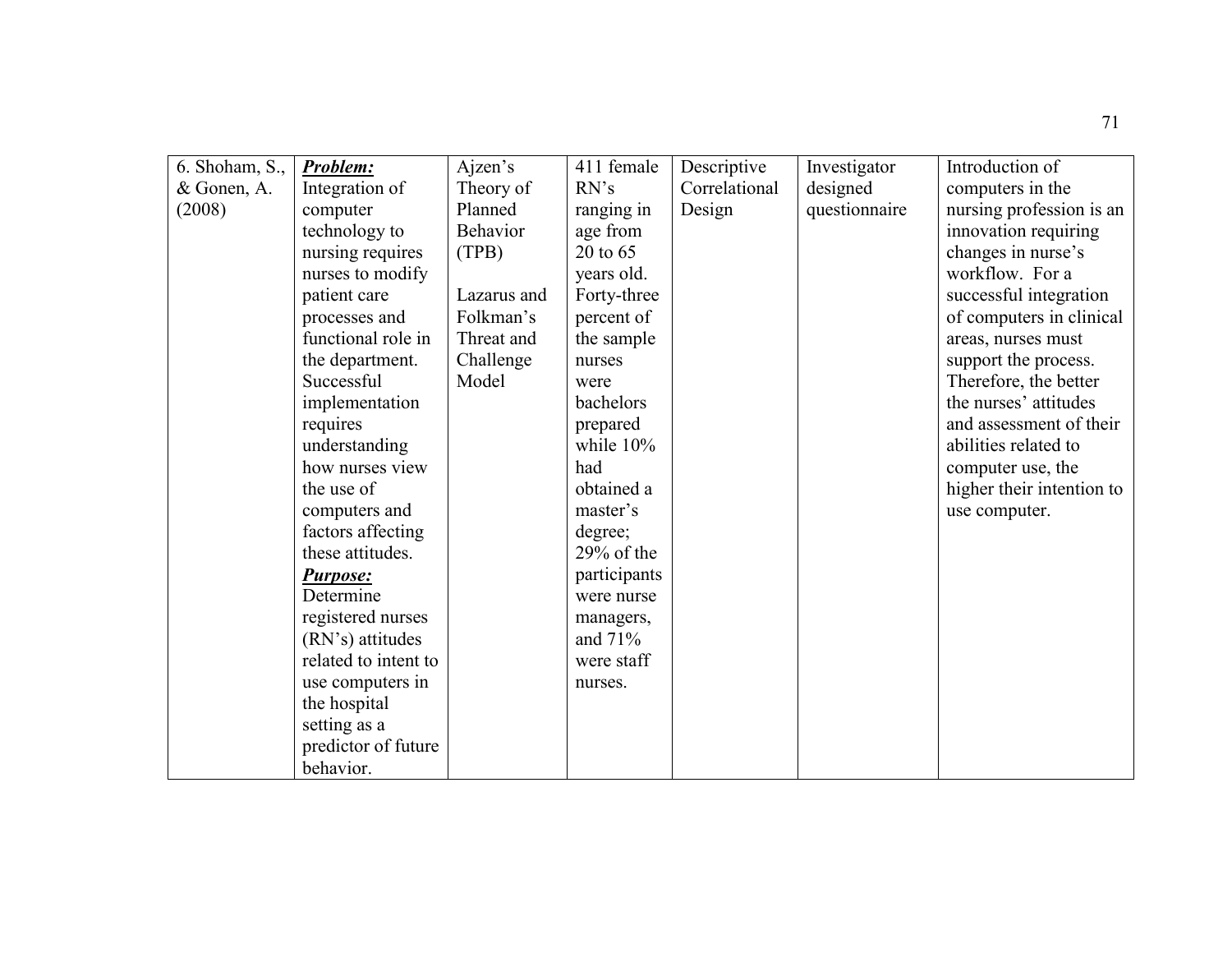| 8. Lee, T. | <b>Problem:</b>      | Concept:      | 22 RN's   | Qualitative | Focus Groups | Nurses recognized the    |
|------------|----------------------|---------------|-----------|-------------|--------------|--------------------------|
| (2007)     | Need to better       | Explore       | that      |             |              | convenience of           |
|            | understand nurses    | nurses'       | worked on |             |              | automatic reminder       |
|            | issues with          | perspectives  | surgical  |             |              | functions and            |
|            | computerized         | of the impact | units     |             |              | references available for |
|            | documentation.       | of a          |           |             |              | patient care that are    |
|            |                      | computerized  |           |             |              | associated with          |
|            | <b>Purpose:</b>      | documentatio  |           |             |              | computerized charting.   |
|            | Explore nurses'      | n system has  |           |             |              | Nurses had issues with   |
|            | experiences at the   | on daily      |           |             |              | content design, charting |
|            | early stage of       | practice.     |           |             |              | process, keyboard data   |
|            | implementing an      |               |           |             |              | entry, concerns          |
|            | information          |               |           |             |              | regarding                |
|            | system.              |               |           |             |              | confidentiality and      |
|            | <b>Questions:</b>    |               |           |             |              | system reliability,      |
|            | $(1)$ "How do you    |               |           |             |              | increased workload and   |
|            | use this nursing     |               |           |             |              | poor interdisciplinary   |
|            | information          |               |           |             |              | cooperation.             |
|            | system in your       |               |           |             |              |                          |
|            | care routines?"      |               |           |             |              | To facilitate the early  |
|            | $(2)$ "What has      |               |           |             |              | stage of transitioning   |
|            | been the impact      |               |           |             |              | from paper charting to   |
|            | of using this        |               |           |             |              | computerized             |
|            | technology on        |               |           |             |              | documentation, the       |
|            | your daily           |               |           |             |              | author suggested         |
|            | practice?" $(3)$ "Is |               |           |             |              | nurse's become           |
|            | this the system      |               |           |             |              | involved in system       |
|            | that you expected    |               |           |             |              | design, the importance   |
|            | to work with?"       |               |           |             |              | of providing sufficient  |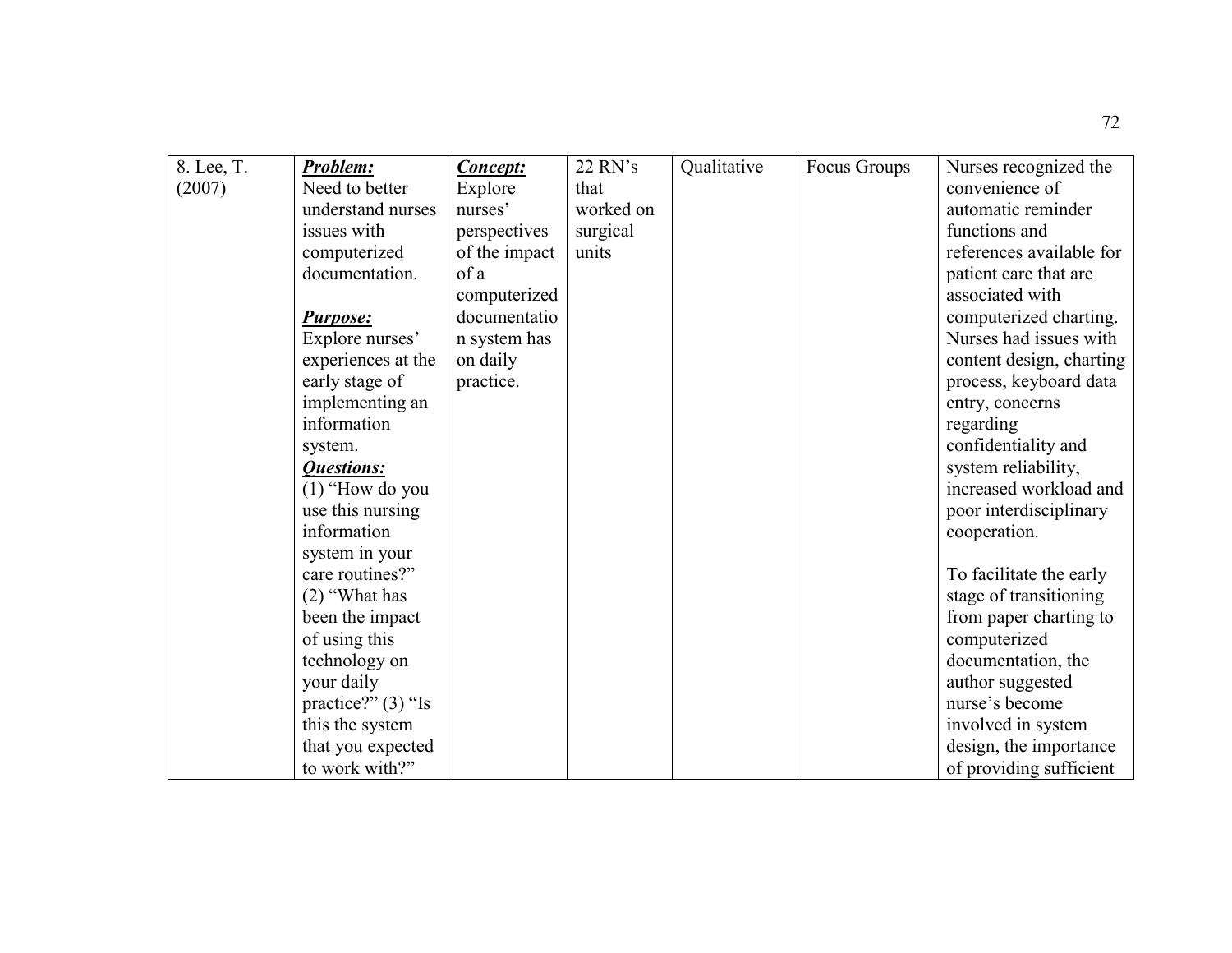|                 | $(4)$ "Have you<br>encountered any<br>problems or<br>difficulties using<br>the system?" $(5)$<br>"How do you<br>manage or solve<br>these problems?"<br>$(6)$ "Do you have"<br>any issues that<br>you would like to<br>discuss?" and $(7)$<br>"Do you have any<br>suggestions for<br>using this system<br>in the future?" |                 |              |              |                  | computer and keyboard<br>training, redesigning<br>workflow, and<br>improving<br>interdisciplinary<br>communication. |
|-----------------|--------------------------------------------------------------------------------------------------------------------------------------------------------------------------------------------------------------------------------------------------------------------------------------------------------------------------|-----------------|--------------|--------------|------------------|---------------------------------------------------------------------------------------------------------------------|
| 9. Larrabee, J. | Problem:                                                                                                                                                                                                                                                                                                                 | <b>Concept:</b> | A stratified | Quasi-       | Retrospective    | The nursing                                                                                                         |
| $H1$ , et al.   | Healthcare cost                                                                                                                                                                                                                                                                                                          | EHR's           | sample of    | experimental | chart reviews    | information system did                                                                                              |
| (2001)          | continues to soar                                                                                                                                                                                                                                                                                                        | improve         | records      | study        | were completed   | not improve                                                                                                         |
|                 | nationwide                                                                                                                                                                                                                                                                                                               | patient care,   | was          |              | using the        | documentation                                                                                                       |
|                 | thereby, creating                                                                                                                                                                                                                                                                                                        | interventions,  | randomly     |              | Nursing Care     | completeness within                                                                                                 |
|                 | the need for                                                                                                                                                                                                                                                                                                             | goals, and      | selected by  |              | Plan Data        | the first 6 months post-                                                                                            |
|                 | nurses to                                                                                                                                                                                                                                                                                                                | outcomes.       | medical      |              | Collection       | implementation. The                                                                                                 |
|                 | demonstrate how                                                                                                                                                                                                                                                                                                          |                 | records      |              | Instrument       | author's noted that after                                                                                           |
|                 | patient care                                                                                                                                                                                                                                                                                                             |                 | personnel    |              | (NCPDCI) at      | re-education and more                                                                                               |
|                 | provided by the                                                                                                                                                                                                                                                                                                          |                 | based on     |              | designated time  | time working with the                                                                                               |
|                 | nursing                                                                                                                                                                                                                                                                                                                  |                 | percent of   |              | points; Time 1   | NIS, findings revealed                                                                                              |
|                 | profession                                                                                                                                                                                                                                                                                                               |                 | admissions   |              | (August 1995),   | a significant                                                                                                       |
|                 | contributes to                                                                                                                                                                                                                                                                                                           |                 | for each of  |              | 1 month prior to | improvement of                                                                                                      |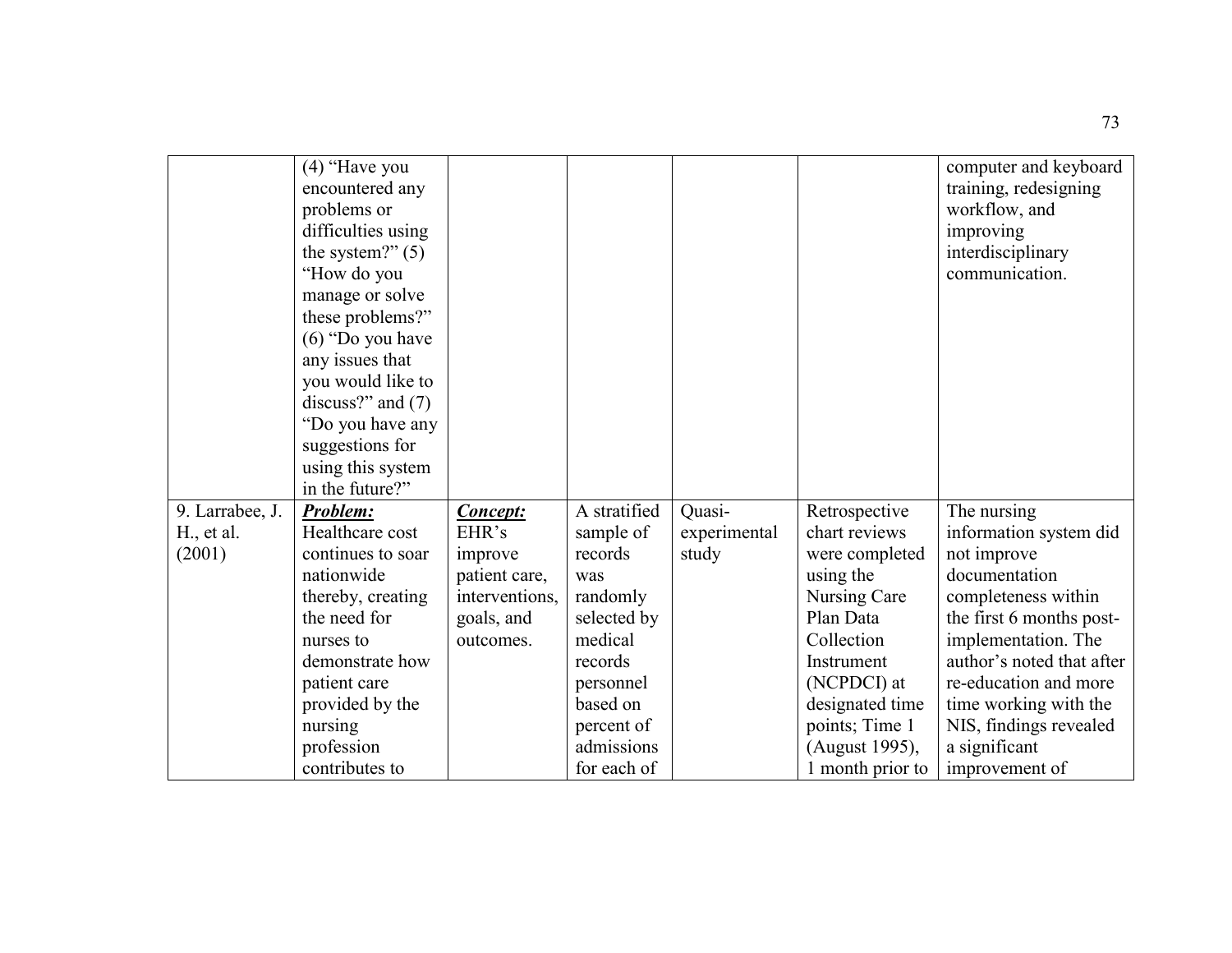|                | improving patient |                            | the three   |              | <b>NIS</b>       | NASSES, NGOAL,          |
|----------------|-------------------|----------------------------|-------------|--------------|------------------|-------------------------|
|                | outcomes.         |                            | nursing     |              | implementation,  | NQUAL, and blood        |
|                |                   |                            | units at    |              |                  |                         |
|                | <b>Purpose:</b>   |                            |             |              | Time 2 (April    | pressure scores by      |
|                | To examine the    |                            | three time  |              | 1996) 6 months   | Time 3.                 |
|                | differences in    |                            | points. The |              | post NIS         |                         |
|                | documentation     |                            | combined    |              | implementation,  |                         |
|                | completeness of   |                            | sample      |              | and Time 3       |                         |
|                | nurse assessment  |                            | consisted   |              | (April 1997), 18 |                         |
|                | of patient        |                            | of a        |              | months post      |                         |
|                | outcomes          |                            | minimum     |              | <b>NIS</b>       |                         |
|                | (NASSESS),        |                            | of 90       |              | implementation.  |                         |
|                | achievement of    |                            | records at  |              |                  |                         |
|                | patient outcomes  |                            | each time   |              |                  |                         |
|                | (NGOAL),          |                            | point.      |              |                  |                         |
|                | nursing           |                            |             |              |                  |                         |
|                | interventions     |                            |             |              |                  |                         |
|                | completed         |                            |             |              |                  |                         |
|                | (NQUAL), and      |                            |             |              |                  |                         |
|                | routine           |                            |             |              |                  |                         |
|                | assessments       |                            |             |              |                  |                         |
|                | before and after  |                            |             |              |                  |                         |
|                | implementation    |                            |             |              |                  |                         |
|                | of a nursing      |                            |             |              |                  |                         |
|                | information       |                            |             |              |                  |                         |
|                | system (NIS).     |                            |             |              |                  |                         |
| 10.            | Problem:          |                            | Focus       | Qualitative  | 13 Focus Group   | Overall, findings       |
| Darbyshire, P. | A clearer         | <b>Concept:</b><br>Examine | Group       | Design $/$   | Interviews       | revealed two themes;    |
|                |                   | nurse's                    | interviews  |              |                  | "CPIS as beneficial and |
| (2004)         | understanding of  |                            |             | Interpretive |                  |                         |
|                | the impact of     | perceptions                | involved    | Phenomenolo  |                  | valuable," and "CPIS    |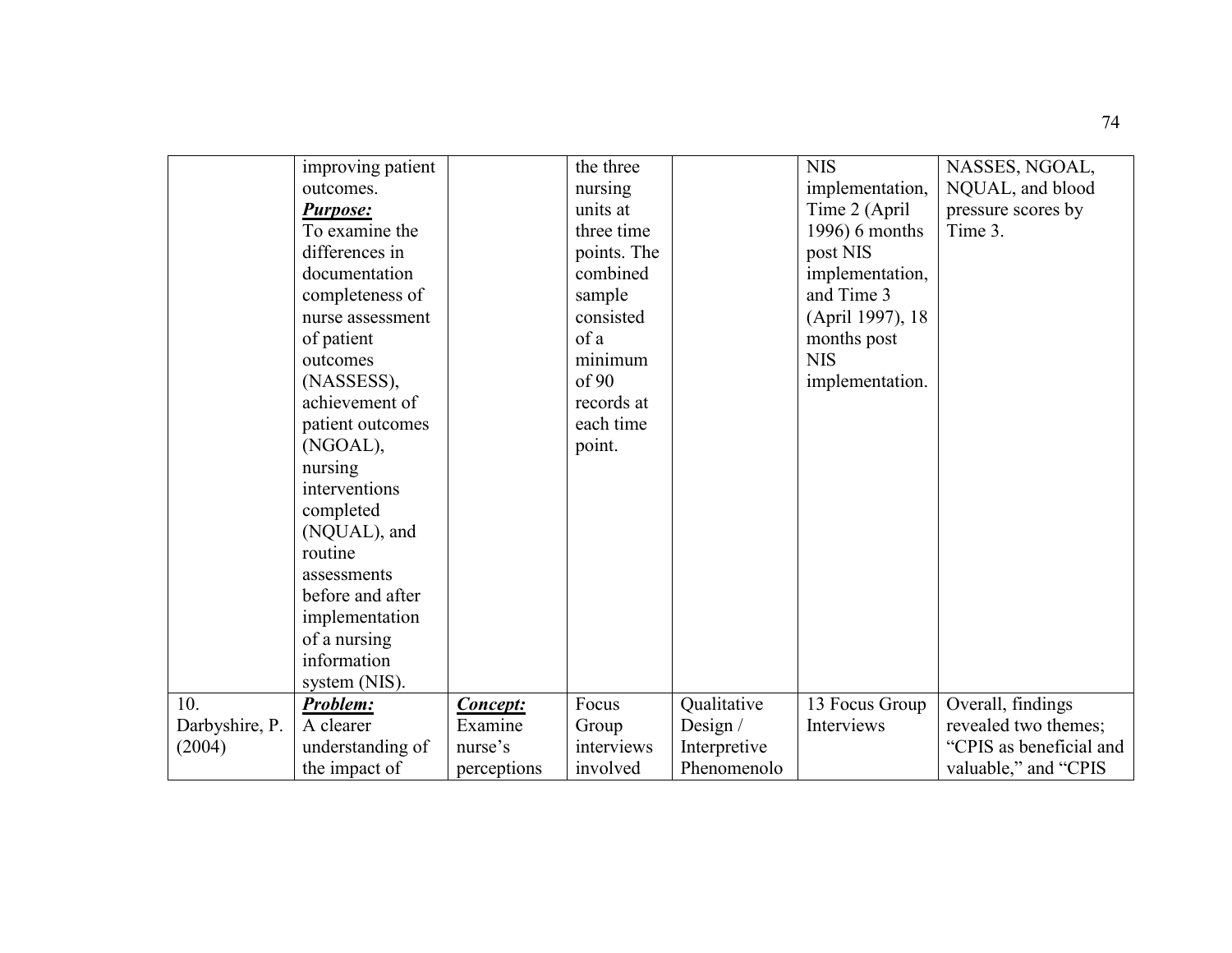|                | computers on        | and             | 53           | gy.       |               | as irrelevant, useless or |
|----------------|---------------------|-----------------|--------------|-----------|---------------|---------------------------|
|                | healthcare and      | understandin    | practitioner |           |               | sinister".                |
|                | nursing practice is | gs of           | S.           |           |               | Few participants          |
|                | needed.             | computerized    | Participants |           |               | viewed CPIS as being      |
|                | <b>Purpose:</b>     | information     | consisted    |           |               | beneficial in their       |
|                | Discover nurses'    | systems in      | of nurses    |           |               | practice. Benefits of     |
|                | perceptions,        | everyday        | and          |           |               | CPIS identified by the    |
|                | understandings,     | practice.       | midwives     |           |               | subjects included         |
|                | and experiences     |                 | from         |           |               | reduction of              |
|                | of Computerized     |                 | various      |           |               | administrative and        |
|                | Patient             |                 | practice     |           |               | repetitive tasks and      |
|                | Information         |                 | settings.    |           |               | improved legibility of    |
|                | Systems (CPIS).     |                 |              |           |               | documentation.            |
|                |                     |                 |              |           |               |                           |
|                | <b>Question:</b>    |                 |              |           |               | Findings for the second   |
|                | "What are nurses"   |                 |              |           |               | theme; CPIS as            |
|                | experiences of      |                 |              |           |               | irrelevant, useless or    |
|                | using CPIS in       |                 |              |           |               | sinister. Subjects        |
|                | every day clinical  |                 |              |           |               | revealed that CPIS was    |
|                | practice?"          |                 |              |           |               | difficult and time        |
|                |                     |                 |              |           |               | consuming to use,         |
|                |                     |                 |              |           |               | incompatible with other   |
|                |                     |                 |              |           |               | systems and unable to     |
|                |                     |                 |              |           |               | capture the "reality"     |
|                |                     |                 |              |           |               | and actual acuity of the  |
|                |                     |                 |              |           |               | patients.                 |
| 11. Lee et al. | Problem:            | <b>Concept:</b> | 612 clinical | Secondary | Investigator  | Nurses use various        |
| (2004)         | Numerous studies    | Explore         | nurses       | Analysis  | designed      | types of computer         |
|                | have examined       | factors that    |              |           | questionnaire | technology when           |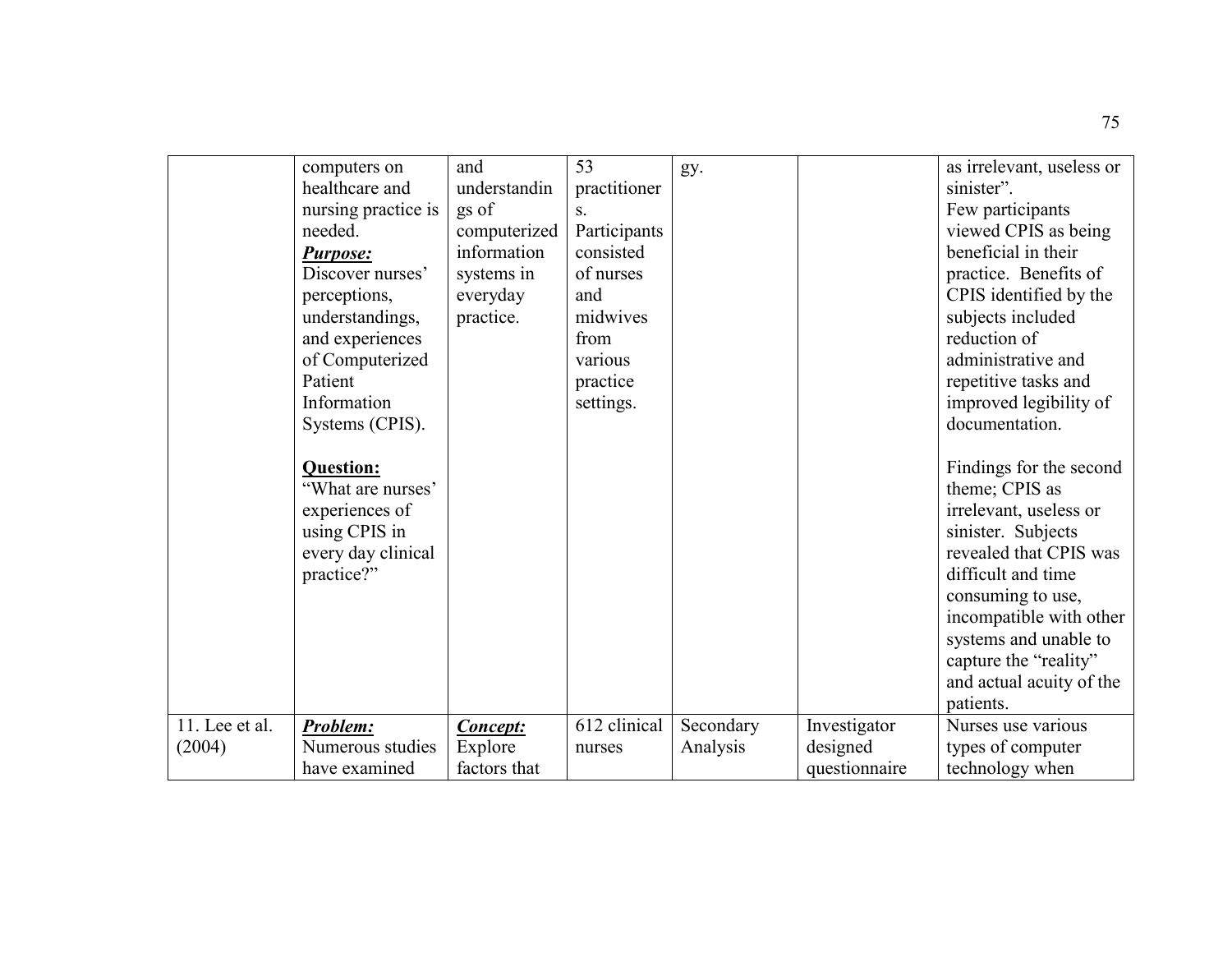| the relationship   | influence     |  | providing patient care.  |
|--------------------|---------------|--|--------------------------|
| between nurse's    | nurses use of |  | The CNCP is a            |
| computer           | a CNCP        |  | documentation tool that  |
| knowledge,         | system.       |  | impacts compliance       |
| attitude, and      |               |  | with charting standards, |
| acceptance of      |               |  | nursing efficiency, and  |
| using computers    |               |  | user                     |
| however; few       |               |  | acceptance/satisfaction, |
| studies examine    |               |  | rather than a tool for   |
| the relationship   |               |  | obtaining a physical     |
| between            |               |  | measurement on a         |
| efficiency of      |               |  | patient. Therefore, it   |
| computer use and   |               |  | would be expected that   |
| nurses' daily      |               |  | nurses would spend       |
| practice.          |               |  | less time charting thus  |
| <b>Purpose:</b>    |               |  | allowing them more       |
| Test a model of    |               |  | time to provide patient  |
| factors            |               |  | care. However, creating  |
| influencing the    |               |  | a thorough care plan     |
| efficient use of a |               |  | takes additional time    |
| computerized       |               |  | but in the end it may    |
| nursing care       |               |  | provide better care      |
| planning (CNCP)    |               |  | guidelines thereby,      |
| system among       |               |  | improving patient care.  |
| hospital clinical  |               |  |                          |
| nurses.            |               |  |                          |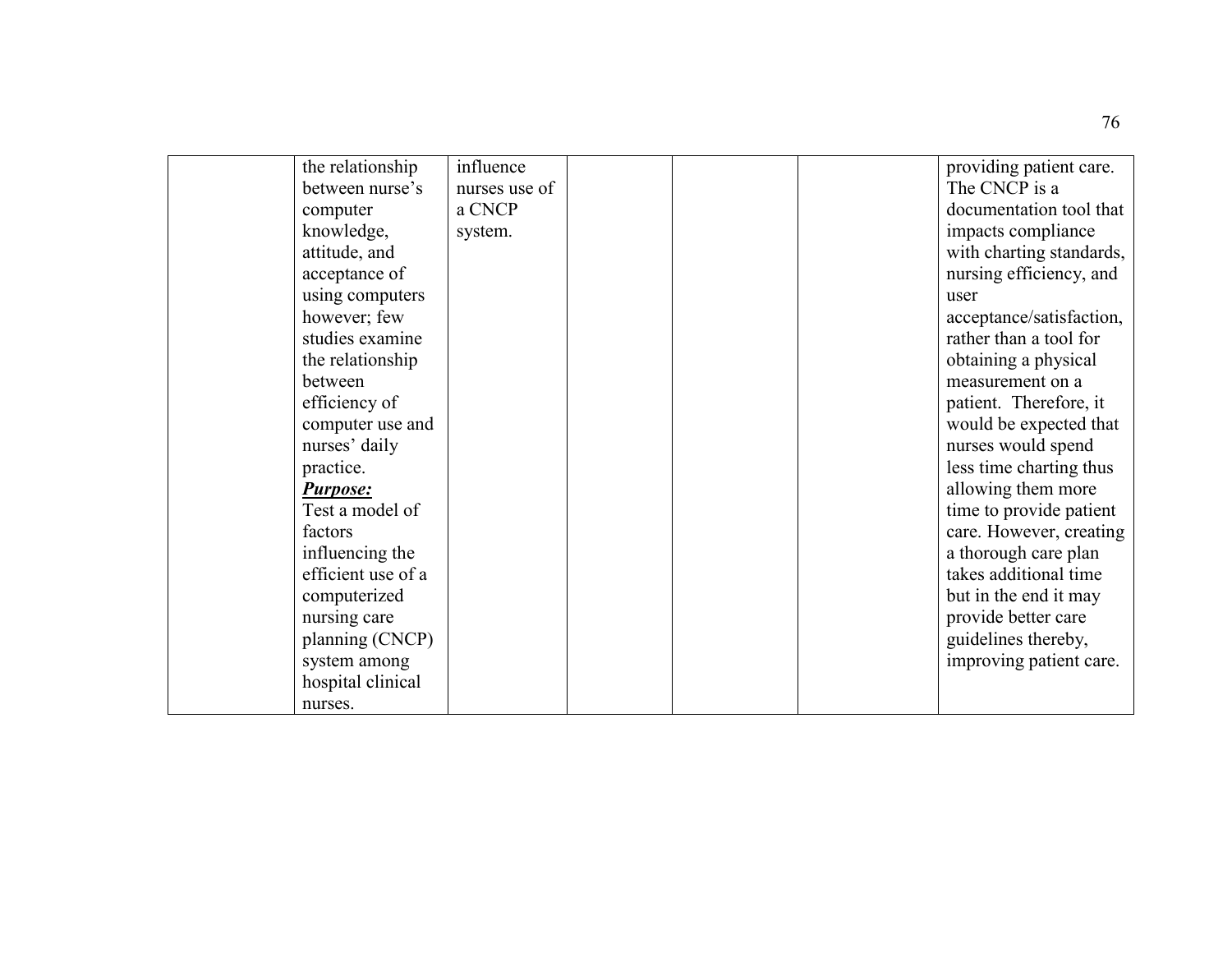| 12. Smith et | Problem:               | <b>Nursing</b> | 82 female   | Quasi-         | Nurses'              | A study was completed   |
|--------------|------------------------|----------------|-------------|----------------|----------------------|-------------------------|
| al. (2005)   | Improvements           | Interventions  | bachelors   | experimental   | attitudes toward     | prior to implementing   |
|              | have been made         | Classificatio  | prepared    | design was     | a computerized       | computerized charting.  |
|              | to computer            | $n(NIC)$ and   | RN's        | used to        | system were          | The study evaluated     |
|              | software used to       | <b>Nursing</b> | employed    | answer each    | measured using       | staff attitudes toward  |
|              | support nursing        | Outcomes       | at a        | research       | the Stronge and      | computerization time    |
|              | documentation          | Classificatio  | teaching    | question. Data | <b>Brodt Nurses'</b> | needed for              |
|              | however; these         | n(NOC)         | hospital.   | was collected  | Attitudes            | documentation, and      |
|              | systems do not         | were used for  | The         | both pre-      | Toward               | comprehensiveness of    |
|              | meet the               | the            | majority of | computerizati  | Computerizatio       | charting entries. Data  |
|              | functional             | organizationa  | the RN's    | on and post-   | n questionnaire.     | from staff surveys,     |
|              | requirements for       | 1 framework.   | had worked  | computerizati  |                      | observations, and chart |
|              | nursing.               |                | in nursing  | on.            | Documentation        | audits were conducted   |
|              | <b>Purpose:</b>        |                | between 1   |                | time of nursing      | pre and post computer   |
|              | Determine impact       |                | and 5 years |                | care was             | implementation          |
|              | of computerized        |                | and were    |                | measured by          | revealed that staff     |
|              | documentation on       |                | between     |                | observations         | attitudes toward        |
|              | staff attitudes,       |                | the ages 20 |                | using an             | computers were less     |
|              | completeness of        |                | and 30      |                | investigator         | positive, the time      |
|              | documentation,         |                | years old,  |                | developed tool.      | required for charting   |
|              | and time required      |                | with        |                |                      | was unchanged           |
|              | to document.           |                | various     |                |                      | however; nurse's        |
|              | <b>Questions:</b>      |                | levels of   |                |                      | documentation was       |
|              | $(1)$ "What is the     |                | computer    |                |                      | more complete.          |
|              | difference in          |                | experience. |                |                      |                         |
|              | nurse scores on        |                |             |                |                      |                         |
|              | the Nurses'            |                |             |                |                      |                         |
|              | <b>Attitude Toward</b> |                |             |                |                      |                         |
|              | Computerization        |                |             |                |                      |                         |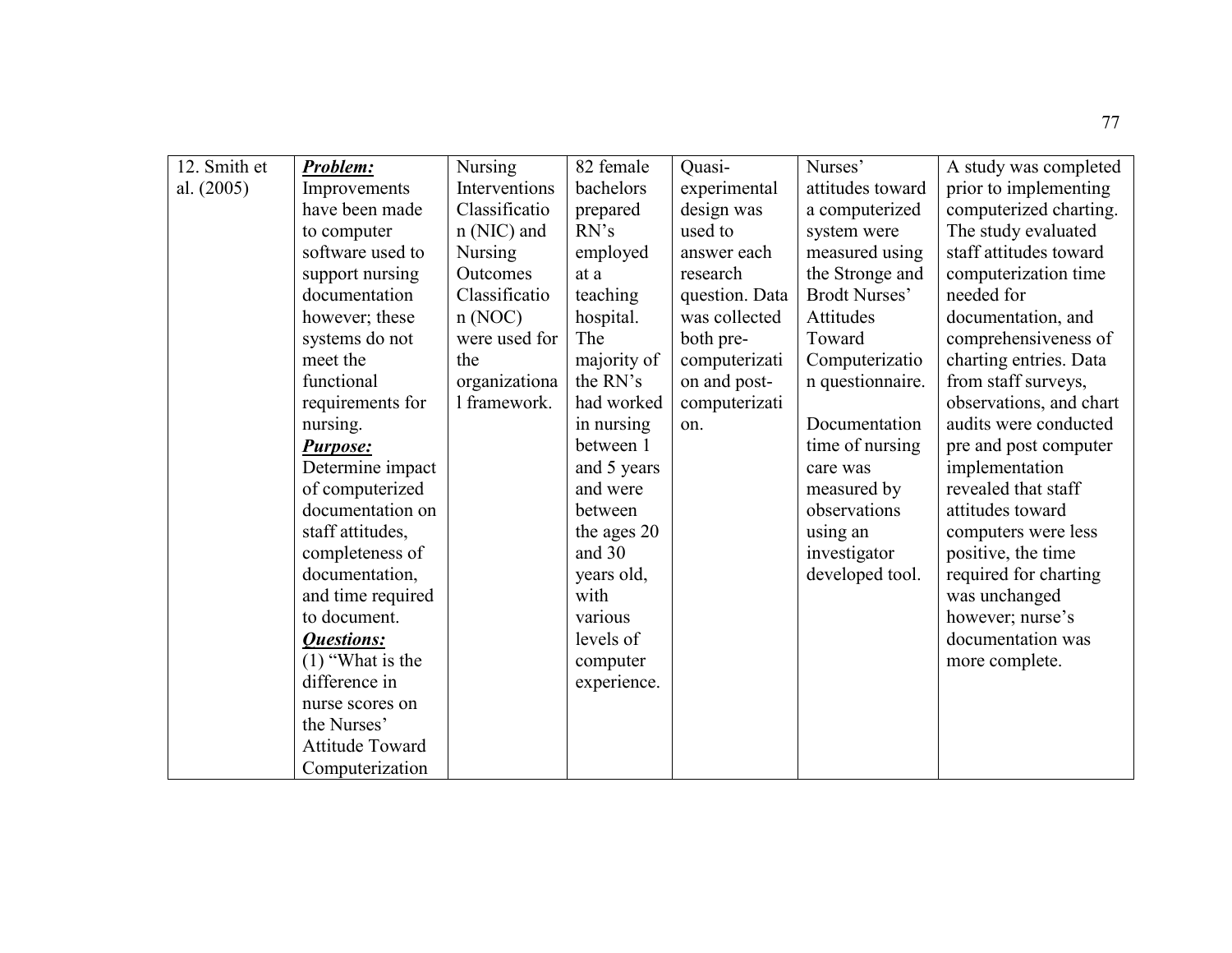|                | questionnaire pre<br>and post |               |             |             |                 |                       |
|----------------|-------------------------------|---------------|-------------|-------------|-----------------|-----------------------|
|                | computer                      |               |             |             |                 |                       |
|                | implementation?"              |               |             |             |                 |                       |
|                | $(2)$ "What is the            |               |             |             |                 |                       |
|                | difference in                 |               |             |             |                 |                       |
|                | charting time                 |               |             |             |                 |                       |
|                | requirements pre              |               |             |             |                 |                       |
|                | and post                      |               |             |             |                 |                       |
|                | computer                      |               |             |             |                 |                       |
|                | implementation?"              |               |             |             |                 |                       |
|                | $(3)$ "Is charting            |               |             |             |                 |                       |
|                | more complete                 |               |             |             |                 |                       |
|                | $post -$                      |               |             |             |                 |                       |
|                | computerization?              |               |             |             |                 |                       |
|                |                               |               |             |             |                 |                       |
| 13. Kossman,   | Problem:                      | Doran's       | 46 nurses   | Descriptive | Questionnaire,  | Nurses perceived the  |
| S. P., &       | Insufficient                  | Nursing Role  | from two    | qualitative | individual      | use of the EHR as     |
| Scheidenhelm   | knowledge of                  | Effectiveness | different   | study was   | interviews, and | extensive and time    |
| , S. L. (2008) | EHR use by                    | Model for     | hospitals   | based on    | observation     | consuming; both       |
|                | nurses and affects            | the           | who         | phenomenolo | techniques.     | helping and hindering |
|                | on role                       | theoretical   | worked      | gical       |                 | nursing work; having  |
|                | performance and               | framework.    | either on a | principles. |                 | positive and negative |
|                | patient outcomes              |               | medical-    |             |                 | effects on patient    |
|                | in community-                 |               | surgical    |             |                 | outcomes; and was     |
|                | based acute care              |               | unit or in  |             |                 | preferred over paper  |
|                | settings.                     |               | the ICU.    |             |                 | charts but should     |
|                | <b>Purpose:</b>               |               | The EHR     |             |                 | perform better to     |
|                | Explore how                   |               | system had  |             |                 | support nursing work. |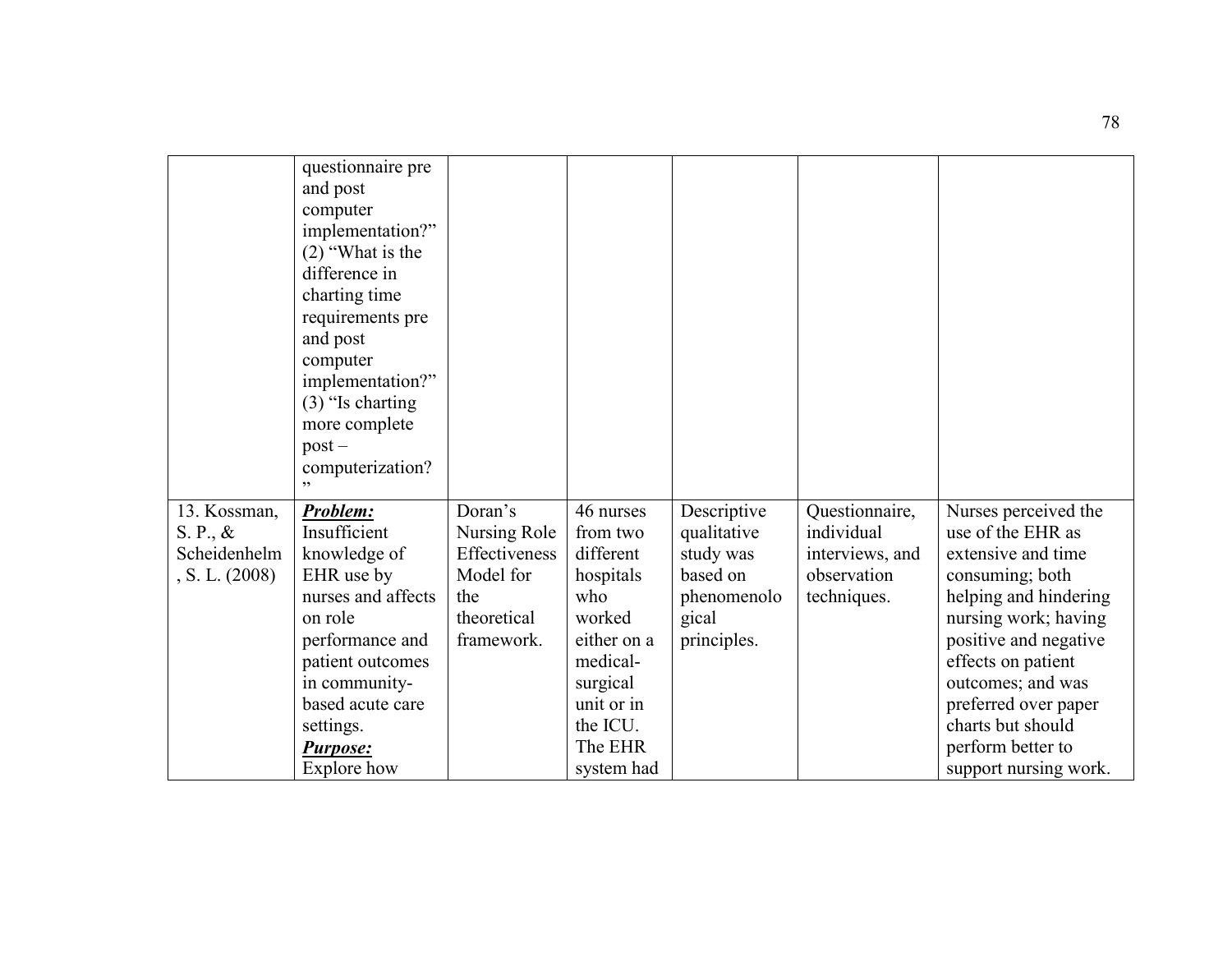| community            | been in use  |  |
|----------------------|--------------|--|
| hospital nurses      | for $18$     |  |
| use EHR's when       | months at    |  |
| providing patient    | both         |  |
| care and impact      | hospitals    |  |
| that EHR use         | and          |  |
| places on nurse's    | participants |  |
| workload and         | had used     |  |
| patient outcomes.    | this system  |  |
| <b>Questions:</b>    | for at least |  |
| $(1)$ "How do        | six months.  |  |
| community            |              |  |
| hospital nurses      |              |  |
| use an EHR?" $(2)$   |              |  |
| "What effect do      |              |  |
| they think EHR       |              |  |
| use has on their     |              |  |
| ability to perform   |              |  |
| nursing care?" $(3)$ |              |  |
| "What effect does"   |              |  |
| EHR use have on      |              |  |
| patient              |              |  |
| outcomes?"           |              |  |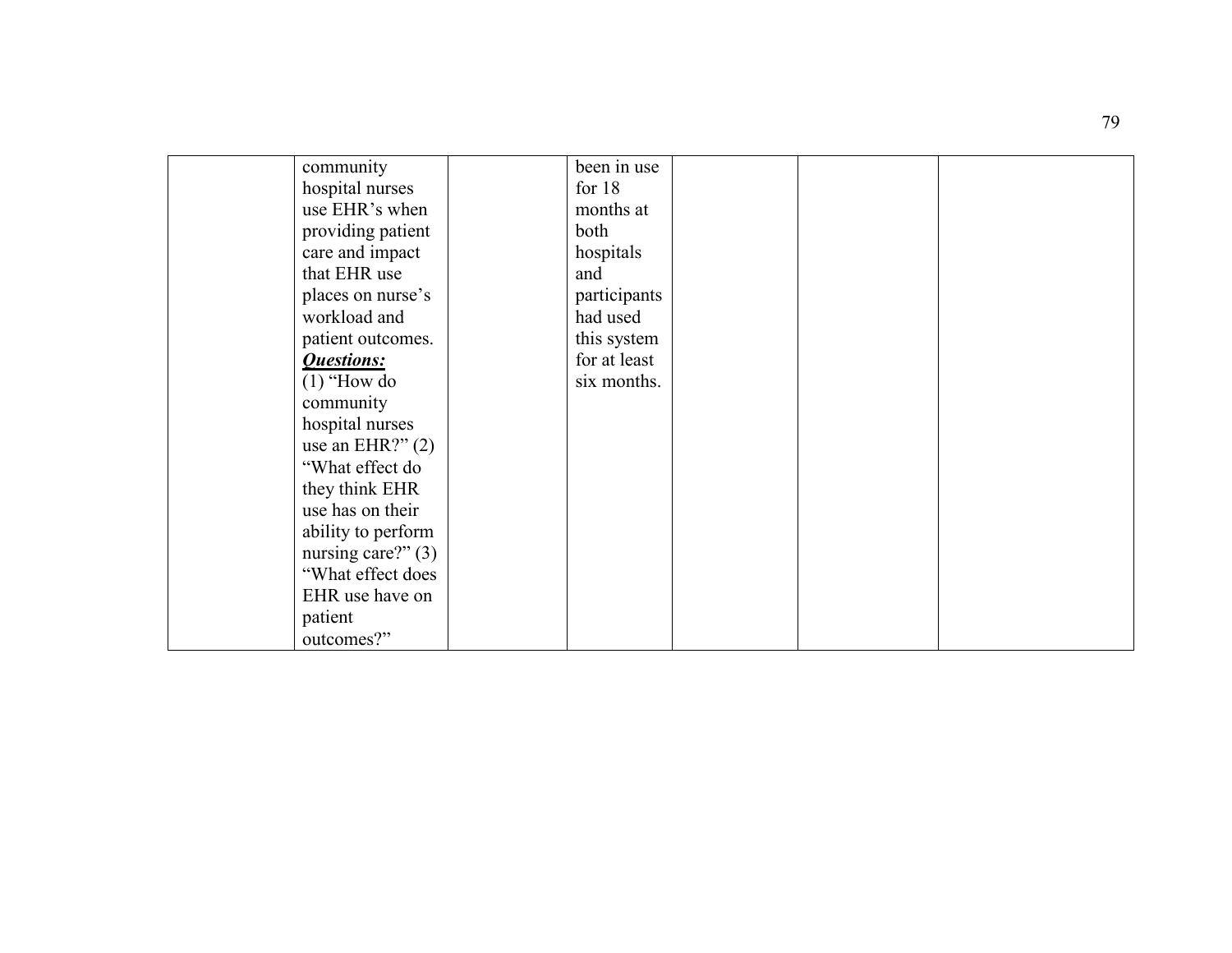### Chapter III

# Methods and Procedures

## *Introduction*

Since the inception of computer technology several decades ago, computer use has been slow to reach the medical profession. Over the past several years, there has been rapid growth in the development and design of software programs for the medical profession. As a result, the nursing profession is experiencing an increase in use of computer systems. Many health-care facilities have either implemented electronic documentation (EMR) systems or are in the process of implementing an EMR system. Consequently, this process change has created a unique group of challenges and issues for nurses. This is evident by nurse's slow adoption of computerized documentation. Therefore, it is necessary to examine nurses' knowledge, attitudes, satisfaction, motivation and perceptions of nurses towards electronic documentation, to predict nurse's level of acceptance of computer use. This chapter contains a description of the methods and procedures that will be used in this study.

## *Purpose*

The purpose of this study is to examine relationships among nurses' computer use knowledge, satisfaction, beliefs, motivation, and computer use satisfaction with an electronic documentation system. This is an approximate replication of Burkes (1991) study.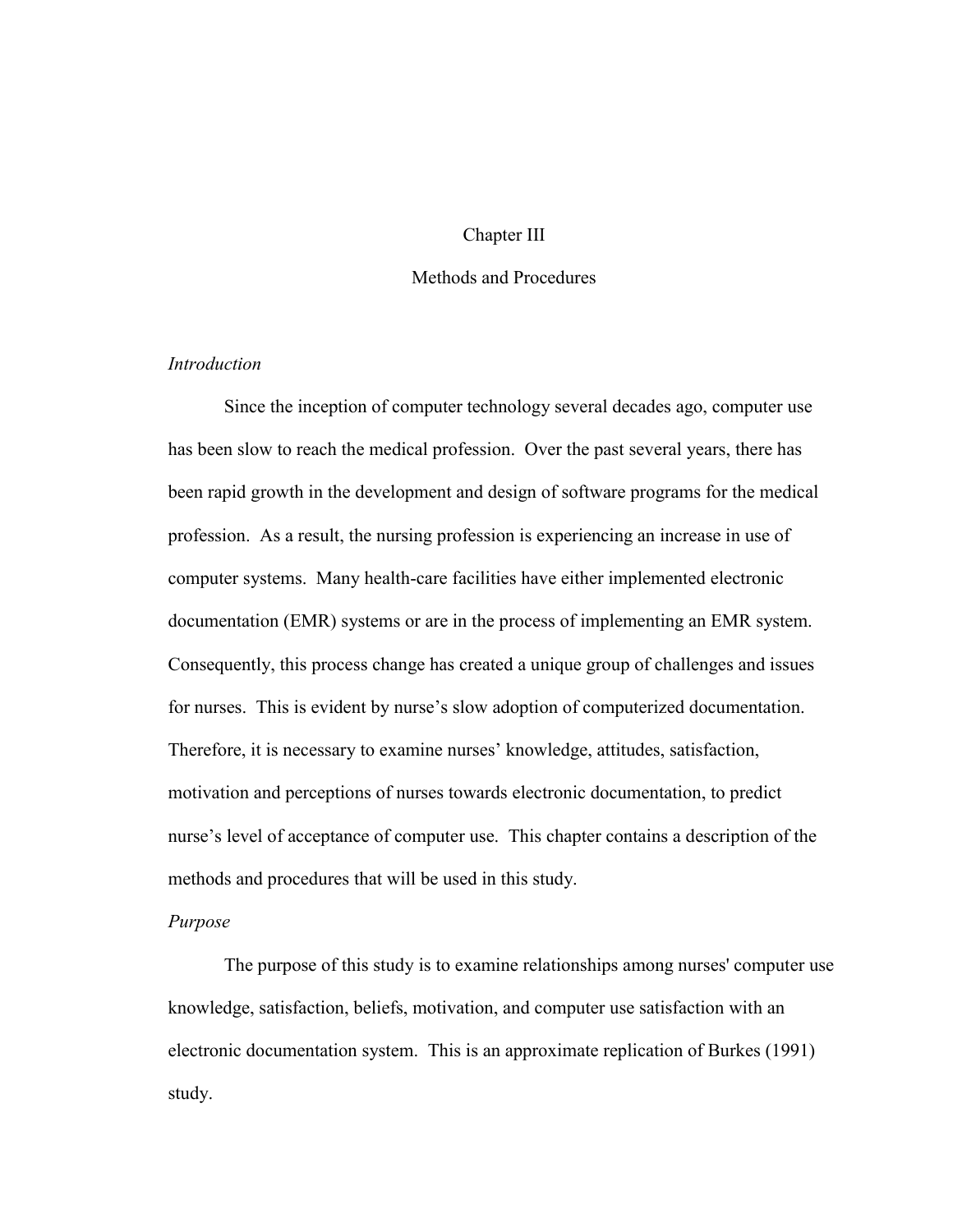#### *Research Questions*

1. Is there a relationship between nurses' beliefs and computer-use satisfaction? 2. Is there a relationship between level of motivation to use computers and use of computer documentation system?

3. Is there a relationship between computer use beliefs and motivation?

4. Is there a relationship between computer knowledge and computer-use satisfaction beliefs and motivation?

# *Population, Sample and Setting*

This study will take place in a large hospital located in Dayton, Ohio. The sample will consist of all registered nurses who are employed either full-time or part-time on a medical/surgical unit, are using the computerized documentation system, and are willing to participate. The anticipated sample is approximately 100 (one-third) registered nurses from all medical/surgical units. Clinical nurse managers, supervisors, clinical nurse specialists, and case managers will be excluded from this study. All eligible participants will receive an invitation via email to participate in the upcoming survey. In approximately two weeks, each eligible participant will receive a survey packet via United States Postal Service.

#### *Protection of Human Subjects*

This research proposal will be submitted to the Institutional Review Boards (IRB) of Ball State University and the participating hospital for review to ensure the researcher is not violating the rights of human subjects. Permission to use the questionnaire will be obtained from the original author of the instrument. Subjects in the proposed research study will respond voluntarily by completing the questionnaire and returning it in the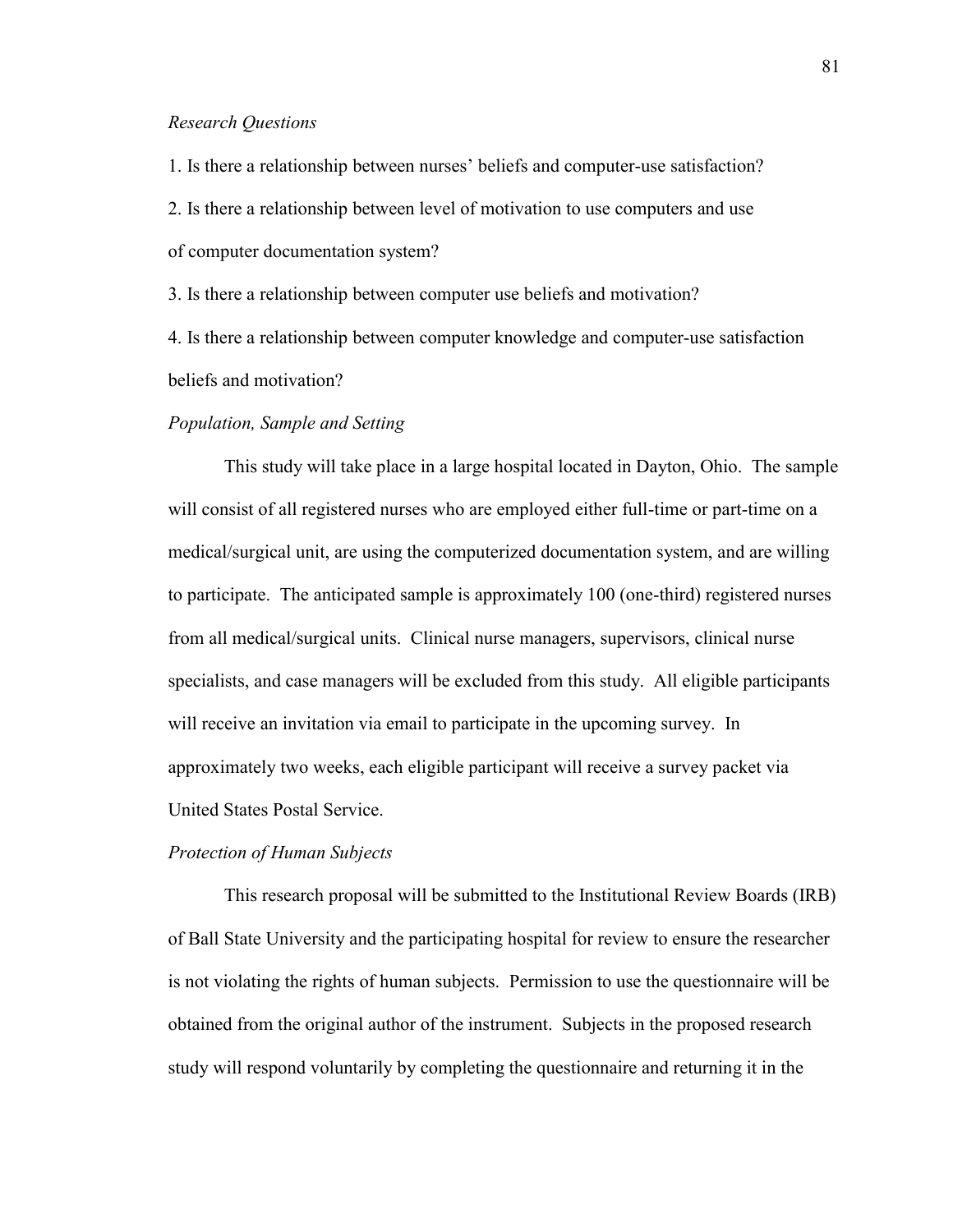postage paid preaddressed envelope supplied in the survey packet. Implied consent will be assumed for each survey that is completed and returned. Additionally, this method assures participant confidentiality and anonymity. Participant's human rights will be protected at all times. Each returned questionnaire will be assigned a number for identification purposes only. No names will be obtained in this study. No risks or discomfort are foreseen in this study. Benefits from this study include greater insight of registered nurses' computer use knowledge, satisfaction, beliefs, motivation, and computer use satisfaction with an electronic documentation system in an acute care setting.

### *Procedures*

Upon receiving approval from the IRB units, the Vice President of Nursing Services at the participating hospital will be contacted for approval of the research plan. Next, the directors and managers of each medical/surgical unit involved in the study will receive copies of the invitation letter and cover letter explaining the study. This is for informational purposes only.

Once approval is received from the Vice President of Nursing Services, all potential participants will receive an invitation via the healthcare facilities email system, to participate in the upcoming study. The email will encourage all potential subjects to participant in the study however; the invitation will also state that this study is strictly voluntary and that participants may withdraw from the study at any time. The email will discuss the purpose and benefits of the study, and provide assurance that participants rights will be protected at all times. Confidentiality of data obtained from this study and participant's anonymity are ensured to prevent possible repercussions in the future. The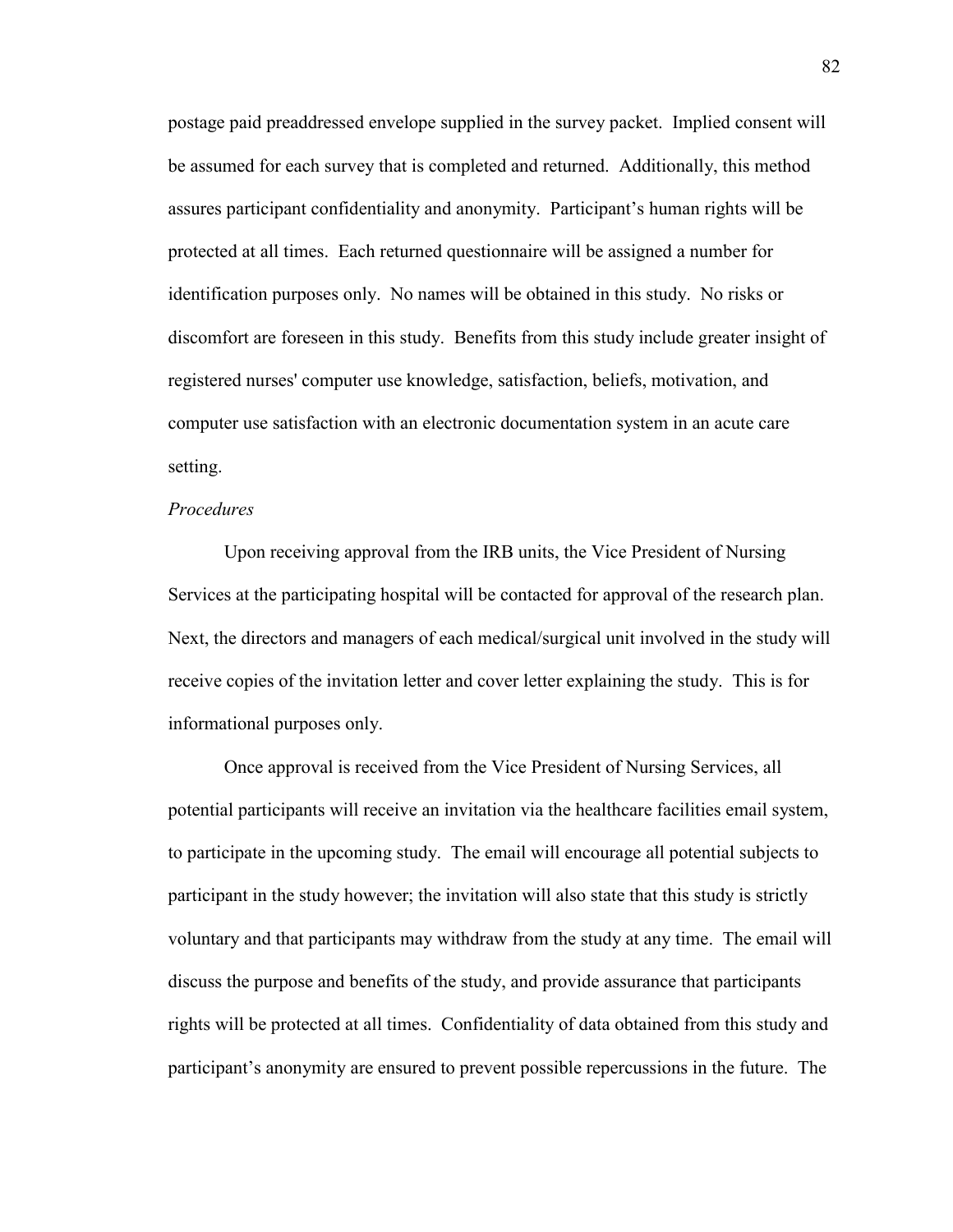survey will take approximately  $10 - 15$  minutes to complete and no risks or discomforts have been identified by participating in this study. In closing, the invitational email will state that all potential participants will receive the survey packet in approximately two weeks via United States Postal Service. The survey packet will contain a cover letter with further instructions and Burkes (1991) five section questionnaire. In addition, a postage paid preaddressed envelope will be supplied to return the completed survey and maintain confidentially of each participant's identity.

#### *Instrumentation*

Burkes (1991) Nurses' Computer Use Attitude Questionnaire will be used to measure nurse's knowledge, perceptions and satisfaction in relation to computer usage. Burkes investigator designed questionnaire contains five sections that measure nurses' (a) knowledge, (b) satisfaction, (c) beliefs, (d) motivation, and (e) individual characteristics related to computer use in nursing. Burkes (1991) designed the questionnaire sections based on the literature review, adaptation of Vroom's Expectancy Theory, and input from expert nurses at the study site. According to Burkes (1991), the Beliefs and part of the Individual and Demographic Data sections consisted of a questionnaire by Stronge that was modified with his permission. Additionally, Burkes (1991) reworded one question of Stronge's tool to improve clarity and deleted two willingness-related items to avoid overlap between the current study's tool sections.

A Likert-type scale will be used to measure the Satisfaction, Beliefs, and Motivation sections of the survey ranging from 1-5, with 1 equaling strong dissatisfaction and 5 equaling strong satisfaction. Assigned values were inverted for negative statements. In the Knowledge section, participants had a choice of a true, false, or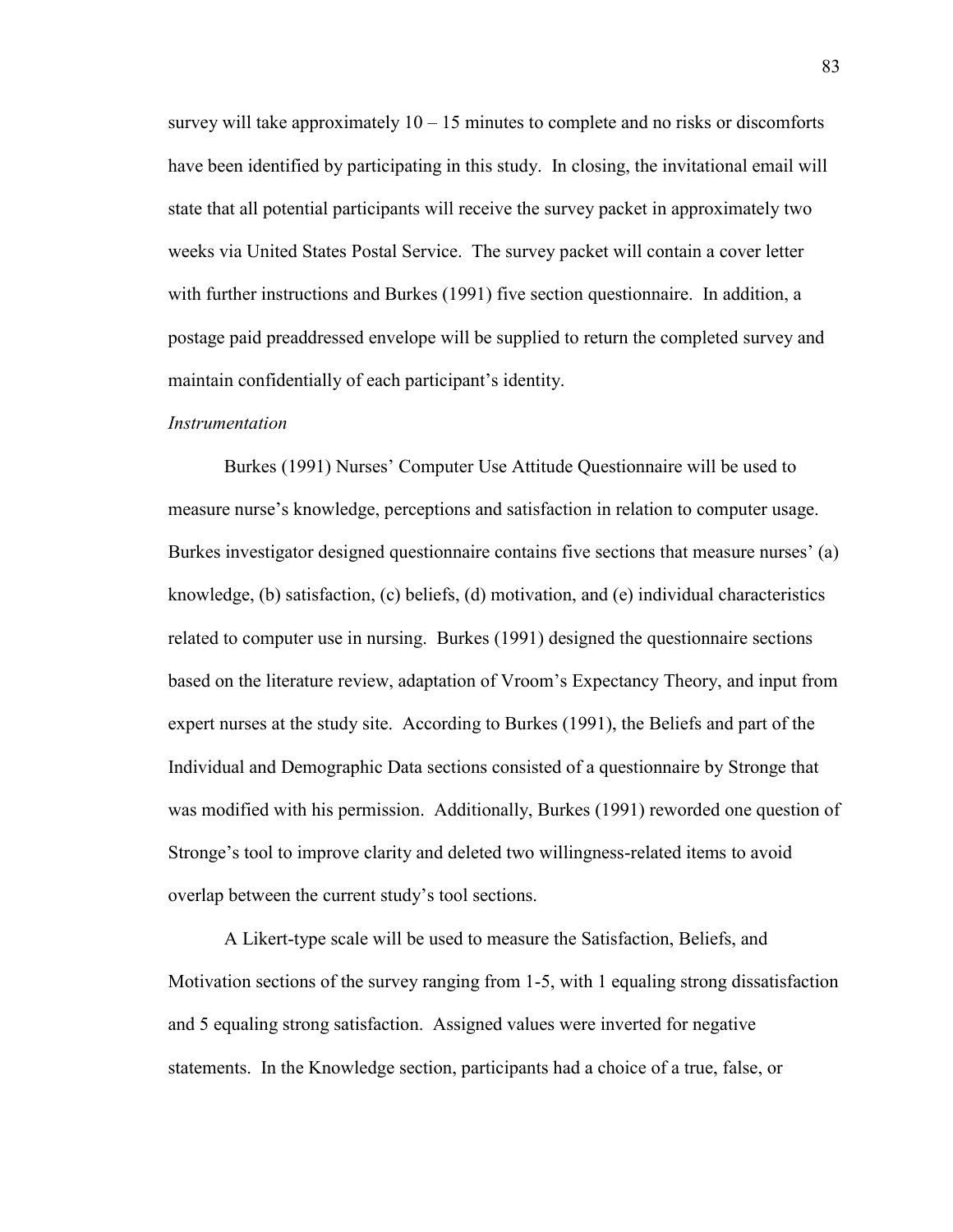uncertain type of response for each question. Answers were given a value of 0-2. For example,  $0=$ incorrect,  $1=$  uncertain, and  $2=$  correct. Item scores were added to obtain a total score for each section of the survey (Burkes, 1991 p 194).

## *Reliability and Validity*

Four Informatics Nurses reviewed the survey for content validity. This review resulted in a 95% agreement among the four reviewers (Burkes, 1991). Cronbach's alpha coefficient and the split-half technique were used to examine the questionnaire's internal consistency reliability ( $n=56$ ). The Alpha coefficients were calculated for the five subsections of the Beliefs portion of the questionnaire ranging from  $r = -0.534$  to 0.65. According to Burkes (1991), two Beliefs questions in the adapted tool were deleted which increased the range to 0.534-0.655. The satisfaction sections had a Cronbach alpha of .888, while the motivation section had a Cronbach alpha of .912, whereas the knowledge section had a low alpha coefficient of 0.360 (Burkes, 1991 p 194).

### *Research Design*

A five section questionnaire designed by Burkes (1991) will be used to measure nurses' knowledge, satisfaction, beliefs, motivation and individual characteristics related to the use of computers in nursing. The questionnaire is based on adaptation of Vroom's (1964) expectancy theory. This study is a replication of Burkes' 1991 quantitative study of identifying and relating nurses' attitudes toward computer use. A correlational design will be used in this study to identify the relationships between nurses' (a) beliefs and satisfaction; (b) motivation and computer use; (c) beliefs and motivation; and (d) satisfaction, beliefs and motivation. Correlational study designs examine relationships among variables. The researcher can seek to describe a relationship, predict relationships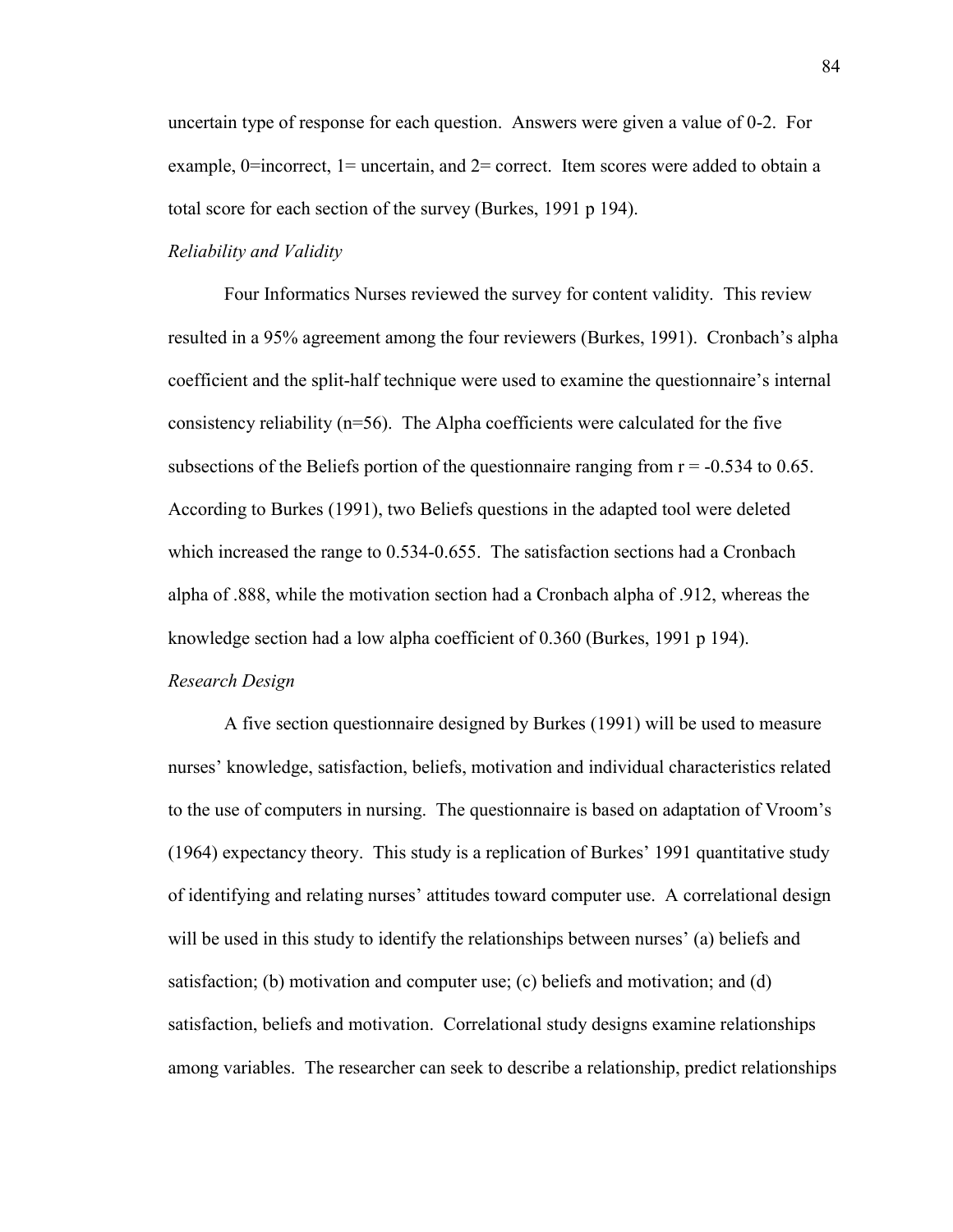among variables, or test the relationships proposed by a theoretical proposition. Therefore, large samples are needed in order to produce a large variance in the variable scores to determine the existence of a relationship between two or more research variables within an identified situation (Burns and Grove, 2005).

#### *Data Analysis*

Pearson correlation coefficients were used to test the relationships between the study variables in Burkes (1991) study. The Pearson Product-Moment Correlation Coefficient or the Pearson r, is commonly used by research to examine the relationship between two variables. The outcome of the Pearson correlation analysis is an r value between -1 and +1. The r value indicates the degree of linear relationship between the two variables. A score of zero indicates no linear relationship. A value of -1 indicates a perfect negative (inverse) correlation and a value of +1 indicates a perfect positive linear relationship (Burns and Grove, 2005). According to the Pearson correlation coefficient results in Burkes (1991) study, nurses' computer use satisfaction ( $r = .783$ ,  $p < 0.001$ ), beliefs ( $r = .651$ ,  $p < 0.001$ ), and motivational attitudes ( $r = .598$ ,  $p < 0.001$ ) are significantly related to one another. Nurses that were younger in age and nurses with higher levels of education did not correlate significantly with computer use attitudes of satisfaction, beliefs, and motivation. Findings for nurses with computer experience produced significant negative correlations with satisfaction ( $r = -0.265$ ,  $p < 0.05$ ). In other words, nurses with computer experience were less satisfied with computerized charting however; nurses with less computer experience, significantly correlated with a greater satisfaction. On the other hand, subjects with less nursing experience indicated a greater satisfaction with computerized charting while the more experienced nurses produced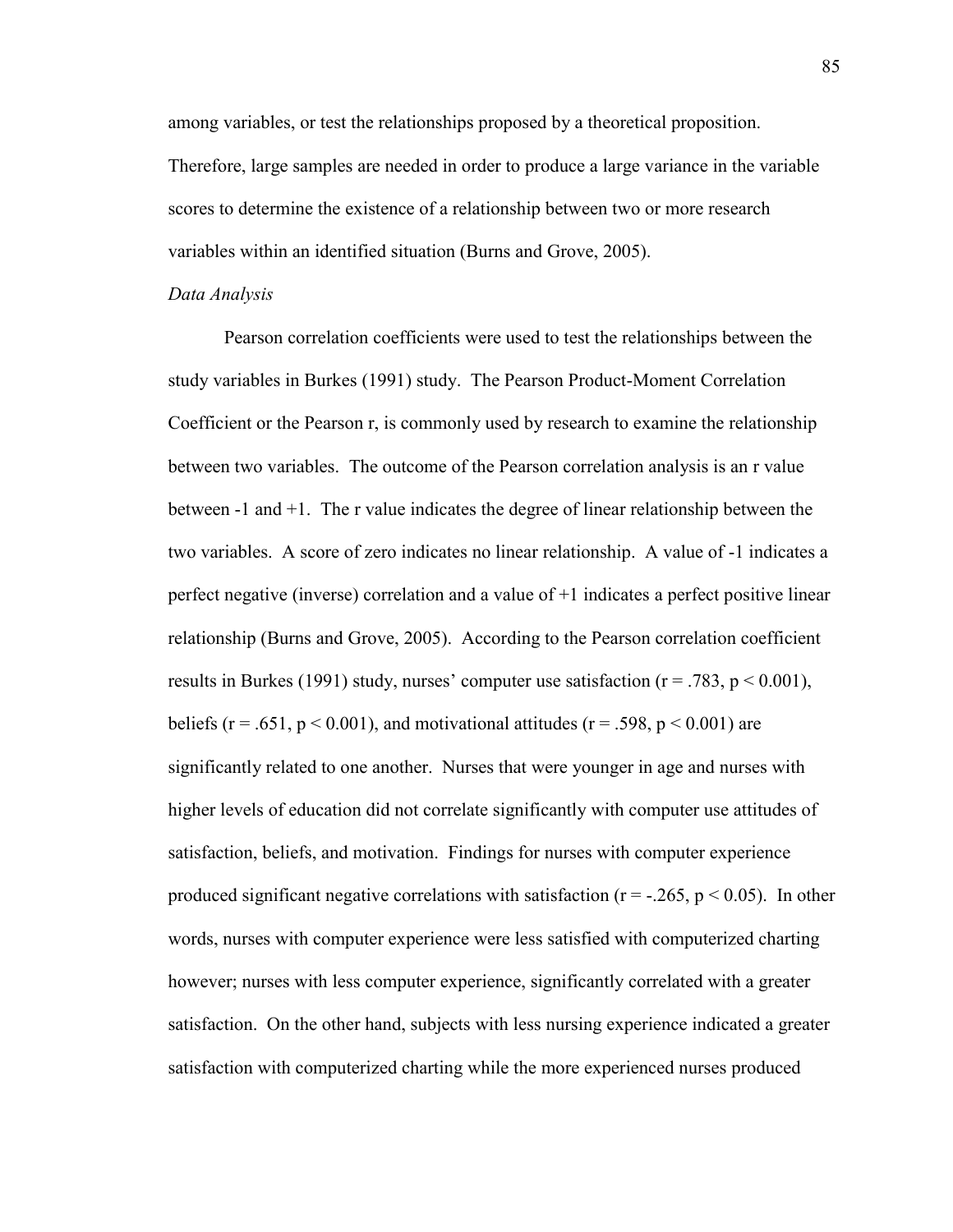significant negative correlation with computer use satisfaction. Lastly, nurses with computer knowledge did not correlate significantly with satisfaction or motivation, but did produce a significant positive correlation with computer use beliefs ( $r = 0.229$ ,  $p <$ 0.05) (Burns and Grove, 2005).

#### *Summary*

Identifying and understanding the relationships between nurses computer-use satisfaction, beliefs, and motivation is imperative for development of positive attitudes and computer-use acceptance by nursing staff. The purpose of this study is to examine relationships among nurses' computer use knowledge, satisfaction, beliefs, motivation, and computer use satisfaction with an electronic documentation system. The sample will consist of registered nurses who are employed either full-time or part-time on a medical/surgical unit, are using the computerized documentation system, and are willing to participate. The anticipated sample is approximately 100 (one-third) registered nurses from all medical/surgical units at a hospital located in Dayton, Ohio. Upon receiving approval from the IRB units of Ball State University, the participating hospital and the Vice President of Nursing Services of the selected hospital, all potential participants will receive an invitation via the facilities email system discussing the purpose and benefits of the study and encouraging potential subjects to participate in the upcoming survey. Participation in this study is strictly voluntary, participants may withdraw from the study at any time, and assurance of every participant's rights will be protected at all times. Confidentiality and anonymity will also be ensured. Potential participants will receive the survey packet in approximately two weeks via United States Postal Service.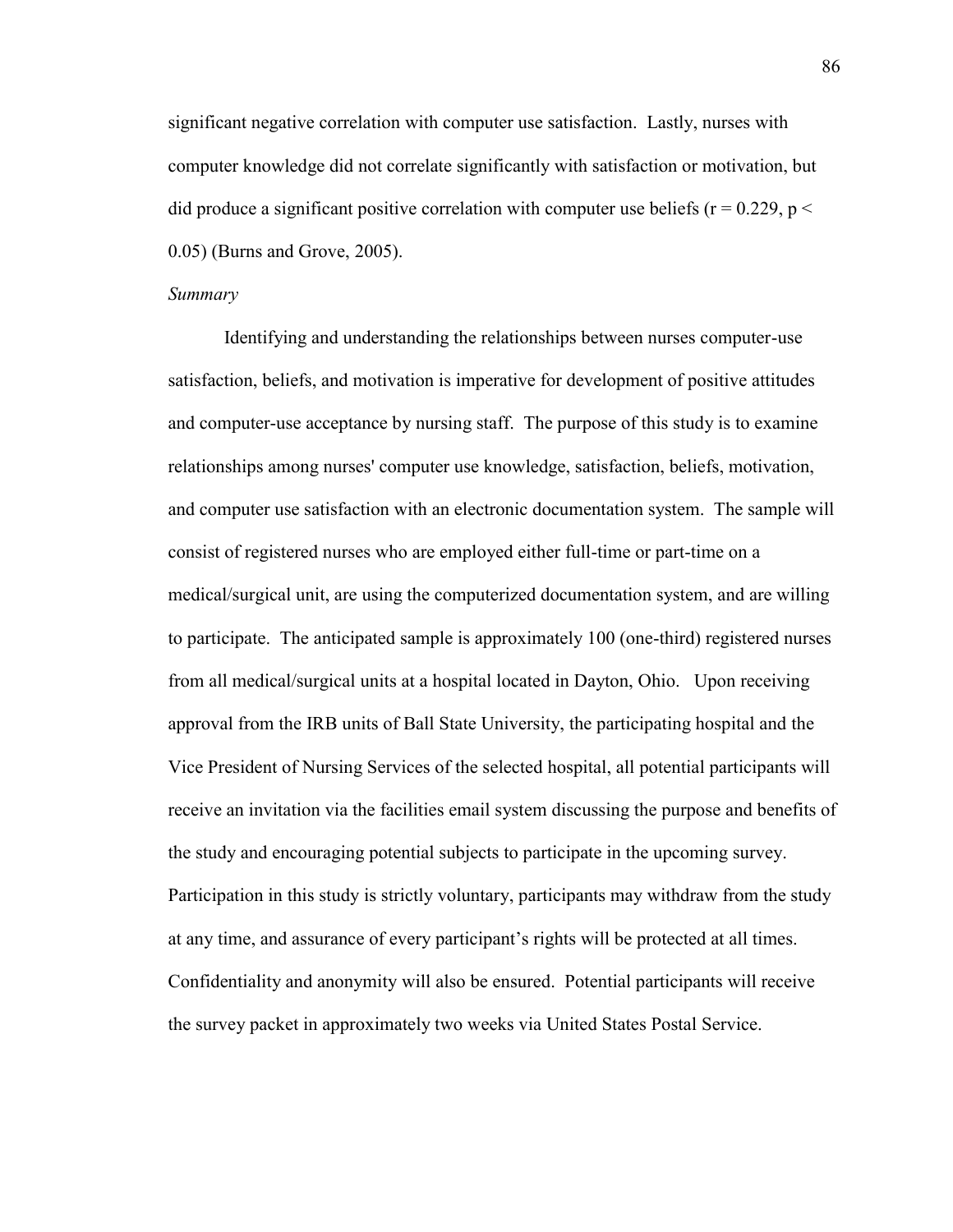A correlational design will be used in this study to examine and identify the relationships between nurses' (a) beliefs and satisfaction; (b) motivation and computer use; (c) beliefs and motivation; and (d) satisfaction, beliefs and motivation. Pearson correlation coefficients will be used to test the relationships between the study variables. Once the data is analyzed, results and recommendations will be shared the Vice President of Nursing Services who will distribute to the appropriate members of nursing leadership.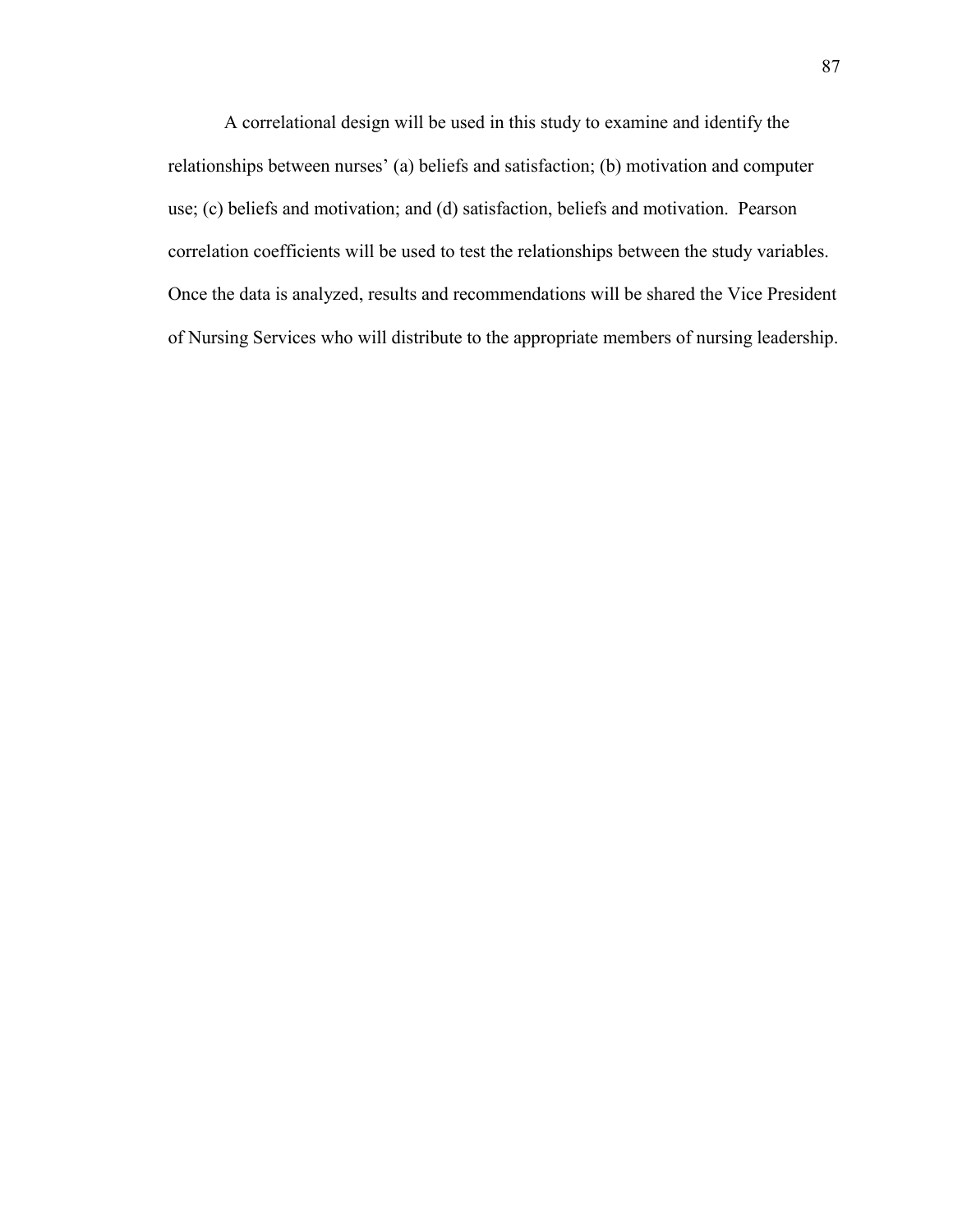- Alquraini, H., Alhashem, A. M., Shah, M. A., & Chowdhury, R. L. (2007). Factors influencing nurses' attitudes towards the use of computerized health information system in Kuwaiti hospitals. *Journal of Advanced Nursing, 57,* 375-381.
- American Medical Association. (2008, May). *American Medical Association*. Retrieved June 2, 2008, from http://www.ama-

assn.org/amednews/2008/05/19/gvsa0519.htm

- Brumini, G., Kovic, I., Zombori, D., Lulic, I., & Petrovecki, M. (2005). Nurses' attitudes towards computers: Cross sectional questionnaire study. *Croatian Medical Journal, 46*(1), 101-104.
- Burkes, M. (1991). Identifying and relating nurses' attitudes toward computer use . *Computers in Nursing, 9*(5), 190-201.
- Burns, N., & Grove, S. K. (Eds.). (2005). *The practice of nursing research: Conduct, critique, and utilization* (5th ed.). St. Louis, MO: Elsevier Saunders.
- Bush, G. W. (2004). *Executive order: Incentives for the use of health information technology and establishing the position of the national health information technology coordinator*. Retrieved July 10, 2008, from http://whitehouse.gov/news/release/2004/04/print/20040427-4.html
- Carter, B. E., & Axford, R. L. (1993). Assessment of needs and priorities of Registered Nurses practicing in hospitals. *Computers in Nursing, 11*(3), 122-126.
- Darbyshire, P. (2004). "Rage against the machine?": Nurses' and midwives experiences of using computerized patient systems for clinical information. *Journal of Clinical Nursing, 13,* 17-25.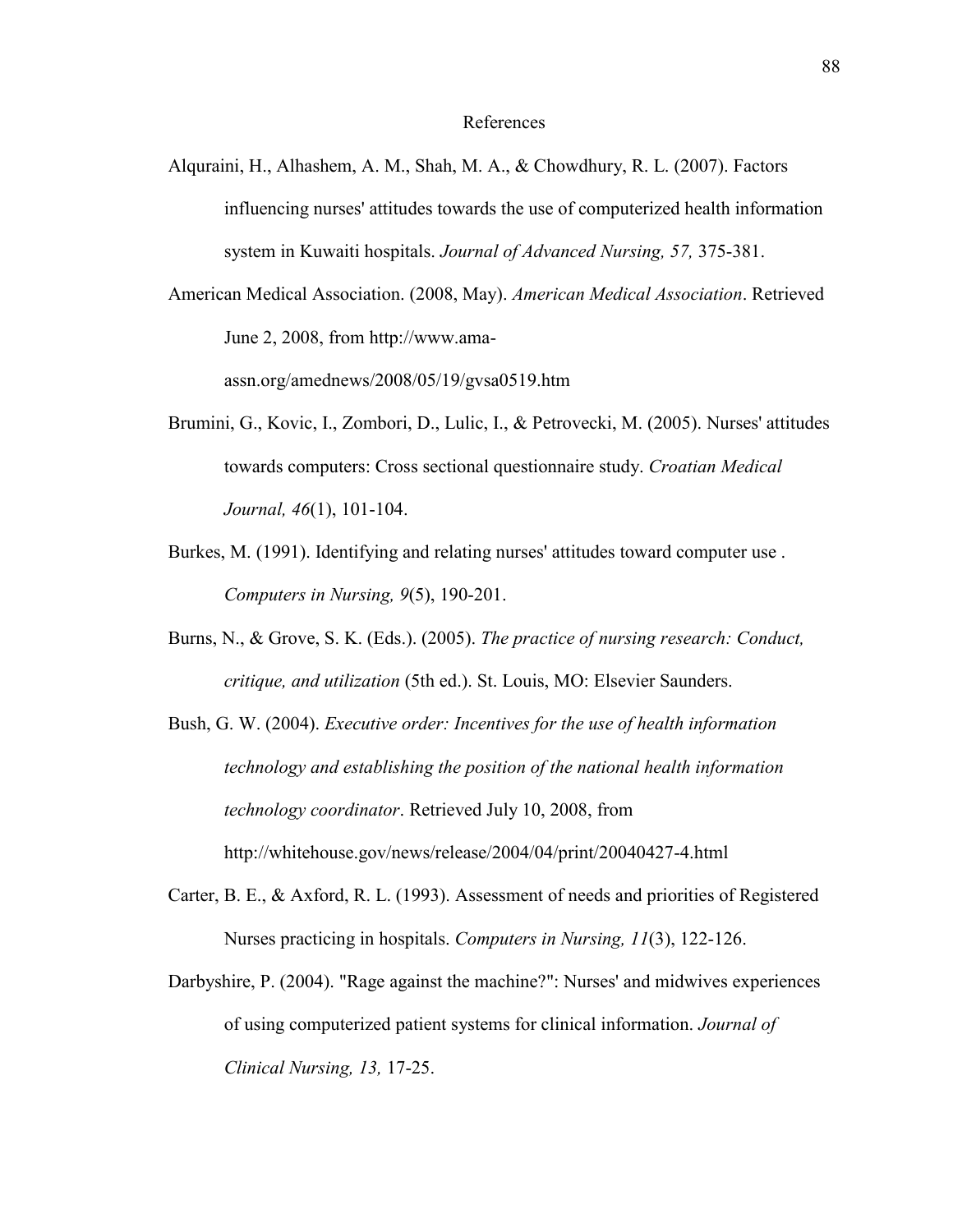- Dillon, T. W., Blankenship, R., & Crews, Jr., T. (2005). Nursing attitudes and images of electronic patient record systems. *CIN: Computers, Informatics, Nursing, 23,* 139- 145.
- Kossman, S. P., & Scheidenhelm, S. L. (2008). Nurses' perceptions of the impact of electronic health records on work and patient outcomes. *CIN: Computers, Informatics, Nursing, 26,* 69-77.
- Larrabee, J. H., et al. (2001). Evaluation of documentation before and after implementation of a nursing information system in an acute care hospital. *Computers in Nursing, 19*(2), 56-65.
- Lee, T. (2004). Nurses' adoption of technology: Application of Rogers' innovationdiffusion model. *Applied Nursing Research, 17*(4), 231-238.
- Lee, T. (2007). Nurses' experiences using a nursing information system. *CIN: Computers, Informatics, Nursing, 25,* 294-300.
- Lee, T. T., Lee, T. Y., Lin, K. C., & Chang, P. C. (2004). Factors affecting the use of nursing information systems in Taiwan. *Journal of Advanced Nursing, 50,* 170- 178.
- McLane, S. (2005). Designing an EMR planning process based on staff attitudes toward and about computers in healthcare. *CIN: Computers, Informatics, Nursing, 23,* 85-92.
- Moody, L. E., Slocumb, E., Berg, B., & Jackson, D. (2004). Electronic health records documentation in nursing: Nurses' perceptions, attitudes, and preferences. CIN: *Computers, Informatics, Nursing, 22*(6), 337-344.